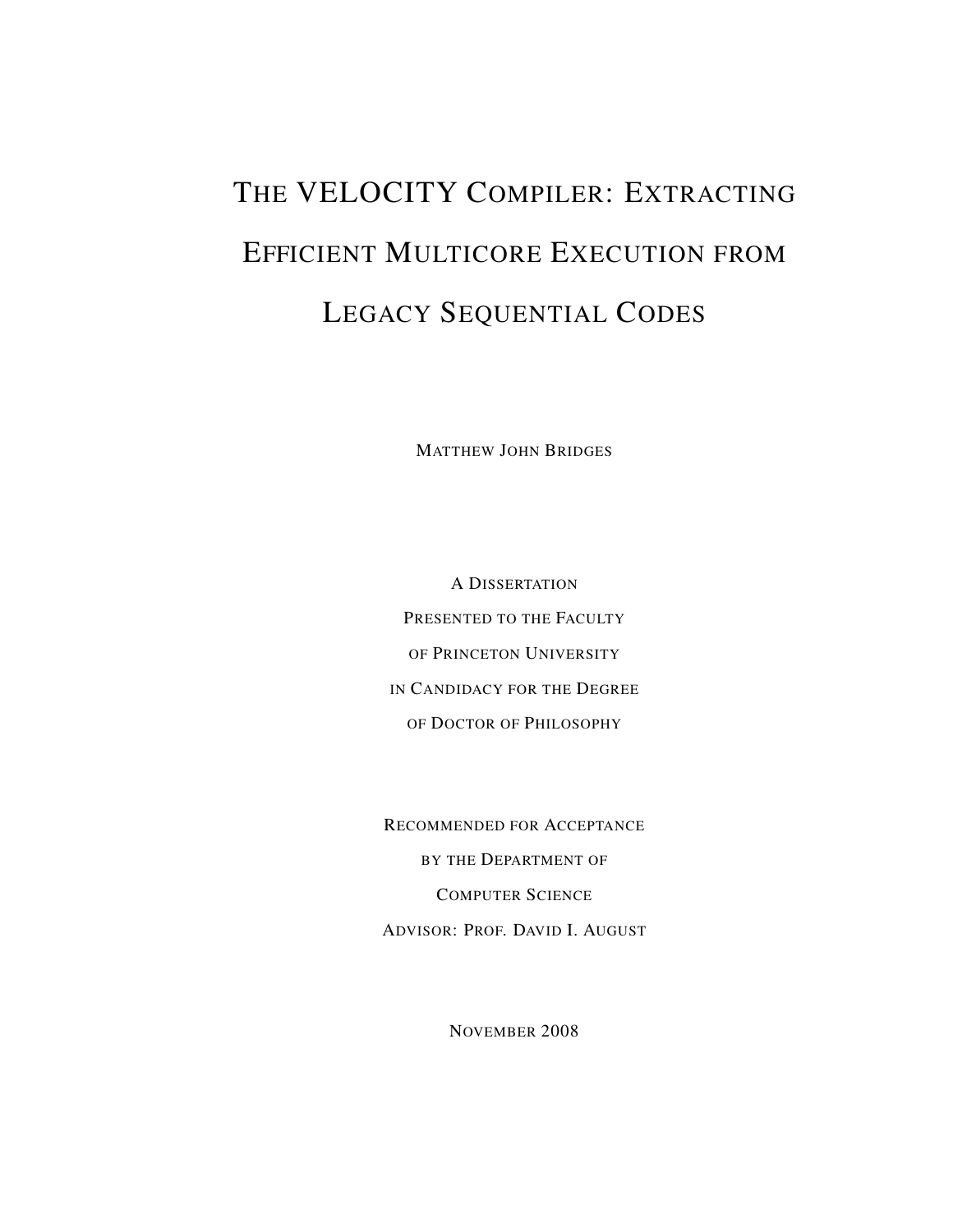c Copyright by Matthew John Bridges, 2008.

All Rights Reserved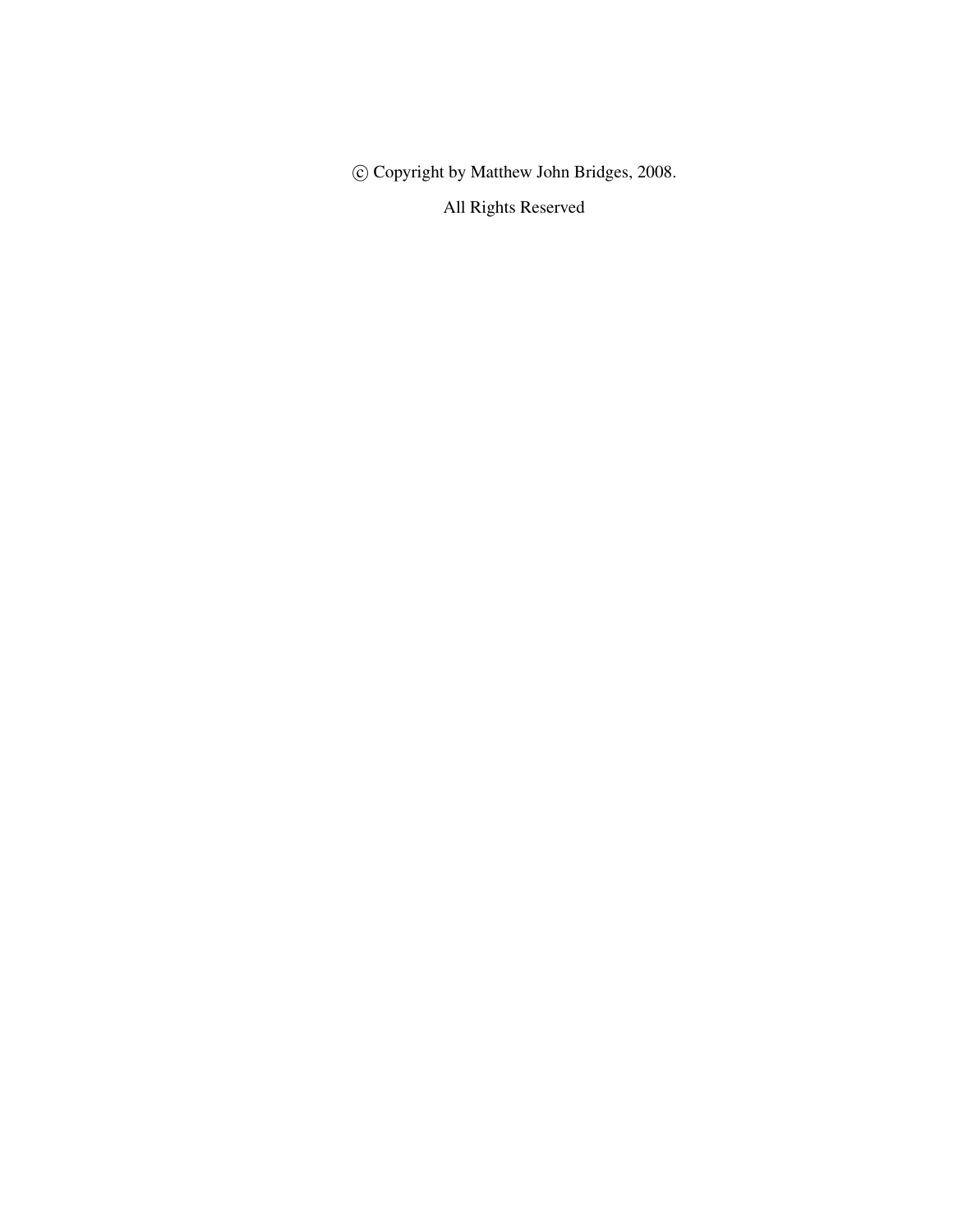#### Abstract

Multiprocessor systems, particularly chip multiprocessors, have emerged as the predominant organization for future microprocessors. Systems with 4, 8, and 16 cores are already shipping and a future with 32 or more cores is easily conceivable. Unfortunately, multiple cores do not always directly improve application performance, particularly for a single legacy application. Consequently, parallelizing applications to execute on multiple cores is essential.

Parallel programming models and languages could be used to create multi-threaded applications. However, moving to a parallel programming model only increases the complexity and cost involved in software development. Many automatic thread extraction techniques have been explored to address these costs.

Unfortunately, the amount of parallelism that has been automatically extracted using these techniques is generally insufficient to keep many cores busy. Though there are many reasons for this, the main problem is that extensions are needed to take full advantage of these techniques. For example, many important loops are not parallelized because the compiler lacks the necessary scope to apply the optimization. Additionally, the sequential programming model forces programmers to define a single legal application outcome, rather than allowing for a range of legal outcomes, leading to conservative dependences that prevent parallelization.

This dissertation integrates the necessary parallelization techniques, extending them where necessary, to enable automatic thread extraction. In particular, this includes an expanded optimization scope, which facilitates the optimization of large loops, leading to parallelism at higher levels in the application. Additionally, this dissertation shows that many unnecessary dependences can be broken with the help of the programmer using natural, simple extensions to the sequential programming model.

Through a case study of several applications, including several C benchmarks in the SPEC CINT2000 suite, this dissertation shows how scalable parallelism can be extracted.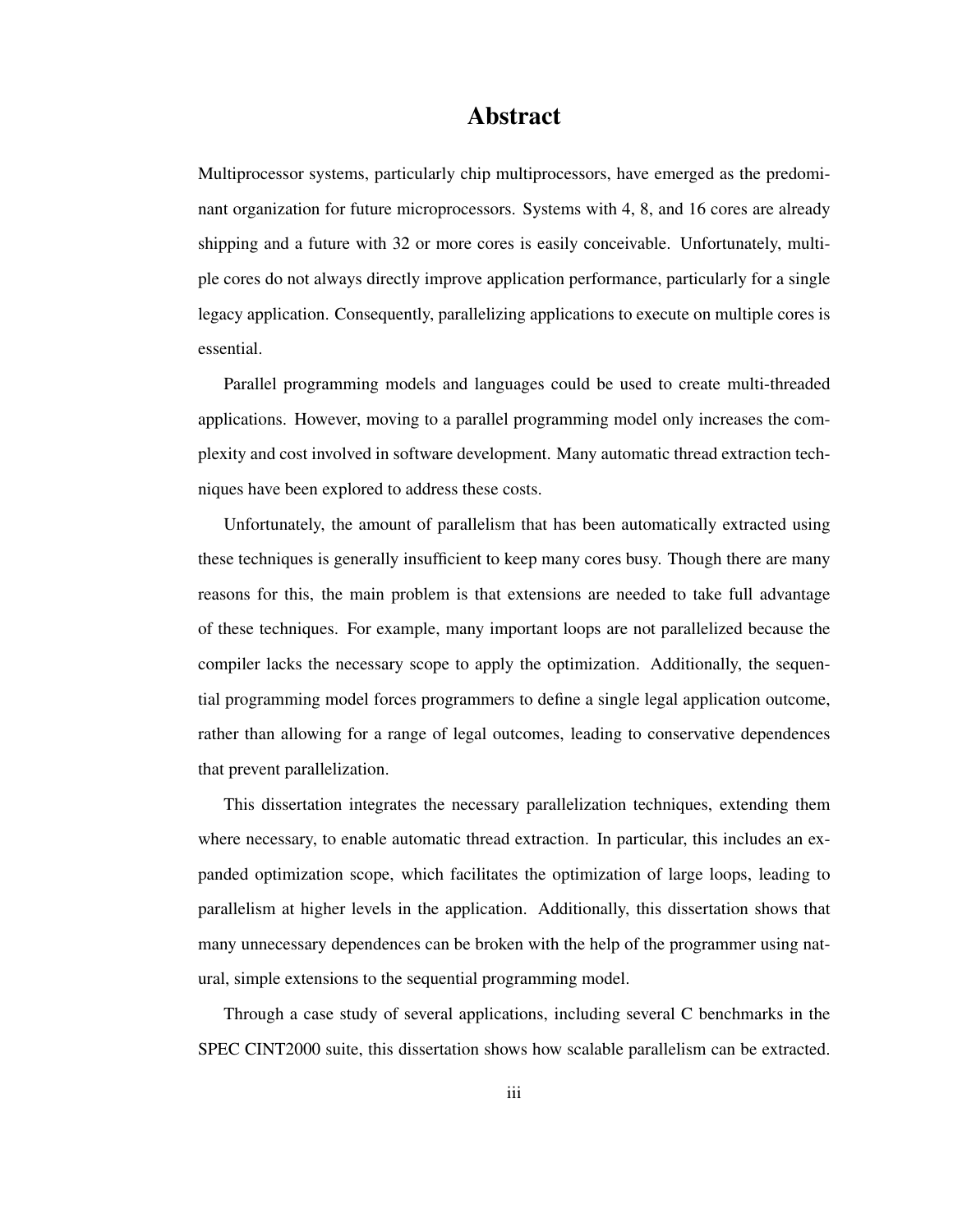By changing only 38 source code lines out of 100,000, several of the applications were parallelizable by automatic thread extraction techniques, yielding a speedup of 3.64x on 32 cores.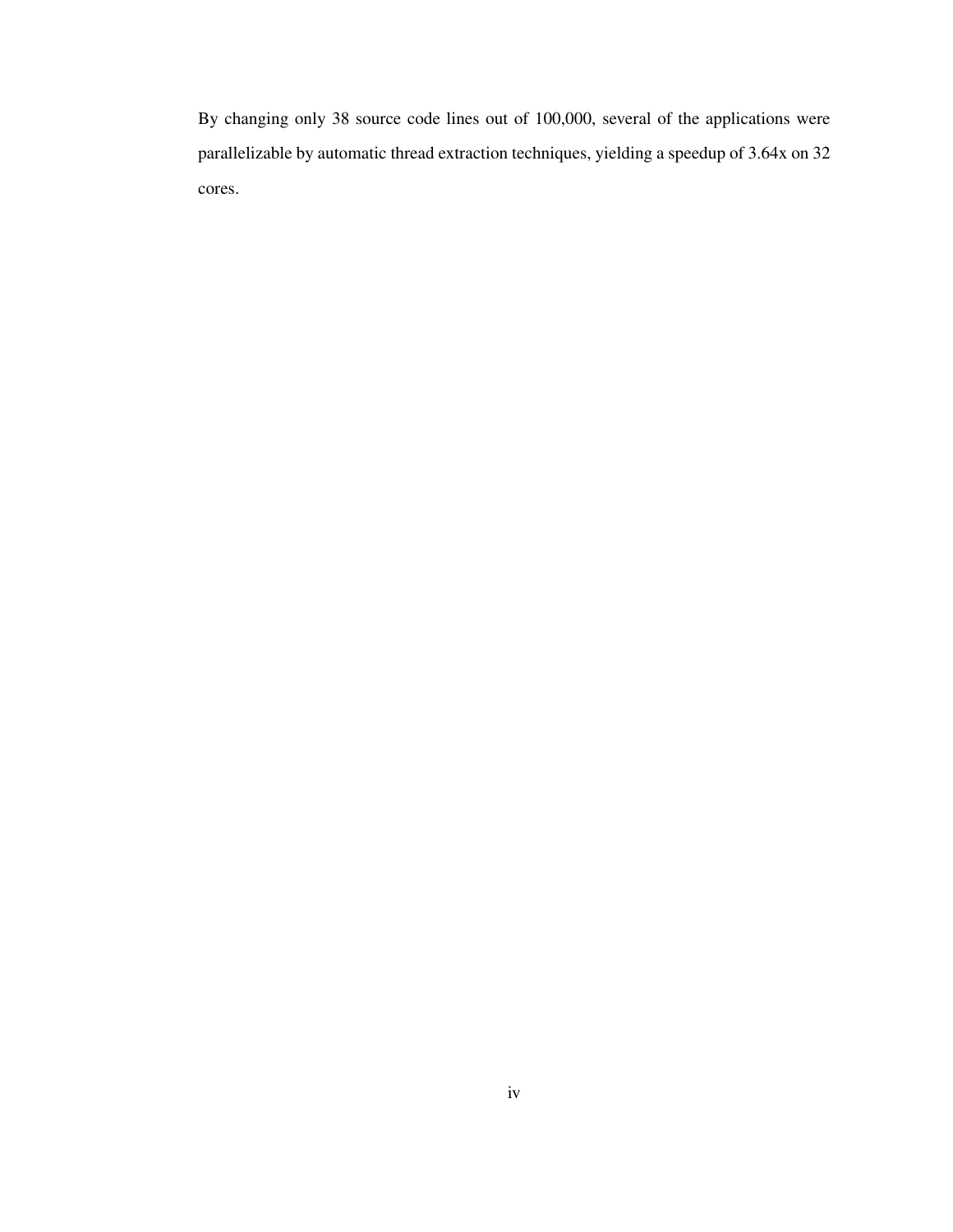#### Acknowledgments

First and foremost, I would like to thank my advisor, David August, for his assistance and support throughout my years in graduate school at Princeton. He has taught me a great deal about research, and I would not be here if not for his belief in me. Additionally, the strong team environment and investment in infrastructure that he has advocated has been a wonderful benefit. His continued expectation that I work to the best of my abilities has lead to this dissertation, and for that I am grateful.

This dissertation was also made possible by the support of the Liberty research group, including Ram Rangan, Manish Vachharajani, David Penry, Thomas Jablin, Yun Zhang, Bolei Guo, Adam Stoler, Jason Blome, George Reis, and Jonathan Chang. Spyros Triantafyllis, Easwaran Raman, and Guilherme Ottoni have contributed greatly to the VE-LOCITY compiler used in this research and have my thanks for both their friendship and support. Special thanks goes to Neil Vachharajani, both for the many contributions to VE-LOCITY and this work, as well as for the many interesting discussions we have had over the years.

I would like to thank the members of my dissertation committee, Kai Li, Daniel Lavery, Margaret Martonosi, and Doug Clark. Their collective wisdom and feedback have improved this dissertation. In particular, I thank my advisor and my readers, Kai Li and Daniel Lavery, for carefully reading through this dissertation and providing comments. Additionally, I thank my undergraduate research advisor, Lori Pollock, without whom I would not have entered graduate research.

This dissertation would not be possible without material research support from the National Science Foundation, Intel Corporation, and GSRC. Special thanks also goes to Intel for summer internship that they provided and the guidance given to me by Daniel Lavery and Gerolf Hoflehner.

Finally, I thank my friends and family. I thank my mother Betty, my father John, my step-father Doug, my mother-in-law Janet, and my father-in-law Russell, for having sup-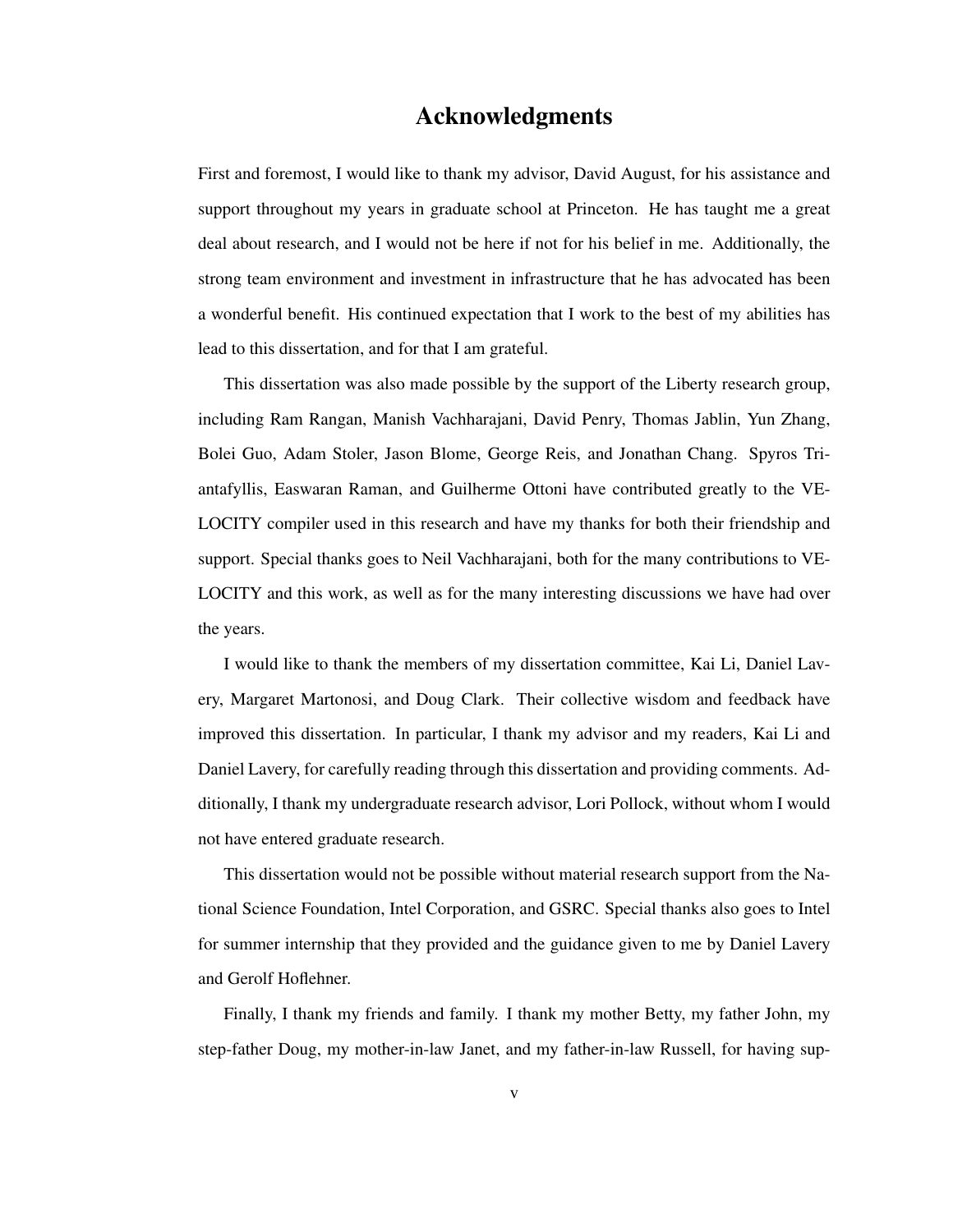ported me throughout this process with their love and encouragement. Above all, my wife Marisa has my sincere thanks for putting up with everything involved in creating this dissertation and for reading early drafts. She has seen me through the good times and the bad and I would not have accomplished this with out her.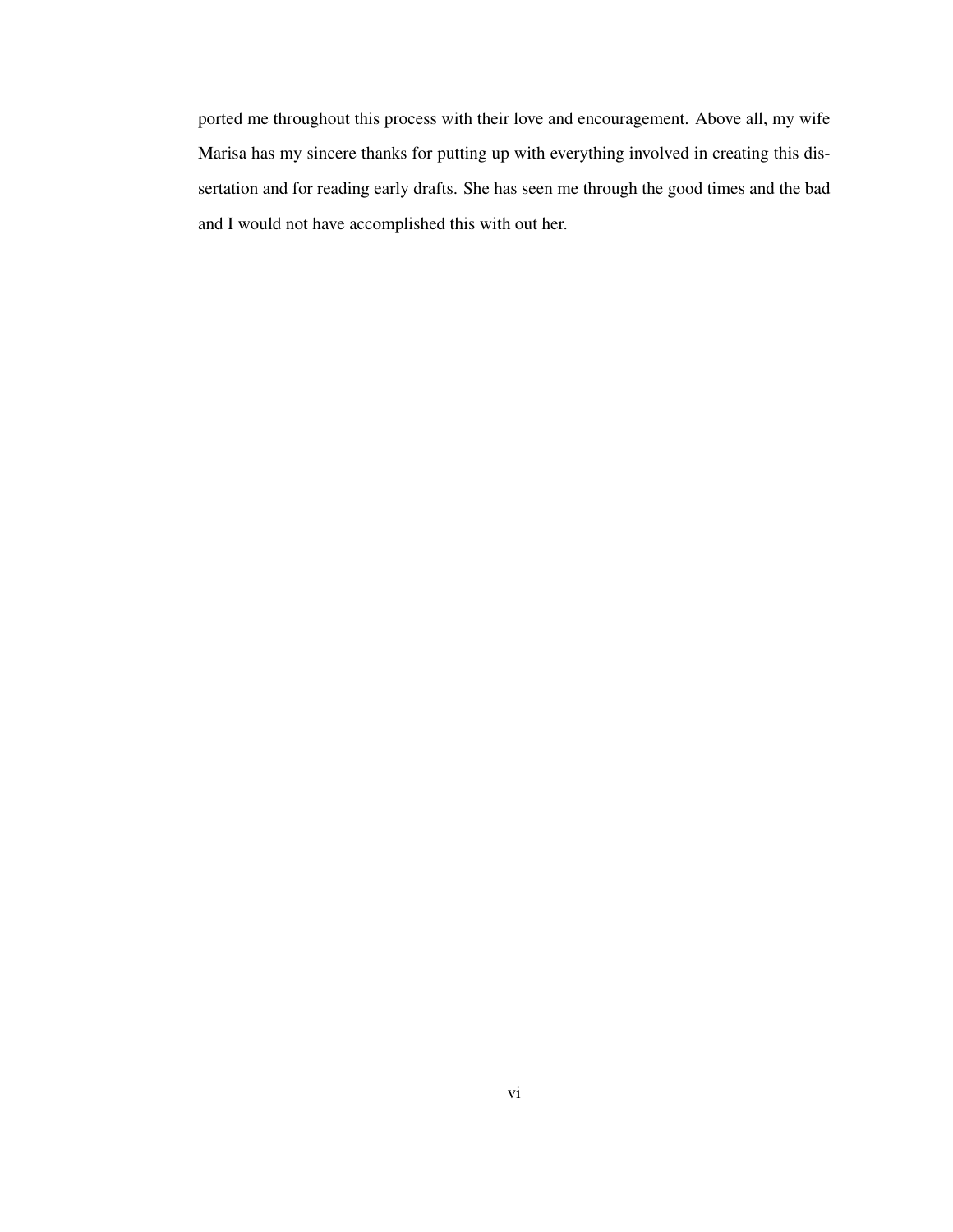## **Contents**

|     |       |                                                                                | xi                                                      |
|-----|-------|--------------------------------------------------------------------------------|---------------------------------------------------------|
|     |       |                                                                                | $\mathbf{1}$                                            |
|     |       |                                                                                | $\overline{7}$                                          |
| 2.1 |       |                                                                                | $\overline{7}$                                          |
|     | 2.1.1 |                                                                                | $\overline{7}$                                          |
|     | 2.1.2 |                                                                                |                                                         |
|     | 2.1.3 |                                                                                | 11                                                      |
| 2.2 |       |                                                                                | 13                                                      |
|     | 2.2.1 |                                                                                | 13                                                      |
|     | 2.2.2 |                                                                                | 16                                                      |
|     | 2.2.3 |                                                                                | 19                                                      |
| 2.3 |       |                                                                                | 21                                                      |
|     | 2.3.1 | Types of Speculation $\ldots \ldots \ldots \ldots \ldots \ldots \ldots \ldots$ | 21                                                      |
|     | 2.3.2 | Speculative Parallelization Techniques 22                                      |                                                         |
|     | 2.3.3 |                                                                                |                                                         |
| 2.4 |       |                                                                                |                                                         |
|     |       |                                                                                | <b>Introduction</b><br><b>Automatic Parallelization</b> |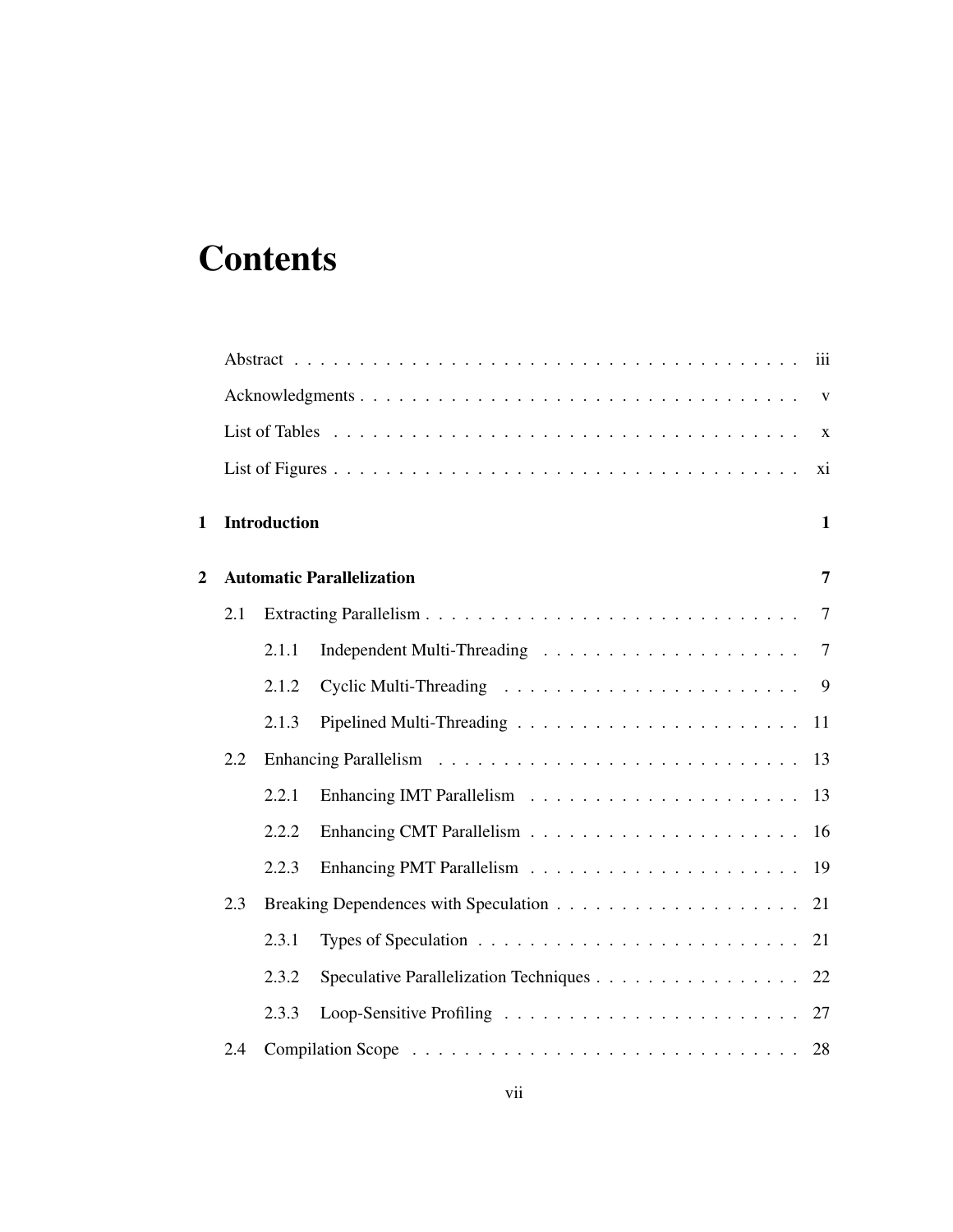|              | 2.5 |       | Parallelization For General-Purpose Programs 30     |    |
|--------------|-----|-------|-----------------------------------------------------|----|
| $\mathbf{3}$ |     |       | The VELOCITY Parallelization Framework              | 33 |
|              | 3.1 |       |                                                     | 33 |
|              | 3.2 |       |                                                     | 34 |
|              |     | 3.2.1 |                                                     |    |
|              |     | 3.2.2 |                                                     | 41 |
|              | 3.3 |       |                                                     | 46 |
|              |     | 3.3.1 |                                                     | 46 |
|              |     | 3.3.2 |                                                     | 50 |
|              | 3.4 |       |                                                     | 56 |
|              |     | 3.4.1 |                                                     | 56 |
|              |     | 3.4.2 |                                                     | 63 |
|              |     | 3.4.3 |                                                     |    |
|              | 3.5 |       | Interprocedural Speculative Parallel-Stage DSWP 75  |    |
|              |     | 3.5.1 |                                                     |    |
|              |     | 3.5.2 |                                                     |    |
| 4            |     |       | <b>Extending the Sequential Programming Model</b>   | 85 |
|              | 4.1 |       |                                                     | 85 |
|              | 4.2 |       | Annotations for the Sequential Programming Model 87 |    |
|              |     | 4.2.1 | Y-branch                                            | 88 |
|              |     | 4.2.2 |                                                     | 90 |
| 5            |     |       | <b>Evaluation of VELOCITY</b>                       | 94 |
|              | 5.1 |       |                                                     | 94 |
|              | 5.2 |       |                                                     | 95 |
|              |     | 5.2.1 |                                                     | 96 |
|              |     | 5.2.2 |                                                     | 96 |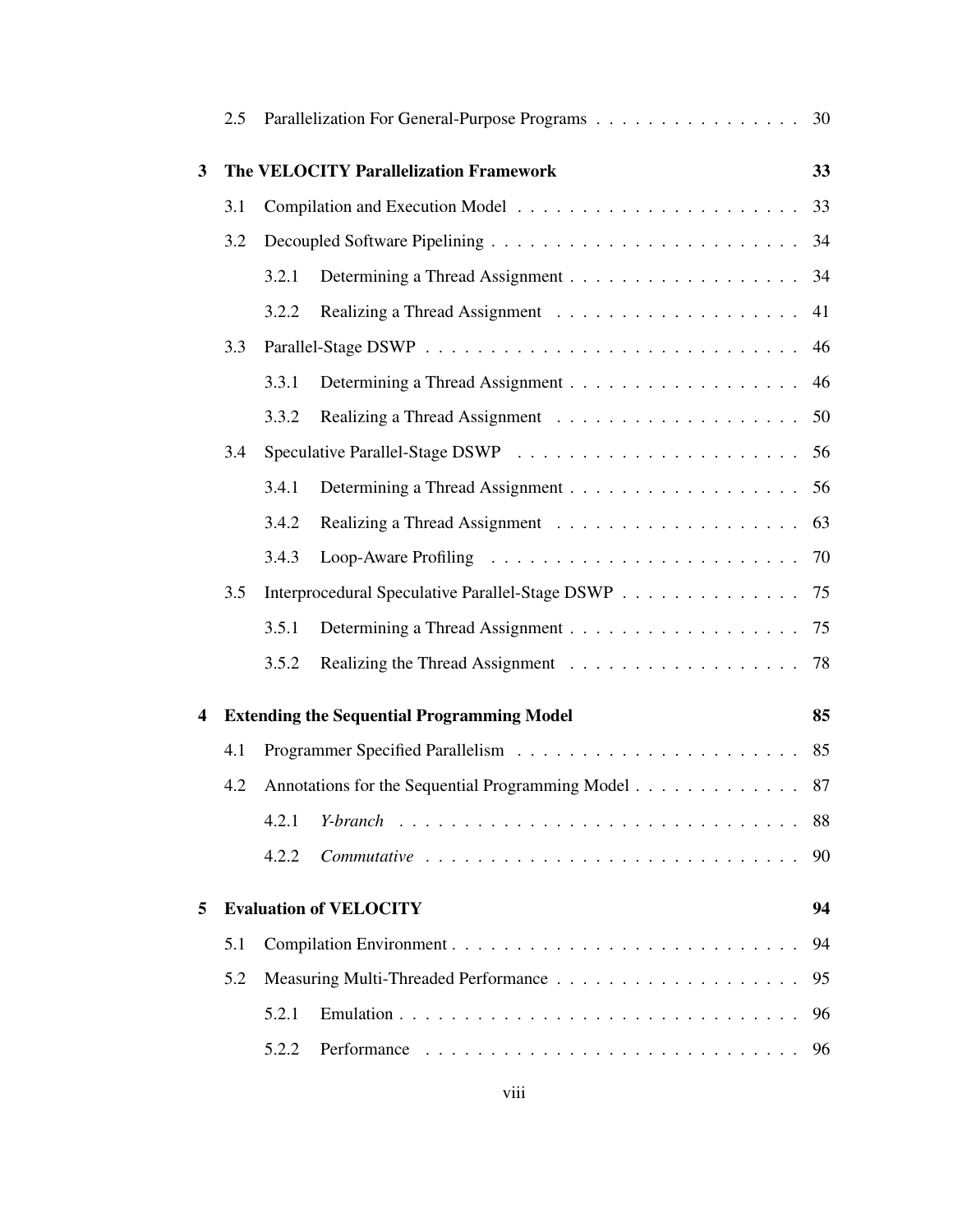|   |     | 5.2.3 |                                                    |     |
|---|-----|-------|----------------------------------------------------|-----|
|   |     | 5.2.4 |                                                    |     |
|   | 5.3 |       |                                                    |     |
|   | 5.4 |       |                                                    |     |
|   |     | 5.4.1 |                                                    |     |
|   |     | 5.4.2 |                                                    |     |
|   |     | 5.4.3 |                                                    |     |
|   | 5.5 |       | Extracting Parallelism with Programmer Support 109 |     |
|   |     | 5.5.1 |                                                    |     |
|   |     | 5.5.2 |                                                    |     |
|   |     | 5.5.3 |                                                    |     |
|   |     | 5.5.4 |                                                    |     |
|   | 5.6 |       |                                                    |     |
| 6 |     |       | <b>Conclusions and Future Directions</b>           | 122 |
|   |     |       |                                                    |     |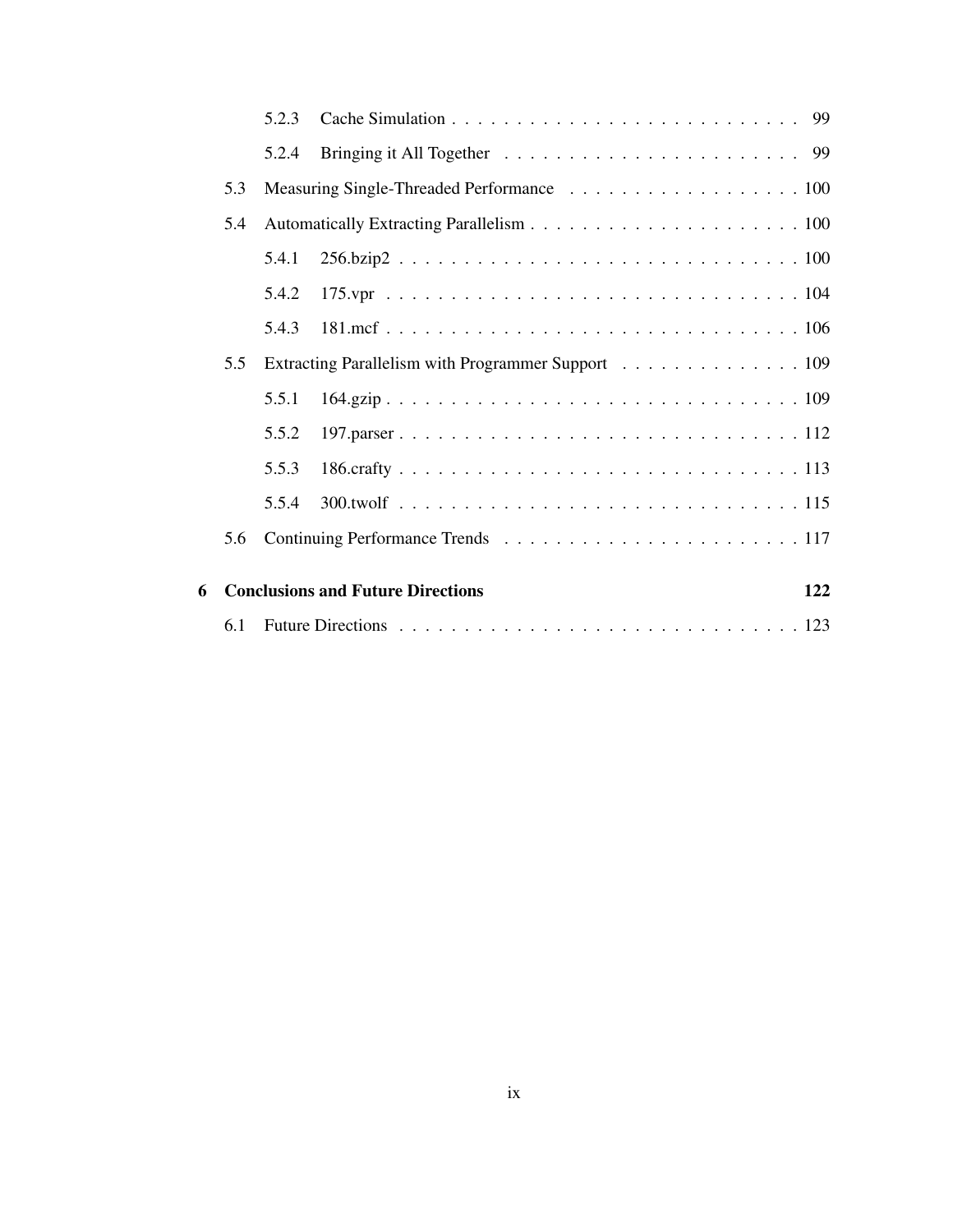## List of Tables

| 3.2 |                                                                                  |
|-----|----------------------------------------------------------------------------------|
| 3.3 |                                                                                  |
| 3.4 |                                                                                  |
|     |                                                                                  |
| 5.1 |                                                                                  |
| 5.2 | Information about the loop(s) parallelized, the execution time of the loop,      |
|     |                                                                                  |
| 5.3 | The minimum # of threads at which the maximum speedup occurred. As-              |
|     | suming a 1.4x speedup per doubling of cores, the Historic Speedup column         |
|     | gives the speedup needed to maintain existing performance trends. The            |
|     | final column gives the ratio of actual speedup to expected speedup. $\ldots$ 120 |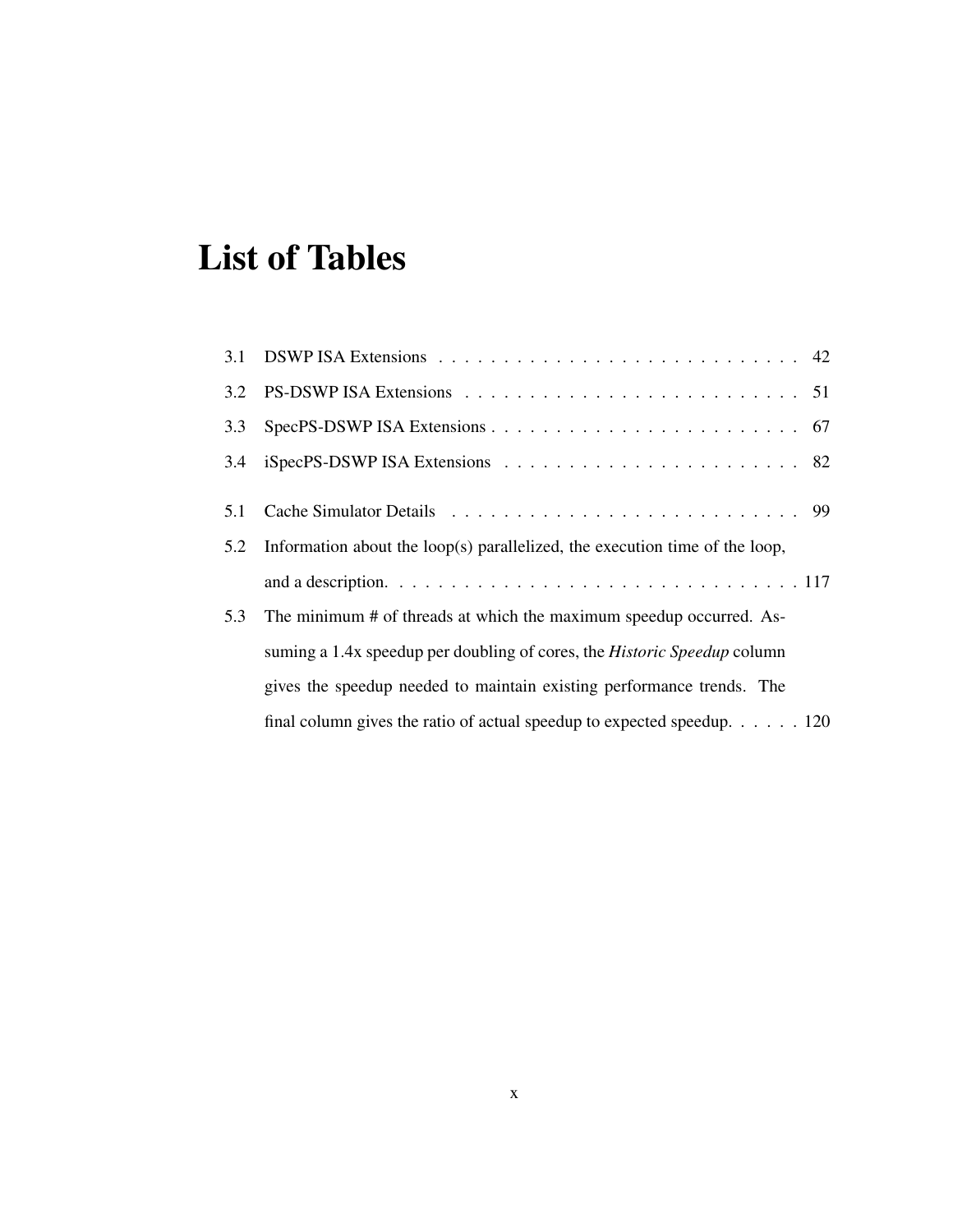# List of Figures

| 1.1 | Normalized performance of the SPEC 92, 95, and 2000 integer benchmarks        |  |  |
|-----|-------------------------------------------------------------------------------|--|--|
|     | suites. Each version of the suite is normalized to the previous version using |  |  |
|     | matching hardware. Only the highest performance result for each time          |  |  |
|     | period is shown. The solid line is a linear regression on all points prior    |  |  |
|     | to 2004, while the dashed line a linear regression on all points in or after  |  |  |
|     | 2                                                                             |  |  |
| 1.2 | Transistor counts for successive generations of Intel processors. Source      |  |  |
|     | 3                                                                             |  |  |
| 2.1 | 8                                                                             |  |  |
| 2.2 | 10                                                                            |  |  |
| 2.3 | 12                                                                            |  |  |
| 2.4 | 14                                                                            |  |  |
| 2.5 | 14                                                                            |  |  |
| 2.6 | 15                                                                            |  |  |
| 2.7 | 17                                                                            |  |  |
| 2.8 | 20                                                                            |  |  |
| 2.9 | 23                                                                            |  |  |
|     | 26                                                                            |  |  |
|     |                                                                               |  |  |
|     |                                                                               |  |  |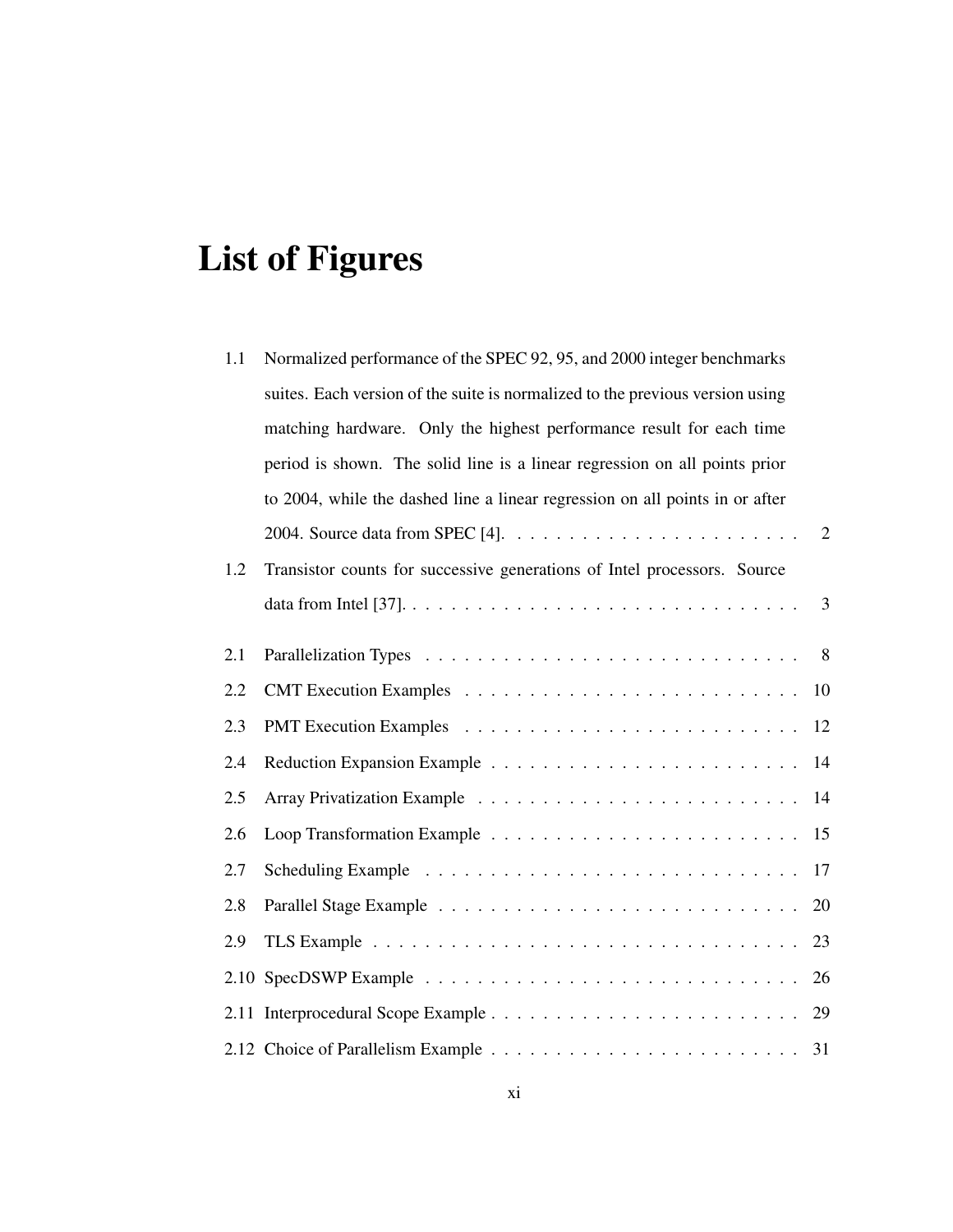| 3.1 |                                                                             |    |
|-----|-----------------------------------------------------------------------------|----|
| 3.2 |                                                                             | 38 |
| 3.3 |                                                                             | 39 |
| 3.4 | Multi-Threaded Code after moving operations                                 | 42 |
| 3.5 | Multi-Threaded Code after communication insertion                           | 43 |
| 3.6 | Multi-Threaded Code after redirecting branches                              | 45 |
| 3.7 |                                                                             |    |
| 3.8 | Multi-Threaded Code after communication insertion                           | 52 |
| 3.9 | PS-DSWP Multi-Threaded Code after communication insertion                   | 55 |
|     |                                                                             | 57 |
|     |                                                                             | 64 |
|     | 3.12 SpecPS-DSWP Parallelized Code without Misspeculation Recovery          | 68 |
|     | 3.13 Interaction of Parallel Code and Commit Thread                         | 69 |
|     |                                                                             | 76 |
|     |                                                                             | 79 |
|     |                                                                             | 81 |
|     | 3.17 iSpecPS-DSWP Parallelized Code without Misspeculation Recovery         | 83 |
|     | 3.17 iSpecPS-DSWP Parallelized Code without Misspeculation Recovery (cont.) | 84 |
|     |                                                                             | 88 |
| 4.2 |                                                                             | 90 |
| 4.3 |                                                                             | 91 |
|     |                                                                             |    |
| 5.1 | Parallel Performance Measurement Dependences                                | 96 |
| 5.2 | Conceptual Performance Run Execution Schedule                               | 97 |
| 5.3 | Simplified version of compressStream from 256.bzip2 101                     |    |
| 5.4 |                                                                             |    |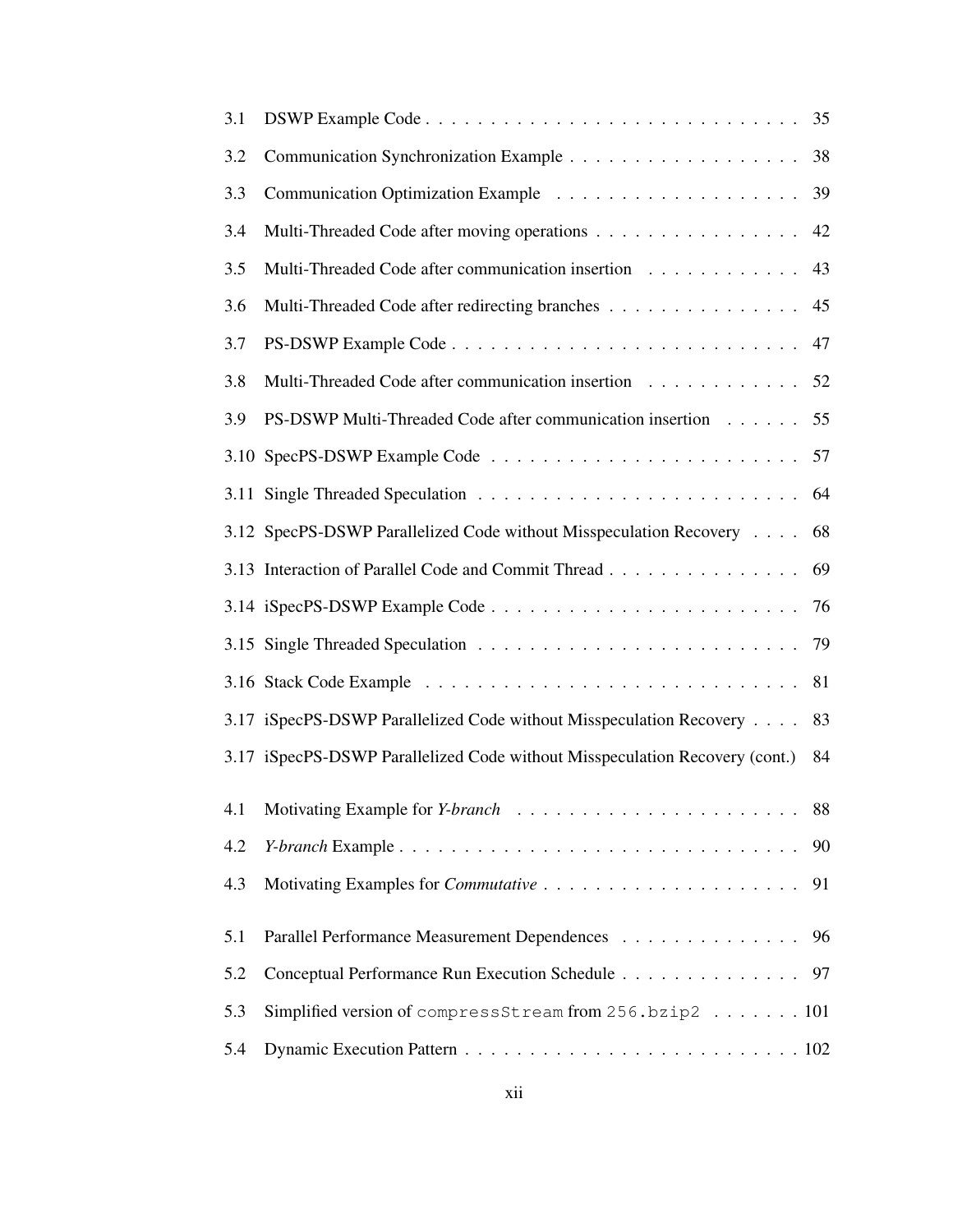| 5.5 | Speedup of multi-threaded (MT) execution over single-threaded (ST) exe-                       |
|-----|-----------------------------------------------------------------------------------------------|
|     |                                                                                               |
| 5.6 | Simplified version of try_place from 175.vpr 104                                              |
| 5.7 | Speedup of multi-threaded (MT) execution over single-threaded (ST) exe-                       |
|     |                                                                                               |
| 5.8 | Simplified version of global_opt from 181.mcf 106                                             |
| 5.9 | Speedup of multi-threaded (MT) execution over single-threaded (ST) exe-                       |
|     |                                                                                               |
| 5.9 | Speedup of multi-threaded (MT) execution over single-threaded (ST) exe-                       |
|     |                                                                                               |
|     | 5.10 Simplified version of deflate from 164.gzip. 109                                         |
|     | 5.11 Speedup of multi-threaded (MT) execution over single-threaded (ST) exe-                  |
|     |                                                                                               |
|     | 5.11 Speedup of multi-threaded (MT) execution over single-threaded (ST) exe-                  |
|     |                                                                                               |
|     | 5.12 Simplified version of batch process from 197. parser 112                                 |
|     | 5.13 Speedup of multi-threaded (MT) execution over single-threaded (ST) exe-                  |
|     | cution for $197.$ parser $\ldots \ldots \ldots \ldots \ldots \ldots \ldots \ldots \ldots 112$ |
|     | 5.14 Simplified version of Search from 186. crafty 113                                        |
|     | 5.15 Speedup of multi-threaded (MT) execution over single-threaded (ST) exe-                  |
|     |                                                                                               |
|     | 5.16 Simplified version of uloop from 300.twolf  115                                          |
|     | 5.17 Speedup of multi-threaded (MT) execution over single-threaded (ST) exe-                  |
|     |                                                                                               |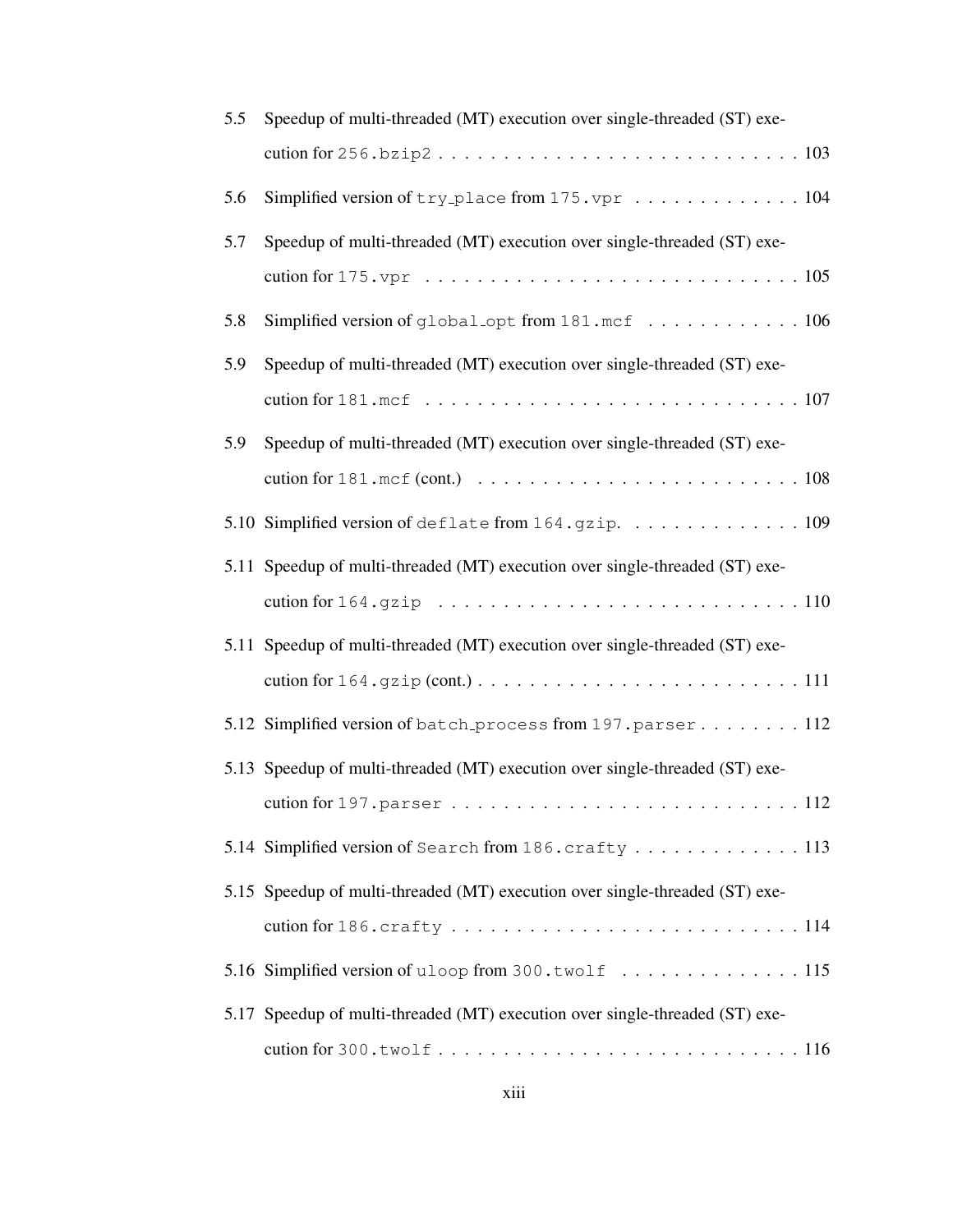| 5.18 The maximum speedup achieved on up to 32 threads over single threaded                           |
|------------------------------------------------------------------------------------------------------|
| execution. The Manual bar represents the speedup achieved using man-                                 |
| ual parallelization [9], while the VELOCITY bar represents the speedup                               |
|                                                                                                      |
| 5.19 The minimum number of threads at which the maximum speedup occurred.                            |
| The Manual bar represents the number of threads used by manual paral-                                |
| lelization [9], while the VELOCITY bar represents the number of threads                              |
| used by VELOCITY. $\ldots \ldots \ldots \ldots \ldots \ldots \ldots \ldots \ldots \ldots \ldots 118$ |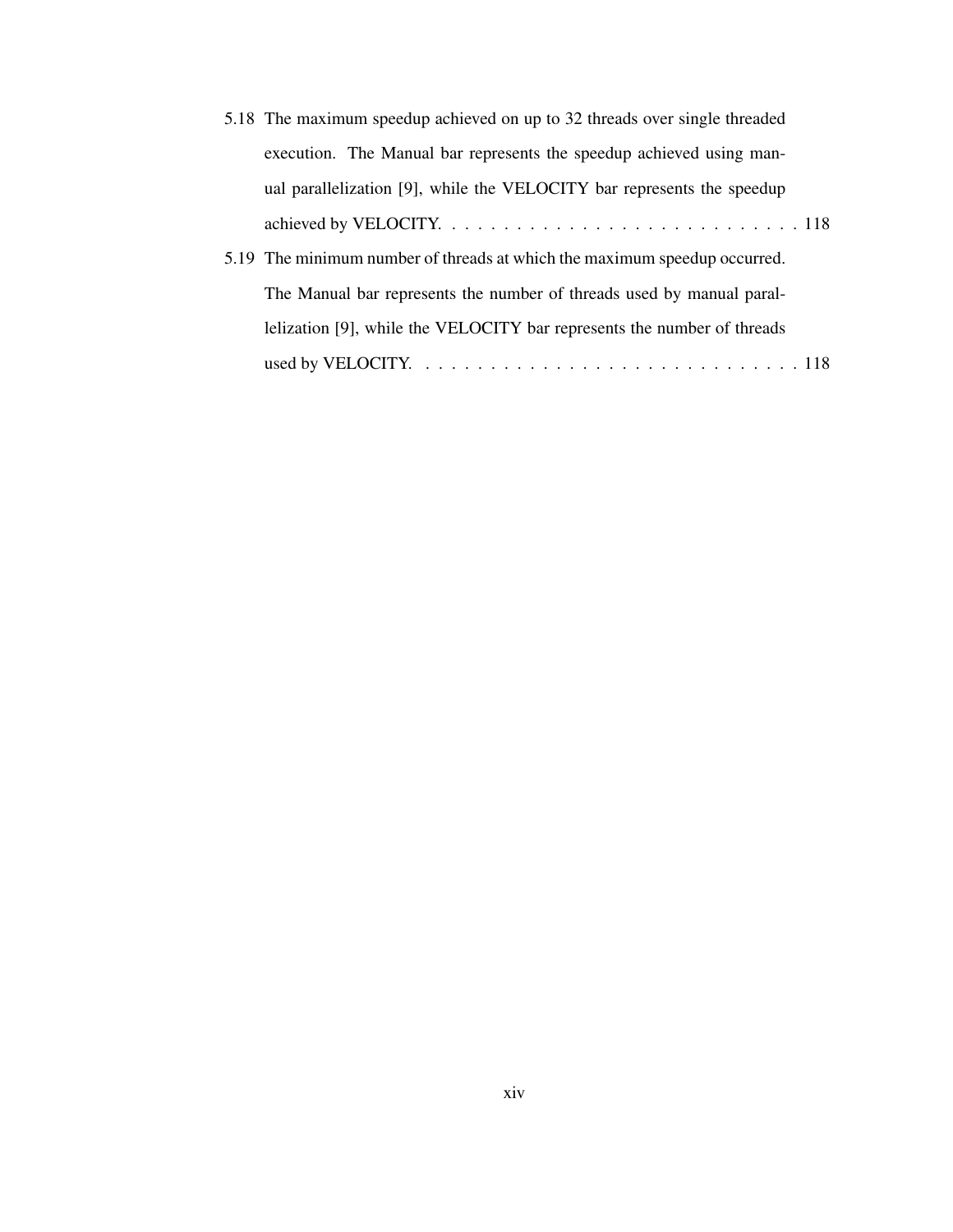## Chapter 1

## Introduction

Until recently, increasing uniprocessor clock speed and microarchitectural improvements generally improved performance for all programs. Unfortunately, as Figure 1.1 illustrates, since approximately 2004, the performance of single-threaded applications is no longer increasing at the same rate as it was prior to 2004. This change came about because of several factors, though two predominant factors stand out. First, processor designers were unable to increase processor frequency as they had in the past without exceeding power and thermal design constraints. Second, even with a steady increase in transistors (Figure 1.2), processor designers have also been unable to create new microarchitectural innovations without exceeding power and heat budgets.

Instead, processor designers now use the continuing growth in transistor count to place multiple cores on a processor die. This strategy has several microarchitectural benefits, including more scalable thermal characteristics, better throughput per watt, and greatly reduced design complexity. Because of this, processor manufacturers are already shipping machines with four or eight cores per processor die and tomorrow's machines promise still more cores [36]. However, additional cores only improve the performance of multithreaded applications. The prevalence of single-threaded applications means that these cores often provide no performance improvement, as shown in the post-2004 portion of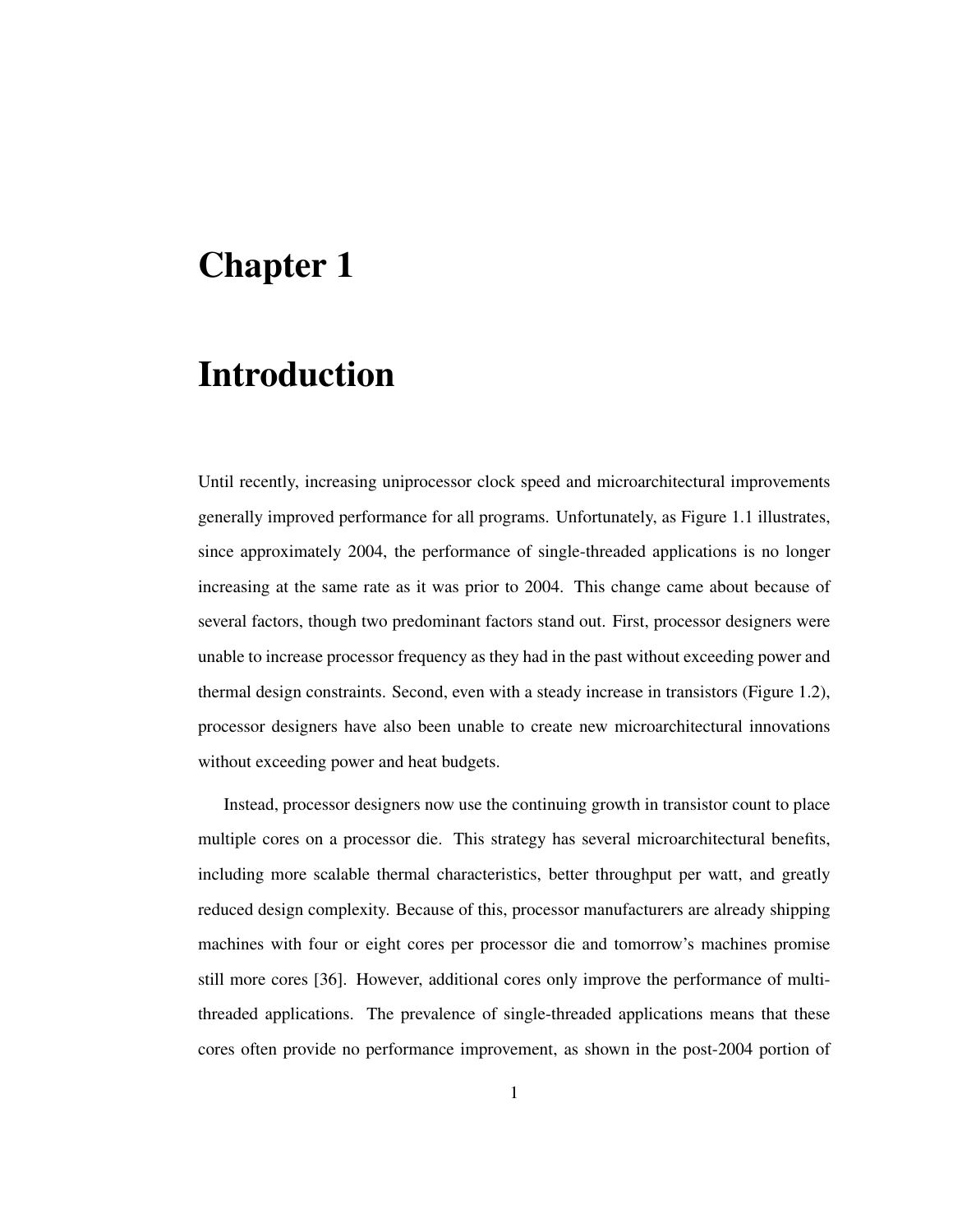

Figure 1.1: Normalized performance of the SPEC 92, 95, and 2000 integer benchmarks suites. Each version of the suite is normalized to the previous version using matching hardware. Only the highest performance result for each time period is shown. The solid line is a linear regression on all points prior to 2004, while the dashed line a linear regression on all points in or after 2004. Source data from SPEC [4].

Figure 1.1.

One potential solution to achieving performance that gets back to pre-2004 historical trends is to rewrite single-threaded applications as multi-threaded applications. Many new languages have been proposed to ease the burden of writing parallel programs [12, 26, 29]. While parallel programming in these languages is easier than those of the past, the programming effort involved in creating correct and efficient parallel programs is still far more than that of writing the equivalent single-threaded version. Developers must be trained to program and debug their applications with the additional concerns of deadlock, livelock, race conditions, etc [16, 20, 23, 47, 68]. Converting a single-threaded application is considerably more difficult than writing a new parallel application, as existing single-threaded applications have not been developed with parallelization in mind. Therefore, even as multi-core processors have become commonplace, the costs associated with parallel programming languages have greatly limited the programming domains to which they are applied.

Automatic parallelization techniquesthat extract threadsfrom single-threaded programs without programmer intervention do not suffer from these limitations and should be preferred over manual parallelization. Many automatic thread extraction techniques have been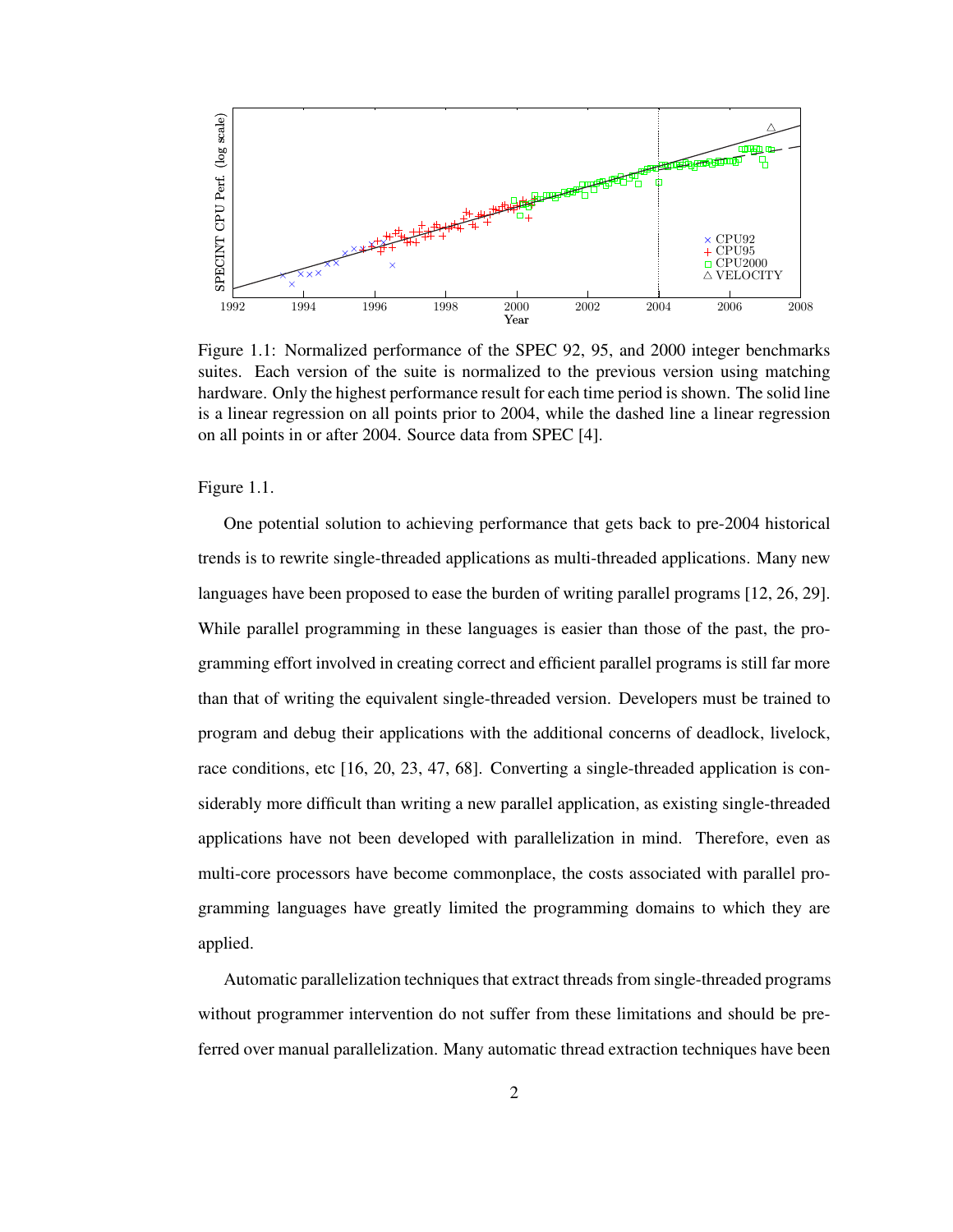

Figure 1.2: Transistor counts for successive generations of Intel processors. Source data from Intel [37].

proposed, particularly loop parallelization techniques such as DOALL [48], DSWP [55], and DOACROSS [72] (Chapter 2). In isolation, these techniques produce either scalable parallelism on a narrow range of applications (e.g. DOALL on scientific applications), or nonscalable parallelism on a broad range of applications (e.g. DOACROSS & DSWP). This dissertation focuses on the problems that have prevented the automatic extraction of scalable parallelism in general purpose applications and constructs a parallelization framework in the VELOCITY compiler to overcome these limitations.

Achieving scalable parallelism on a broad range of applications first requires an automatic parallelization technique with broad applicability. To that end, this dissertation starts with the DSWP technique. However, the base parallelization technique can extract only small amounts of parallelism and must be extended with the ability to speculate dependences and extract data-level parallelism. This dissertation integrates and extends several existing DSWP based parallelization techniques that have not previously been combined to achieve this (Chapter 3).

Beyond combining existing extensions, it is also necessary to give the parallelization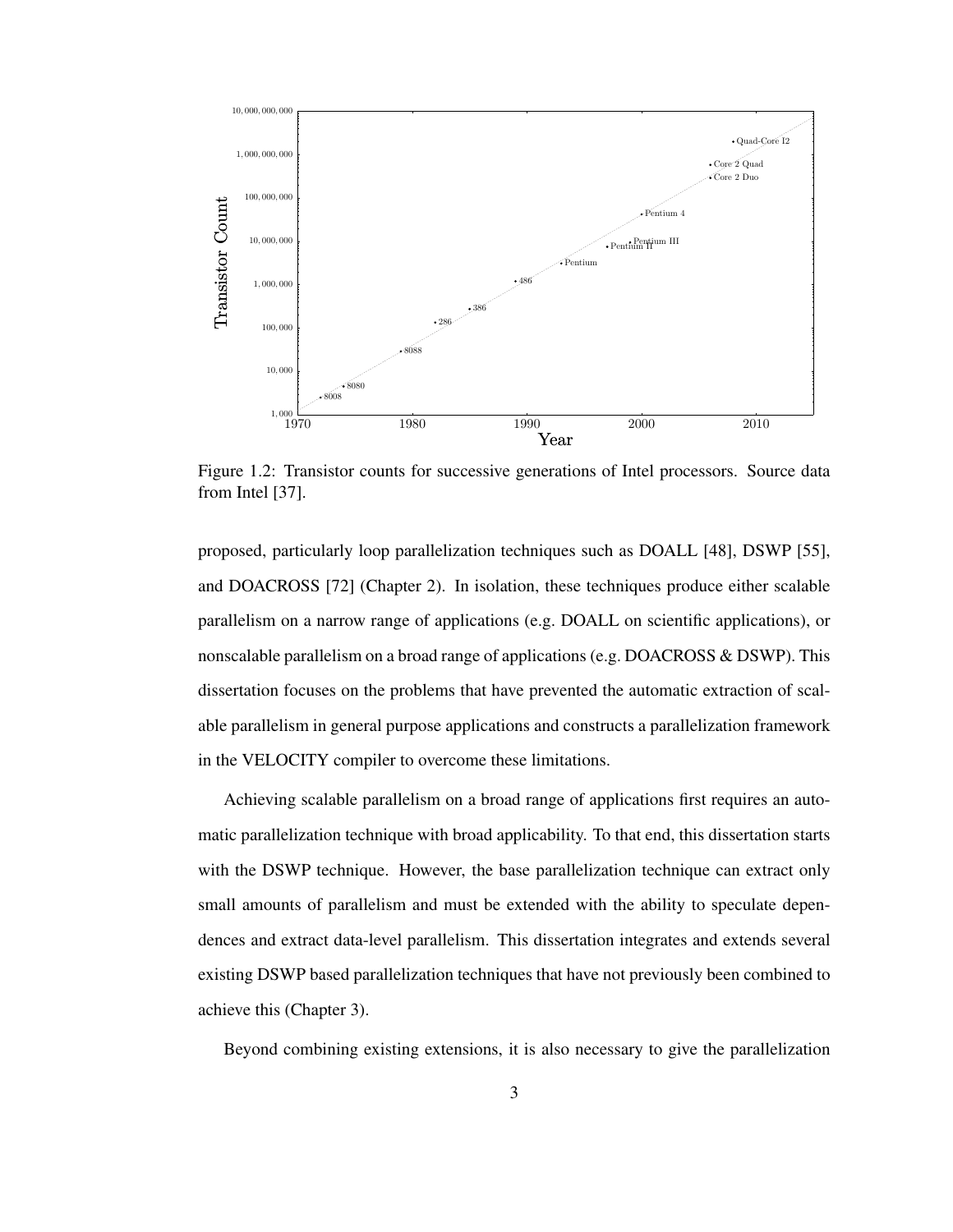technique interprocedural scope [9, 32]. Existing DOALL parallelization techniques use interprocedural array analysis, but have not needed other interprocedural analysis or the ability to optimize interprocedurally. Existing DOACROSS and DSWP techniques rely on inlining function calls to obtain loops with sufficient opportunity for parallelization. Unfortunately, the limitations of inlining, its inability to handle recursion and its explosive code growth, make it sufficient to extract parallelism only from inner loops or functions at the bottom of the call tree. To extract more scalable parallelism, this dissertation also develops a parallelization technique that can target any loop in the program, from innermost to outermost or anywhere in between (Chapter 3).

Additional support, in the form of accurate compiler analysis, aggressive compiler optimization, and efficient hardware support, ensures that the parallelization technique can extract significant parallelism. In particular, effectively applying additional optimizations during parallelization, particularly for synchronization placement [54, 90] and speculation [72, 82], requires accurate profile information about the loop being parallelized. Traditional profiling infrastructures, however, focus on profiling with respect to instructions, or basic blocks, not loops. This limits the applicability of loop parallelization techniques by conflating intra-iteration dependences with inter-iteration dependences, or worse with dependences that occur outside the loop.

Finally, even many apparently easily parallelizable programs are unable to be parallelized automatically. The dependences that inhibit parallelism are only rarely those required for correct program execution, more commonly manifesting from artificial constraints imposed by sequential execution models. In particular, the programmer is often unable to specify multiple legal execution orders or program outcomes. Because of this, the compiler is forced to maintain the single execution order and program output that a sequential program specifies, even when others are more desirable. This dissertation proposes two simple sequential annotations to help the compiler overcome this limitation through programmer intervention (Chapter 4).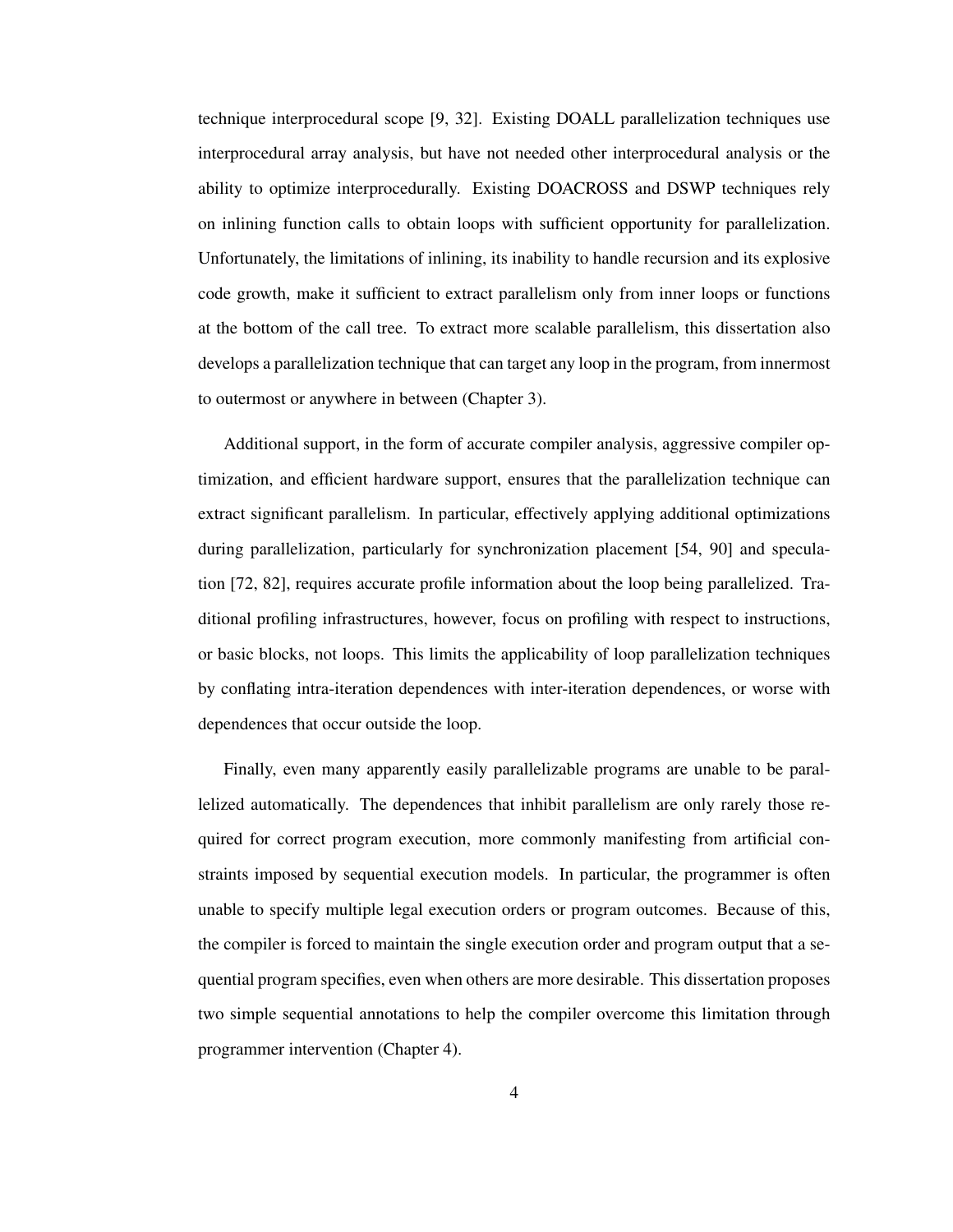Using the VELOCITY compiler, scalable parallelism can be extracted from many applications, yet simulating long running parallel loops can be hard. Existing parallelization techniques have generally been evaluated using only 2 or 4 processors on loops with iterations that take fewer than a million cycles, making them amenable to simulation. When extracting scalable parallelism, it is not uncommon for each iteration to take billions of cycles and for such parallelism to scale to 32 processors or beyond. As such, existing simulation environments are insufficient and a new evaluation infrastructure is required that can measure the parallelism extracted from outermost loops (Chapter 5).

In summary, the contributions of this dissertation are:

- 1. The design and implementation of a novel parallelization framework for generalpurpose programs, VELOCITY, that can address the performance problem of legacy sequential codes on modern, multi-core processors.
- 2. The design and implementation of a loop-aware profiling infrastructure and integration of several types of loop-aware profile information into the parallelization technique.
- 3. Extensions to the sequential programming model that enhance VELOCITY's ability to extract parallelism *with out* forcing the programmer to consider multi-threaded concepts or execution.
- 4. The design and implementations of a performance evaluation methodology able to handle parallelized loops with up to 32 threads that execute for billions of cycles.
- 5. An evaluation of the VELOCITY compiler on several applications in the SPEC CINT2000 benchmark suite.

By bringing together these many techniques and extensions, both to compiler and programming languages, this dissertation shows that parallelism can be extracted from general-purpose applications. Using VELOCITY, seven benchmarks in the SPEC CINT2000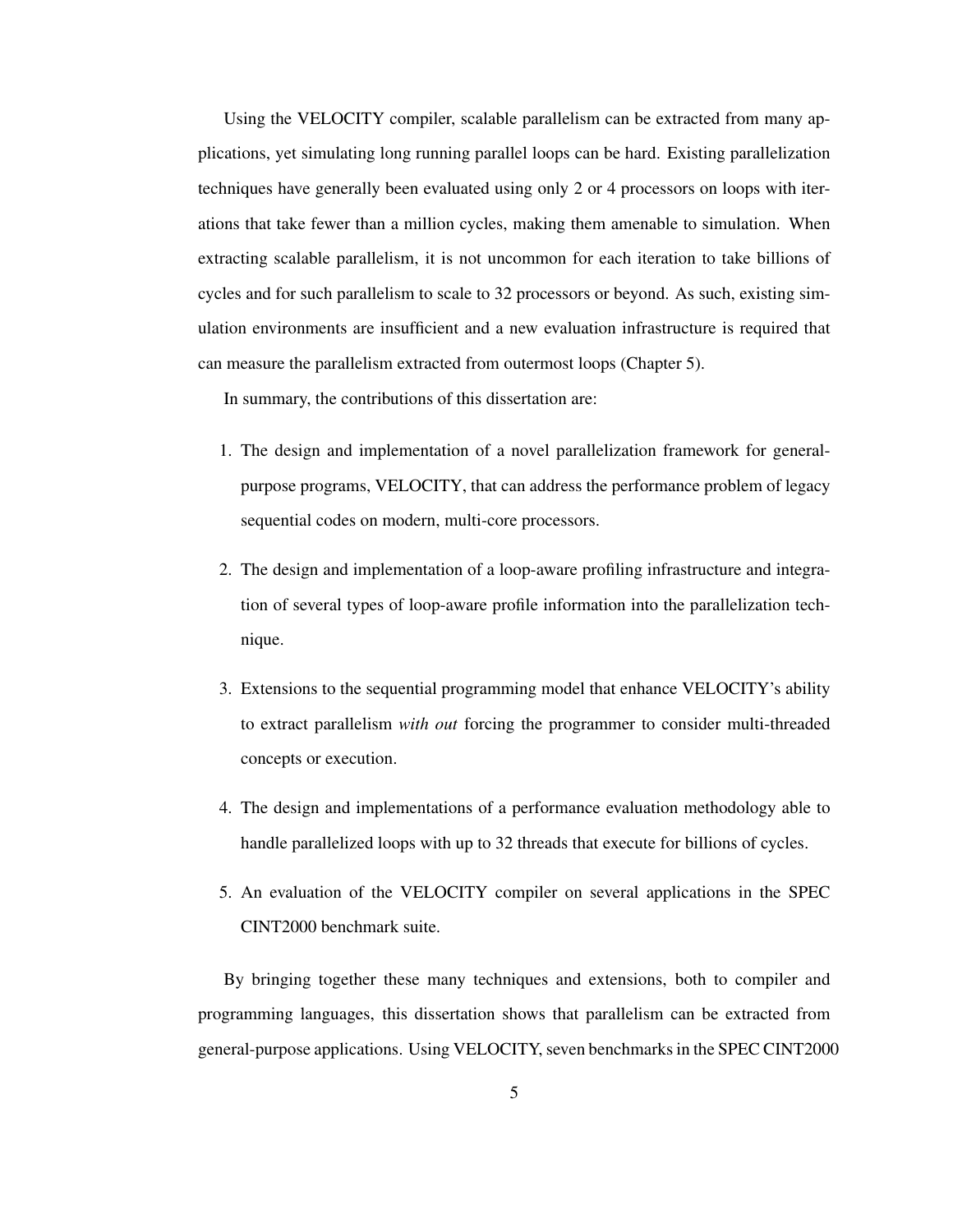benchmark suite are automatically parallelized. Modifying only 38 out of 100,000 lines of code, these applications show a 3.64x speedup, on up to 32 cores, over single-threaded execution, with a 20.61x maximum speedup on a single application. Overall, a 2.12x speedup was achieved across the 12 benchmarks of the SPEC CINT2000 suite, even with no current speedup on 5 of these benchmarks. The *VELOCITY* point in Figure 1.1 indicates the expected SPEC CINT2000 score that could be obtained with VELOCITY, showing that the performance trends of the past can be obtained now and in the future via automatic parallelization.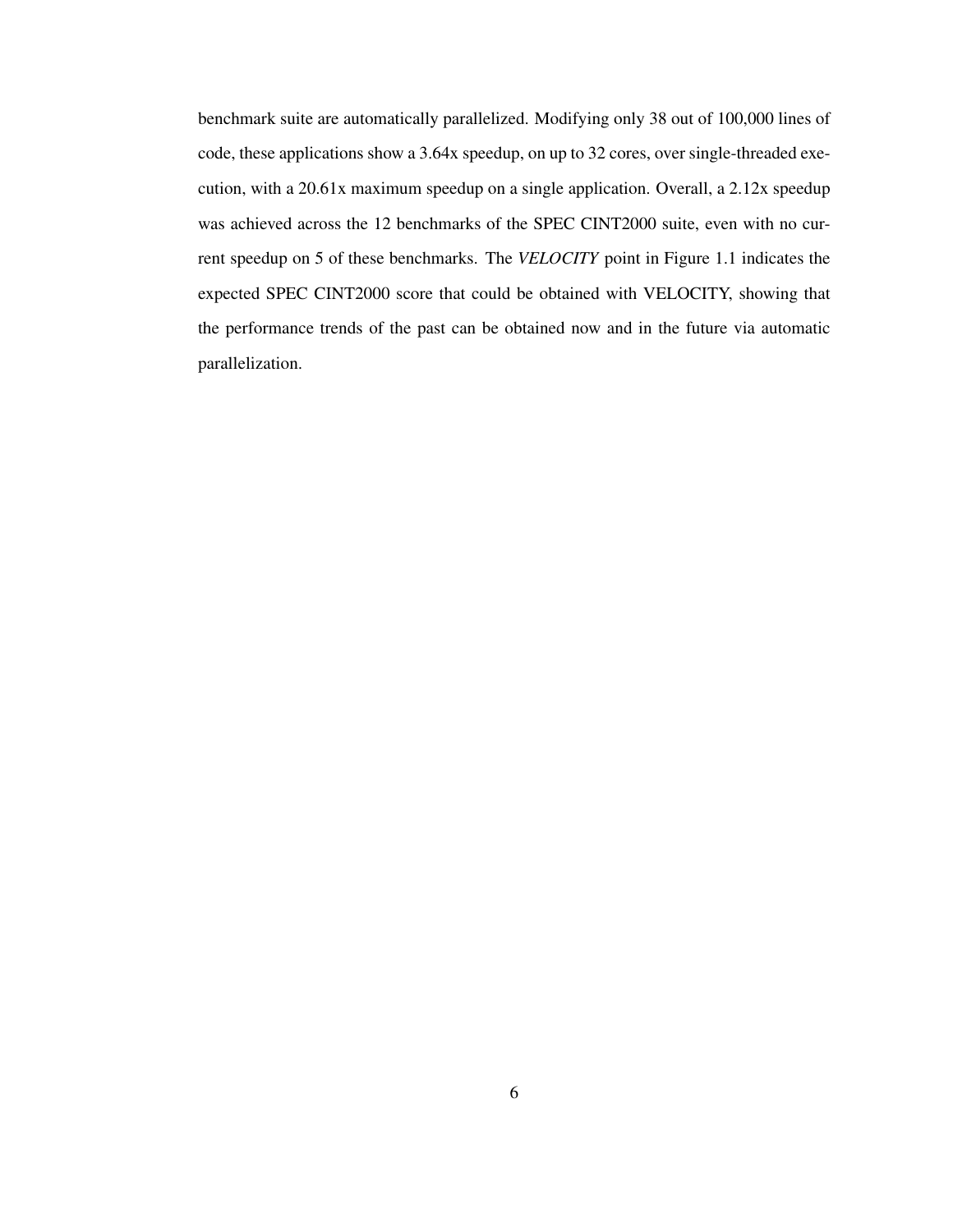### Chapter 2

### Automatic Parallelization

This chapter explores existing techniques in automatic parallelization of loops, discussing their benefits and limitations. Techniques that spawn speculative threads along multiple acyclic paths [5, 85] or to better utilize microarchitectural structures [6, 13, 15, 51, 60] are orthogonal to this work and will not be discussed further.

#### 2.1 Extracting Parallelism

There are three types of parallelism that can be extracted from loops [62]. Each type allows or disallows certain cross-thread dependences to trade off applicability with performance.

#### 2.1.1 Independent Multi-Threading

The first type of parallelism, Independent Multi-Threading (IMT), does not allow crossthread dependences and was first introduced to parallelize array-based scientific programs The most successful IMT technique, DOALL parallelization [48], satisfies the condition of no inter-thread dependences by executing loop iterations in separate threads that it can prove have no inter-iteration dependences. A primary benefit of IMT parallelism is that it scales linearly with number of available threads. In particular, this scalability has lead to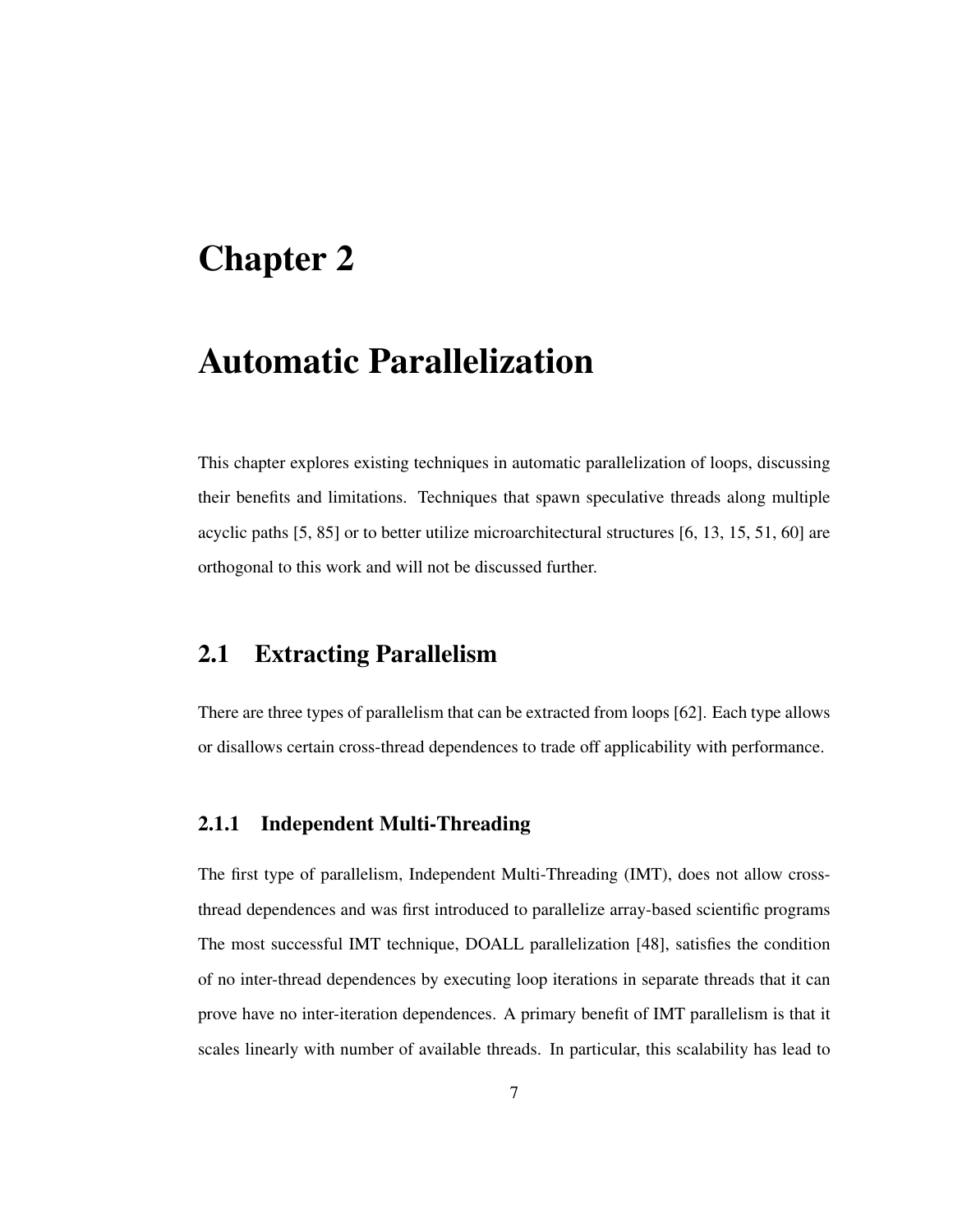| int i= $0$ :            | list *cur=head:                     |
|-------------------------|-------------------------------------|
| $C: for (; i < N; i++)$ | L: for (; cur!=NULL; cur=cur->next) |
| X: word(i);             | X: work(cur);                       |



Figure 2.1: Parallelization Types

the integration of DOALL into several compilers that target array-based, numerical programs [8, 32].

To see how DOALL would parallelize a loop, consider the loop in Figure 2.1a. When parallelized into two threads, one potential dynamic execution is shown in Figure 2.1c. Since this parallelization requires no communication between cores, it is insensitive to the communication latency between cores and can scale to as many cores as there are iterations. In the case of Figure 2.1c, this means that the overall speedup of the loop is 2.

IMT's requirement that there are no cross-thread dependences within a loop is both a source of scalable parallelism and limited applicability. While IMT techniques have enjoyed broad applicability for scientific applications, they have not been used to paral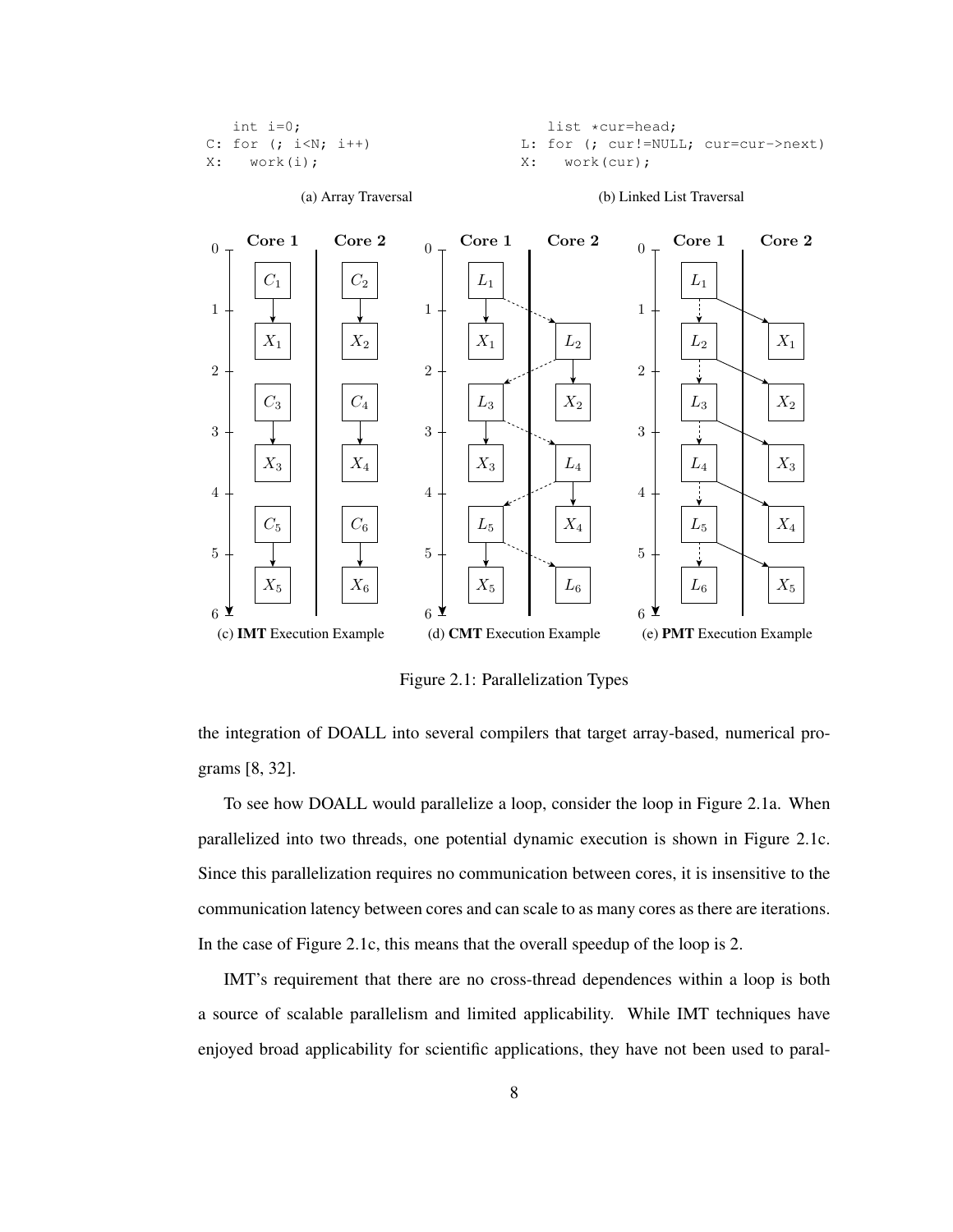lelize general purpose applications, which have many inter-iteration dependences. These dependences arise both from complicated control flow and the manipulation of large, heapallocated data structures, particularly recursively defined data structures.

#### 2.1.2 Cyclic Multi-Threading

Cyclic Multi-Threading (CMT) techniques, which allow cross-thread dependences to exist, have been developed to solve the problem of applicability. To maintain correct execution, dependences between threads are synchronized so that each thread executes with the proper values. Though initially introduced to handle array-based programs with intricate access patterns, CMT techniques can also be used to extract parallelism from general purpose applications with complex dependence patterns.

The most common CMT transformation is DOACROSS [18, 57], which achieves parallelism in the same way as DOALL, by executing iterations in parallel in separate threads. To maintain correct execution, the inter-iteration dependences that cross between threads must be respected. These dependences are synchronized to ensure that later iterations receive the correct values from earlier iterations.

An example of a DOACROSS execution schedule is shown in Figure 2.1d for the loop in Figure 2.1b. Notice that DOACROSS can extract parallelism even in the face of the list=list->next loop-carried dependence. For the example shown, DOACROSS achieves an ideal speedup of 2 when the work code takes the same amount of execution time as the linked list traversal.

Unlike IMT transformations, CMT transformations do not always experience linearly increasing performance as more threads are added to the system. In particular, when the threads begin completing work faster than dependences can be communicated, the critical path of a DOACROSS parallelization becomes dependent upon the communication latency between threads. Because of this, DOACROSS parallelizations are fundamentally limited in speedup by the size of the longest cross-iteration dependence cycle and the communica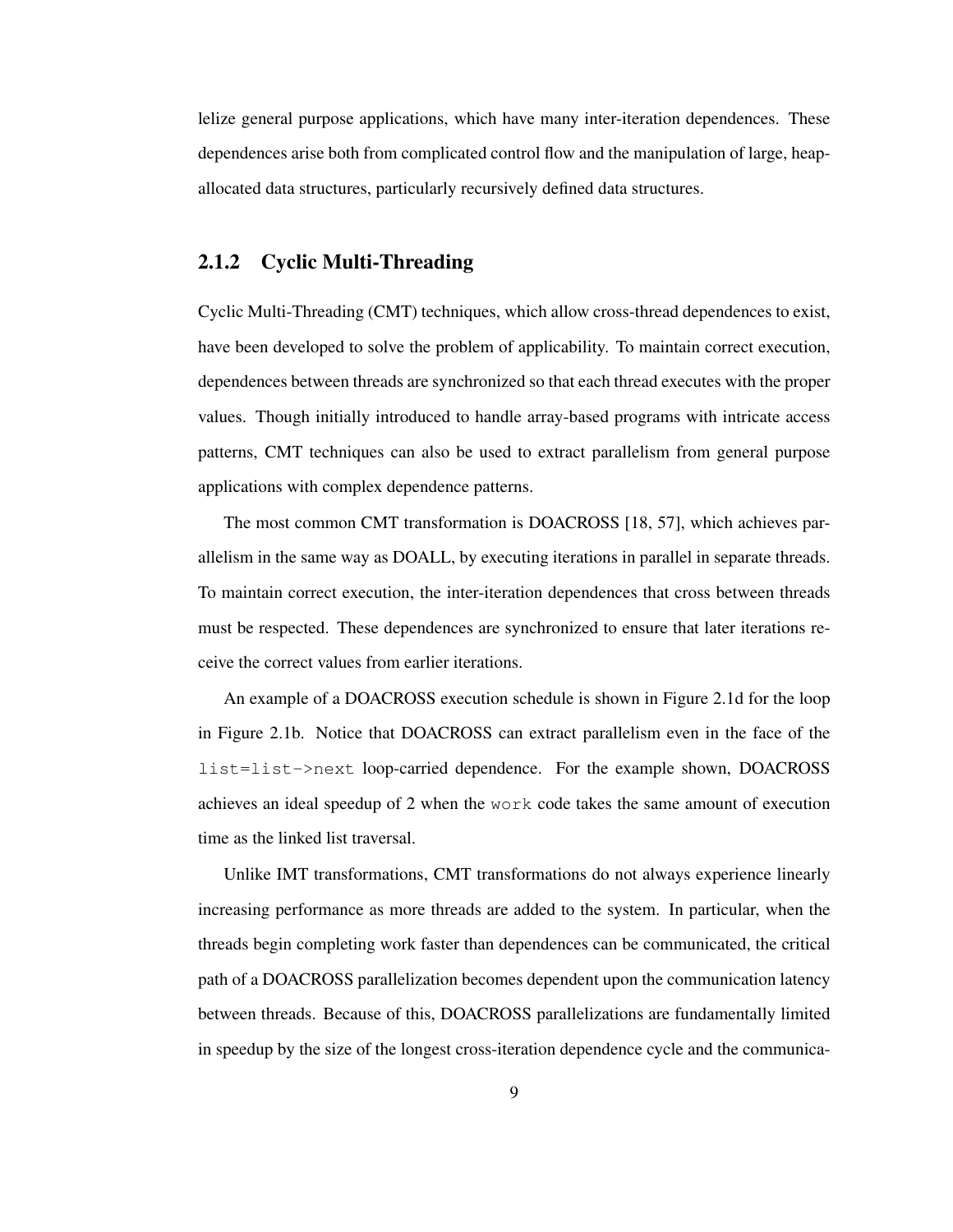tion latency between processor cores [45, 73].

There are often many inter-iteration, cross-thread dependences in general purpose programs, which leaves little code to execute in parallel. Synchronizing these dependences only decreases the number of threads where communication latency will become the limiting factor. Additionally, variability in iteration execution time in one iteration can potentially cause stalls in every other thread in the system, further adding to the critical path and limiting the attainable speedup.



Figure 2.2: CMT Execution Examples

Figure 2.2 illustrates these problems. The parallelization shown in the CMT column of Figure 2.1 assumed a 1 cycle communication latency between cores and no variability in the time to perform work. Figure 2.2a shows a parallelization of the same code to 3 threads, assuming work now takes 2 cycles per iteration, completing an iteration every cycle. As the communication latency increases from 1 to 2 cycles, an iteration is completed every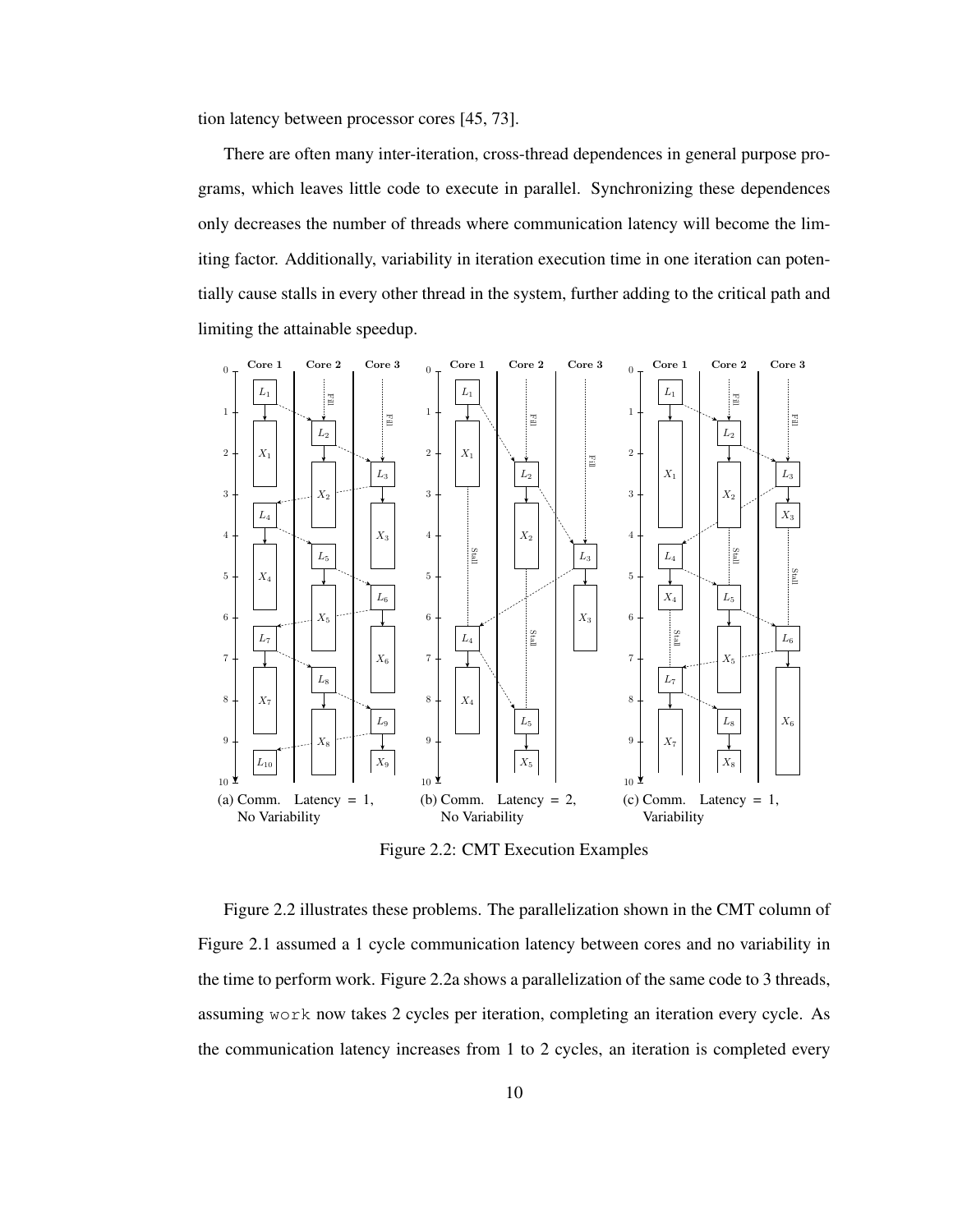other cycle, as shown in Figure 2.2b. Additionally, as variability occurs in the time to perform work, stall cycles appear on the critical path and iterations are not completed every cycle, as shown in Figure 2.2c.

#### 2.1.3 Pipelined Multi-Threading

In order to achieve broadly applicable parallelizations that are not limited by communication latency, a parallelization paradigm is needed that does not spread the critical path of a loop across multiple threads. Pipelined Multi-Threading (PMT) techniques have been proposed that allow cross-thread dependences while ensuring that the dependences between threads flow in only one direction. This ensures that the dependence recurrences in a loop remain local to a thread, ensuring that communication latency does not become a bottleneck. This paradigm also facilitates a decoupling between earlier threads and later threads that can be used to tolerate variable latency. The most common PMT transformation is Decoupled Software Pipelining (DSWP) [55, 63], an extension of the much earlier DOPIPE [19] technique, allowing it to handle arbitrary control flow, complicated memory accesses, and all other features of modern software.

As in CMT techniques, DSWP synchronizes dependences between threads to ensure correct execution. However, instead of executing each iteration in a different thread, DSWP executes portions of the static loop body in parallel, with dependences flowing only in a single direction, forming a pipeline.

Figure 2.1e shows an example of a DSWP parallelization executing the loop in Figure 2.1b. In the example the first thread executes the pointer chasing code, while the second thread performs the necessary work on each list element. However, the dependence recurrence formed by the pointer chasing code is executed only on the first core, keeping it thread local. The work portion of the loop executes in parallel on the other core, allowing the parallelization to achieve an ideal speedup of 2, assuming the list traversal and  $work$ have equal weight.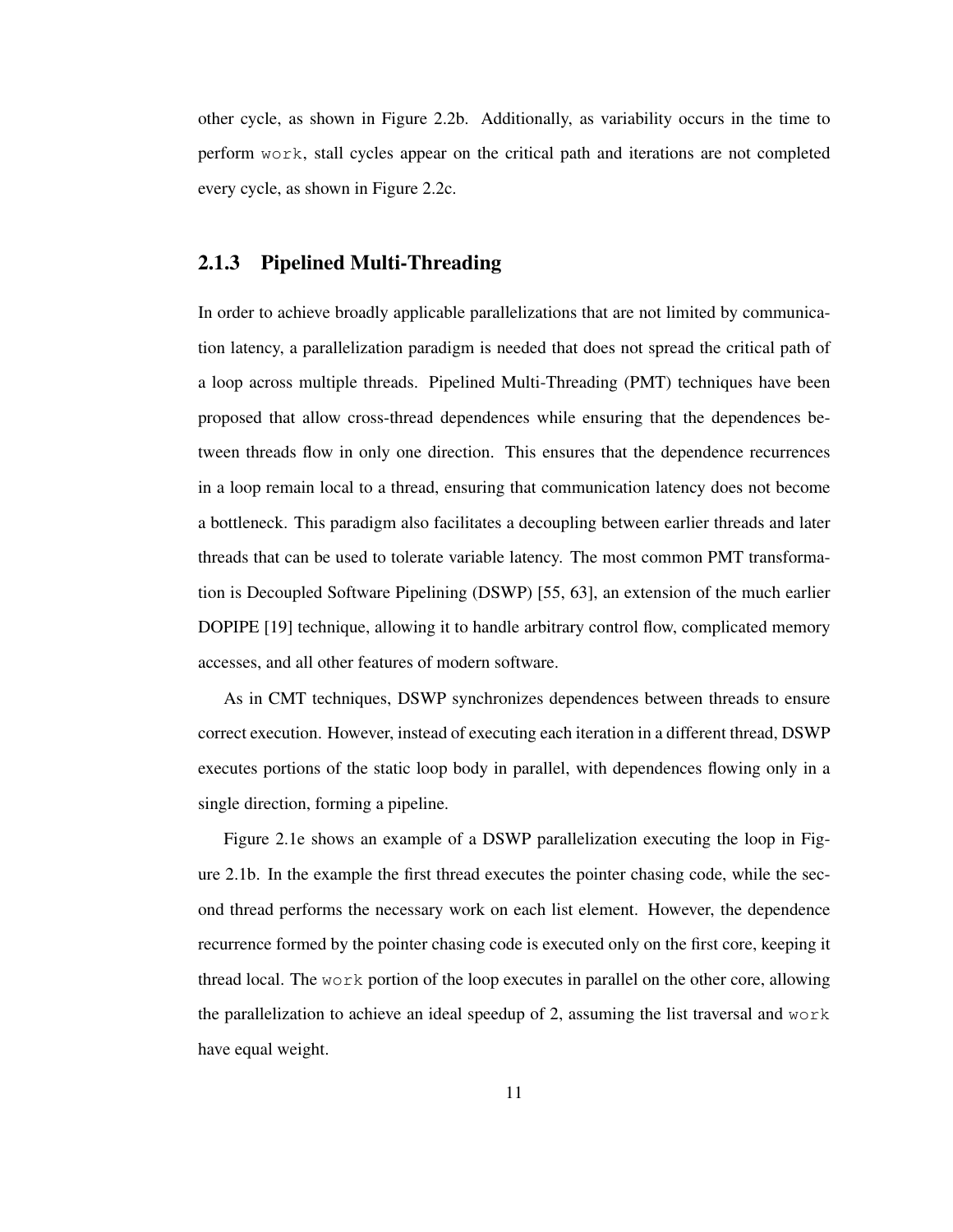DSWP ensures that all operations in a dependence cycle execute in the same thread, removing communication latency from the critical path. This has the additional benefit of ensuring that dependences flow in only one direction, which allows DSWP to use communication queues [63] to decoupled execution between stage of the pipeline that can be used to tolerate variable latency.



Figure 2.3: PMT Execution Examples

Figure 2.3 illustrates these properties for the loop in Figure 2.1b. Figure 2.3a illustrates a DSWP execution similar to the one for the PMT column in Figure 2.1e, except that the work now takes 2 cycles. For 3 threads, DSWP is only able to extract a 2-stage, 2-thread pipeline, leaving one thread unused. However, increasing the communication latency, shown in Figure 2.3b, only increases the pipeline fill time. The steady state parallelism is unaffected, leading to an equivalent speedup as in Figure 2.3a. Because dependence recurrence along the loops critical path are not spread across cores, variability also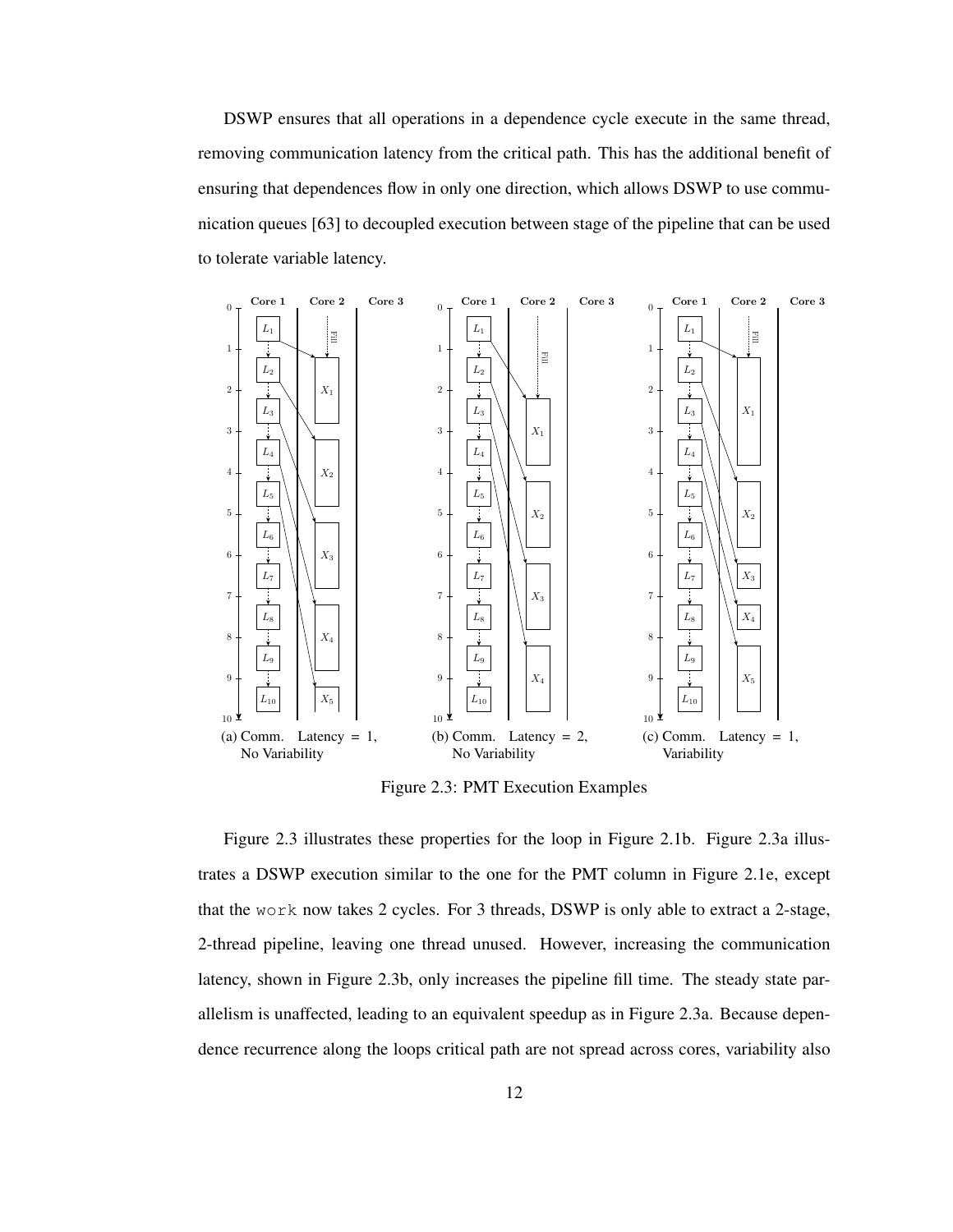does not dramatically affect the speedup of a DSWP partition, as shown in Figure 2.3c.

The speedup of a DSWP parallelization is limited by the size of the largest pipeline stage. Because DSWP extracts parallelism among the static operations of a loop and must keep dependence recurrences local to a thread, the largest pipeline stage is limited by the largest set of intersecting dependence cycles in the static code. In practice, this means that DSWP can often scale to only a few threads before performance no longer increases with additional threads [61].

#### 2.2 Enhancing Parallelism

Not surprisingly, many techniques have been proposed to overcome the limitations that current parallelization techniques face. This subsection discusses the most prominent techniques for each type of parallelism.

#### 2.2.1 Enhancing IMT Parallelism

Because IMT techniques do not allow inter-iteration, cross-thread dependences to exist, extensions to IMT techniques have focused on turning inter-iteration, cross-thread dependences into thread-local dependences. In particular, many techniques have extended the base DOALL technique to remove inter-iteration dependences, either through more accurate analysis or program transformations.

#### Reduction Expansion

Dependences that form specific patterns are amenable to reduction transformations [49, 56, 64]. Though often used to expose instruction level parallelism forsingle-thread scheduling, the same techniques hold merit when extracting thread level parallelism. These transformations take accumulators, min/max reductions, etc., and make inter-iteration dependences thread-local by creating local copies of the variable. The correct value is then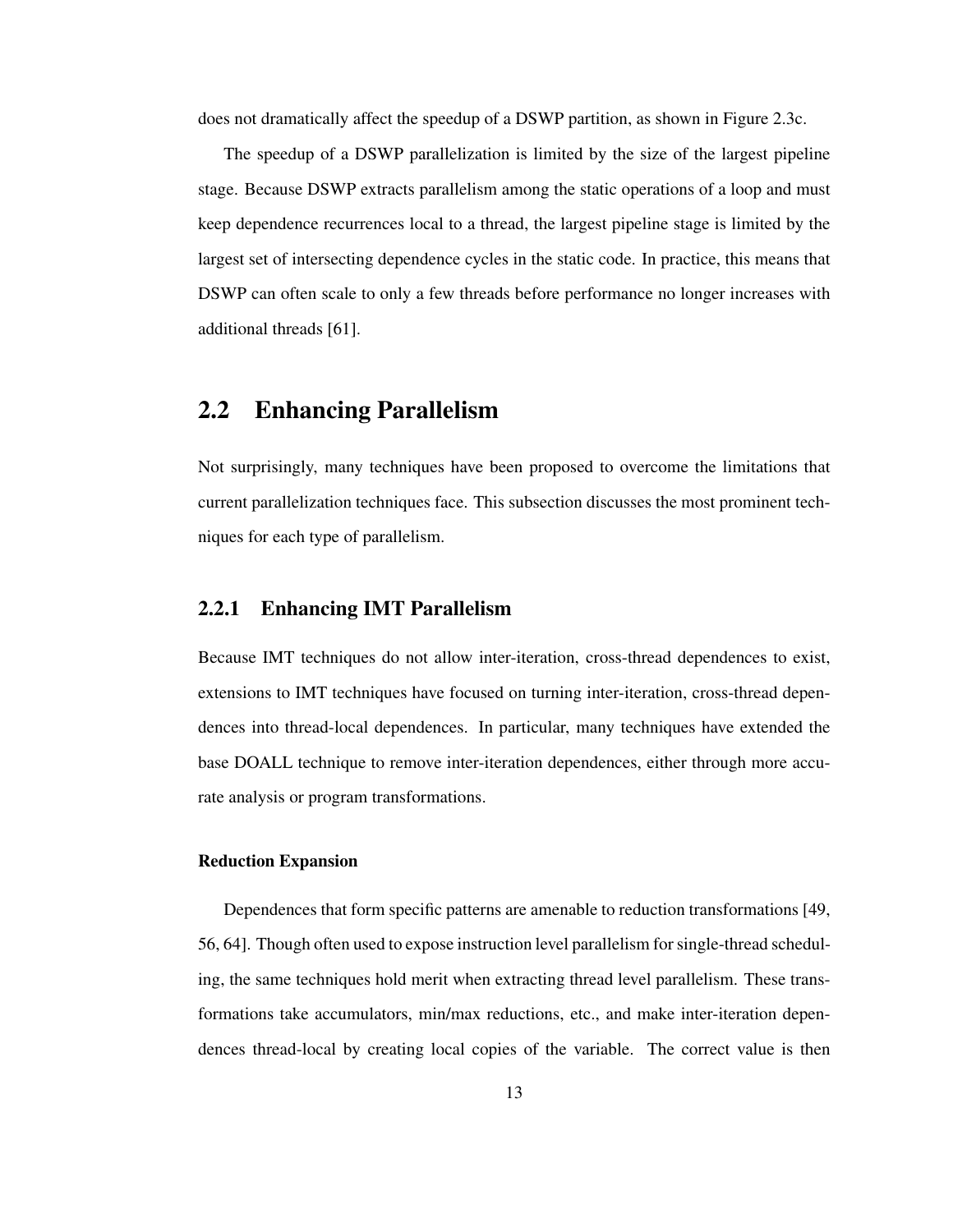```
for (int i=0; i<N; i++)
sum += A[i];(a) Reduction Code
                                     int _sum[THREADS] = \{0, ..., 0\}for (int i=0; i< N; i++)
                                       \text{\_sumsum}[TID] += A[i];
                                    for (int i=0; i<THREADS; i++)
                                       sum += _sum[i];
                                           (b) Expanded Reduction
```
Figure 2.4: Reduction Expansion Example

calculated via appropriate cleanup code at the end of the loop's invocation.

Figure 2.4 shows an example of reduction expansion applied to a simple array traversal. The unoptimized code in Figure 2.4a summarizes the elements of an array A. The cross-iteration dependence on the sum variable make a DOALL parallelization impossible. However, since the expression computing sum is a reduction, it can be expanded to produce the code in Figure 2.4b. In the expanded version, each thread computes a thread-local value for sum in the  $\text{sum}$  array. After the loop executes the  $\text{sum}$  is reduced into the sum variable. So long as the number of iterations is much greater than the number of threads, the execution time of the reduction code run after the loop finished is negligible.

#### Privatization

| for (int i=0; i <n; i++)="" th="" {<=""><th>for (int i=0; i<n; i++)="" {<br="">int <math>B[10]</math>;</n;></th></n;> | for (int i=0; i <n; i++)="" {<br="">int <math>B[10]</math>;</n;> |
|-----------------------------------------------------------------------------------------------------------------------|------------------------------------------------------------------|
| for (int $j = 0$ ; $j < 10$ ; $j^{++}$ )<br>$B[j] = A[i] * j;$                                                        | for (int $j = 0; j < 10; j++)$<br>$B[i] = A[i] \cdot i;$         |
| $C[i] = max(B, 0, 10);$                                                                                               | $C[i] = max(\_B, 0, 10);$                                        |
| (a) Array Code                                                                                                        | (b) Privatized Array Code                                        |

Figure 2.5: Array Privatization Example

In array-based programs, the same static variable or array is often referenced in multiple iterations, but can be proven, via compiler analysis, to always be written in the current iteration. Lacking separate address spaces, the compiler can *privatize* the variable or array,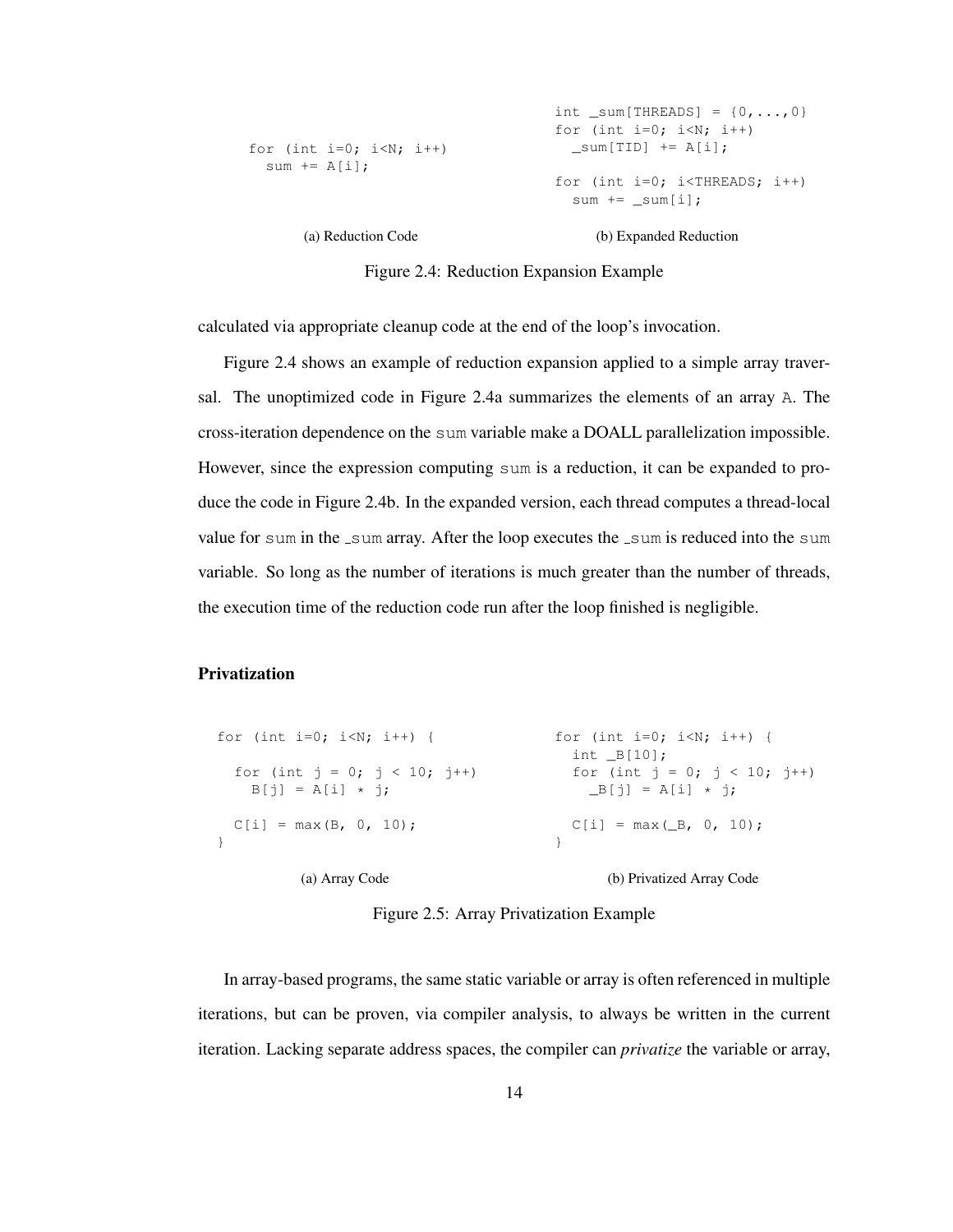conceptually creating separate variables or arrays via memory renaming [32, 41, 42, 81]. Since each thread references a thread-local variable or array as opposed to a global variable or array, there are no inter-iteration, and thus cross-thread, false memory dependences to synchronize, enabling better parallelization.

Figure 2.5 shows an example of array privatization applied to a simple array traversal. Without privatization, updates to to the B array in different iterations of the outer loop would be forced to execute sequentially to ensure that earlier iterations do not overwrite values already written by later iterations. However, since every read from the B array is preceded by a write in the same iteration, the compiler can create an iteration-local version of the array. This ensures that there is no potential for other iterations to write to the current iteration's version of  $B$ , removing the false memory dependences.

#### Loop Transformations

| (a) Array Code                                                                                | (b) Distributed Code                     |
|-----------------------------------------------------------------------------------------------|------------------------------------------|
|                                                                                               | $B[i] = f(A, 0, i);$                     |
| $B[i] = f(A, 0, i);$                                                                          | for (int i=1; i <n; i++)<="" td=""></n;> |
| $A[i] = A[i-1]$                                                                               | $A[i] = A[i-1]$ :                        |
| for (int i=1; i <n; i++)="" td="" {<=""><td>for (int i=1; i<n; i++)<="" td=""></n;></td></n;> | for (int i=1; i <n; i++)<="" td=""></n;> |

Figure 2.6: Loop Transformation Example

Should a inter-iteration dependence manifest itself even in the face of other techniques, it is sometimes possible to change the loop so as to facilitate parallelization [38, 42]. One particular transformation is to split the portion of the loop that contains the dependence into a separate loop via Loop Distribution (aka. Loop Fission). In this case, Loop Distribution creates several loops with each set of intersecting, inter-iteration dependence cycles isolated into a separate loop that must execute sequentially. The remaining code is formed into loops that can execute in parallel. This technique is generally limited to loops that operate on statically sized arrays, as the compiler must be able to compute amount of state needed to hold temporary values. Other transformations rearrange the loop hierarchy (Loop Inter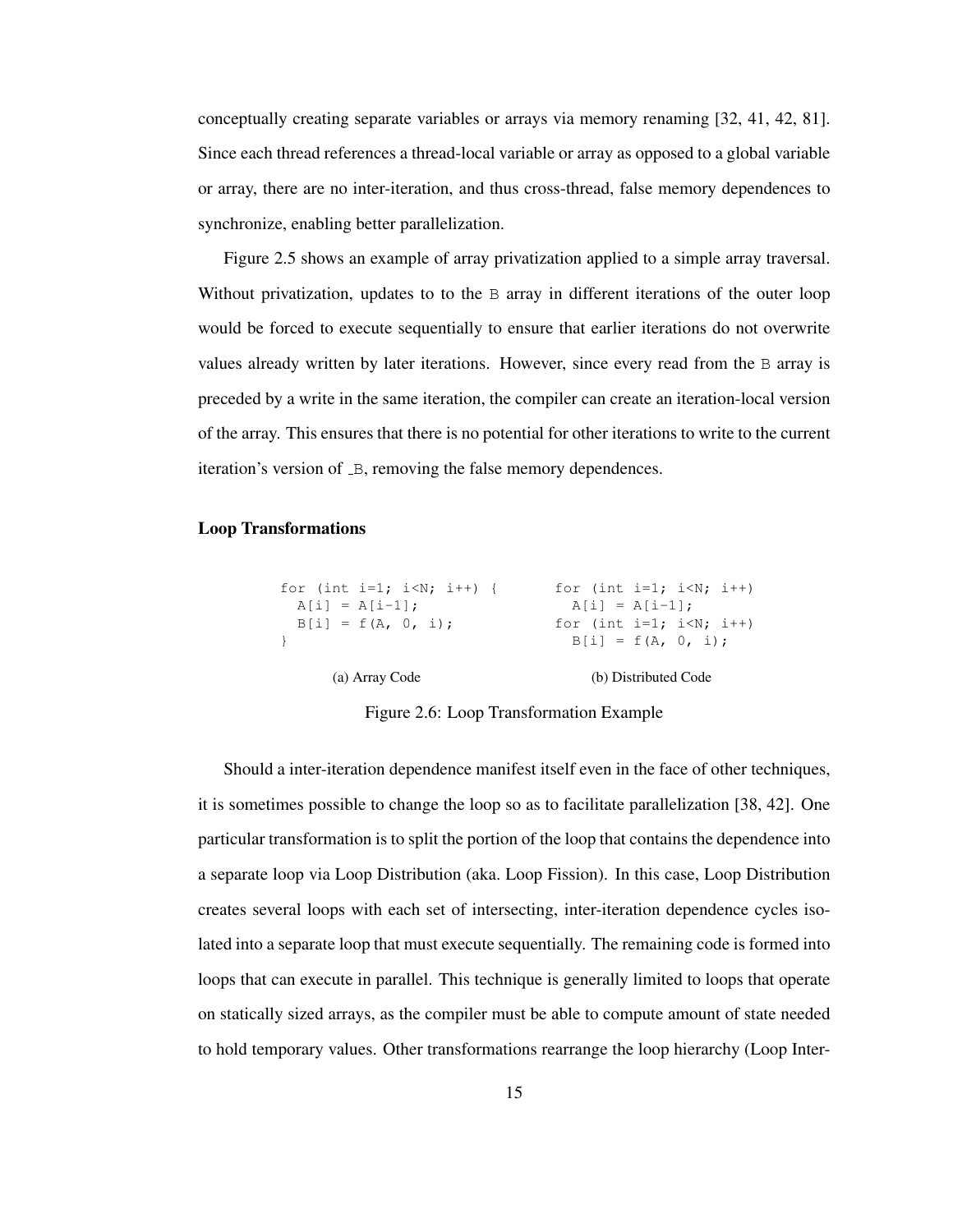change), fuse loops to create larger iterations (Loop Fusion), unroll loop iterations (Loop Unrolling), etc., in order to create more optimal loops to parallelize.

Figure 2.6 shows an example of Loop Distribution applied to a simple array traversal. The base code in Figure 2.6a has a loop-carried dependence on the update to the elements of the A array. However, the A array updates can be isolated to their own loop that executes sequentially before the original loop. The code to update the  $\overline{B}$  array can then execute in a parallelelized loop as there are no loop-carried dependences on the calculation used to determine its value.

#### 2.2.2 Enhancing CMT Parallelism

Even with the extensions that have been proposed for IMT techniques, it is usually impossible to extract purely DOALL parallelism from general purpose programs. However, the extensions lend themselves just as readily to CMT techniques, such as DOACROSS, as they do to IMT techniques. Using these extensions to break dependences expands the size of parallel regions and reduces the amount of synchronization. CMT-specific extensions to the DOACROSS technique focus on dealing with cross-thread dependences that cannot be removed by IMT extension techniques.

In particular, IMT techniques still fail to alleviate late-iteration synchronization points, which can greatly limit the speedup of CMT parallelizations. Figure 2.7c shows an example of this problem, with the  $\text{print}$  f call synchronizing two otherwise parallelizable bodies of work. The  $print$  dependence is typical of dependences in general purpose code which can not be removed. However, several extensions to CMT techniques have been proposed to help deal with these dependences by limiting their influence.

#### Scheduling Dependences

The size of regions executing in parallel directly affects the amount of speedup obtained. As a natural consequence of this, if a dependence that causes synchronization in two otherwise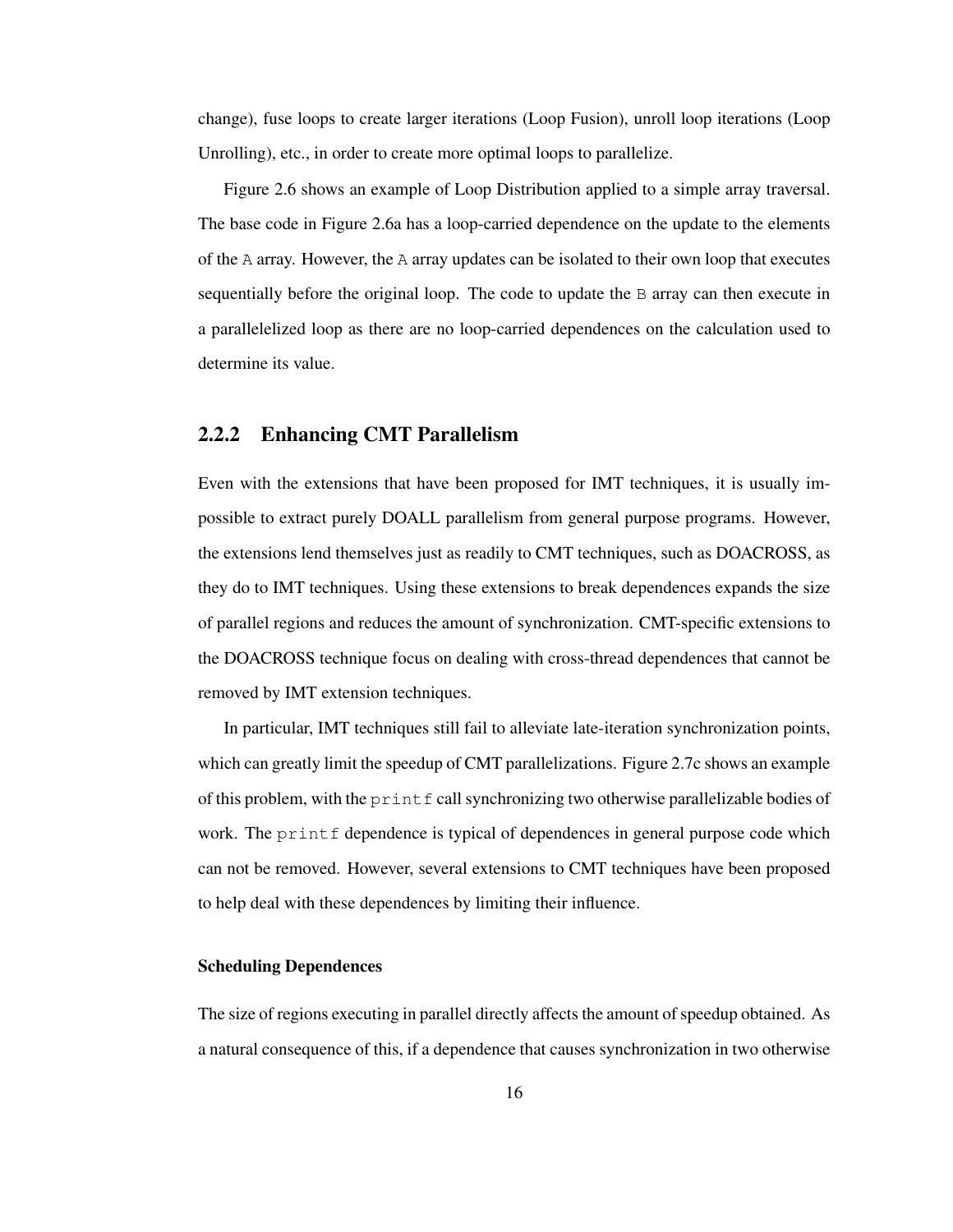

Figure 2.7: Scheduling Example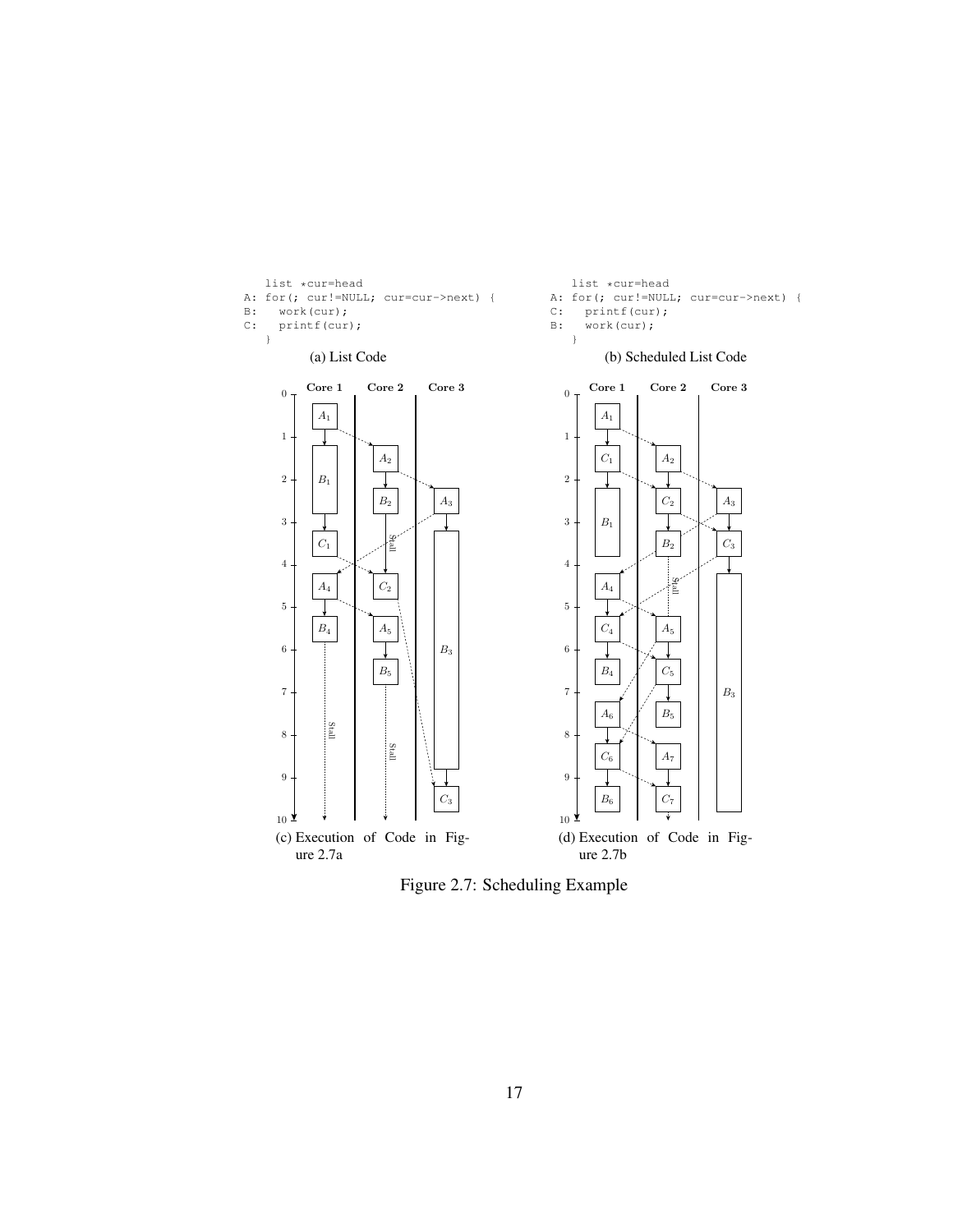unsynchronized regions can be scheduled above or below the regions, then there is more potential for parallel execution. This observation is particularly useful for CMT techniques like DOACROSS [7, 18, 45, 57, 90], where scheduling synchronization to occur either earlier or later increases the size of regions that can execute in parallel.

Figure 2.7 illustrates the value of scheduling. Before scheduling, the code in Figure 2.7a is limited by the print f loop-carried dependence that must be synchronized. However, with scheduling, the compiler can prove that it is legal to move this dependence to the top of the iteration. This has the benefit of significantly reducing the size of the region that DOACROSS must synchronize to ensure correct execution. For Figure 2.7a scheduling moves the  $print$  loop-carried dependence from the bottom of the iteration to the top, as shown in Figure 2.7b. This scheduling transformation reduces the time each thread spends waiting for communication, reducing the length of the loop's critical path.

#### Dynamic Work Allocation

DOACROSS statically schedules each iteration to a specific processor, which is only optimal when there is no variation in runtimes between iteration. Variance can cause a single thread can to become the bottleneck even though free processors exist. Dynamically spawning threads onto idle processors [28] allows the processors to greedily consume work as it becomes available rather than waiting for a statically determined iteration, more evenly balancing the available work, leading to more parallelism.

Figure 2.7d illustrates dynamic scheduling and instruction scheduling combining to produce better execution time than the base DOACROSS technique. Instruction scheduling moves the print dependence cycle to the top of the loop, allowing it to be synchronized before the variable length work is executed. Because of this, processors do not wait for synchronization and can dynamically execute the next ready iteration.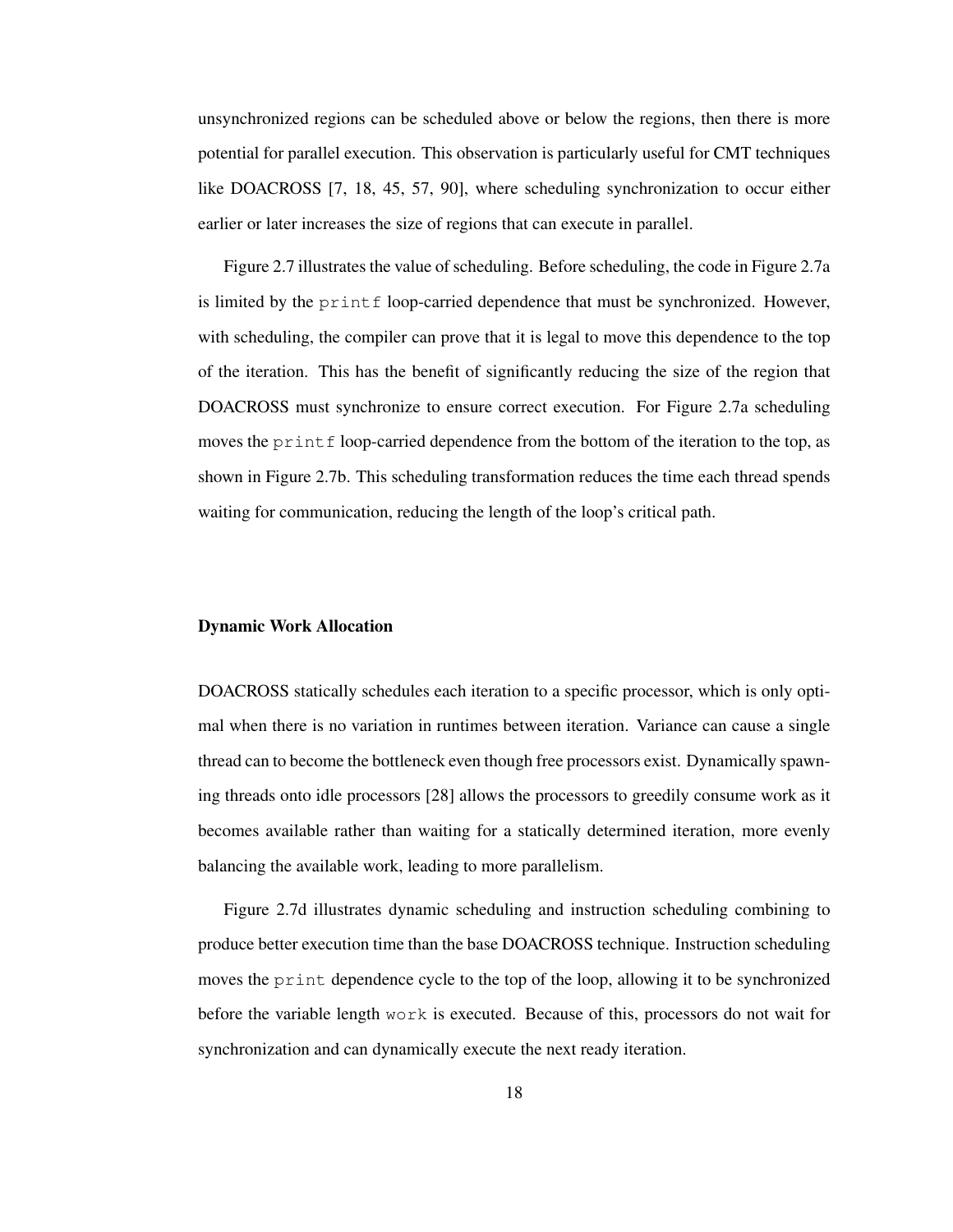#### 2.2.3 Enhancing PMT Parallelism

The techniques used for IMT parallelizations are also applicable to PMT parallelizations when they can break dependence recurrences. Unfortunately, the dependences recurrences that these techniques break tend not to break large stages into smaller stages.

#### Parallel Stage

Rather than break large stages into smaller stages, it is sometimes possible to improve the speedup of a DSWP parallelization by replicating the largest stage. A DSWP parallelization is limited by the size of the largest stage because DSWP extracts only parallelism among the static code of a loop. Large stages tend to be the result of inner loops whose static code cannot be split among multiple pipeline stages. However, a pipeline stage that contains no outer loop-carried dependence can be execute multiple outer loop iterations in parallel. The *Parallel-Stage DSWP* (PS-DSWP) extension to DSWP uses this insight to achieve data-level parallelism for such stages [57, 61, 75], essentially extracting IMT parallelism for that stage. For a sufficient number of threads, PS-DSWP can be used to reduce the runtime of a replicable stage to the length of the longest single dynamic iteration.

Figure 2.8b shows a PS-DSWP parallelization for the code in Figure 2.8a. In this example, the stage containing the call to work can be replicated. Conceptually, this is equivalent to unrolling the loop by the replication factor, as shown in Figure 2.8b. All operations corresponding to the non-replicable *A* stage remain in a loop-carried dependence recurrence. However, there now exist two instances of the *B* stage that can be scheduled to separate threads, increasing parallelism.

#### Dynamic Parallel Stage

PMT techniques, like CMT techniques, benefit from dynamic allocation of work to threads. In particular, PS-DSWP can be extended so that each thread executing a replicated stage dynamically pulls work off of a master work queue. Figure 2.8e illustrates the execution of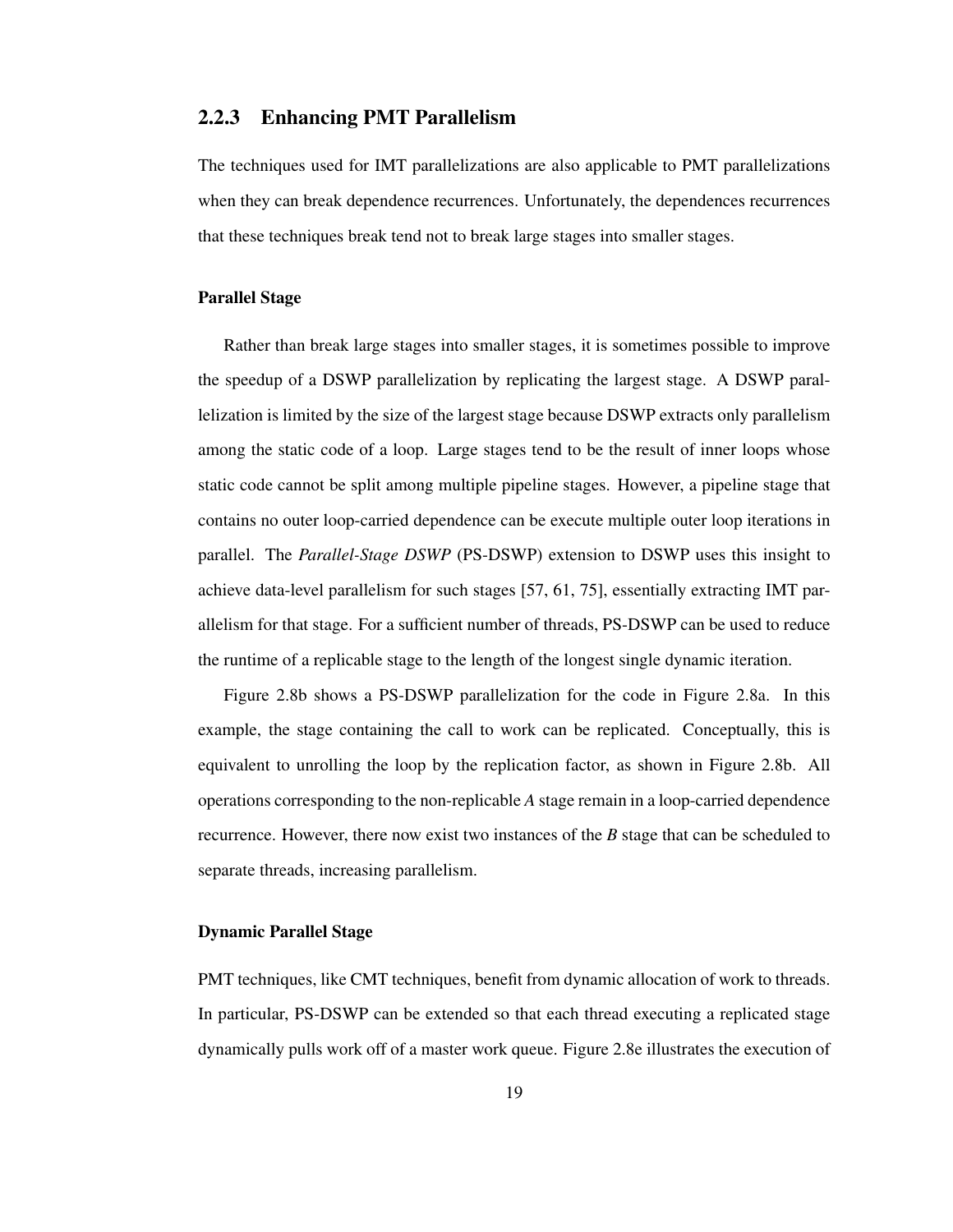

list \*cur=head

A: for(; cur!=NULL; cur=cur->next) {

list \*cur=head

A: for(; cur!=NULL; cur=cur->next) {

Figure 2.8: Parallel Stage Example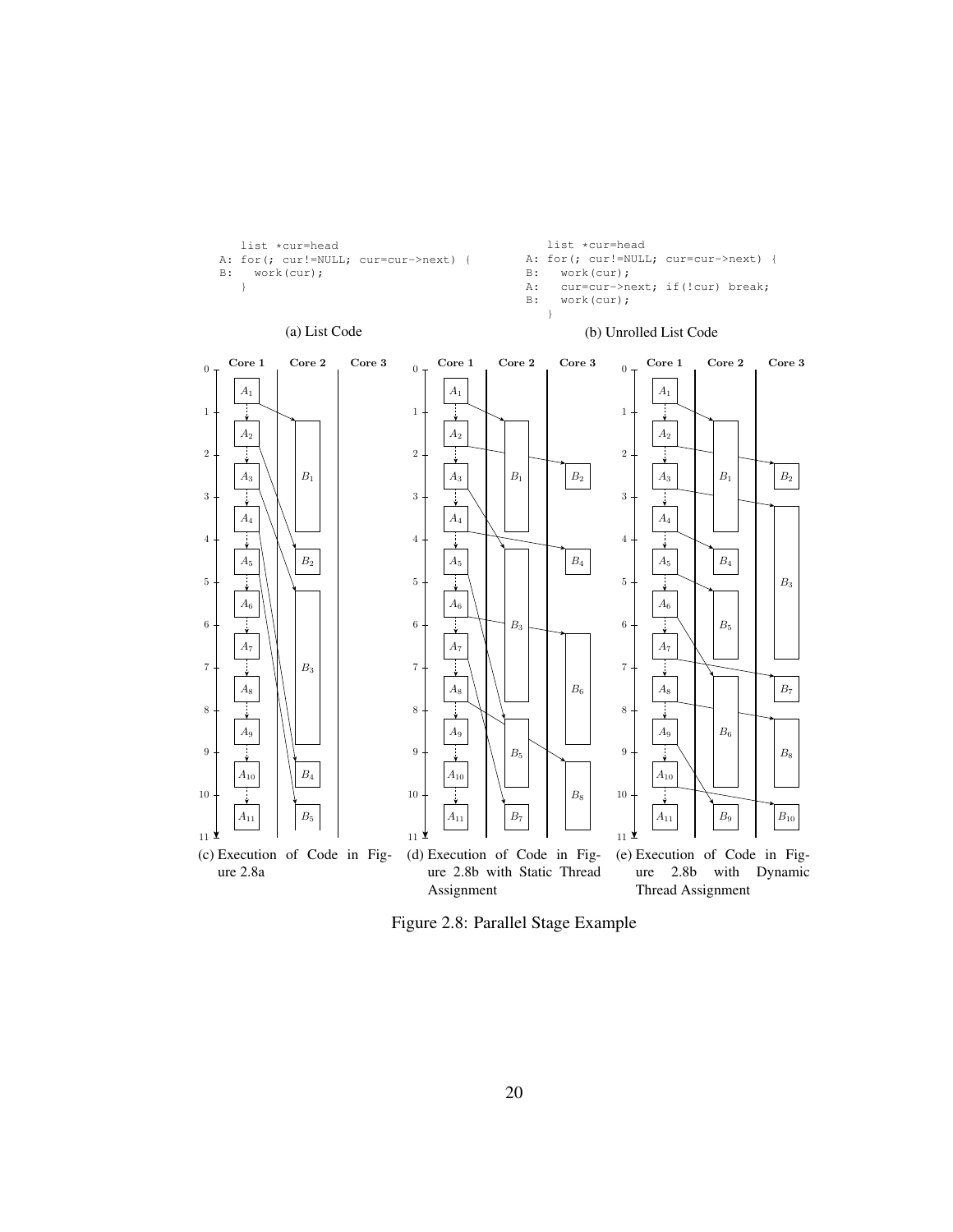a PS-DSWP parallelization that dynamically assigns work to threads.

#### 2.3 Breaking Dependences with Speculation

The success of automatic parallelization techniques is inherently limited by dependences in the region being parallelized. Since the compiler must be conservatively correct with respect to all possible dependences, it will often be limited by dependences that cannot, will not, or rarely manifest themselves dynamically. This section explores several types of speculation and their use in breaking problematic dependences to enhance parallelism.

#### 2.3.1 Types of Speculation

Many variables in a program have predictable values at specific points in the program [58]. In particular, variables that do not change in value, variables set by the command line, and variables that have a constant update are easily predictable. *Value Speculation* [46, 59] removes dependences using a predicted value instead of the actual value to satisfy the dependence. Whenever the dependence executes and the actual value is not the predicted value, misspeculation is flagged [28, 82].

The most common type of value speculation predicts that a biased branch will not take a specific path(s)  $[82]$ . In particular, this type of speculation is often used to remove loop exits and branches that control programmer assertions and other error checking code, as these branches control, either directly or indirectly, the rest of the loop. This leads them to create long loop-carried dependence chains that limit parallelization. Other value speculations predict the value of loads [9] or that a store will be silent [40].

In general purpose programs, parallelization must be able to break dependences that arise from code that manipulates arbitrarily complex heap-allocated data structures. Even with aggressive memory analysis [14, 31, 53, 70] many loads and stores will potentially accesses the same data. At runtime, many such conflicts will not manifest themselves,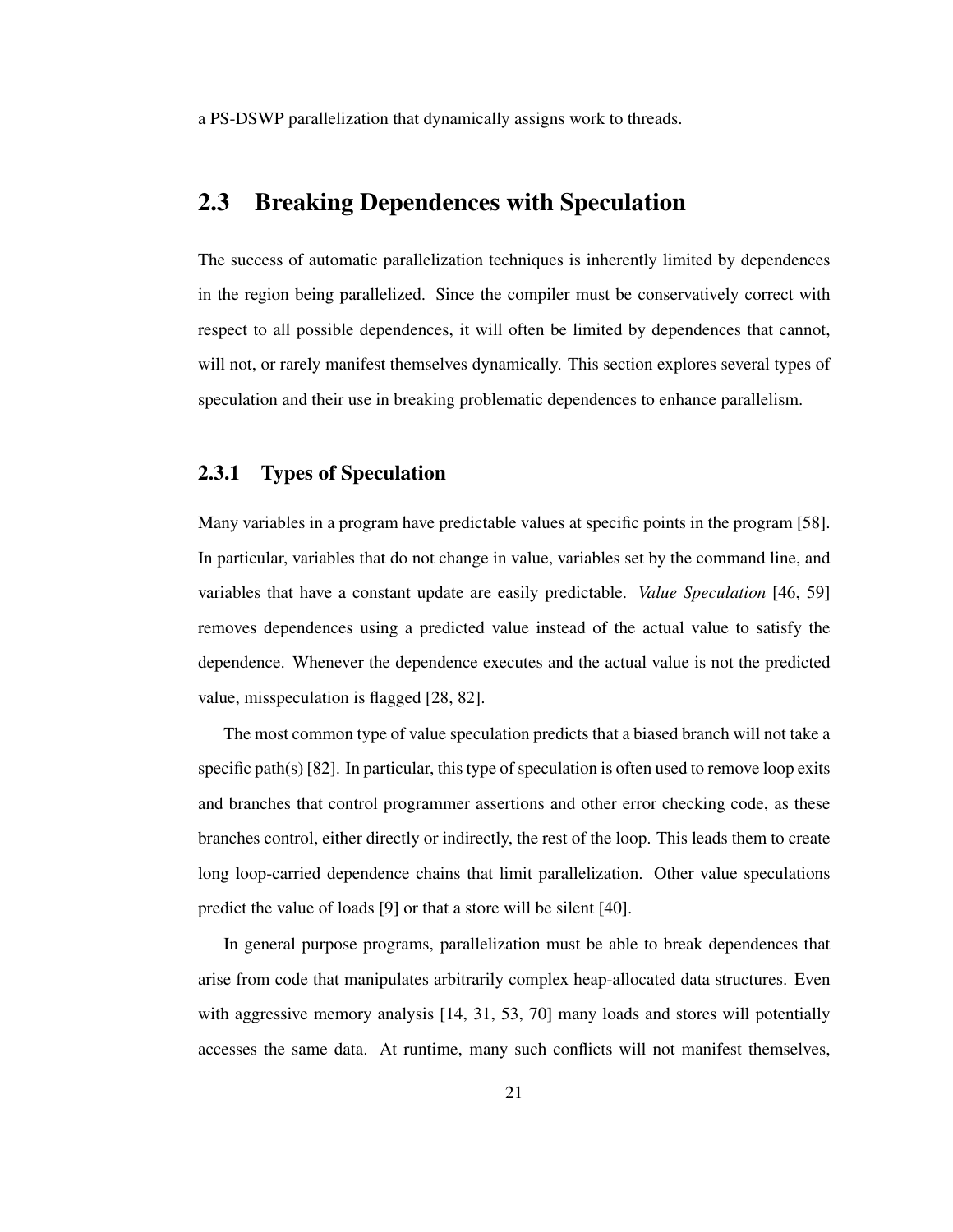either because they are not possible or are extraordinarily rare. *Memory Alias Speculation* leverages this property to remove memory data dependences between loads and stores.

Memory Alias Speculation removes memory dependences by assuming that two memory operations will not accesses the same memory location. Unlike value speculations, alias speculation only causes misspeculation when the destination of a dependence executes before the source. Alias speculation only ensures that a dependence does not have to be synchronized, but the dependence may be respected due to the timing of the threads involved in the dependence.

Finally, Memory Value Speculation combines the benefits of memory alias speculation with value speculation. Instead of checking that a load and store access the same memory location in the correct order, it checks that the value loaded is correct, usually by performing a second checking load that respects all memory dependences of the original load. Because the speculation checks values and not locations, it is only effective for the speculation of true memory dependences. However, unlike alias speculation, if a load happens to load the correct value, even from a different store, the speculation will not fail.

#### 2.3.2 Speculative Parallelization Techniques

All speculative loop parallelization techniques use speculation to break dependences. To ensure that correct execution is always possible when speculating inter-thread dependences, speculative threads conceptually maintain speculative state separately from non-speculative state. This allows them to rollback to a known good state upon misspeculation.

#### Speculative IMT

Adding speculation to the IMT parallelization techniques allows them to parallelize loops that would otherwise contain inter-iteration, cross-thread dependences. By speculating *all* inter-iteration dependences, Speculative DOALL techniques [44, 64, 91] can parallelize any loop. For most loops this involves breaking many dependences that are hard if not im-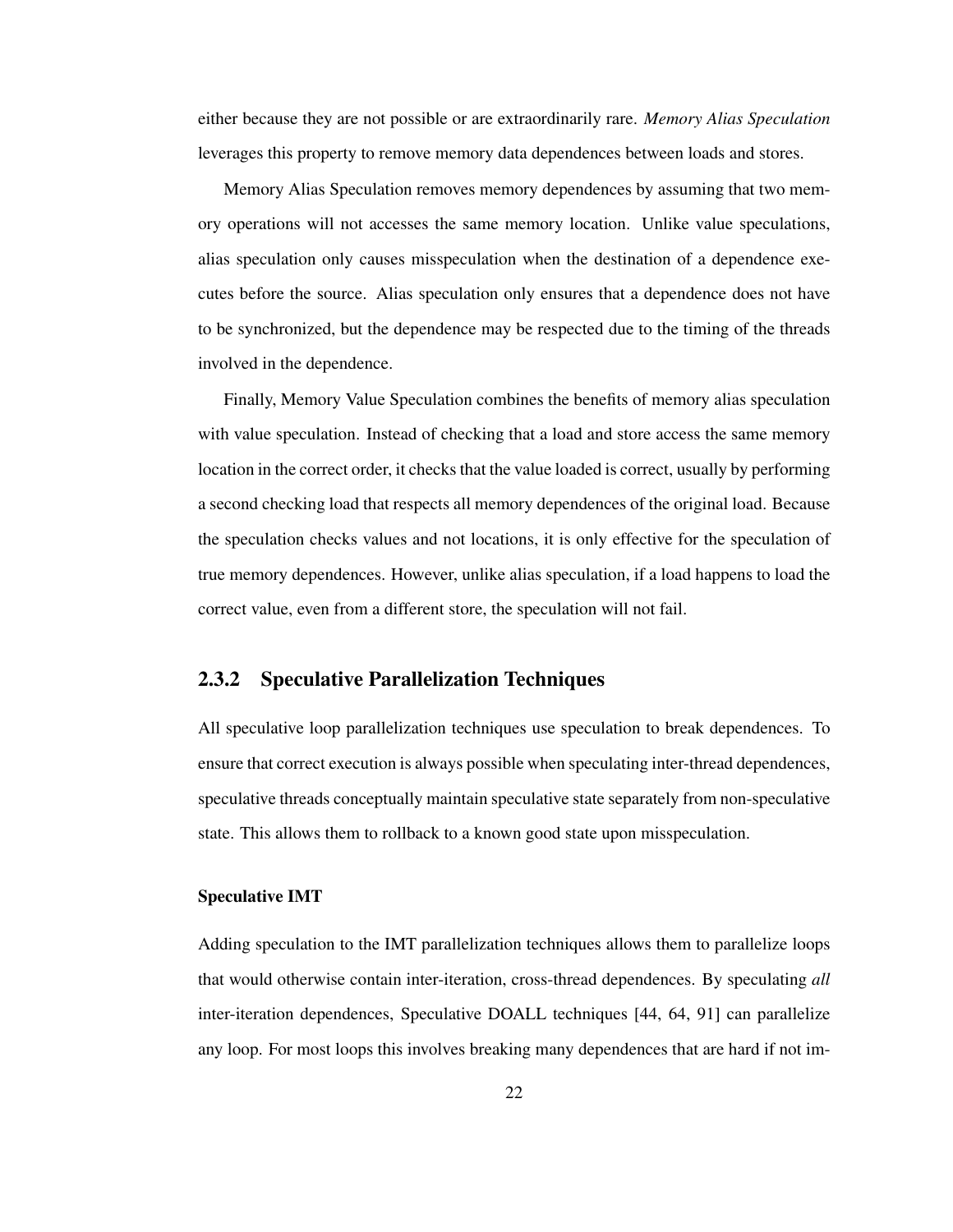

Figure 2.9: TLS Example

possible to predict and which manifest often. This leads to excessive misspeculation which in turn causes performance little better than their non-speculative counterparts. Where they are profitable, more accurate analyses or other transformations can often mitigate the need for speculation [44, 56].

## Speculative CMT

Speculation is more useful in the domain of CMT techniques, which can use speculation to break problematic dependences in a more controlled manner than Speculative IMT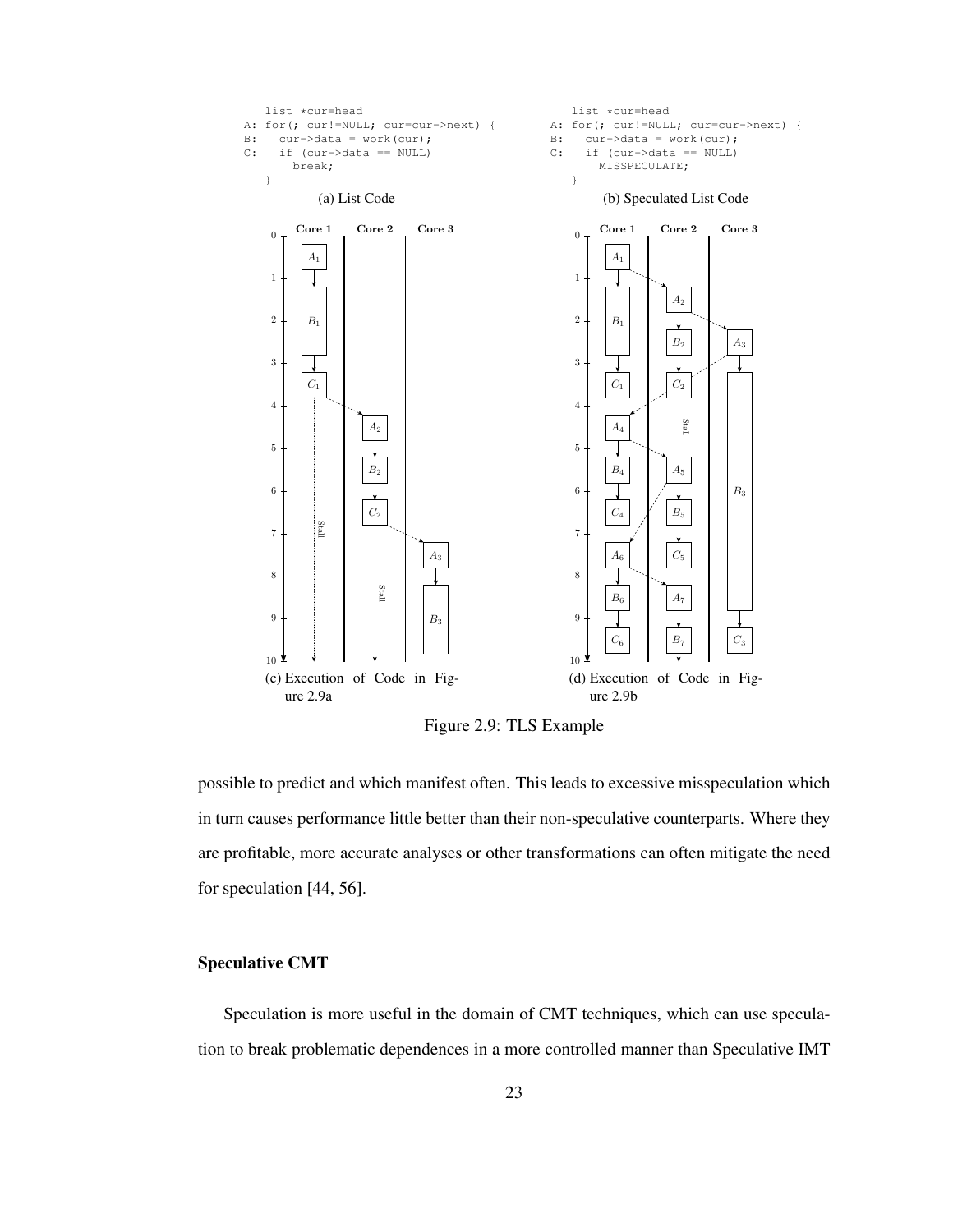techniques. There are many speculative CMT techniques that extend the basic DOACROSS concept with speculation and shall be referred to as Thread-Level Speculation (TLS) [22, 33, 71, 72, 80, 83] techniques.

As in DOACROSS, TLS techniques execute multiple iterations of a loop in parallel by executing each iteration in a separate thread. Unlike DOACROSS, only the oldest thread in sequential program order is non-speculative, all other threads execute speculatively. Threads commit in the original sequential program order to maintain correctness. Once a thread commits, the oldest speculative thread becomes non-speculative and the process repeats.

TLS techniques generally checkpoint memory at the beginning of each iteration, storing speculative writes into a separate version of memory space that is made visible to the rest of the system when the iteration becomes non-speculative. These iteration specific versions of memory closely resemble transactional memories in their semantics, but with a constrained commit and rollback operations [28, 39, 65]. That is, the oldest iteration's memory version must commit before younger versions. When a conflict occurs that requires a rollback, the younger iteration is always rolled back. To ensure that younger iterations do not commit their state until all older iterations have completed, the younger iteration waits at the end of its iteration to receive a *commit token* from the next oldest iteration.

Speculation in TLS techniques focuses on removing inter-iteration dependences. In practice, this means that memory alias speculation is used to remove potential dependences among load and stores. Control speculation is used to ensure that potential inter-iteration register and control dependences either become unreachable or can be scheduled early in the loop [90]. Detection of misspeculation can be performed in either hardware or software. Misspeculation of control speculation is detected by the program. For alias speculation, misspeculation is detected by the same hardware that maintains speculative memory versions. The separate memory versions also implicitly break inter-iteration false (anti- and output-) memory dependences, giving more opportunity for parallelism.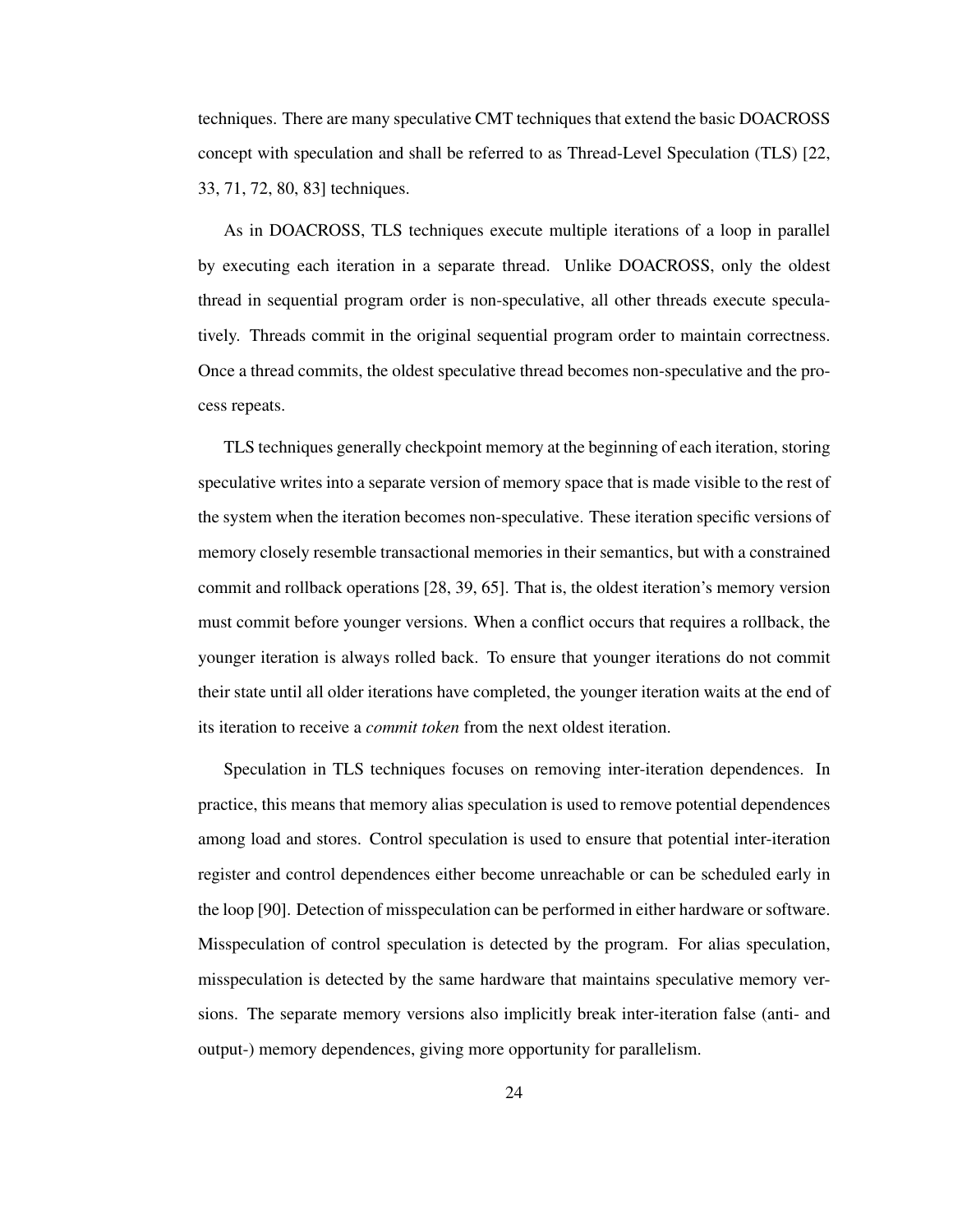Figure 2.9 shows how speculating a loop exit branch can unlock parallelism. The speculation removes the dependence cycle from the loop exit to the loop header that prevents the extraction of any parallelism. When speculated, the branch can be executed in parallel, with misspeculation used to indicate that the loop is finished.

TLS techniques have acknowledged that synchronization is the limiting factor in a CMT parallelization, particularly when it occurs late in the iteration [90]. To avoid this limitation, a TLS parallelization splits a loop iteration into two parts, delineated by a single synchronization point. All inter-iteration dependences above the synchronization point are respected and communicated to the next iteration at the synchronization point. All interiteration dependences below the synchronization point are speculated away. In practice, keeping the unsynchronized region of the iteration large enough to all for effective parallelization while avoiding excessive misspeculation is difficult, requiring complicated misspeculation cost models [22] and runtime feedback to prune parallelizations that perform poorly [28].

## Speculative PMT

Since PMT techniques are not bound by inter-thread communication, speculation in a PMT technique is generally aimed not at reducing inter-thread communication, but in removing dependences that form large pipeline stages. The speculative PMT analogue of DSWP is the Speculative DSWP (SpecDSWP) technique [82].

SpecDSWP uses speculation to break dependences that form large sets of intersecting dependence recurrences, leading to many smaller pipeline stages from which better parallelism can be extracted. Just as in DSWP, SpecDSWP executes stages to achieve pipelined parallelism, using queues to buffer state and tolerate variability. Since SpecDSWP allows intra-iteration speculation, no iteration executes non-speculatively. Instead each iteration is speculative and is committed when all stages have executed without misspeculation. A *Commit Thread* ensures that iterations commit in the proper order and manages the recov-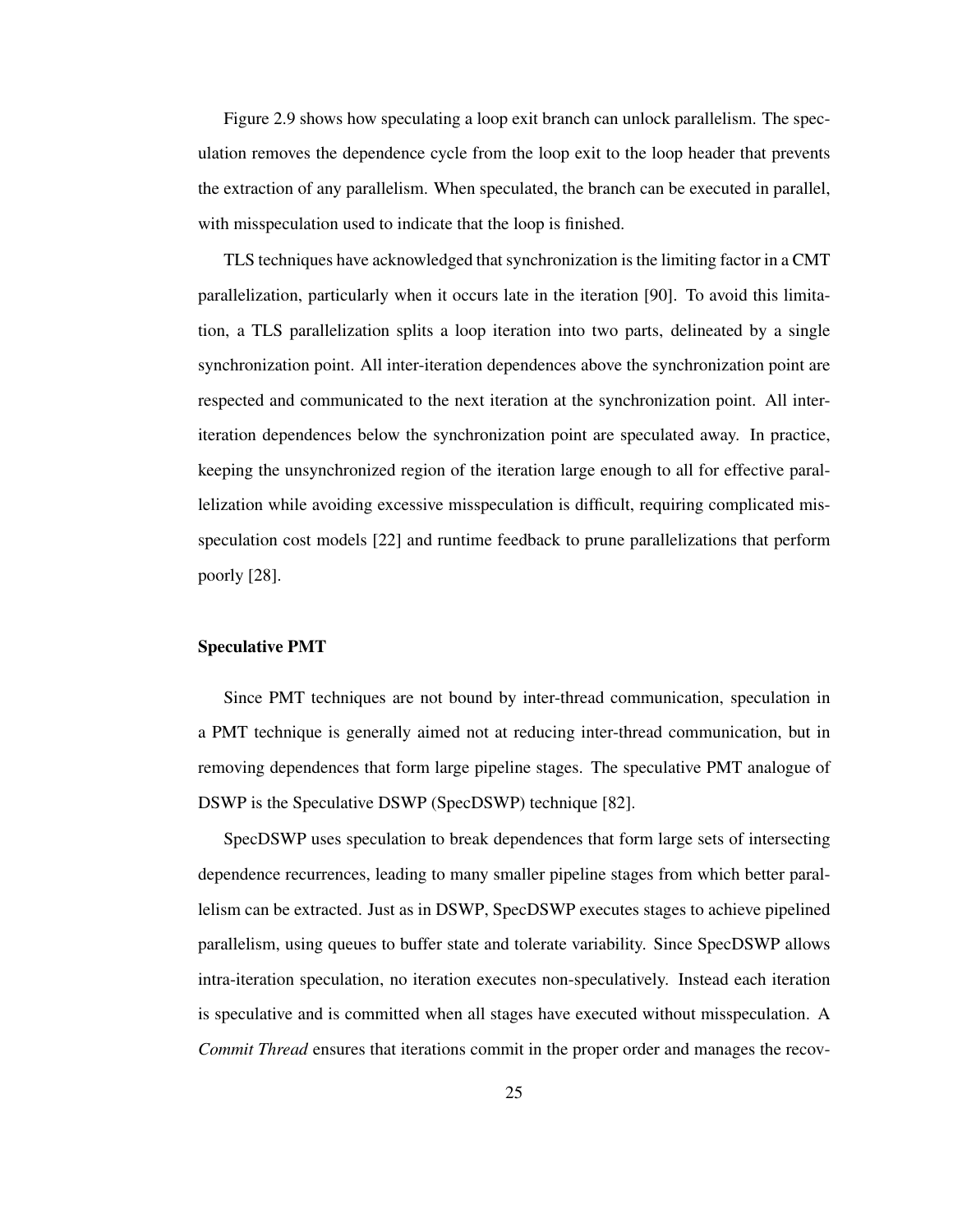

Figure 2.10: SpecDSWP Example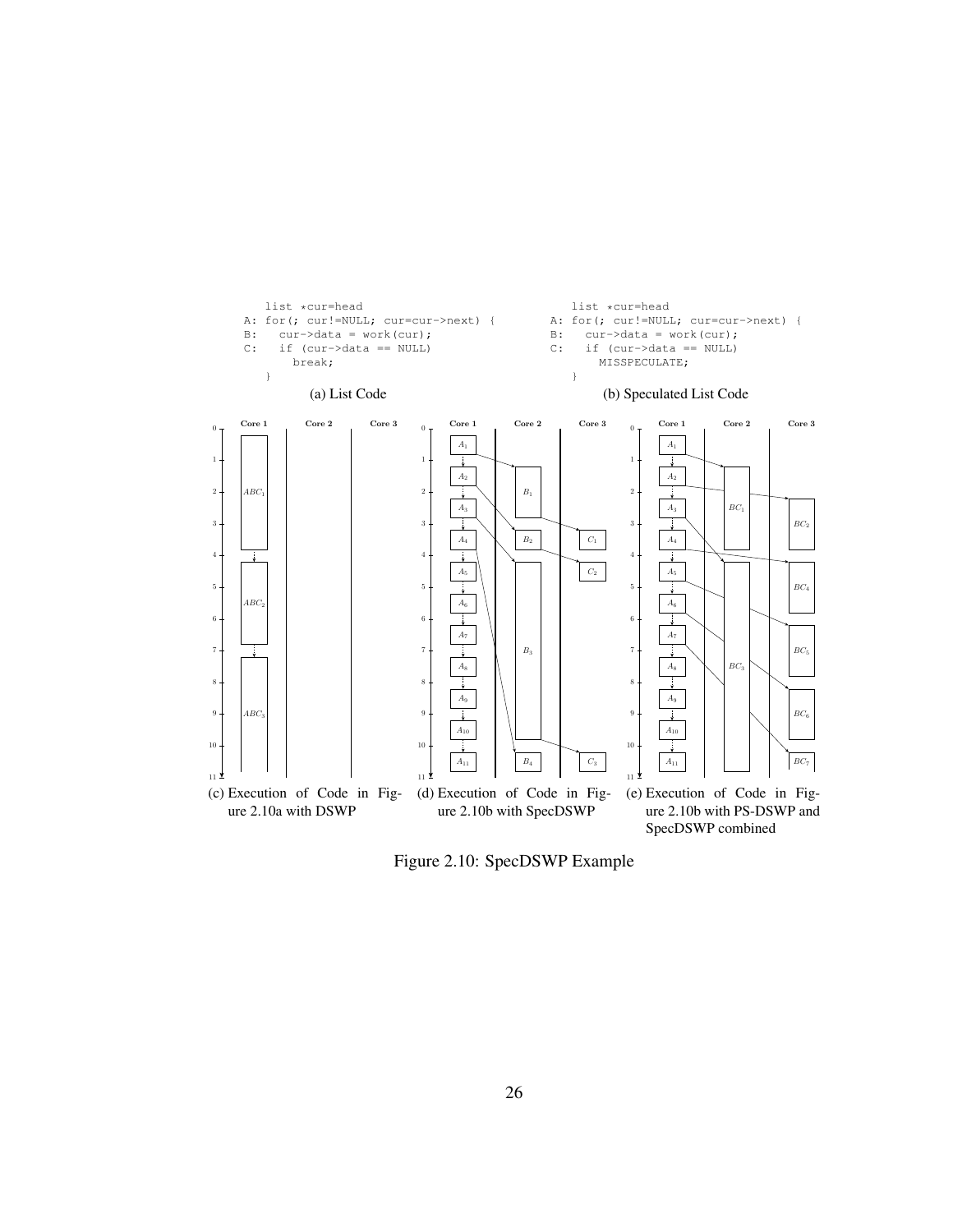ery process upon misspeculation detection.

As in TLS techniques, iterations in a SpecDSWP parallelization checkpoint state at the beginning of each iteration. Unlike TLS techniques, an iteration does not stay local to a single thread or processor. Instead, as it flows through the stages of the pipeline, it executes on multiple threads, potentially at the same time, on multiple processors. Existing TLS memory systems assume that the iteration executes in a single thread and cannot handle multiple threads participating in a single memory version at the same time. To handle this, SpecDSWP uses a version memory system that allows multiple threads to execute inside the same version at the same time [82].

SpecDSWP implements speculation entirely in software, relying on the hardware only for efficient execution of loads and stores in the versioned memory system. Control and silent store speculation are used to break dependences that form large sets of dependence recurrences, with misspeculation detection done in software. Though the initial implementation of SpecDSWP did not use speculation to break other memory dependences, memory value speculation can also be added to the suite of possible speculation types as it easily checked in software.

Figure 2.10 shows the result of applying SpecDSWP to the same loop as TLS was applied to in Figure 2.9, without showing the commit thread. Just as in TLS, the loop exit branch creates a large dependence recurrence that prevents SpecDSWP from extracting parallelism. After the branch is speculated, SpecDSWP can extract a 3-stage DSWP partition (Figure 2.10d). The power of SpecDSWP is greatly increased when it is combined with PS-DSWP. Figure 2.10e shows a 2-stage speculative PS-DSWP partition with the second stage replicated twice.

## 2.3.3 Loop-Sensitive Profiling

Many parallelization techniques use heuristics to guide them to profitable areas of the optimization space. Speculation in particular is highly dependent upon accurate profile infor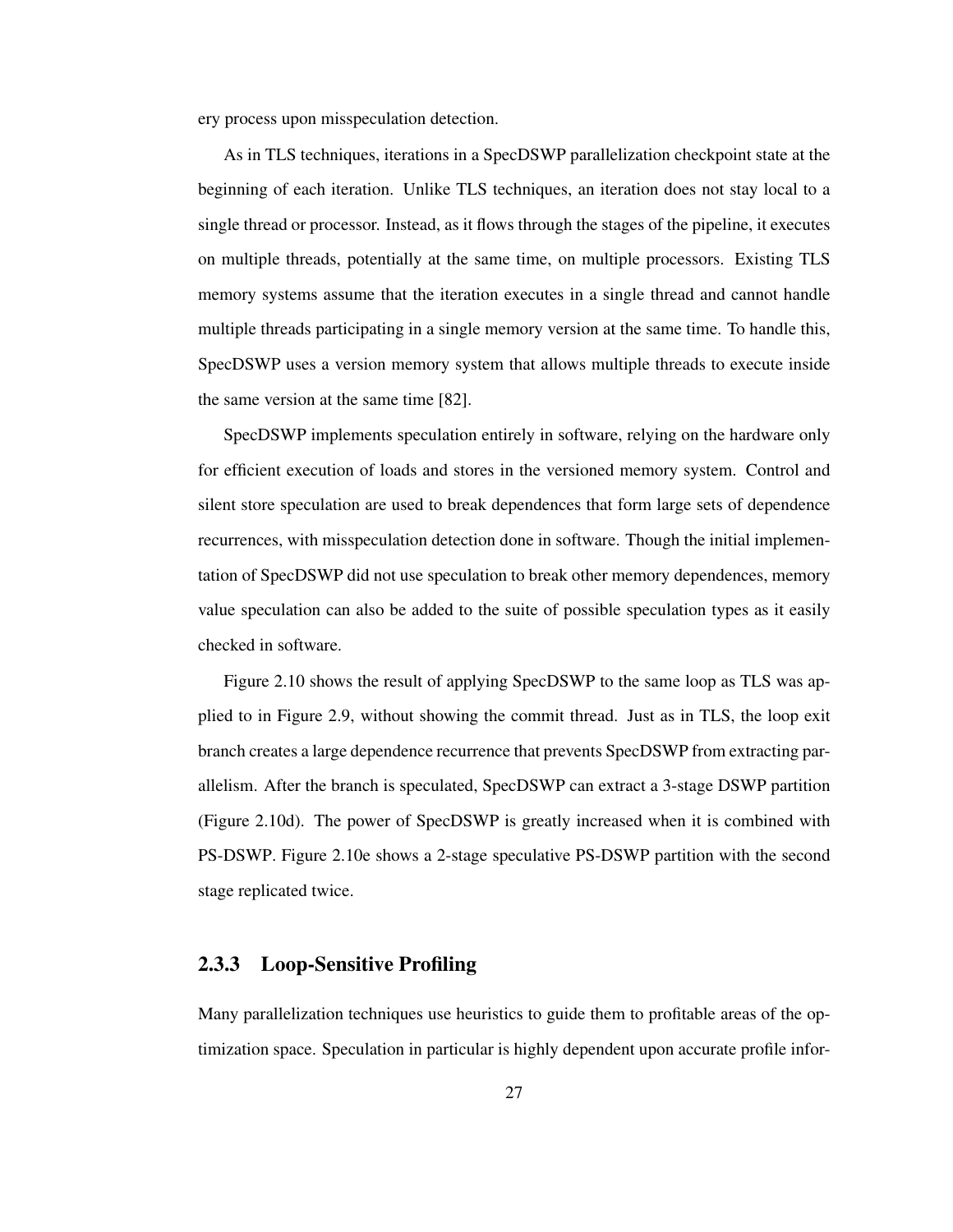mation to determine when a control edge is rarely taken, a memory alias rarely manifests, or an operation usually computes the same value regardless of input. Many profiling techniques and infrastructures have been built to extract this information from programs. However, the profiles extracted are often loop-insensitive. This is problematic for loop parallelization techniques that want to speculate dependences relative to a specific loop header. In particular, identifying intra-iteration versus inter-iteration dependences can allow the compiler to more accurately determine how often a dependence will misspeculate [22].

## 2.4 Compilation Scope

Even an aggressive parallelization technique is of little use if it cannot parallelize loops that contain large portions of a program's execution time. In general-purpose programs, these loops often exist at or close to the program's outermost loop [9]. Consequently, it is important that the parallelization framework be powerful enough to identify and leverage parallelism that contains function calls and where dependences cross between many levels of the call graph.

In Figure 2.11, interprocedural analysis and optimization are needed to effectively parallelize the loop in compute. If the various parallelization techniques are applied only to the compute function (Figure 2.11b), the compiler cannot deal the cache insert to cache lookup loop-carried dependence inside work. Therefor, the call to work has inter-iteration dependences with itself that greatly limit the parallelism extractable by either CMT or PMT parallelization techniques.

To achieve the larger scope necessary to parallelize loops like those in Figure 2.11, most techniques remain intra-procedural. They rely on a pass of compiler inlining to expand a procedure to the point where optimizations can be successful, but inlining cannot hope to expose all the operations needed to parallelize effectively at the outermost loop levels. First, for a program with recursion, it is impossible to fully inline such that all operations in the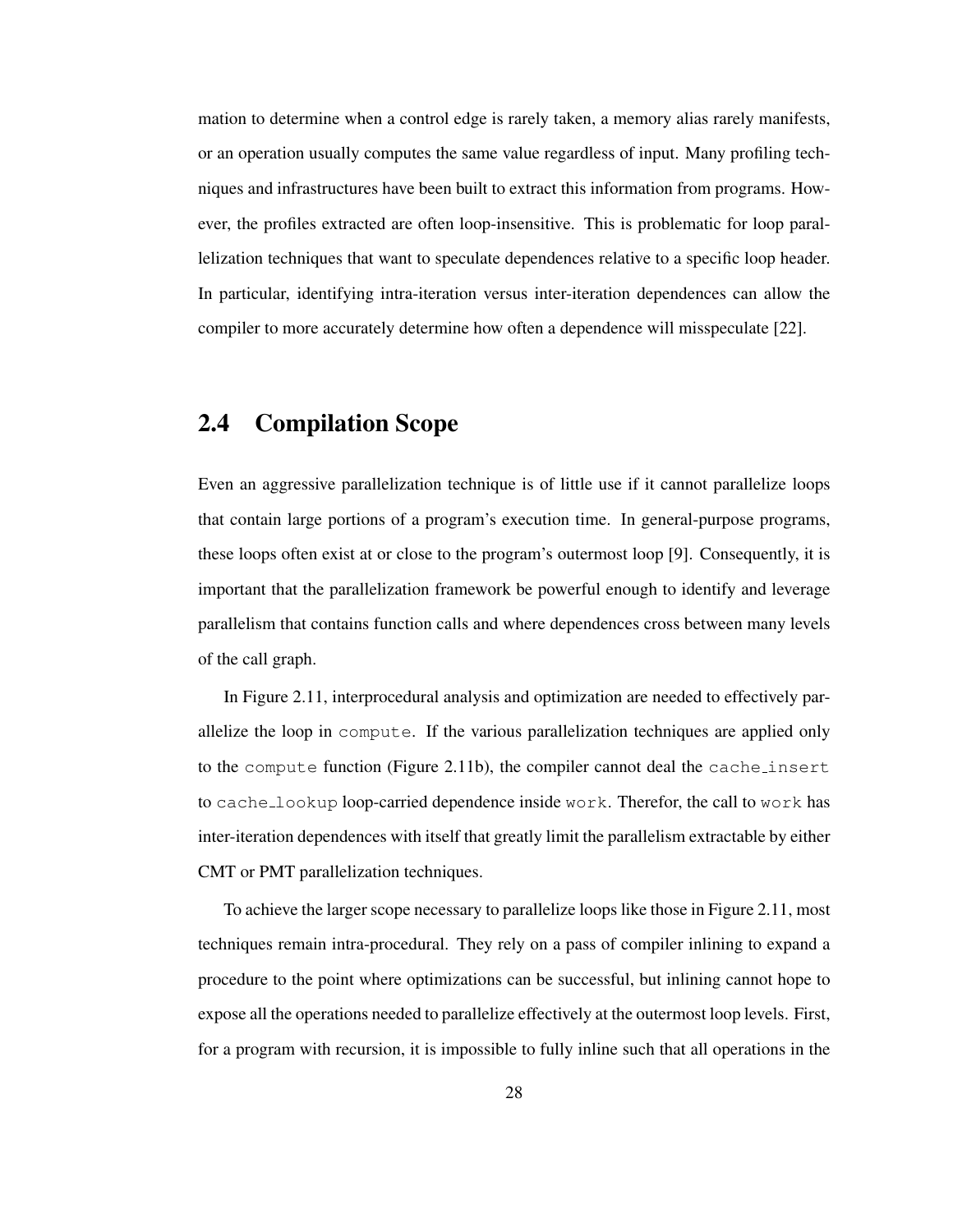```
int work(list_t *data) {
int work(list_t *data) {
  int result = cache_lookup(data); int result = cache_lookup(data);
 if (result != 0)
   return result;
 if (data == NULL)return -1;
 result = real_work(data);
 cache_insert(data, result);
}
int compute(list_t *list) {
 int total = 0;
 while (list != NULL) {
   list_t *data = getData(list);
   int result = work(data);
   if (result == -1)
    break;
   printData(data);
   total += result;
   list = list->next;
 }
 return total;
}
          (a) Code Example
                                   if (result != 0)
                                      return result;
                                   if (data == NULL)
                                     return -1;
                                   result = real_work(data);
                                   cache_insert(data, result);
                                  }
                                  int compute(list_t *list) {
                                    int total = 0;
                                    int __total[THREADS];
                                   while (1) {
                                     list_t *data = getData(list);
                                     list = list->next;
                                     printData(data);
                                     int result = work(data);
                                     if (result == -1)
                                       MISSPECULATE;
                                      __total[TID] += result;
                                    }
                                    total += sum(__total, THREADS);
                                    return total;
                                  }
                                  (b) Code Example with Parallelization Optimizations
                                    applied
```
Figure 2.11: Interprocedural Scope Example

loop are visible. Second, even when full inlining is possible, it leads to exponential code growth and significant compile-time concerns [34]. Because of this, inlining can rarely be applied aggressively enough to allow a parallelization technique to avoid synchronizing large portions of a program's runtime.

Whole program optimization [79] techniques can increase the compiler's visibility without requiring the modification of analysis or optimizations. Whole program optimization removes procedure boundaries, merging all code into a single control flow graph (CFG), so the compiler can both see and modify code regardless of its location in the program.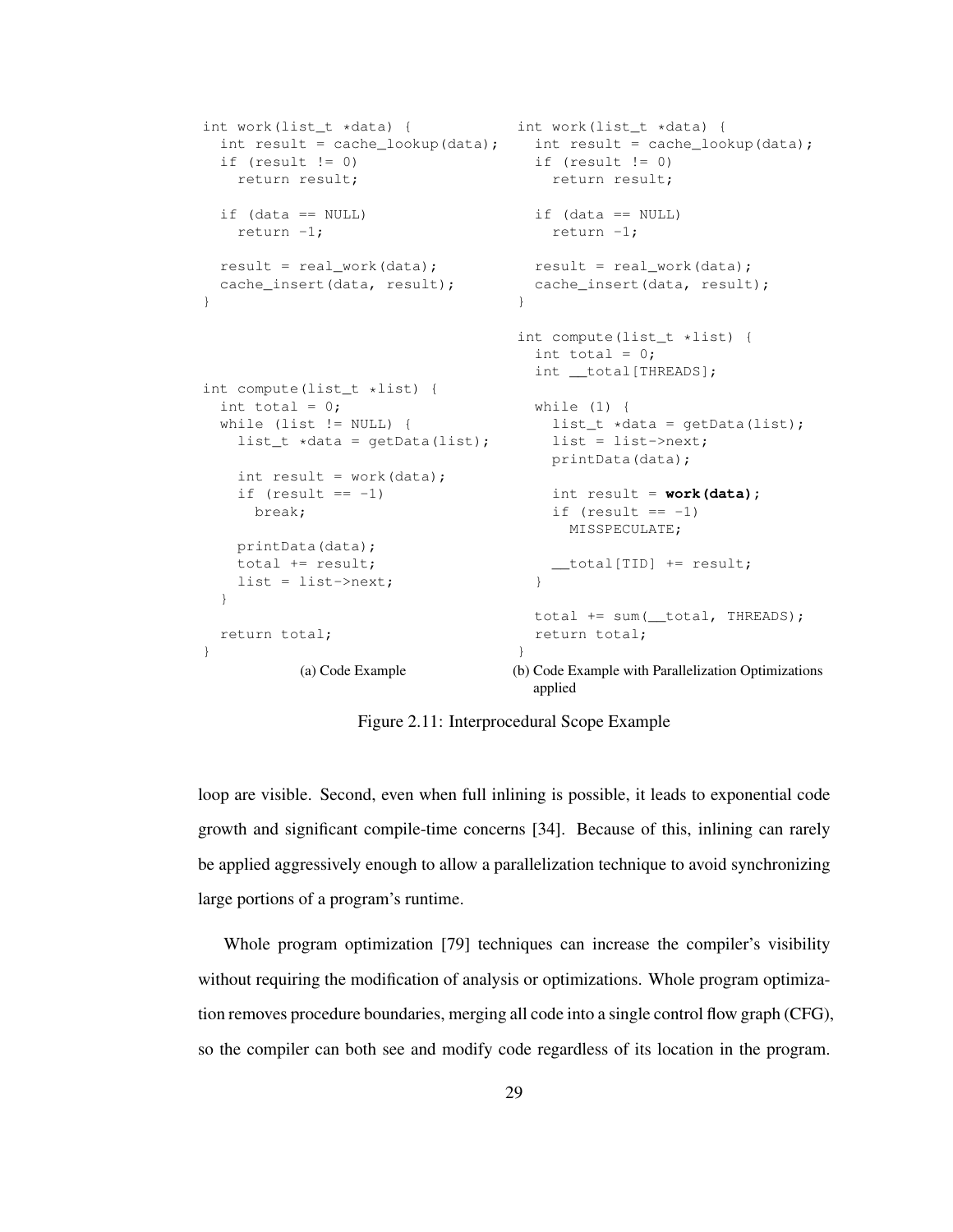Through region formation, the compiler controls the amount of code to analyze and optimize at any given time, with code from multiple procedures potentially in the same region. This can achieve the effect of partial inlining [74, 87], without the associated code growth. This flexability comes at a cost, as regions tend to be small, on the order of 500 operations, in order to prevent a compile-time explosion. Additionally, it is not clear how to structure optimizations that cross region boundaries, as any parallelization technique is bound to do for any reasonable region size.

Previous work in parallelizing scientific programs has shown interprocedural analysis to be useful [11, 32, 42] when parallelizing array-based programs. These analyses aim to disambiguate the array accesses that occur in lower-level procedures. The results of this analysis are used only to enhance the parallelism extracted in the current procedure, not to facilitate an interprocedural parallelization. This has proved sufficient for array-based programs because they extract non-speculative DOALL parallelizations, so beyond proving a lack of dependence, there is no work to perform in lower-level procedures.

General-purpose programs, on the other hand, have dependences both in the loop being parallelized and buried deeply in lower-level functions. As such, it is important to have a interprocedural parallelization technique that is able to operate across procedures, synchronizing or speculating dependences across multiple levels of the call tree.

## 2.5 Parallelization For General-Purpose Programs

This dissertation focuses on building a parallelization framework that can extract scalable parallelism from the outermost loops of applications. Previous work has shown that scalable parallelism exists and generally has the abstract structure shown in Figure 2.12a [9, 10]. In this code sequence the process function takes the majority ( $> 90\%$ ) of the program's runtime. The get data function contains loop-carried dependences to itself, as does the emit function. Finally, the emit function is dependent upon the result of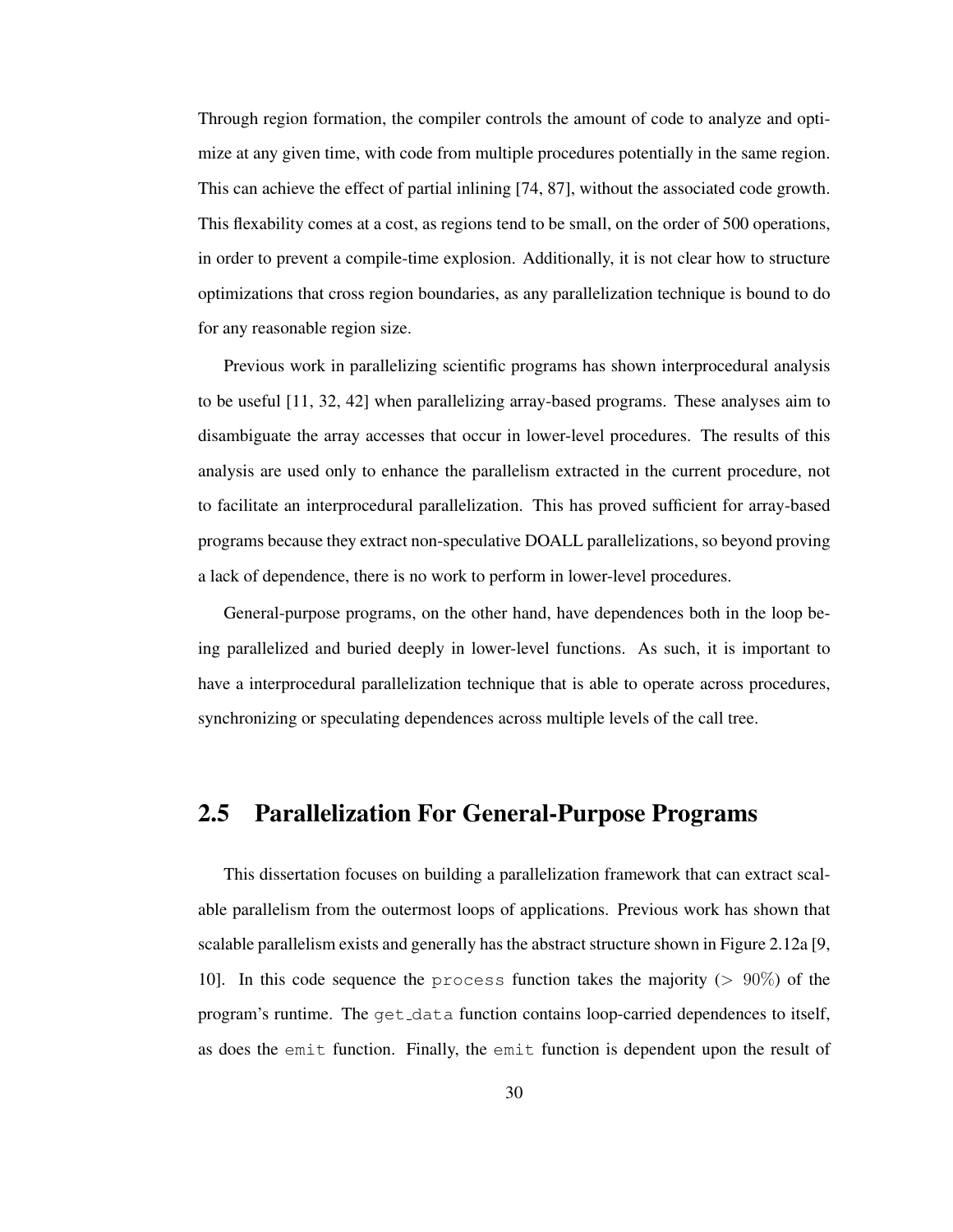void \*data, \*result; A: while (data = get\_data()) { B: result =  $\text{process}(\text{data})$ ; C: emit(data, result); }



Figure 2.12: Choice of Parallelism Example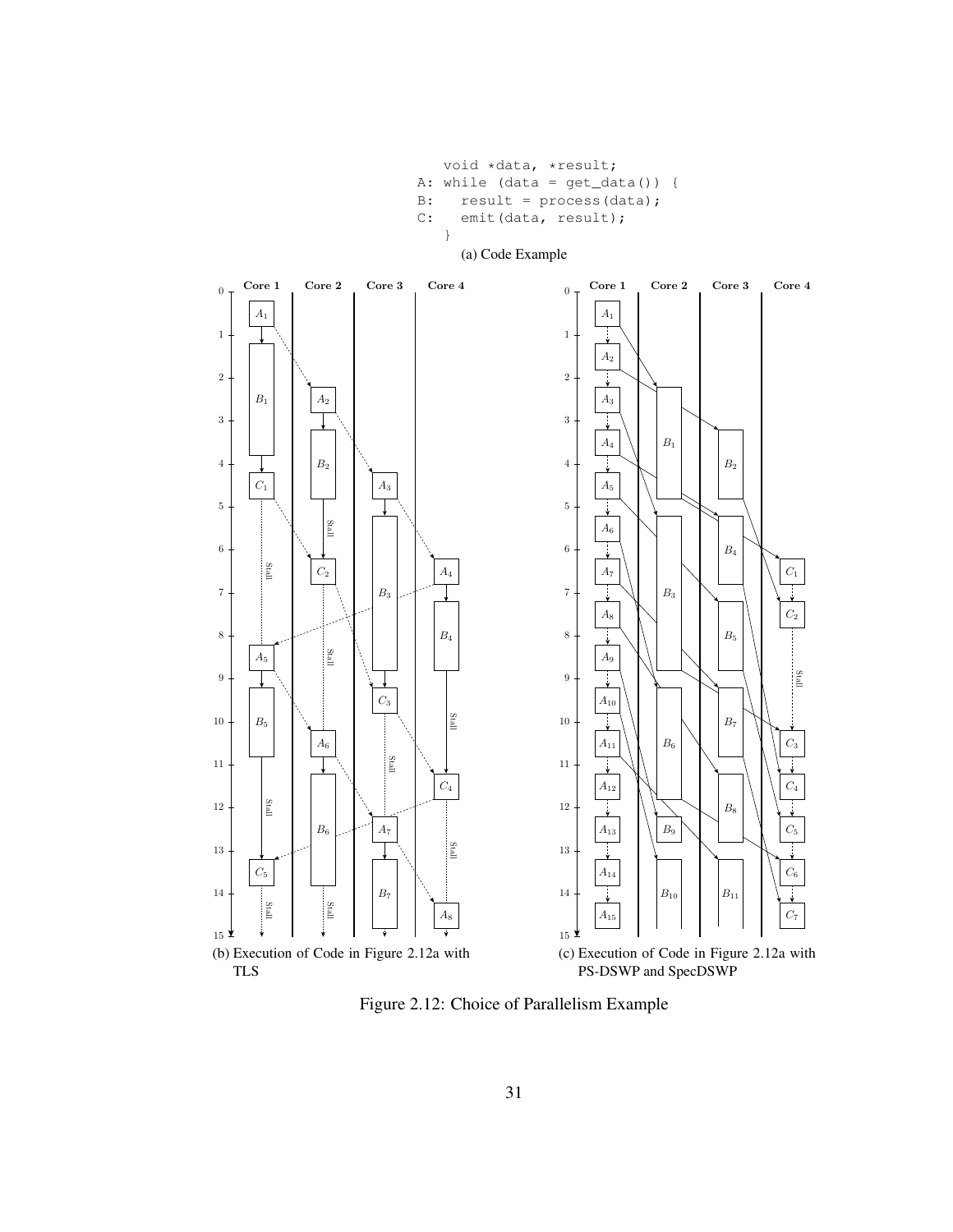the process function. Though the process function may contain loop-carried dependences, these can be broken though speculation, reduction expansion, etc.

Either a CMT (via TLS) or PMT (via SpecDSWP and PS-DSWP) technique with interprocedural scope could extract parallelism from this type of loop. In general, the SpecDSWP parallelization will offer better performance for a variety of reasons. First, as mentioned earlier, communication latency is still added to the critical path for the synchronized portion of a TLS parallelization. Additionally, TLS parallelizations generally do not allow for an explicit second synchronized region to avoid variability in one iteration stalling subsequent iterations. However, the *commit token* used by TLS implementations to ensure speculative state is committed correctly implicitly creates a second synchronized region at the end of every iteration.

SpecDSWP can better handle synchronizing dependences that occur anywhere in the iteration. The overhead of the commit thread is relevant for small numbers of threads, but as processors move to 8 or more cores, the overhead becomes smaller. Additionally, the commit thread be can context switched out to further reduce the overhead. By integrating the PS-DSWP and SpecDSWP extensions together, DSWP also gains the ability to extract dynamic parallelism, a primary benefit of a TLS parallelization. Finally, by not putting dependence recurrences across cores, DSWP is able tolerate long inter-core communication [55].

To handle the scope issues discussed in Section 2.4, the SpecDSWP technique also needs to be able to operate interprocedurally. This can be accomplished through a combination of interprocedural analysis and extensions to the way SpecDSWP represents and transforms the code, for example, by building a program-wide System Dependence Graph rather than a procedure-local Program Dependence Graph to represent depenedences.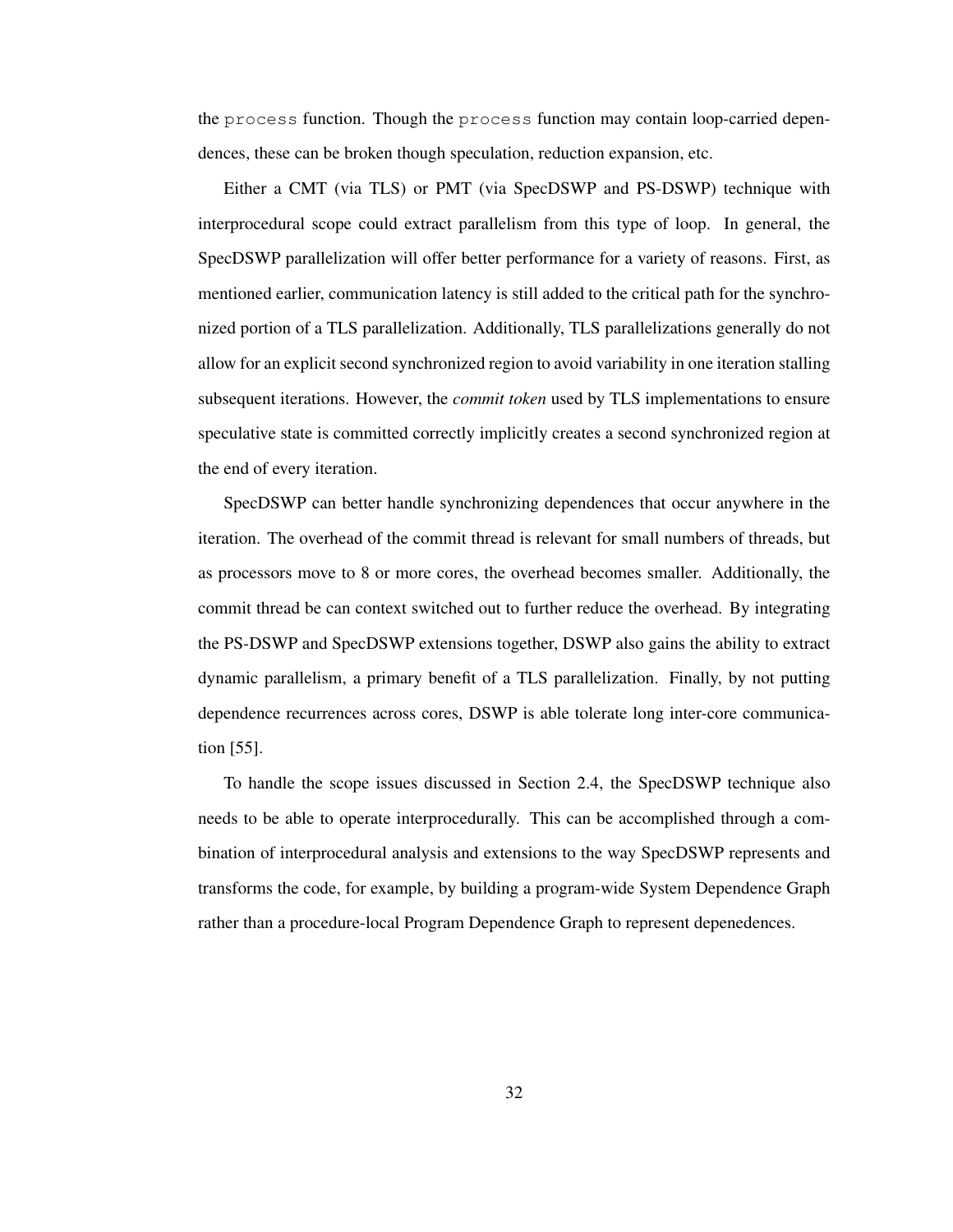## Chapter 3

# The VELOCITY Parallelization Framework

This chapter discusses the components of VELOCITY's aggressive automatic parallelization framework. This framework includes a compiler infrastructure to identify parallelism in sequential codes, hardware support to efficiently execute the parallelized code, interprocedural analysis, interprocedural optimization, and a loop-sensitive profiling infrastructure. All of these components will be discussed in the context of the Interprocedural Speculative Parallel-Stage DSWP (iSpecPS-DSWP) parallelization technique that VELOCITY uses. iSpecPS-DSWP will be formed by combining and extending the existing parallelization techniques Decoupled Software Pipelining (DSWP), Parallel-Stage DSWP (PS-DSWP), and Speculative DSWP (SpecDSWP).

## 3.1 Compilation and Execution Model

DSWP assumes a set of processors that each executes a single thread at a time. Each processor contains registers used by executing instructions as well as a shared memory. In the examples provided, a simple load/store architecture is assumed.

A program that has been DSWPed executes sequentially until in reaches the DSWPed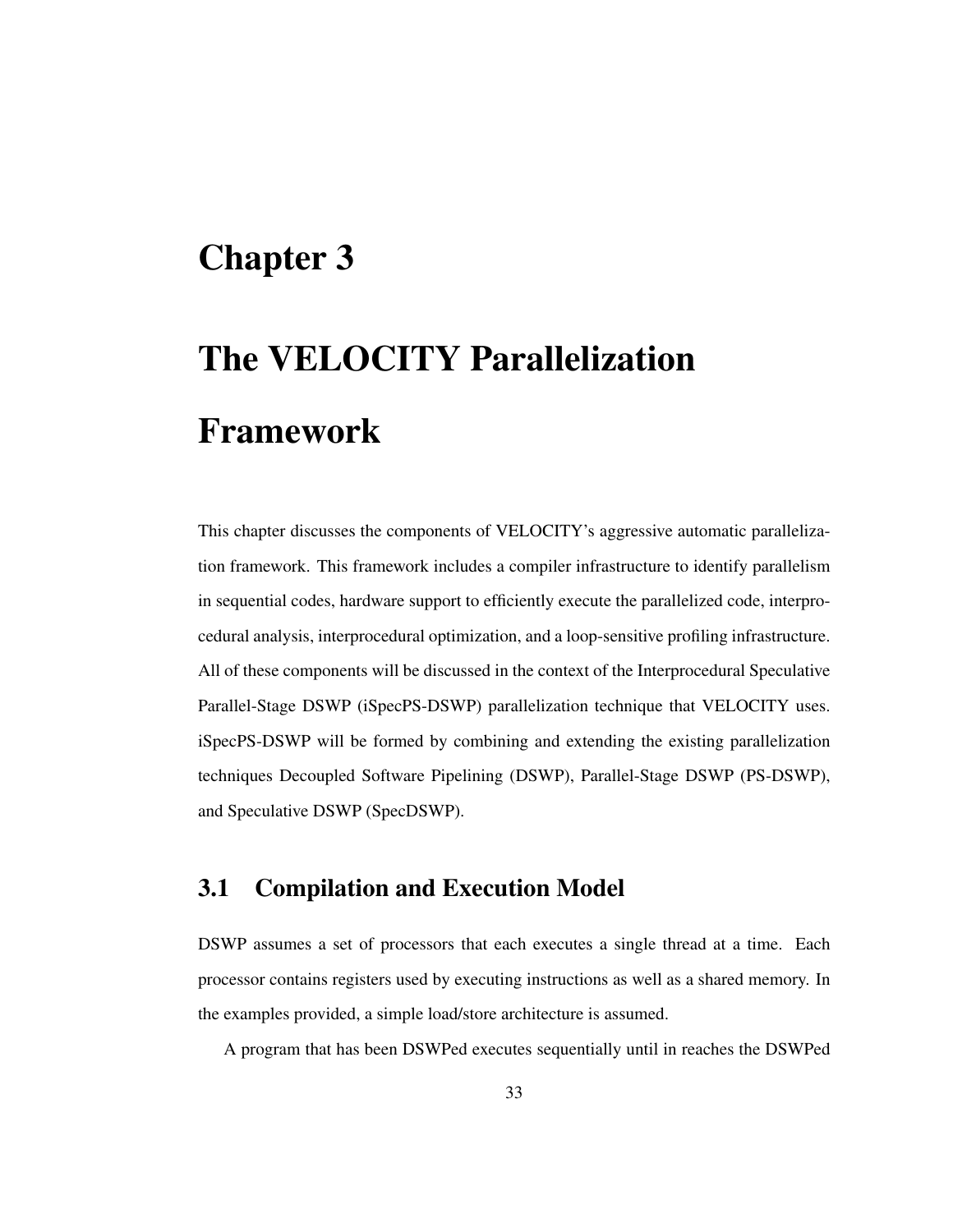loop. Upon reaching the loop it conceptually spawns the necessary threads, executes in parallel, and upon loop exit, the spawned threads conceptually terminate. In practice, the threads can be prespawned and reused by successive invocations to mitigate the overhead of spawning [55, 61].

For the sake of simplicity it is assumed that for the loop being DSWPed, all loop backedges have been coalesced into a single backedge and preheaders and postexits exist. Additionally, all irreducible inner loops have been cloned to make reducible loops [50]. Finally, all indirect branches and all indirect calls have been expanded to direct, 2-way branches and direct calls.

## 3.2 Decoupled Software Pipelining

| <b>Algorithm 1 DSWP</b>                          |
|--------------------------------------------------|
| <b>Require:</b> Loop L, Threads $T$              |
| 1: Opportunity O = Determine Assignment $(L, T)$ |
| 2: MultiThreadedCodeGeneration $(L, O)$          |

The Decoupled Software Pipelining (DSWP) algorithm consists of a thread assignment analysis phase (line 1 of Algorithm 1) and a multi-threaded code generation transformation that realizes a thread assignment (line 2 of Algorithm 1).

## 3.2.1 Determining a Thread Assignment

|  | <b>Algorithm 2 Determine Assignment</b> |
|--|-----------------------------------------|
|--|-----------------------------------------|

**Require:** Loop  $L$ , Threads  $T$ 1:  $PDG = \text{BuildPDG}(L)$ 2:  $DAG_{SCC}$  = FormSCCs(*PDG*)

- 3: ThreadAssignment  $A = \text{AssignSCCs}(DAG_{SCC}, T)$
- 4: Synchronization  $S =$  DetermineSynchronization( $A, L$ )
- 5: return  $(A, S)$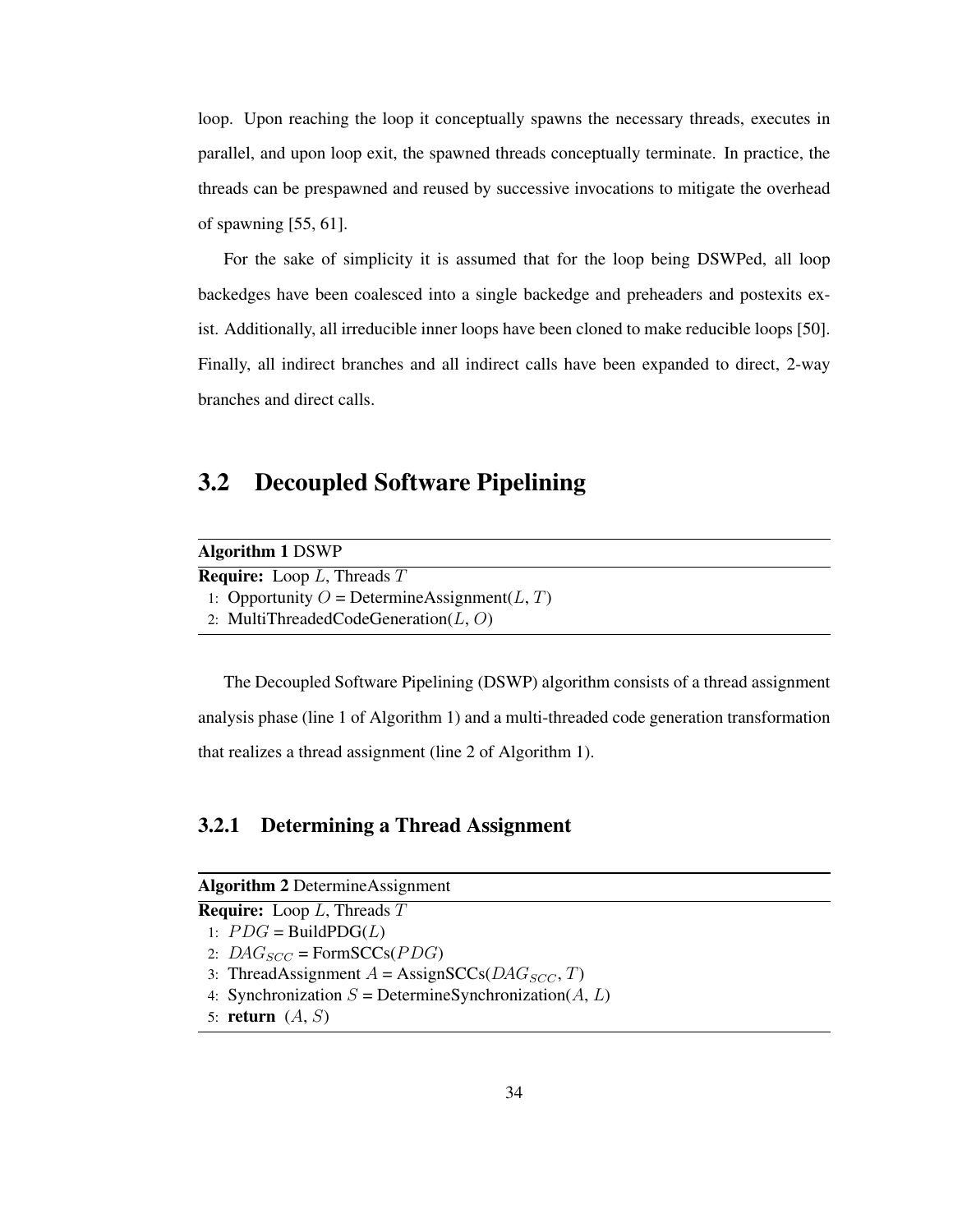

Figure 3.1: DSWP Example Code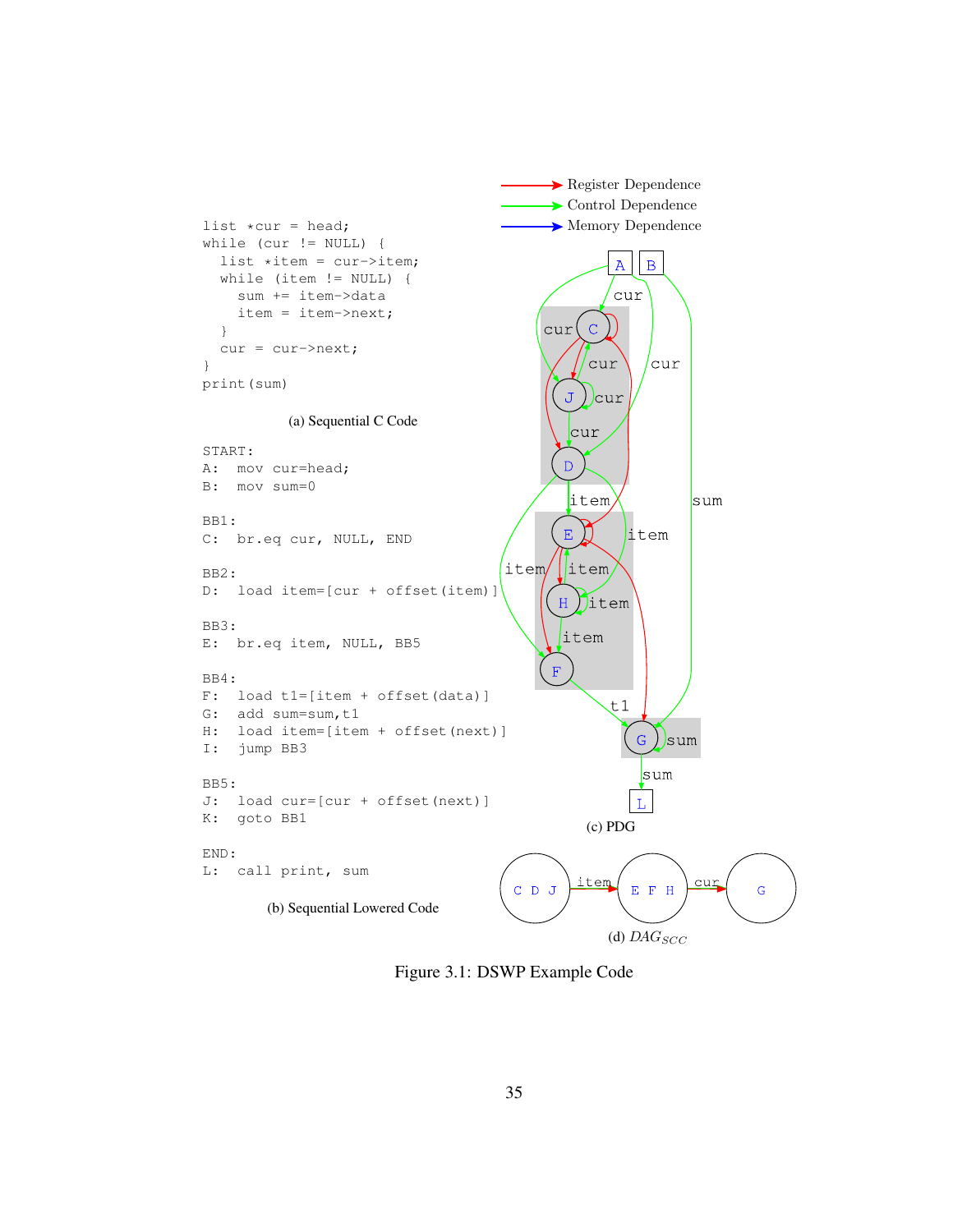#### Step 1: Build PDG

Since the goal of DSWP is to extract PMT parallelism, the thread assignment algorithm must extract threads that have no backwards dependences. To determine which dependences are forward or backward, DSWP first builds a Program Dependence Graph (PDG) [25], which contains all data and control dependences in the loop L. DSWP currently operates on a low-level IR representation with virtualized registers. Data dependences among these operations can come through registers or memory. Data dependences have three types:

- Flow Dependence A dependence from a write to a read of either a register or a memory location. This is the only true dependence; it cannot be broken by renaming.
- Anti Dependence A dependence from a read to a write of either a register or a memory location. This is a false dependence that can be broken making the write use a different name than the read.
- **Output Dependence** A dependence from a write to a write of either a register or a memory location. This is a false dependence that can be broken by making one of the writes use a different name.

The PDG used for thread partitioning contains all memory flow, anti, and output dependences, control dependences, and register flow dependences. Both control and register dependences can be computed using standard data-flow analysis algorithms [50]. Only register flow dependences are inserted into the PDG. For any two false register dependent operations, if they are in different threads, then they will use different register files and the dependence is not violated. If they are in the same thread, the code generation algorithm will maintain the original ordering, respecting the dependence.

Memory dependences are generally harder to determine than register dependences. Unlike register dependences, memory operations can potentially reference many locations, making it hard for an analysis to obtain accurate results. For array-based programs, memory analysis focuses on disambiguating bounds of array references. For general-purpose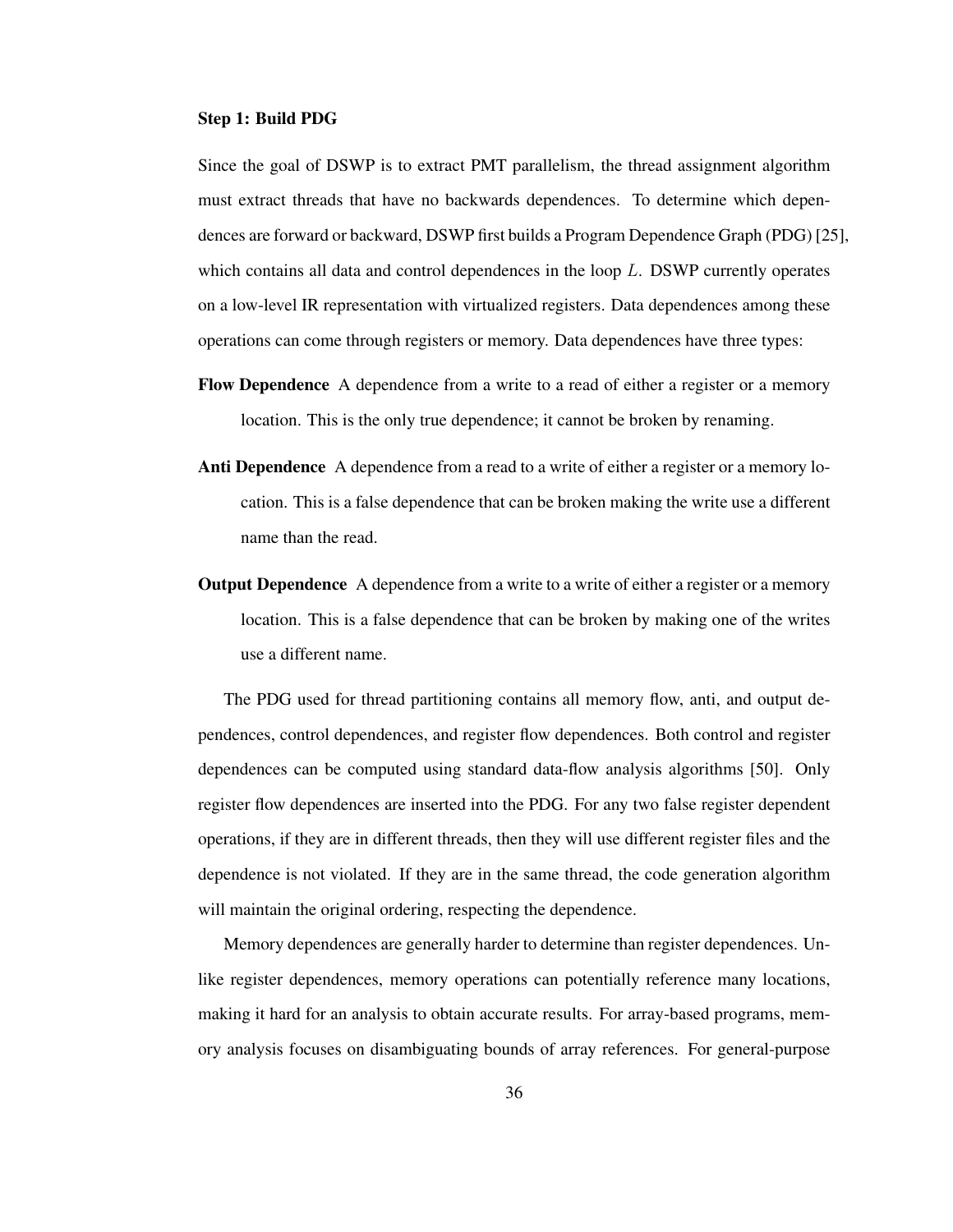programs that manipulate recursive data structures, more complicated analysis can disambiguate most non-conflicting memory accesses, even in type unsafe languages like C, though this remains an area of active research [14, 31, 53].

Figure 3.1c shows the PDG formed for the sequential code in Figure 3.1b. Green arrows represent register data dependences and are annotated with the register that the dependence is on. Red arrows represent control dependences. Variables live into and out of the loop being parallelized are also shown, though they will not take part in further steps unless explicitly noted.

#### Step 2: Form SCCs

To keep dependence recurrences thread-local, DSWP relies on the formation of the  $DAG_{SCC}$ from the PDG. The  $DAG_{SCC}$  contains the strongly connected components (SCC) [76] of the PDG (i.e. the dependence recurrences) and has no cycles in it. The shaded boxes in Figure 3.1c illustrate the three strongly connected components, while Figure 3.1d illustrates the  $DAG_{SCC}$  itself, with nodes collapsed and represented by their containing  $SCC$ .

## Step 3: Assign SCCs

Given sufficient threads, each  $SCC$  in the  $DAG_{SCC}$  can be assigned its own thread and the step is finished. However, the common case is to have more SCCs than threads. A thread partitioner is used to find the allocation of SCCs to threads that maximizes parallelism by creating equal weight threads, *without creating backwards dependences*.

Unfortunately, this problem is NP-Hard even forsimple processors with scalar cores[55]. Heuristic partitioners have been proposed and used in practice to solve this problem [55, 61]. These partitioners attempt to merge  $SCCs$  until there are as many  $SCCs$  as threads. Two nodes  $N_1$  and  $N_2$  in the  $DAG_{SCC}$  can be merged so long as there is no node  $N_3 \neq$  $N_1 \neq N_2$  such that  $N_1 \stackrel{*}{\longrightarrow} N_3$  and  $N_3 \stackrel{*}{\longrightarrow} N_2$  or that  $N_2 \stackrel{*}{\longrightarrow} N_3$  and  $N_3 \stackrel{*}{\longrightarrow} N_1$ . This avoids creating cycles in the  $DAG_{SCC}$  which would create CMT instead of PMT paral-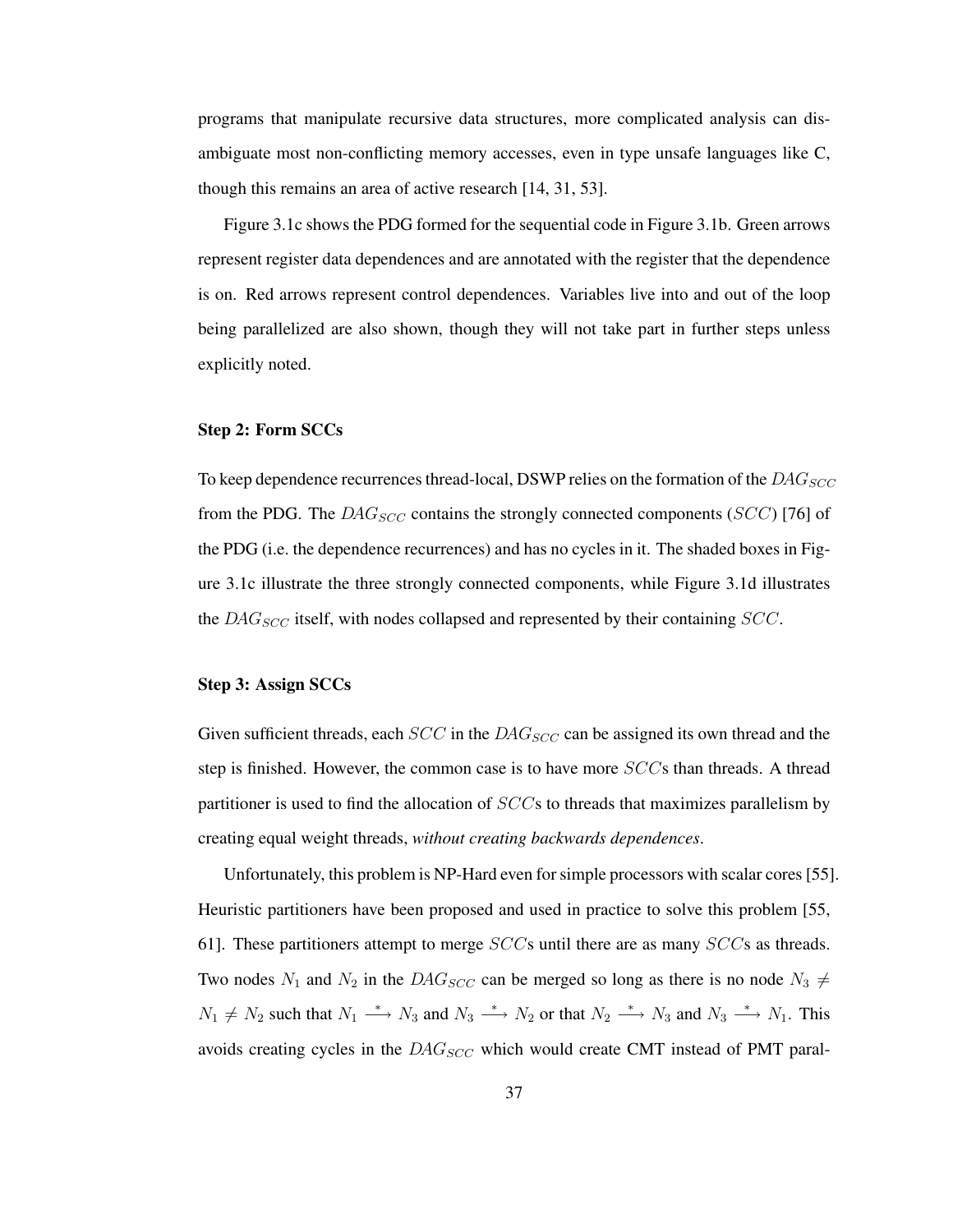...  $L1:$ A: (1) br r1<MAX1, L5  $L2$ : B: (1) br r2<MAX2, L5 L3: C: (1) br r3<MAX3, L5 L4: D:  $(2)$  add  $r4=r4,1$ E:  $(1)$  sub  $r5=r5, r2$ L5: ... (a) Sequential Code with Thread L1: **synchronize r1, T2** A: br r1<MAX1, L5  $L2$ : **synchronize r2, T2** B: br r2<MAX2, L5 L3: **synchronize r3, T2** C: br r3<MAX3, L5  $L4$ : E: sub r5=r5,r2 L5: ... (b) Thread 1 L1: **synchronize r1, T1** A': **br r1<MAX1, L5**  $L2$ : **synchronize r2, T1** B': **br r2<MAX2, L5** L3: **synchronize r3, T1** C': **br r3<MAX3, L5**  $L4$ : D : add  $r4=r4,1$ L5: ... (c) Thread 2

...

...

Assignment in parenthesis

Figure 3.2: Communication Synchronization Example

lelism.

DSWP uses a *Load-Balance* partitioner that attempts to create equal weight threads by assigning operations to threads while minimizing the overhead of synchronization [54, 55]. In particular, because loads are often on the critical path, they are assigned a greater weight than other operations.

## Step 4: Determine Synchronization

For a given thread partitioning there are a set of dependences that must be synchronized to ensure correct execution. Synchronization is implemented through cross-thread communication, as the terms will be used interchangeably. Synchronization can be broken down into two steps, determining what to synchronize and deciding where to synchronize it.

For a given dependence  $S \stackrel{dep}{\longrightarrow} D$  with S in thread  $T_S$  and D in thread  $T_D$ , if  $T_S \neq T_D$ , then the dependence must be communicated from  $T<sub>S</sub>$  to  $T<sub>D</sub>$ . For data dependences, it is sufficient to communicate the data value itself. For control dependences, DSWP assumes the branch will be replicated in  $T_D$ , meaning that only the branch's operands must be syn-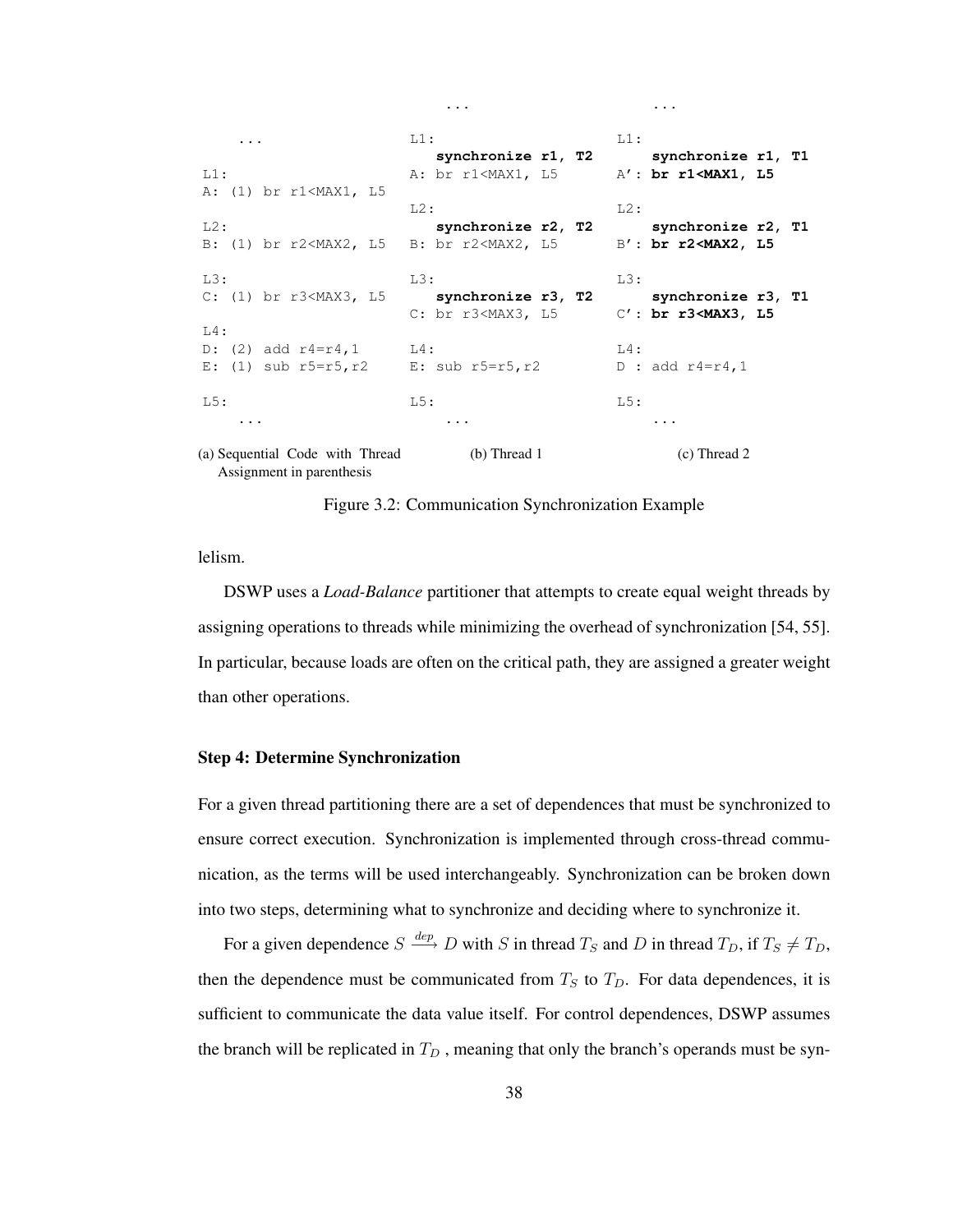|        | (a) Example Code                                   | (b) Naïve Synchronization                                                             | (c) Optimized Synchronization                        |
|--------|----------------------------------------------------|---------------------------------------------------------------------------------------|------------------------------------------------------|
|        | $(2)$ br $r2 <$ MAX2, L2                           | $(2)$ br $r2 <$ MAX2, L2                                                              | $(2)$ br $r2 <$ MAX2, L2                             |
| L2:    | (2) add $r2 = r2$ , $r1$                           | L2:<br>$(2)$ add $r2 = r2$ , $r1$                                                     | $T12$ :<br>$(2)$ add $r2 = r2$ , $r1$                |
|        | $(1)$ $r2 = 0$                                     | $(1)$ $r2 = 0$                                                                        | synchronize r1, T1<br>$(1)$ $r2 = 0$                 |
| $L1$ : | $(1)$ add r1 = r1, r3<br>$(1)$ br $r1 < MAX1$ , L1 | $L1$ :<br>(1) add $r1 = r1$ , $r3$ (1) add $r1 = r1$ , $r3$<br>$(1)$ br r1 < MAX1, L1 | $L1$ :<br>synchronize r1, T2 (1) br $r1 < MAX1$ , L1 |
|        | $(1)$ move $r1 = 0$                                | $(1)$ move $r1 = 0$                                                                   | $(1)$ move $r1 = 0$                                  |

Figure 3.3: Communication Optimization Example

crhonized as cross-thread data dependences. Alternatively, the source thread could communicate the direction of the branch along each path, which also introduces a cross-thread data dependence on the direction's data value.

However, this alone will not ensure proper control flow in  $T<sub>D</sub>$  because indirect control dependences will not have been communicated. Figure 3.2 shows a simple 2 thread partitioning where all operations except the add assigned to  $T_2$  have been assigned to  $T_1$ . If indirect control dependences are not synchronized, only the direct control dependence on branch  $C$  will have been communicated. Branches  $A$  and  $B$  will not exist and  $D$  will execute even when  $A$  and  $B$  jump to  $L5$ . The solution to this problem is to consider all indirect control dependences to be cross-thread control dependences. Since the branch's operands can be synchronized in the same condition of execution as the branch itself, their control dependences, both direct and indirect, do not need to be synchronized.

Once the set of dependences that must be synchronized is constructed, the algorithm must determine where to place the synchronization. The naïve approach to determining the position at which to synchronize dependences does so at the source of the dependence. Since  $T<sub>S</sub>$  has all branches needed to compute the condition of execution for  $S$ , in the worst case it can communicate all branches related to the condition of execution for S to  $T_D$ . Thus, no backwards dependences can be created by this placement of synchronization [55].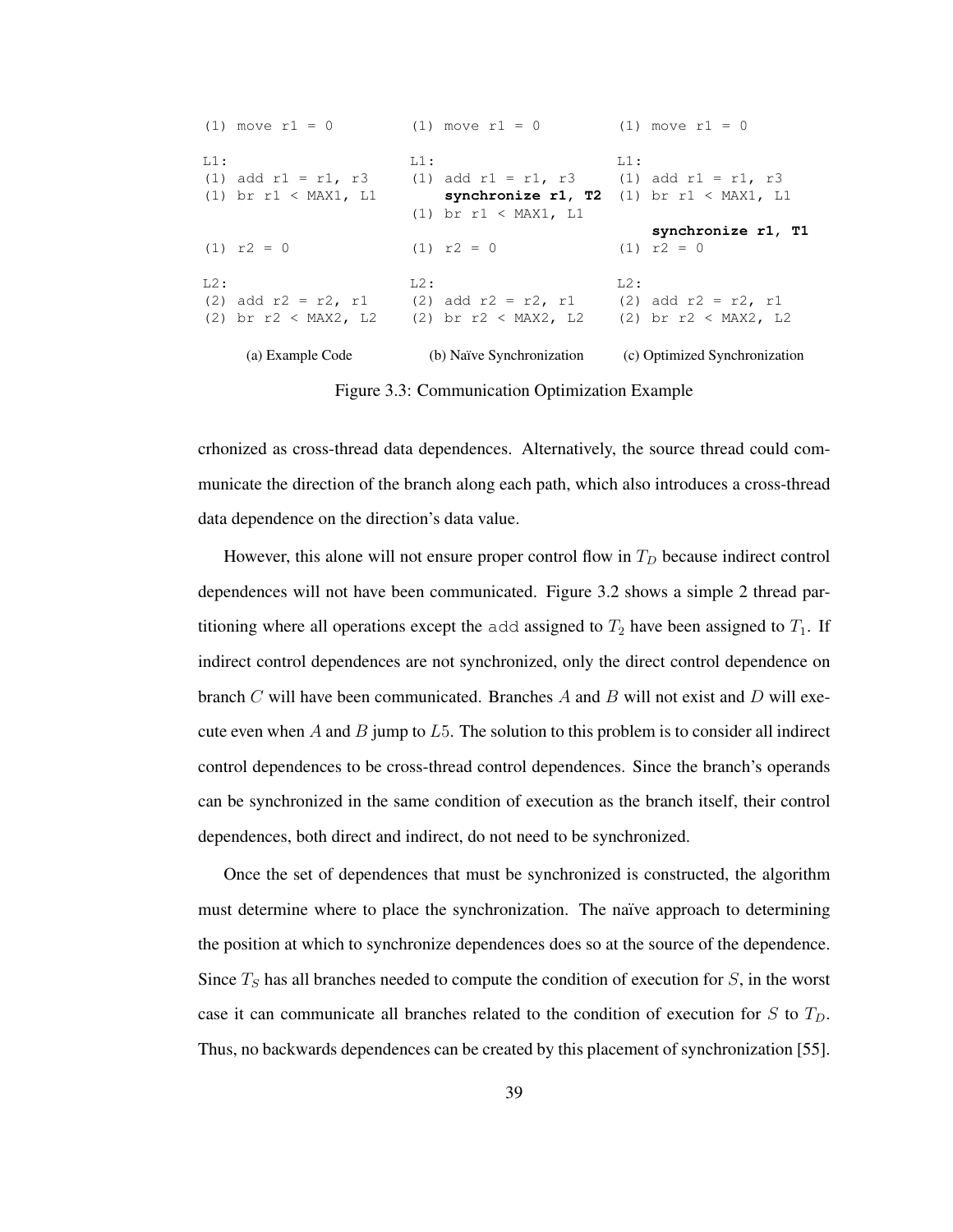While this placement is sufficient to ensure correctness, it can easily lead to excessive communication, particularly in the case of memory dependences [54]. A better synchronization placement algorithm can analyze the many paths between the source and destination to determine a more optimal placement. The communication optimization framework proposed by Ottoni et al [54] optimizes the placement of each type of dependence for each pair of threads, while ensuring that no new backwards dependences are created.

- **Register Dependence** For each register  $r$ , all cross-thread register dependences are optimized as a single unit. An effective solution can be found by modeling the problem as max-flow/min-cut [17], where the nodes are control flow nodes and the edges are control flow edges. The graph is the control flow subgraph that includes all nodes all along paths from all definitions to all uses. If an edge is a legal placement for synchronization, then its weight is set to the profile weight of the control edge, otherwise it is set to  $\infty$ . In particular, edges that would result in backwards communication to facilitate new conditions of execution are illegal. The min-cut of the graph produces the points at which to synchronize  $r$ .
- Memory Dependence Memory dependences are optimized similar to register dependences. However, since memory dependences only communicate a token whose value does not matter, memory dependences among unrelated groups of instructions can be optimized at the same time. Because disjoint sets of instruction can be optimized at the same time, the max-flow/min-cut problem for memory dependences has multiple sources and multiple sinks. While the multi-source, multi-sink max-flow/min-cut problem is NP-hard [27] to separate each source from its corresponding sink, heuristics exist that can achieve effective solutions [54].
- Control Dependence Control dependences are not optimized by the framework. However, the arguments of the branch that is the source of the control dependence can be optimized as cross-thread register or memory dependences.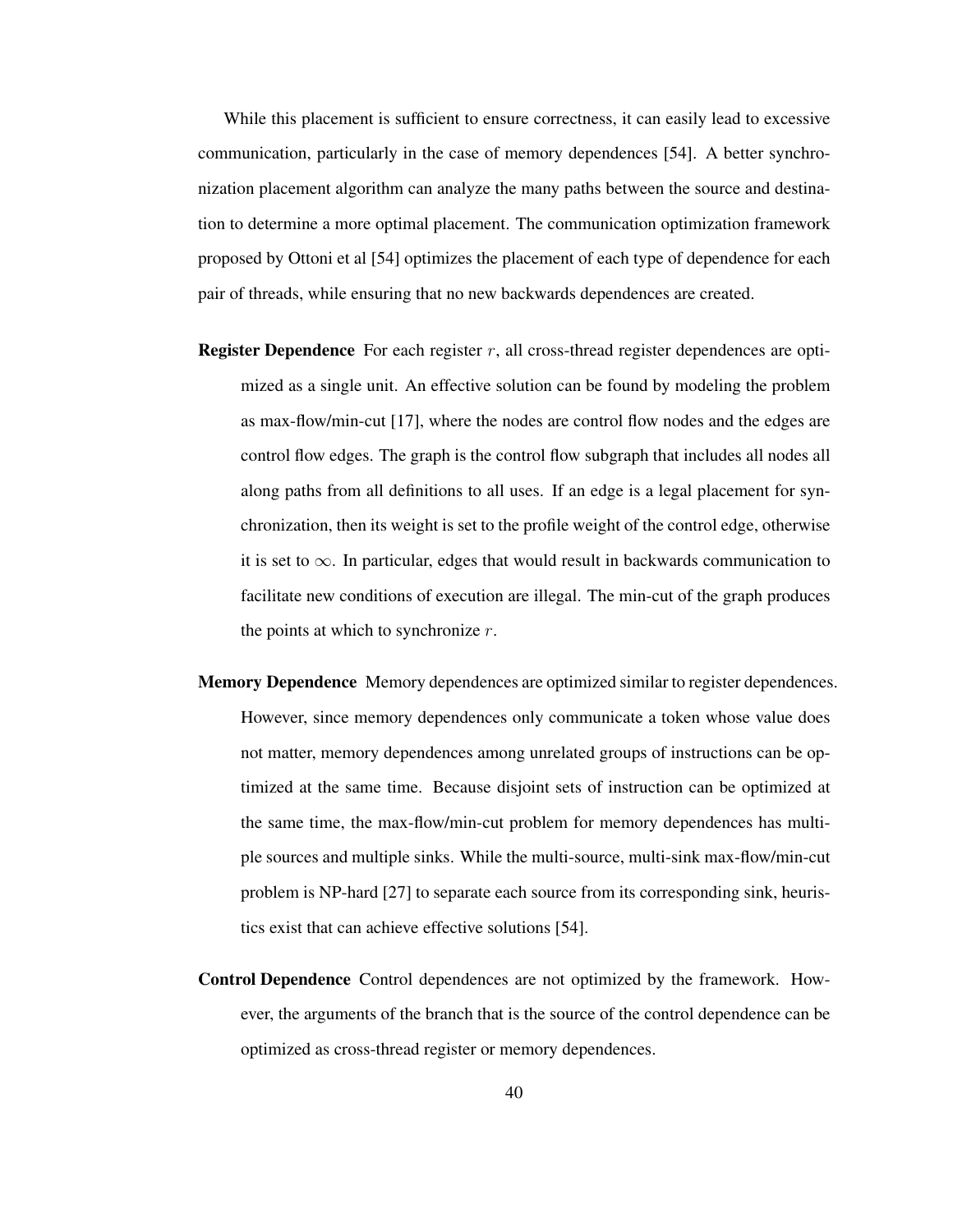Figure 3.3 shows how optimizing synchronization placement can improve performance. The register r1 must be communicated from  $T_1$  to  $T_2$ , however, there are two places at which to communicate the variable. The naïve placement inserts the synchronization at the source of the dependence, inside the L1 loop, forcing the second thread to receive the value every iteration of the L1 loop. A more optimal placement for the synchronization of  $r1$ occurs just before the L2 loop so that the value only needs to be synchronized once.

## 3.2.2 Realizing a Thread Assignment

| <b>Algorithm 3 MultiThreadedCodeGeneration</b>                     |
|--------------------------------------------------------------------|
| <b>Require:</b> Loop L, (ThreadAssignment A, Synchronization $S$ ) |
| 1: CreateThreadBlocks $(L, A, S)$                                  |
| 2: MoveInstructions $(A)$                                          |
| 3: InsertSynchronization( $S$ )                                    |
| 4: CreateControlFlow $(L, A)$                                      |
|                                                                    |

DSWP leverages the Multi-Threaded Code Generation (MTCG) algorithm proposed by Ottoni et al to generate correct multi-threaded code [55]. The code example from Figure 3.1 will be used to provide examples through this subsection, assuming a thread assignment of  $\{CDJ, EFHG\}$  and an unoptimized synchronization placement.

## Step 1: Create Thread Blocks

The first step of the MTCG algorithm is to create a new CFG  $CFG_i$  for each thread  $T_i \in A$ . The set of blocks to create in each new CFG is defined by the set of relevant basic blocks from the original code. For each basic block, B, relevant to  $T_i$ , a new basic block B' is created in  $CFG_i$ . A *Relevant Basic Block* for  $T_i$  is any block in the original CFG that contains either an instruction assigned to  $T_i$  or the synchronization point for cross-thread dependence that begins or ends in  $T_i$ . This ensures that any operation or synchronization in  $T_i$  has a place to reside. In addition to the relevant basic blocks, special  $START$  and END blocks are inserted at the loop's preheader and postexits respectively.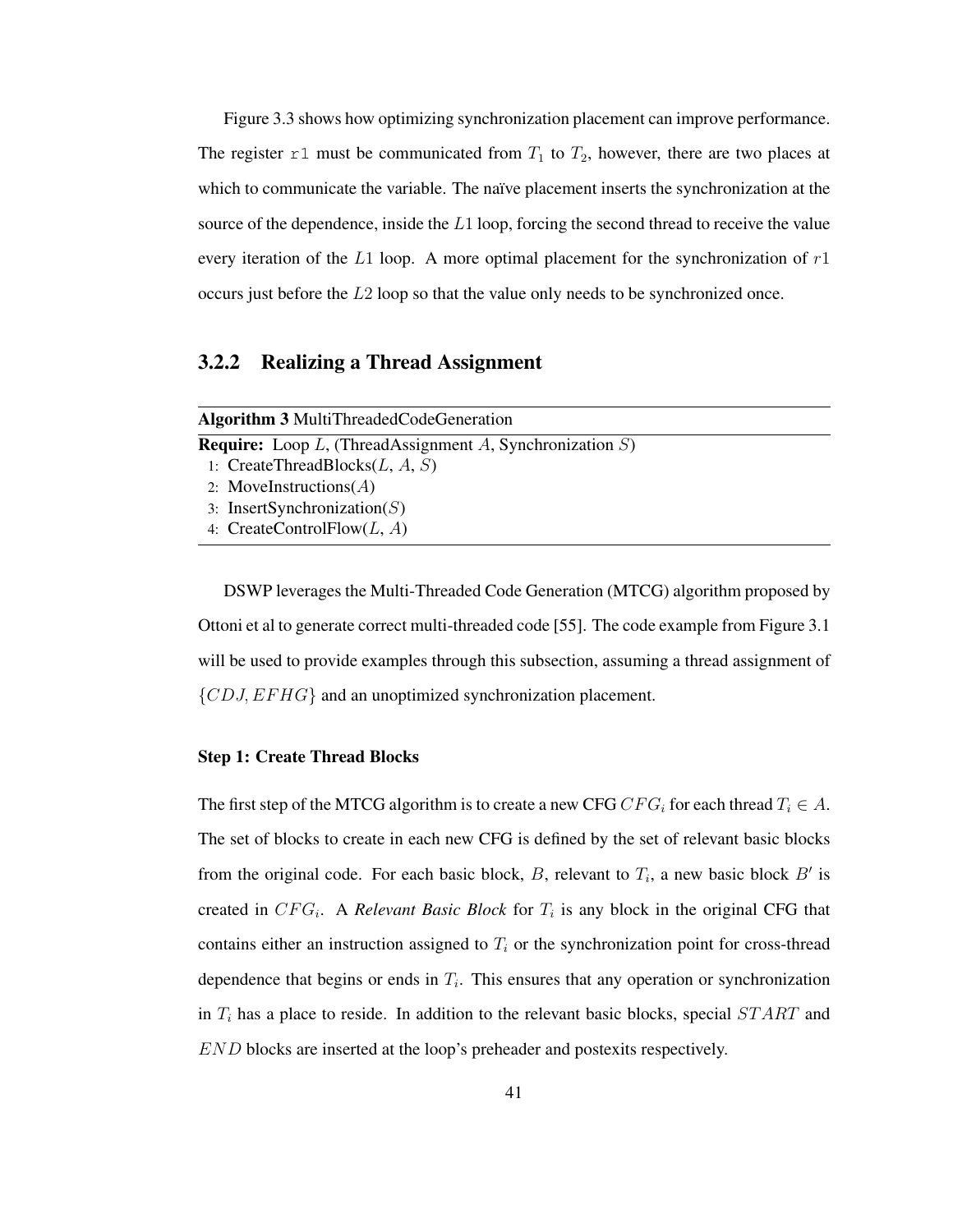## Step 2: Moving Instructions

```
START:
A: mov cur=head;
B: mov sum=0
BB1:
C: br.eq cur, NULL, END
BB2:
D: load item=[cur + offset(item)]
BB5:
J: load cur=[cur + offset(next)]
G: add sum=sum,t1
K: goto BB1
END:
L: call print, sum
             (a) Thread 1
                                    START':
                                    BB1':
                                    C': br.eq cur, NULL, END
                                    BB2':
                                    BB3':
                                    E: br.eq item, NULL, BB5
                                    BB4':
                                    F: load t1=[item + offset(data)]
                                    H: load item=[item + offset(next)]
                                    I: jump BB3
                                    END':
                                                 (b) Thread 2
```
Figure 3.4: Multi-Threaded Code after moving operations

Once the basic blocks for each thread have been created, the instructions assigned to that thread can be moved into the thread. For a specific basic block BB from the original thread, all operations in  $BB$  assigned to thread  $T_i$  are inserted into the newly created basic block  $BB'$  in  $T_i$  that represents  $BB$ . The order among the operations is maintained, in order to preserve the intra-thread dependences that may exist. Figure 3.4 shows the results of moving operations to the basic blocks created for them.

|             |           | <b>Oueue</b> Instructions                                                    |
|-------------|-----------|------------------------------------------------------------------------------|
| Instruction | Arguments | Description                                                                  |
| produce     | $[O] = V$ | Pushes value V onto the tail of queue $Q$ if it is not full. If the queue is |
|             |           | full, the instruction stalls until room is available.                        |
| consume     | $R = [Q]$ | Pops a value off of the head of queue $Q$ if there are values in the queue   |
|             |           | and places the value in register R. If the queue is empty, the instruction   |
|             |           | stalls until one is available.                                               |

|  | <b>Step 3: Insert Synchronization</b> |
|--|---------------------------------------|

Table 3.1: DSWP ISA Extensions

The MTCG algorithm then inserts synchronization between threads to ensure correct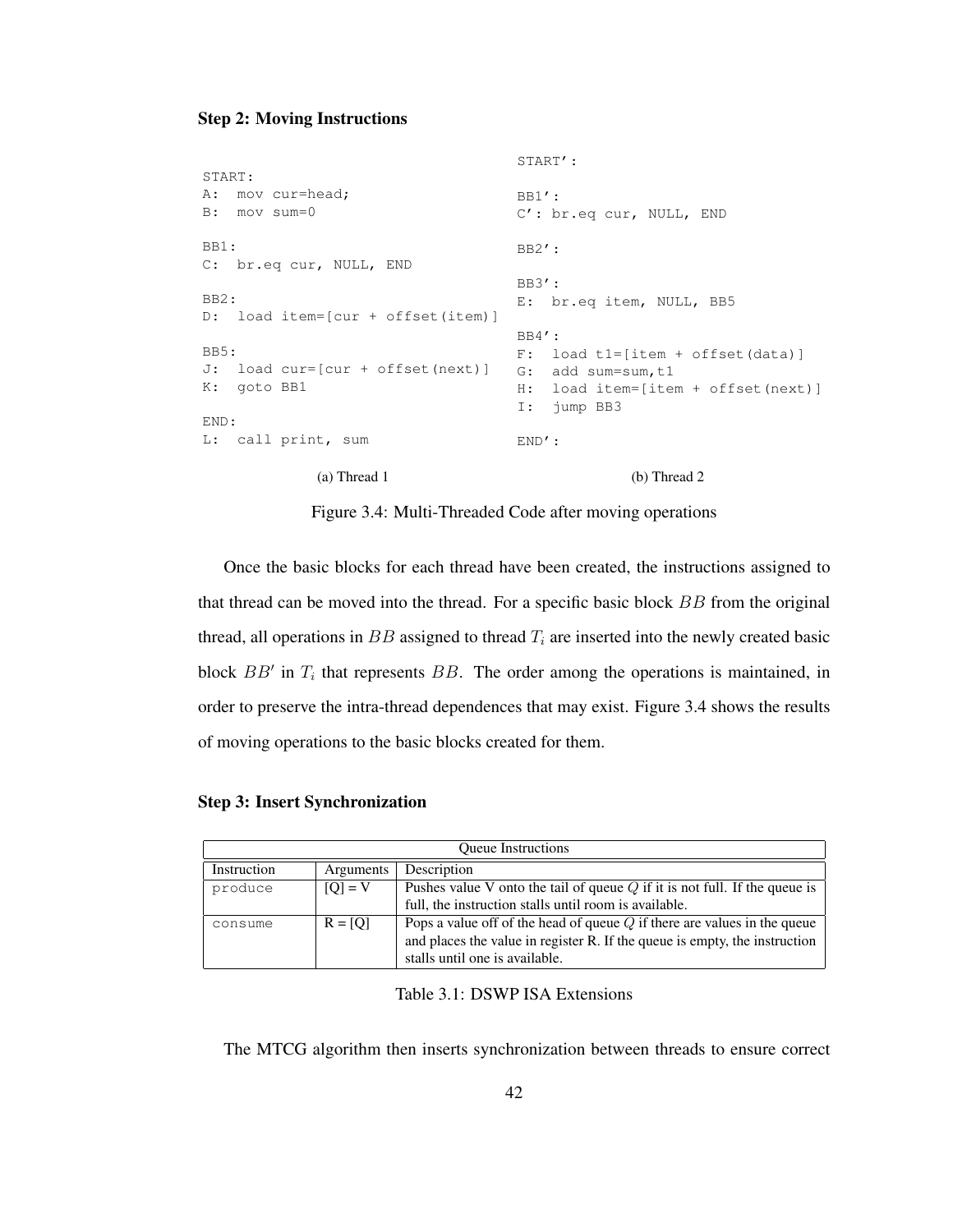```
START:
A: mov cur=head;
B: mov sum=0
   produce [1]=sum
BB1:
   produce [2]=cur
C: br.eq cur, NULL, END
BB2:
D: load item=[cur + offset(item)]
E: br.eq item, NULL, BB5
   produce [3]=item
BB5:
J: load cur=[cur + offset(next)]
G: add sum=sum,t1
K: goto BB1
END:
   consume sum=[4]
L: call print, sum
            (a) Thread 1
                                   START':
                                      consume sum=[1]
                                   BB1':
                                       consume cur=[2]
                                   C': br.eq cur, NULL, END
                                  BB2':
                                   consume item=[3]
                                  BB3':
                                  BB4':
                                   F: load t1=[item + offset(data)]
                                  H: load item=[item + offset(next)]
                                  I: jump BB3
                                 END':
                                      produce [4]=sum
                                                (b) Thread 2
```
Figure 3.5: Multi-Threaded Code after communication insertion

execution. MTCG assumes the existence of a set of queues that can be accessed via *produce* and *consume* instructions. Table 3.1 gives the semantics of these instructions. The queues used by these instructions are orthogonal to the memory and register systems. Synchronization is achieved by *producing* a value in the source thread at the synchronization point and *consuming* it in the destination thread, also a the synchronization point. Each synchronization uses a separate queue, though later queue allocation phases can reduce the number needed. There are three types of dependences that must be synchronized:

- Register Dependence The register is pushed onto the queue by the producer thread and popped off the queue by the consumer thread.
- Control Dependence The registers that make up the condition of the branch are communicated as register dependences, while the branch is replicated on the consumer side.
- Memory Dependence Since MTCG assumes a shared-memory model, the dependence must be synchronized via write and read barriers that enforce a global memory order-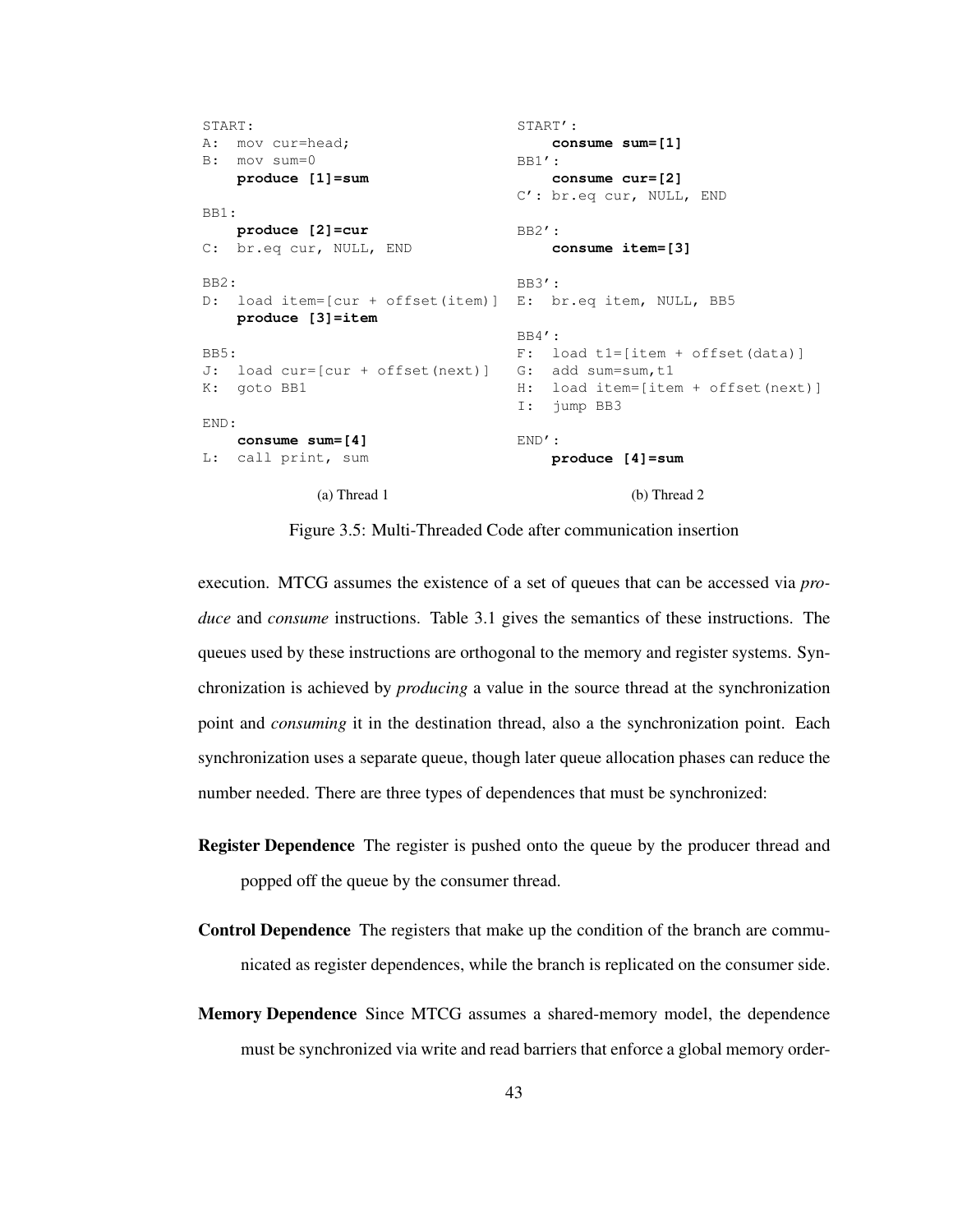ing. A produce/consume pair is inserted where the produce is a global write barrier and the consume is a global read barrier. A token value is sent by the produce to indicate that the write barrier has occurred.

In addition to communicating values during execution, the live-ins and live-outs must be communicated when moving from sequential to parallel execution and vice-versa.

For registers live into the loop, before each thread enters its copy of the DSWPed loop, the main thread sends it the register live-ins that it needs to execute. On loop exit, the thread then sends back the live-outs of its loop to the main thread. If there are multiple threads that potentially define the same live-out register, extra synchronization is inserted to insure that one of the threads always holds the correct value upon loop exit [55].

Memory live-ins do not need to be communicated specially, as the thread spawn that conceptually starts the parallel region is assumed to be a write barrier in the spawning thread and a read barrier in the spawned thread. Memory live-outs do require that a memory synchronization occur in any thread that contains store instructions, ensureing that code after the loop sees the latest computed values.

Figure 3.5 shows the results of inserting communication for the thread assignment  ${CDJ, EFGH}$  assuming naïve synchronization points. On entry to the loop,  $T_1$  communicates the live-in sum to  $T_2$ . On every iteration of the outer loop,  $T_1$  communicates cur to satisfy a cross-thread control dependence, and item to satisfy a cross-thread register dependence. Finally, on loop exit,  $T_2$  sends the live-out variable sum back to  $T_1$ .

#### Create Control Flow

Finally, with all the appropriate code for each thread inserted, it remains only to insert control flow into each thread's CFG. This consists of retargeting both conditional branches assigned or copied into the thread and inserting unconditional control flow at the end of basic blocks. All control flow must properly compensate for the fact that not *all* basic blocks were copied into a thread. Thus, the mapping from target in the original code to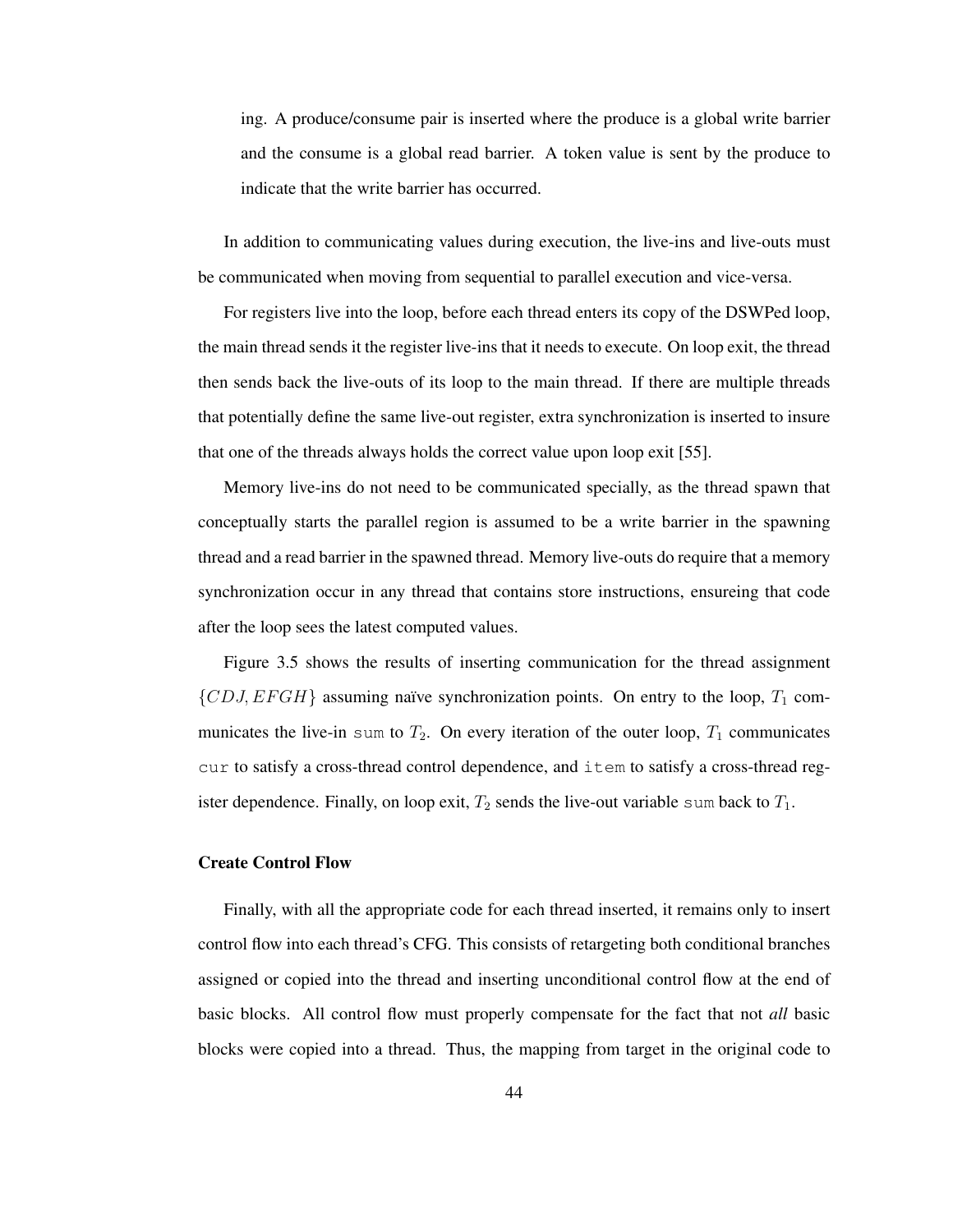```
START:
A: mov cur=head;
B: mov sum=0
   produce [1]=sum
BB1:
   produce [2]=cur
C: br.eq cur, NULL, END
BB2:
D: load item=[cur + offset(item)]
E: br.eq item, NULL, BB1'
   produce [3]=item
BB5:
J: load cur=[cur + offset(next)]
K: goto BB1
END:
   consume sum=[4]
L: call print, sum
             (a) Thread 1
                                    START':
                                       consume sum=[1]
                                    BB1':
                                        consume cur=[2]
                                    C': br.eq cur, NULL, END'
                                    BB2':
                                       consume item=[3]
                                    BB3':
                                    BB4':
                                    F: load t1=[item + offset(data)]
                                    G: add sum=sum, t1
                                    H: load item=[item + offset(next)]
                                    I: jump BB3'
                                   END':
                                       produce [4]=sum
                                                 (b) Thread 2
```
Figure 3.6: Multi-Threaded Code after redirecting branches

target in each thread is not direct.

MTCG ensures that the control dependences among basic blocks in the new thread,  $T_i$ , mimic those of the original thread,  $T_0$ . As control dependence is defined by postdominance, it is sufficient to redirect each branch's target to the closest post-dominator in  $T_0$ 's post-dominance tree for which a block in  $T_i$  exists. This post-dominator is guaranteed to exist, as in the worst case it is the  $END$  block that exits the loop. Ottoni et al [55] have shown that this transformation ensures that control dependences among basic blocks in each thread match the control dependences among the corresponding blocks in the original thread.

Figure 3.6 illustrates the results of redirection. No redirection was needed in  $T_1$ . In  $T_2$ , the  $C'$  and I branches have targets that directly map to basic blocks in  $T_2$ . However, the E branch has target BB5 which does not exist in  $T_2$ , so it is redirected to its closest post dominator  $BB1$ , which has an analogous basic block in  $T_2$ .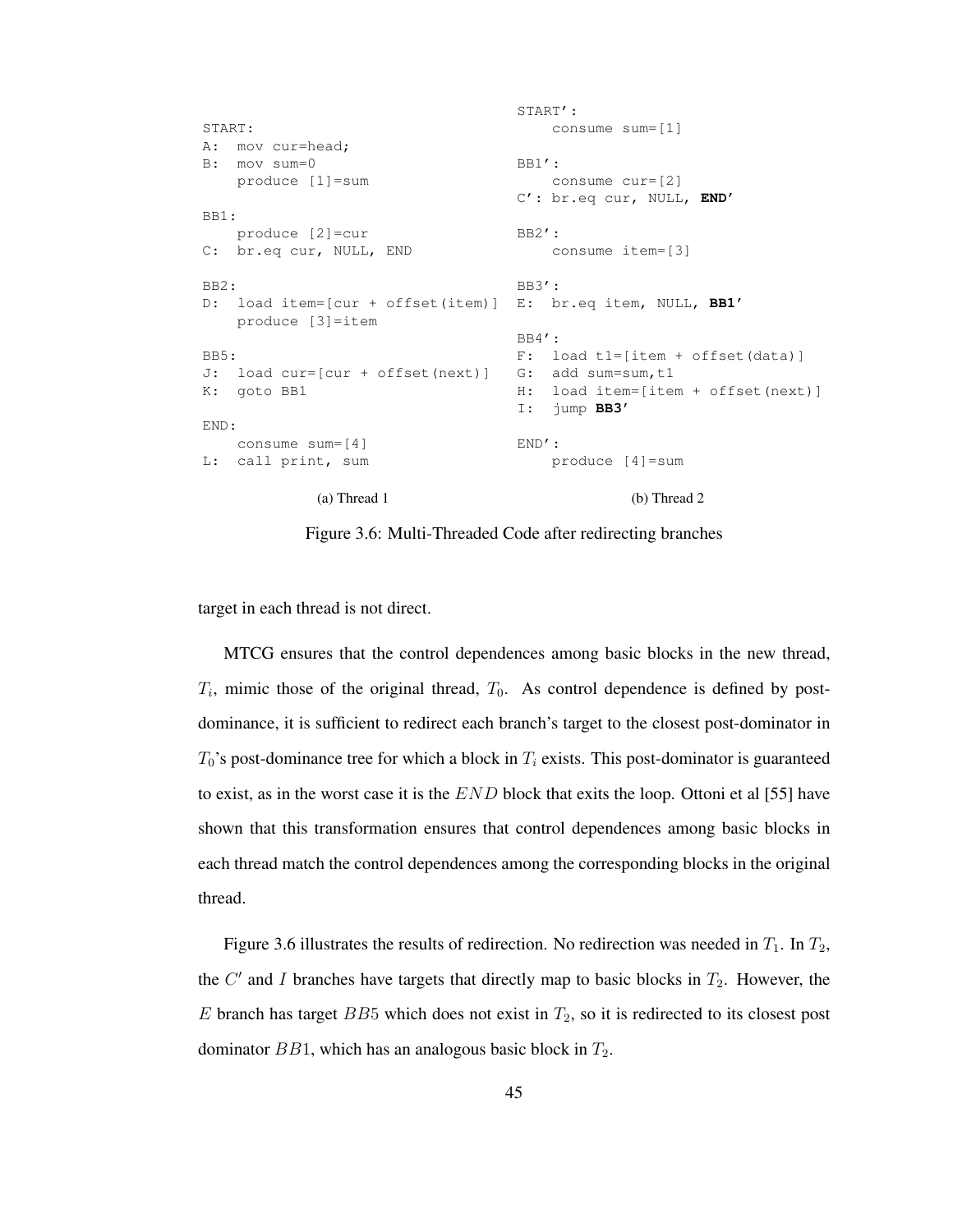## 3.3 Parallel-Stage DSWP

As discussed in Section 2.2.3, DSWP is limited in its ability to extract DOALL-like, datalevel parallelism. The Parallel-Stage extension to DSWP removes this limitation by allowing pipeline stages with no inter-iteration dependences to be replicated an arbitrary number of times [61]. This section discusses the alterations to the DSWP algorithm necessary to achieve this end.

## 3.3.1 Determining a Thread Assignment

Parallel-Stage DSWP (PS-DSWP) changes a DSWP thread assignment to include not just a set of stages and the synchronization amongst those stages, but also a replication count for each stage.

| <b>Algorithm 4 Partition</b>                                              |
|---------------------------------------------------------------------------|
| <b>Require:</b> Loop $L$ , Threads $T$                                    |
| 1: $PDG = \text{BuildPDG}(L)$                                             |
| 2: $DAG_{SCC}$ = FormSCCs( <i>PDG</i> )                                   |
| 3: ThreadAssignment A, Replications $R = \text{AssignSCCs}(DAG_{SCC}, T)$ |
| 4: Synchronization $S =$ DetermineSynchronization(A, R, L)                |
| 5: return $(A, R, S)$                                                     |

## Step 1: Build PDG

PS-DSWP changes the PDG built by the base DSWP algorithm to include information about the loop-carriedness of each dependence arc. Specifically, each arc is identified as only intra-iteration (INTRA), only inter-iteration (INTER), or either (EITHER). Note that EITHER indicates that a dependence may be both INTRA and INTER, not that it *must* be both. All dependences implicitly start as EITHER and analyzed to refine their type into either INTRA or INTER. Prior implementations of PS-DSWP distinguished only INTER from EITHER [61], but the utility of INTRA will become apparent once PS-DSWP is extended with speculation.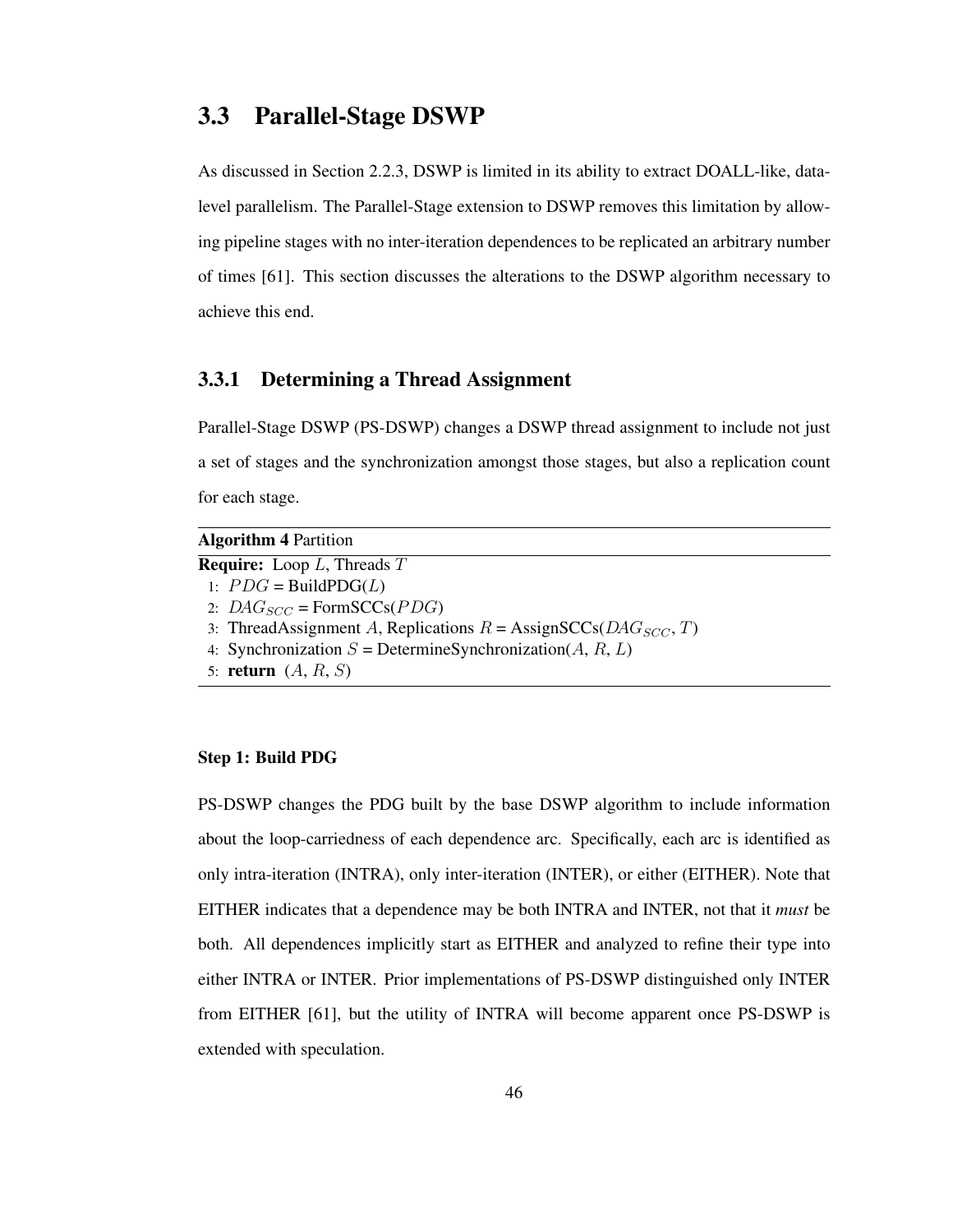

Figure 3.7: PS-DSWP Example Code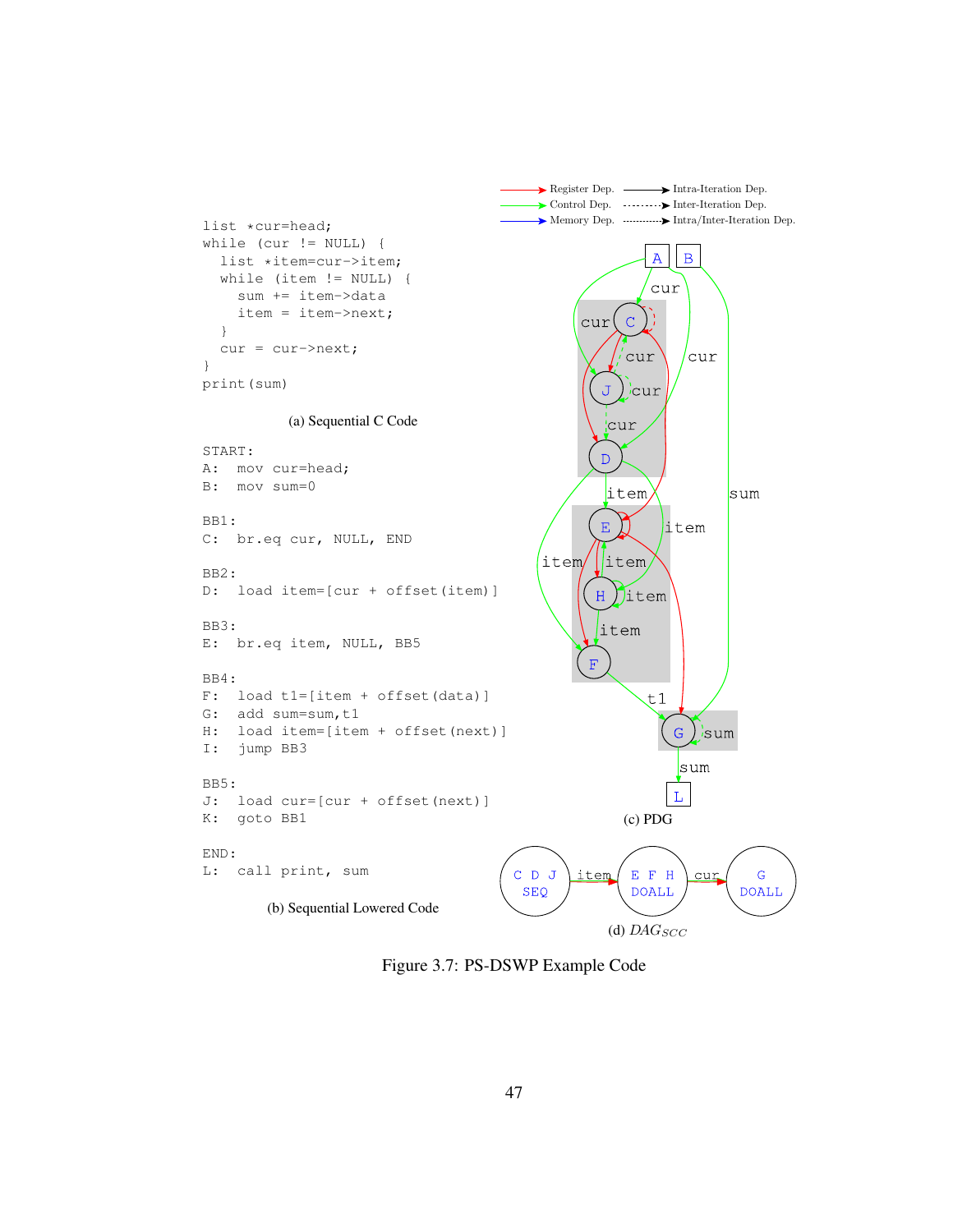For each dependence, a graph reachability analysis determines whether the dependence must be INTER only. For a dependence  $S \stackrel{dep}{\longrightarrow} D$ , if starting at S, D can only be reached using control flow by traversing the loop backedge, then the dependence must be INTER. Otherwise, more sophisticated analysis are used on a case-by-case basis as described below:

- **Register Dependence** For a register dependence  $S \xrightarrow{r} D$  that writes r at S and reads it at  $D$ , loop-carriedness is calculated by computing whether the dependence is carried by the loop backedge. Specifically, if the definition of  $r$  at  $S$  does not reach the loop header or there is not an upwards-exposed use of  $r$  at  $D$  at the loop header, then the dependence is INTRA. Note these conditions only prove that dependence is not loop-carried, and a failure to satisfy them does not prove the dependence is not also intra-iteration.
- Control Dependence For control dependences, the graph reachability analysis used to prove INTER is also sufficient to prove INTRA. That is, if for  $S \stackrel{cd}{\longrightarrow} D$ , D can only be reached using control flow from  $S$  by traversing the loop backedge, then the dependence must be INTER. Otherwise it is INTRA.
- Memory Dependence Due to the issues involved in determining strong updates for heap and function argument pointers in C-like languages, it is generally not possible to determine if a store *MUST* write or a load *MUST* read a particular memory location. As such, it is all but impossible to determine the set of reaching memory definitions or upwards exposed memory uses. Thus, all memory dependences are considered EITHER unless proven INTER by the graph reachability analysis.

Reusing the example code from Figure 3.1, Figure 3.7c shows the PDG that would be built by PS-DSWP. INTRA edges are denoted by solid lines, while INTER edges a represented by dashed lines; no EITHER edges exist in this PDG, but are represented in later examples as dotted lines.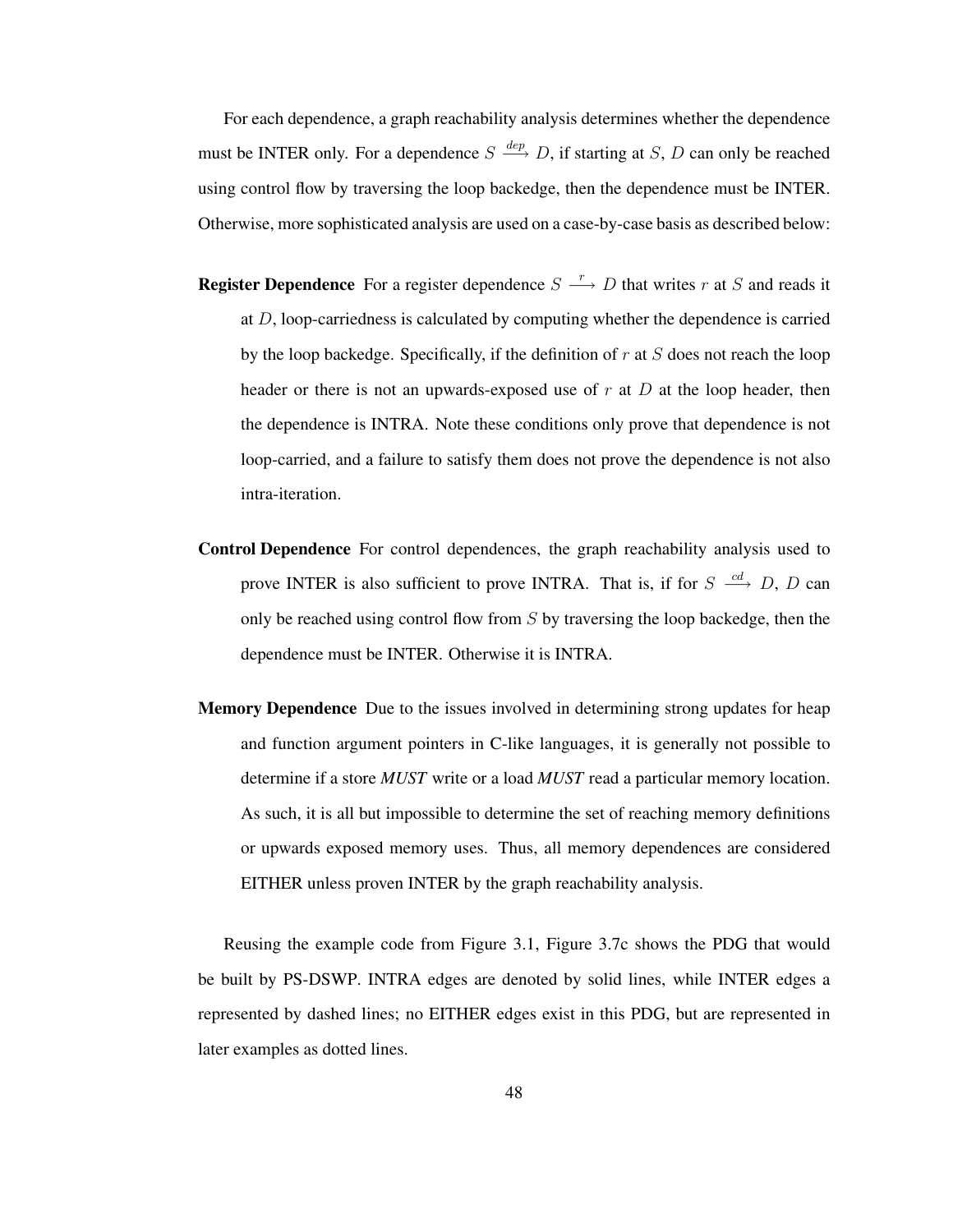## Step 2: Form SCCs

The  $DAG_{SCC}$  is formed from the PDG just as in the base DSWP algorithm. However, each SCC is marked as either *SEQUENTIAL* if a loop-carried edge exists among the nodes in the SCC or *DOALL* if there is no such edge. Additionally, an SCC that is a set of operations that create a min/max reduction or accumulator (addition or subtraction) is also marked as DOALL. The  $SCC$  G in Figure 3.7c is an accumulator, thus its loop-carried dependence does not cause it to be marked SEQUENTIAL. The code generation phase will create thread-local reductions and insert the appropriate cleanup code to calculate the global reduction. Though not discussed in this dissertation, PS-DSWP can also expand induction variables [61] when optimizing array-based loops.

## Step 3: Assign SCCs

The thread assignment process is augmented to provide a replication count for each stage. Note that all DSWP thread assginments are implicitly PS-DSWP thread assignments with a replication count of 1 for each stage. Because a DOALL node replicated  $N$  times has its weight effectively reduced by a factor  $N$ , a new partitioner is needed that understands the effects of replication on performance.

The simplest such partitioner, *Single Parallel-Stage* partitioner, attempts to extract a single, large DOALL stage, potentially surrounded by a SEQUENTIAL stage on either side [61]. It does so by aggressively merging DOALL nodes together until no further legal merging possible. Higher weight DOALL nodes are merged together first. The largest DOALL node formed by this merging is retained, while the other DOALL nodes are marked SEQUENTIAL. The algorithm then aggressively merges SEQUENTIAL nodes until 2 are left, one before the DOALL stage and one after. The DOALL stage is assigned a replication factor of  $T - 2$ , while each of the SEQUENTIAL stages is assigned a replication factor of 1. The Single DOALL partitioner is simple, quick, and can often extract good partitions when there are large blocks of code that can execute in parallel.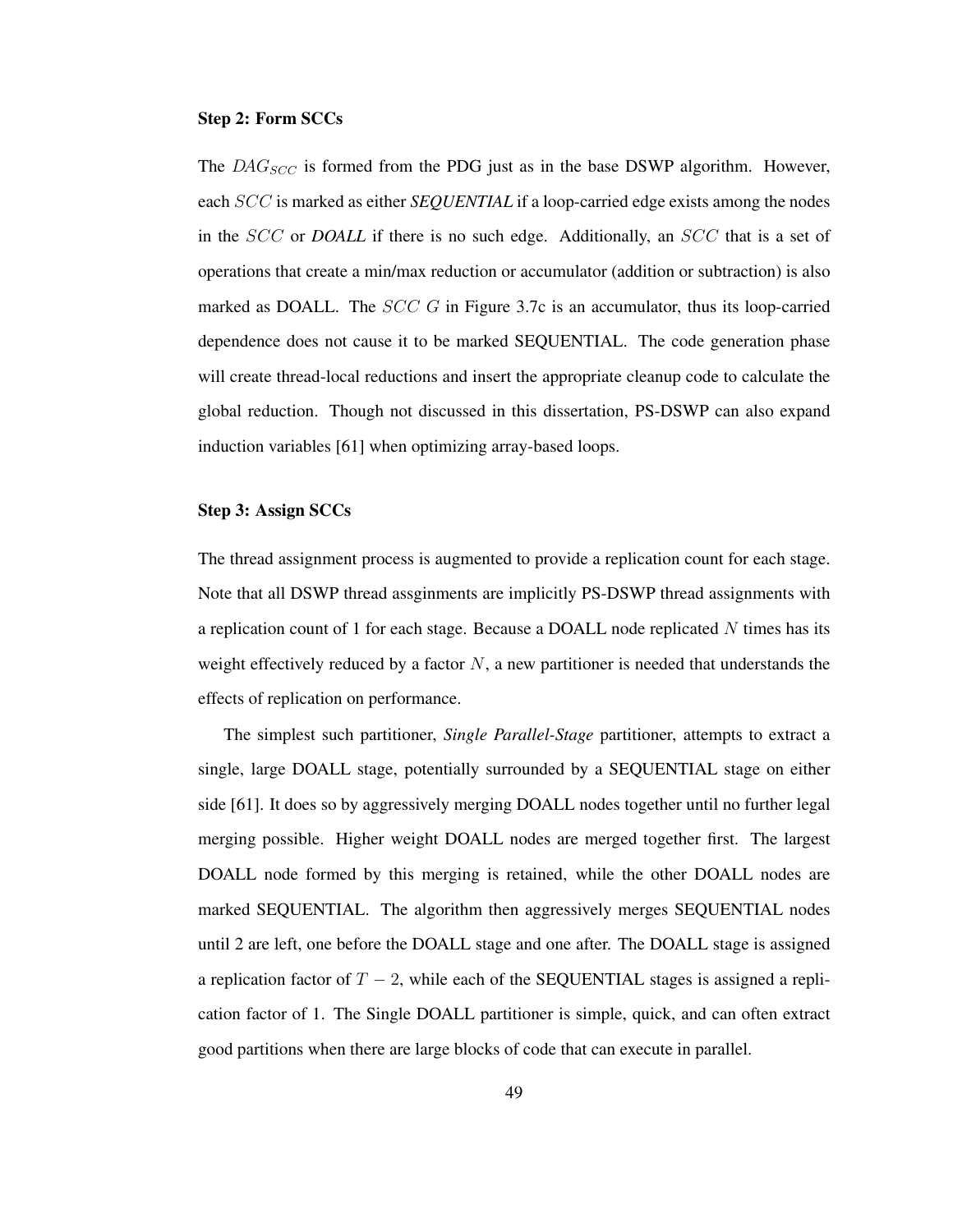However, when no DOALL stage exists, the single parallel-stage partitioner can produce worse partitionings than the partitioners used by DSWP. To avoid this problem, the *Iterative DOALL* partitioner attempts to balance the IMT parallelism of DOALL stages with the PMT parallelism of SEQUENTIAL stages. This partitioner aggressively merges DOALL SCCs just in the Single DOALL partitioner. However, after the largest DOALL SCC nodes are formed, the partitioner explores the space of possible thread assignments, potentially extracting a partitioning with several SEQUENTIAL stages, depending on whether more IMT or PMT parallelism is available.

## Step 4: Determine Synchronization

This step is unchanged.

## 3.3.2 Realizing a Thread Assignment

| <b>Algorithm 5 MultiThreadedCodeGeneration</b>                                  |  |
|---------------------------------------------------------------------------------|--|
| <b>Require:</b> Loop L, (ThreadAssignment A, Replications R, Synchronization S) |  |
| 1: CreateThreadBlocks $(L, A, S)$                                               |  |
| 2: MoveInstructions $(A)$                                                       |  |
| 3: InsertSynchronization( $S$ , $R$ )                                           |  |
| 4: CreateControlFlow $(L, A, R)$                                                |  |

The subsection describes the changes to the MTCG algorithm needed to handle a PS-DSWP thread assignment. The current PS-DSWP code generation algorithm assumes that all DOALL stages have the same replication factor  $R$  and that at least one SEQUENTIAL stage exists before and after each DOALL stage. Throughout this subsection,  $R_S$  denotes the replication factor of stage  $S$ , either 1 for SEQUENTIAL stages or  $R$  for DOALL stages, and  $r<sub>T</sub>$  denotes the replication number of thread T. The code example from Figure 3.7 will be used to provide examples throughout this subsection, assuming a thread assignment of  $\{(CDJ, 1), (EFHG, 2)\}\$ and naïve synchronization.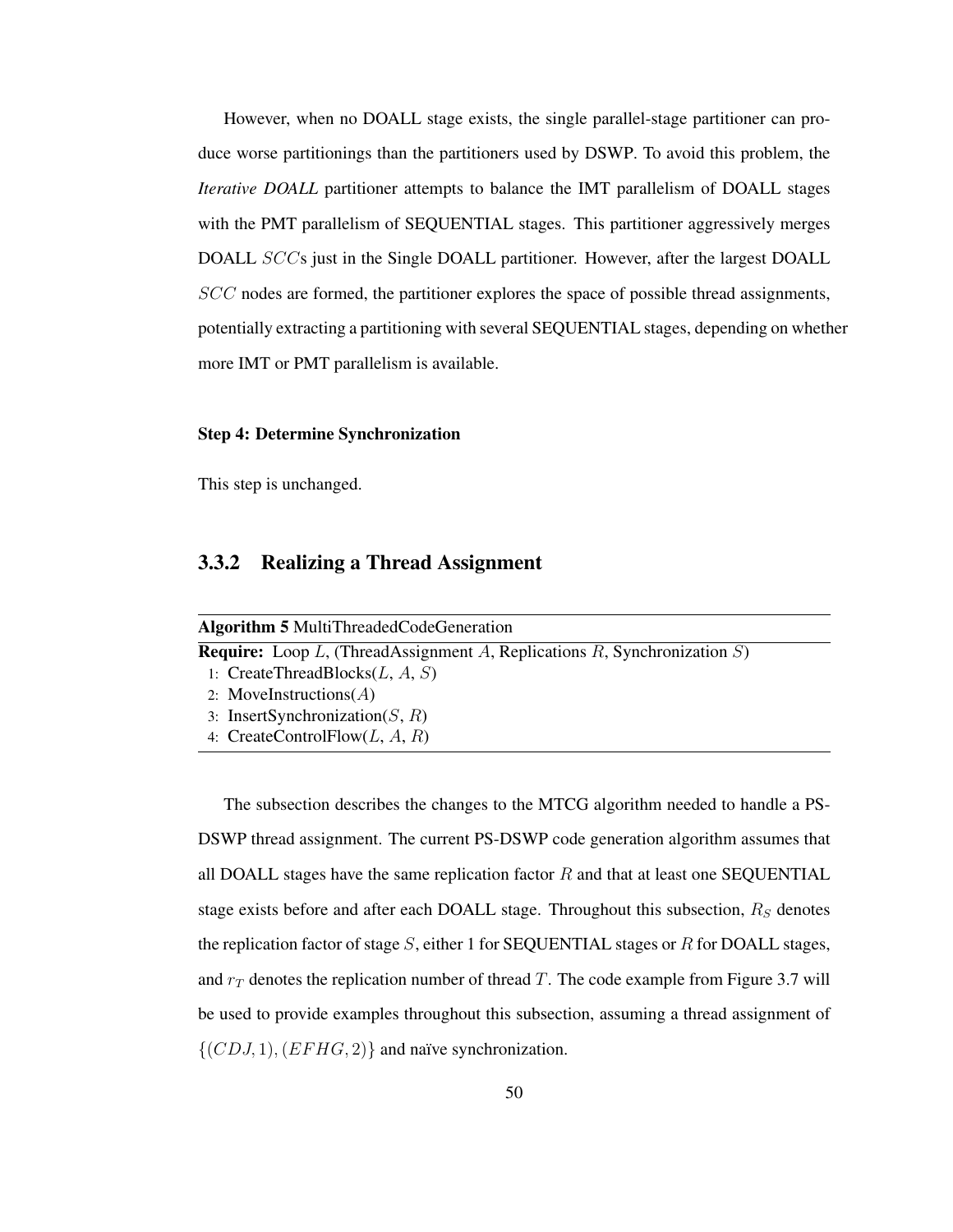## Step 1: Create Thread Blocks

Basic block creation is essentially unchanged from the base DSWP algorithm. However, for a DOALL stage, the loop header is required to be relevant for each new CFG so that PS-DSWP can insert operations that must execute each iteration into it.

#### Step 2: Move Instructions

For SEQUENTIAL stages, operations are moved to the threads that they were assigned to, just as in DSWP. For DOALL stages, to avoid code bloat, each thread that is assigned to the stage will use the same code. To allow the code to distinguish which thread is executing and perform thread specific actions, each spawned thread takes as an argument a unique replication number in the range  $[0, R_S)$  for a stage replicated  $R_S$  times. SEQUENTIAL stages have  $R_S = 1$  and  $r_T = 0$ .

Any reduction expansion that occurs in a DOALL stage is expanded into thread-local copies at this point. For register variables, no change is needed to the iteration's code. For memory variables, an array of size  $R<sub>S</sub>$  is created and each thread uses its replication number  $r<sub>T</sub>$  to index into a separate element of the array. Buffers are placed between each element to avoid false sharing effects in the cache.

| <b>Oueue</b> Instructions |           |                                                                            |
|---------------------------|-----------|----------------------------------------------------------------------------|
| Instruction               | Arguments | Description                                                                |
| set.gbase                 |           | Sets the queue base <i>Base</i> for a thread to the given value V.         |
| produce                   | $[O] = V$ | Pushes value V onto the tail of queue $Q + Base$ if it is not full. If the |
|                           |           | queue is full, the instruction stalls until room is available.             |
| consume                   | $R = [O]$ | Pops a value off of the head of queue $Q + Base$ if there are values in    |
|                           |           | the queue and places the value in register R. If the queue is empty, the   |
|                           |           | instruction stalls until one is available.                                 |

#### Step 3: Inserting Communication

#### Table 3.2: PS-DSWP ISA Extensions

For each iteration, dependences are synchronized among threads is the same way as in the base DSWP algorithm. However, to enable each thread in a DOALL stage to execute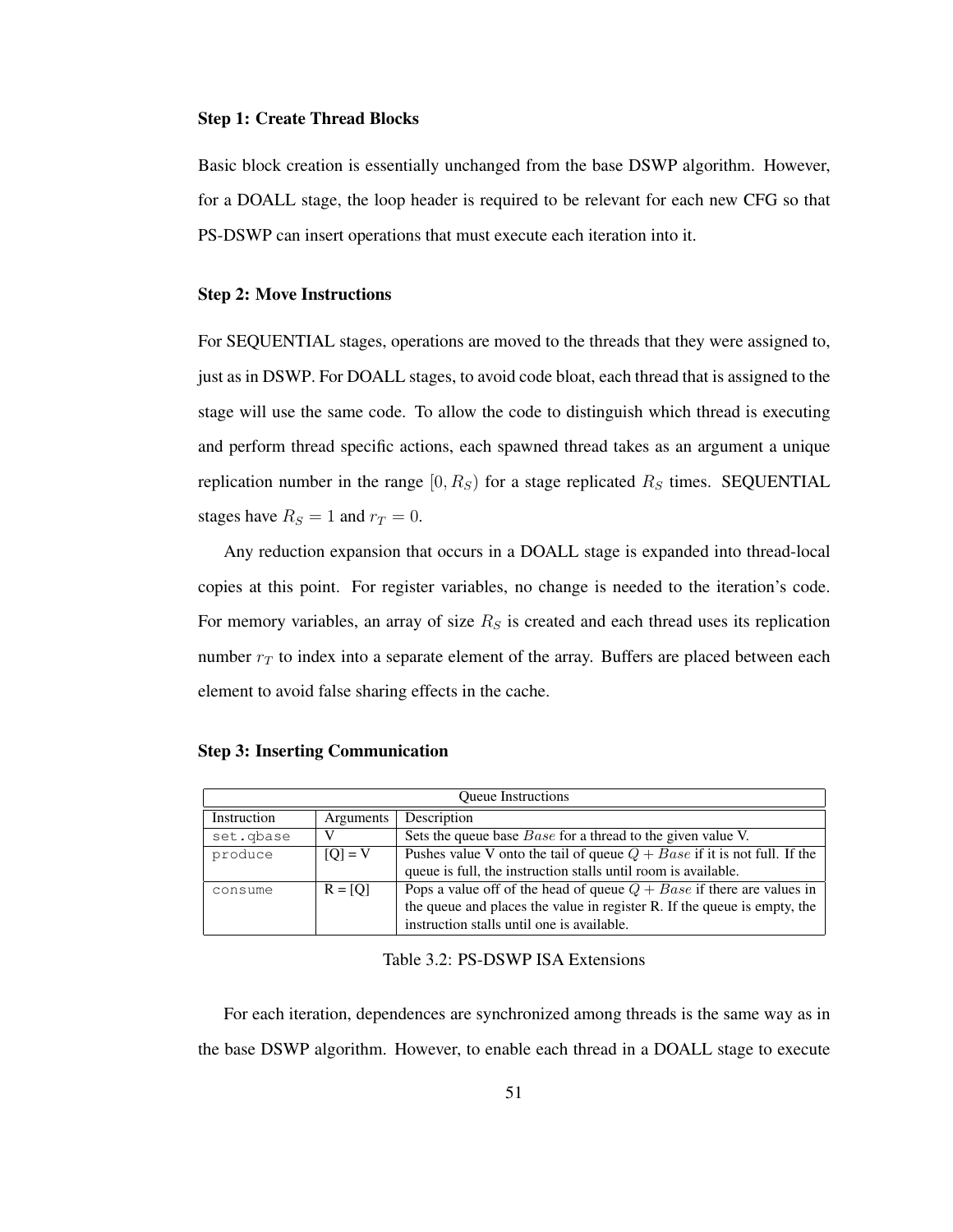```
START:
A: mov cur=head;
B: mov sum=0
   produce [1]=0
   produce [6]=0
   mov iter=r_TBB1:
   mul qoff=iter,5
   add iter=iter,1
   mod iter=iter,2
   set.qbase qoff
   produce [3]=cur
C: br.eq cur, NULL, END
BB2:
D: load item=[cur + offset(item)]
   produce [4]=item
BB5:
J: load cur=[cur + offset(next)]
K: goto BB1
END:
   consume sum1=[5]
   consume sum2=[10]
   add sum=sum1,sum2
L: call print, sum
             (a) Thread 1
                                   START':
                                       mu1 qoff=5,r_Tset.qbase qoff
                                       consume sum=[1]
                                  BB1':
                                       consume cur=[3]
                                   C': br.eq cur, NULL, END
                                   BB2':
                                      consume item=[4]
                                   BB3':
                                   E: br.eq item, NULL, BB1'
                                   BB4':
                                   F: load t1=[item + offset(data)]
                                   G: add sum=sum, t1
                                   H: load item=[item + offset(next)]
                                  I: jump BB3
                                  END':
                                      produce [5]=sum
                                                (b) Thread 2
```
Figure 3.8: Multi-Threaded Code after communication insertion

using the same code, the queues used to achieve this synchronization must be different per iteration. PS-DSWP conceptually creates a new sequence of queues per iteration to allow the threads that execute the iteration to synchronize. Each sequence of queues is referred to as a *queue set*. All synchronization instructions in each stage refer to queue numbers relative to the *Base* of a queue set, allowing PS-DSWP to change queue sets without changing the synchronization instructions.

In an actual implementation, only a finite number of queue sets will exist, so they must be reused. However, the parallelization must ensure that at no time is the same queue set simultaneously being used for synchronization by two different iterations. Each pair of stages uses a non-overlapping portion of an iteration's queue set to ensure that each pair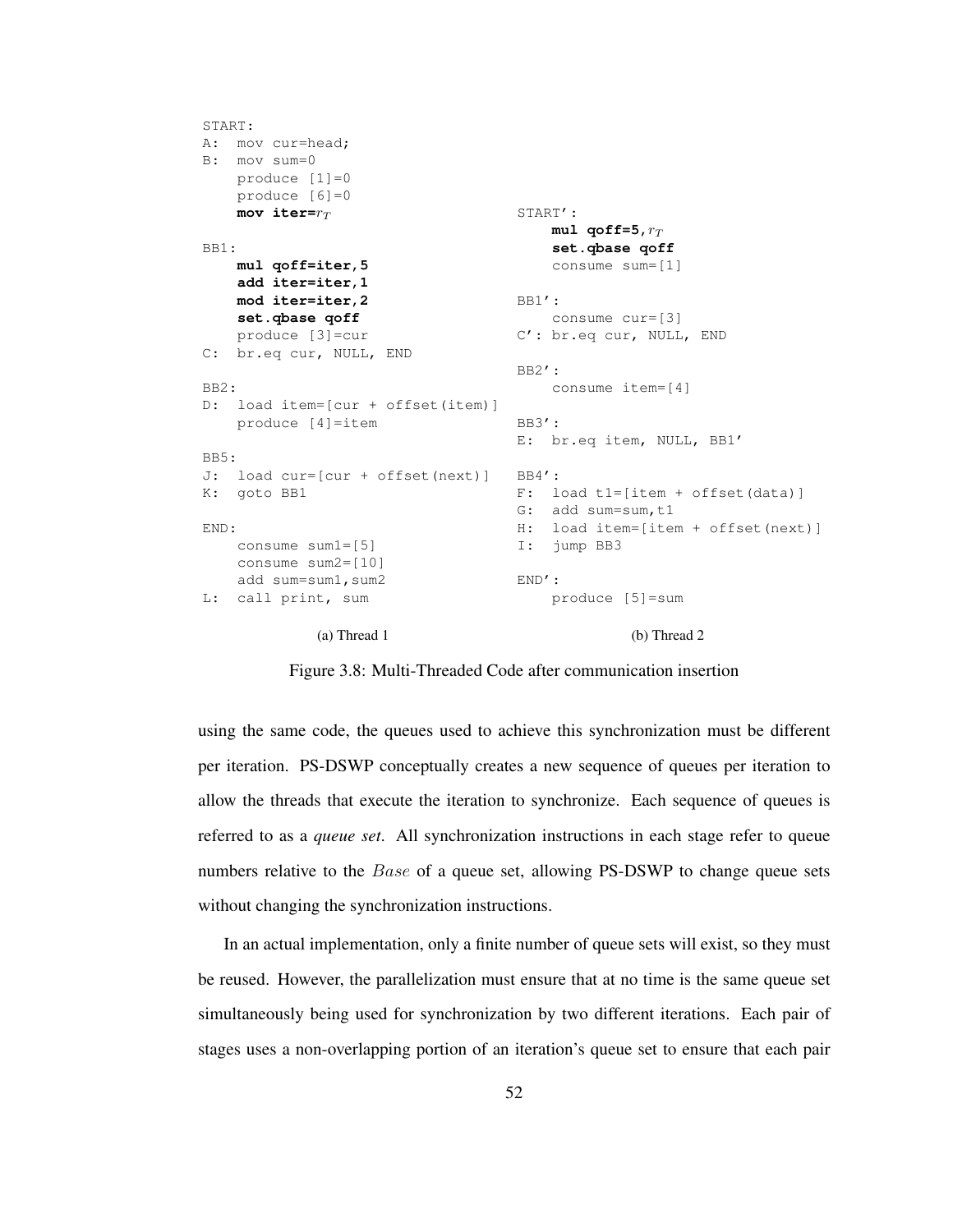of stages never violate this principle. Thus, PS-DSWP must ensure that stages with two or more threads are not using the same queue set to synchronize two different iterations.

Since PS-DSWP allows only two replication factors to exist, 1 and  $R$ , a static allocation of iterations to threads can be created with  $R$  queue sets, assigning each iteration  $I$  to queue set I mod M. Each stage then executes the iteration on thread  $((I \mod M) \mod R_S)$  [61]. If  $R_S = M$ , then queue set (I mod M) is always executed on the same thread ((I mod  $M \mod M = (I \mod M)$ . If  $R_S = 1$ , every queue set is also executed on the same thread.

Figure 3.8 shows the implementation of a static allocation of iterations for the partitioning  $((CDJ, 1), (EFHG, 2))$ . Each thread computes the next iteration assigned to it in the iter variable and then uses that variable to compute the proper queue set. Note that in the static allocation scheme, DOALL stages do not need to update their queue set each iteration, as they will always execute uisng the same one.

A dynamic allocation can also be achieved where threads of a DOALL stage dynamically execute iterations instead of having them assigned *a priori*. In this situation, each thread in a DOALL stage must receive the iteration it will execute, and use it to calculate the value of  $(I \mod M)$ . To ensure that the same queue set is not reused by two different threads in two different iterations, a queue set must be allocated for each potentially outstanding iteration in the pipeline. The total number of potentially outstanding iterations is bounded by the number of iterations that can be buffered between stages, calculated as queue\_depth  $* R * | stages|$ .

The implementation of a dynamic assignment of iterations requires a change to the DOALL stage as a method is needed for a DOALL stage to acquire the next iteration to work on. Since the synchronization mechanism in DSWP assumes a single producer and a single consumer, it is insufficient for multiple threads to consume from the same queue. For this, PS-DSWP uses a lock to ensure that only one thread at a time consumes from the queue that gives the iteration. All other synchronization in the stage is unchanged. To amortize the overhead of the lock and reduce contention, a thread can consume several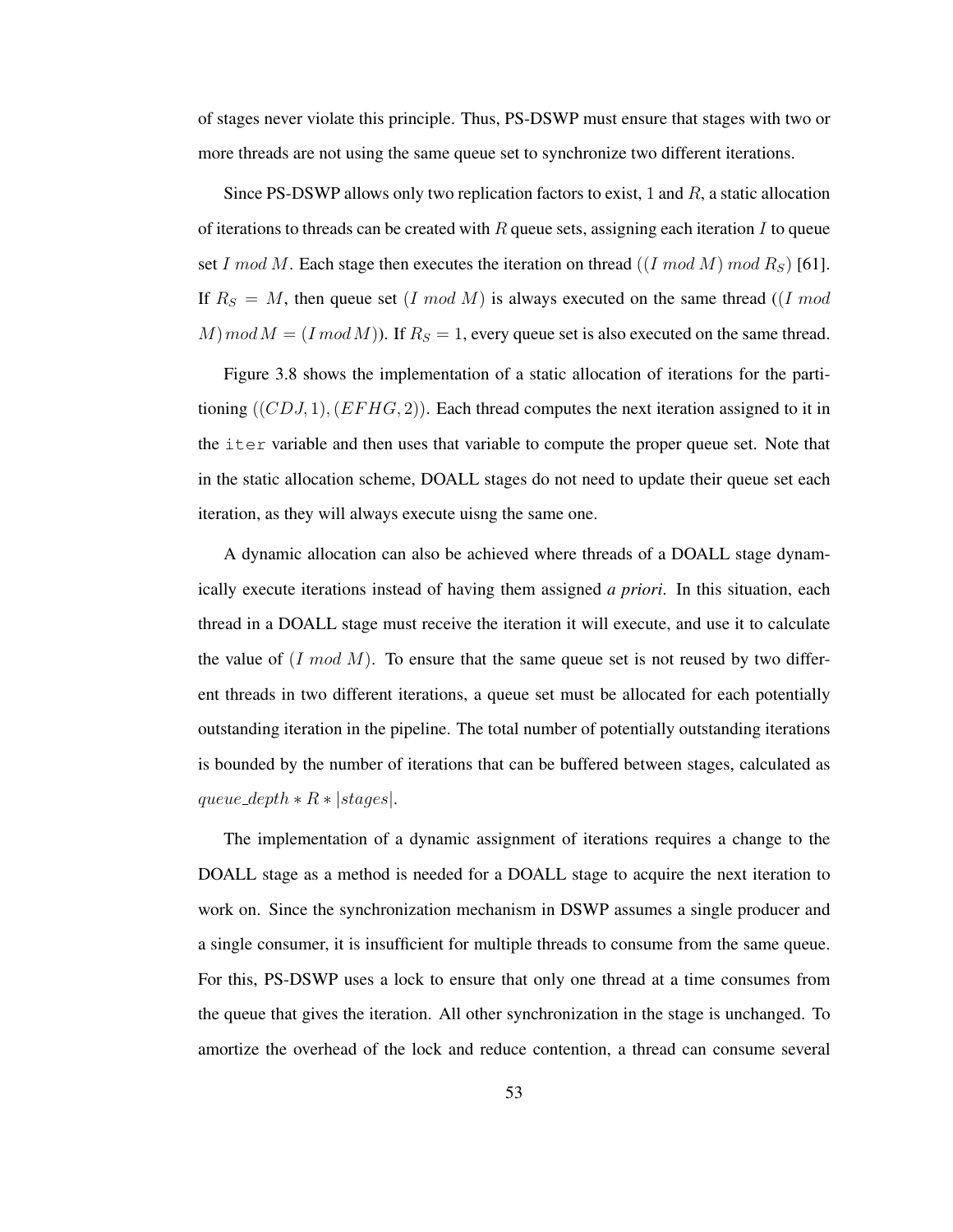iterations for each lock acquisition.

Beyond ensuring that iterations operate in the appropriate queue set, changes are needed to live-in and live-out synchronization. For SEQUENTIAL stages, this synchronization is unchanged from the base DSWP algorithm.

Live-ins to a DOALL stage defined both outside the loop and in a prior SEQUENTIAL stage must be communicated at the loop header of the SEQUENTIAL stage every iteration. Consider a definition of the register that dynamically occurred in iteration I. The DOALL thread executing I would have the appropriate synchronization and execute correctly. However, other threads executing later iterations would not receive the value and would execute incorrectly. By sending the value every iteration, all threads in the DOALL stage are assured of having the proper value.

Live-outs from a DOALL stage also require that additional information be communicated to the main thread. In particular, to allow the main thread to determine the last writer of the live-out, a last written iteration timestamp is also sent back to the main thread, which then compares the timestamps to determine the last thread to write the register. Additionally, min/max reductions communicate the thread-local min/max and iteration timestamp of the last update so that the main thread can determine the appropriate value. Finally, accumulator expanded variables similarly communicate their thread-local value, which the main thread accumulates into the proper value.

#### Step 4: Create Control Flow

Branches for PS-DSWP are redirected exactly as in the base DSWP algorithm. However, DOALL stages require that an extra loop exit be introduced to ensure proper termination. As only a single thread assigned to a DOALL stage is executing an iteration, if that iteration exits, the other threads assigned to the DOALL stage will not know to exit. The solution is to introduce a loop exit branch in the loop header before any other operations. The previous SEQUENTIAL stage produces the value *TRUE* to that queue each iteration to indicate that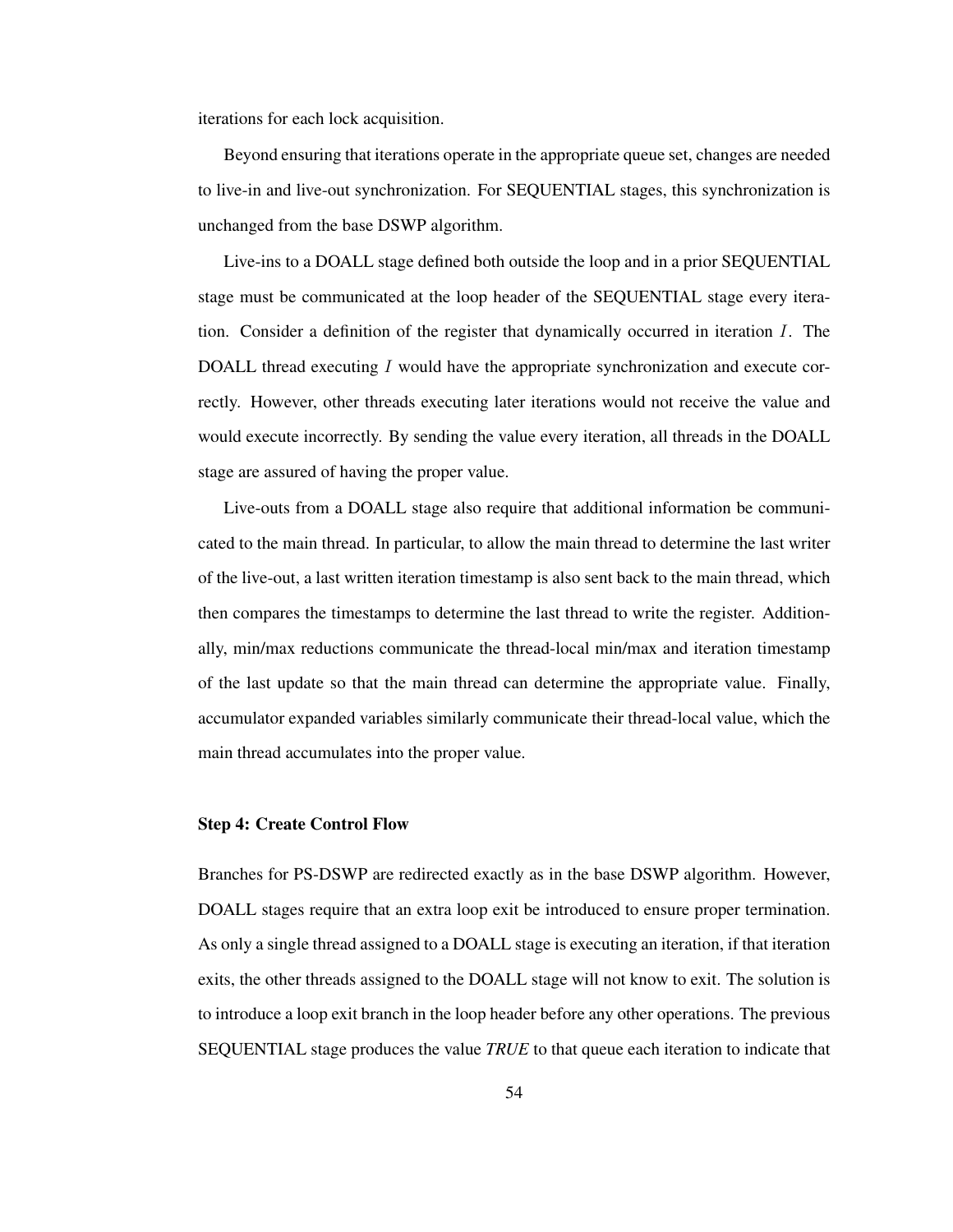it can proceed to execute the iteration. On loop exit, the exiting thread for the DOALL stages sends the value *FALSE* to every other thread assigned to the DOALL stage, causing them to also exit and send their live-outs back to the main thread. Figure 3.9 illustrates the final code produced after branches have been redirected and the extra DOALL stage exit inserted.

```
START:
A: mov cur=head;
B: mov sum=0
   produce [1]=0
   produce [6]=0
   mov iter=r_TBB1:
   mul qoff=iter,5
    add iter=iter,1
    mod iter=iter,2
    set.qbase qoff
    produce [2]=TRUE
   produce [3]=cur
C: br.eq cur, NULL, END
BB2:
D: load item=[cur + offset(item)]
I: jump BB3'
    produce [4]=item
BB5:
J: load cur=[cur + offset(next)]
K: goto BB1
END:
   consume sum1=[5]
   consume sum2=[10]
   add sum=sum1, sum2
L: call print, sum
             (a) Thread 1
                                    START':
                                        mul qoff=5,r_Tset.qbase qoff
                                        consume sum=[1]
                                    BB1':
                                        consume exec=[2]
                                        br.eq exec, FALSE, END2
                                        consume cur=[3]
                                   C': br.eq cur, NULL, END'
                                    BB2':
                                        consume item=[4]
                                    BB3':
                                    E: br.eq item, NULL, BB1'
                                   BB4':
                                  F: load t1=[item + offset(data)]
                                    G: add sum=sum, t1
                                    H: load item=[item + offset(next)]
                                    END':
                                       add other=1, r_Tmod other=other,2
                                        mul qoff_exit=other,4
                                        set.qbase qoff_exit
                                        produce [2]=FALSE
                                        set.qbase qoff
                                  END2:
                                        produce [5]=sum
                                                 (b) Thread 2
```
Figure 3.9: PS-DSWP Multi-Threaded Code after communication insertion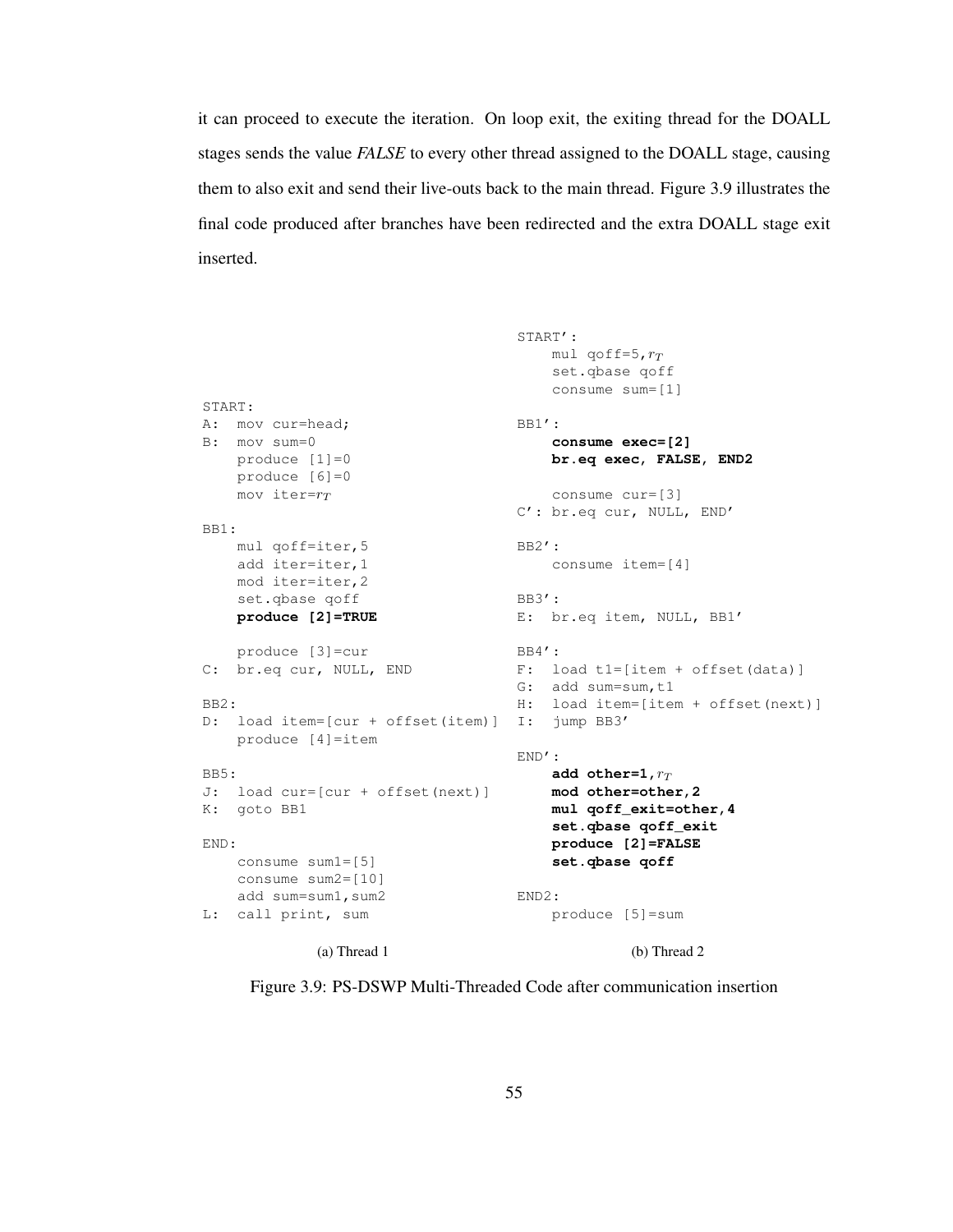## 3.4 Speculative Parallel-Stage DSWP

Section 2.3.2 discussed how adding speculation can break dependences that inhibit parallelism. Speculative PS-DSWP (SpecPS-DSWP) adds speculation to the PS-DSWP algorithm and is heavily influenced by the Speculative DSWP work by Vachharajani et al [82], which was built on top of DSWP, not PS-DSWP. By building on top of PS-DSWP, SpecPS-DSWP can use speculation to remove inter-iteration dependences that prevent the extraction of data-level parallelism.

## 3.4.1 Determining a Thread Assignment

| <b>Algorithm 6 Partition</b>                                                |
|-----------------------------------------------------------------------------|
| <b>Require:</b> Loop $L$ , Threads $T$                                      |
| 1: $PDG = \text{BuildPDG}(L)$                                               |
| 2: Speculation $C =$ DetermineSpeculation(L, PDG)                           |
| 3: $SPDG = \text{BuildSpeculativePDG}(L, C)$                                |
| 4: ThreadAssignment A, Replications $R = \text{FormAndAssignSCCs}(SPDG, T)$ |
| 5: $C =$ DetermineNeededSpeculation(A, PDG, C)                              |
| 6: $SPDG = \text{RebuildSpeculativePDG}(L, C)$                              |
| 7: A, $R = \text{FormAndAssignSCCs}(SPDG, T)$                               |
| 8: Versioning $V =$ DetermineMemoryVersioning(A, C)                         |
| 9: Synchronization $S =$ DetermineSynchronization(A, L)                     |
| 10: <b>return</b> $(A, R, S, V, C)$                                         |

SpecPS-DSWP removes dependences from the PDG before partitioning in order to avoid complicating the already difficult problem of partitioning. Since speculation occurs before partitioning, it can remove dependences that occur in a forward direction, given the DSWP pipeline. This is unnecessary in SpecPS-DSWP, as the pipelined nature of a DSWP parallelization means that the only cost of forward synchronization is the overhead of the extra instructions. To avoid unnecessary misspeculation, after partitioning, only the set of speculations that remove dependences that flow backward in the pipeline are applied. The code is repartitioned after the set of needed speculations is computed, both to ensure that previously unreachable code is assigned to a thread and to give the partitioner the chance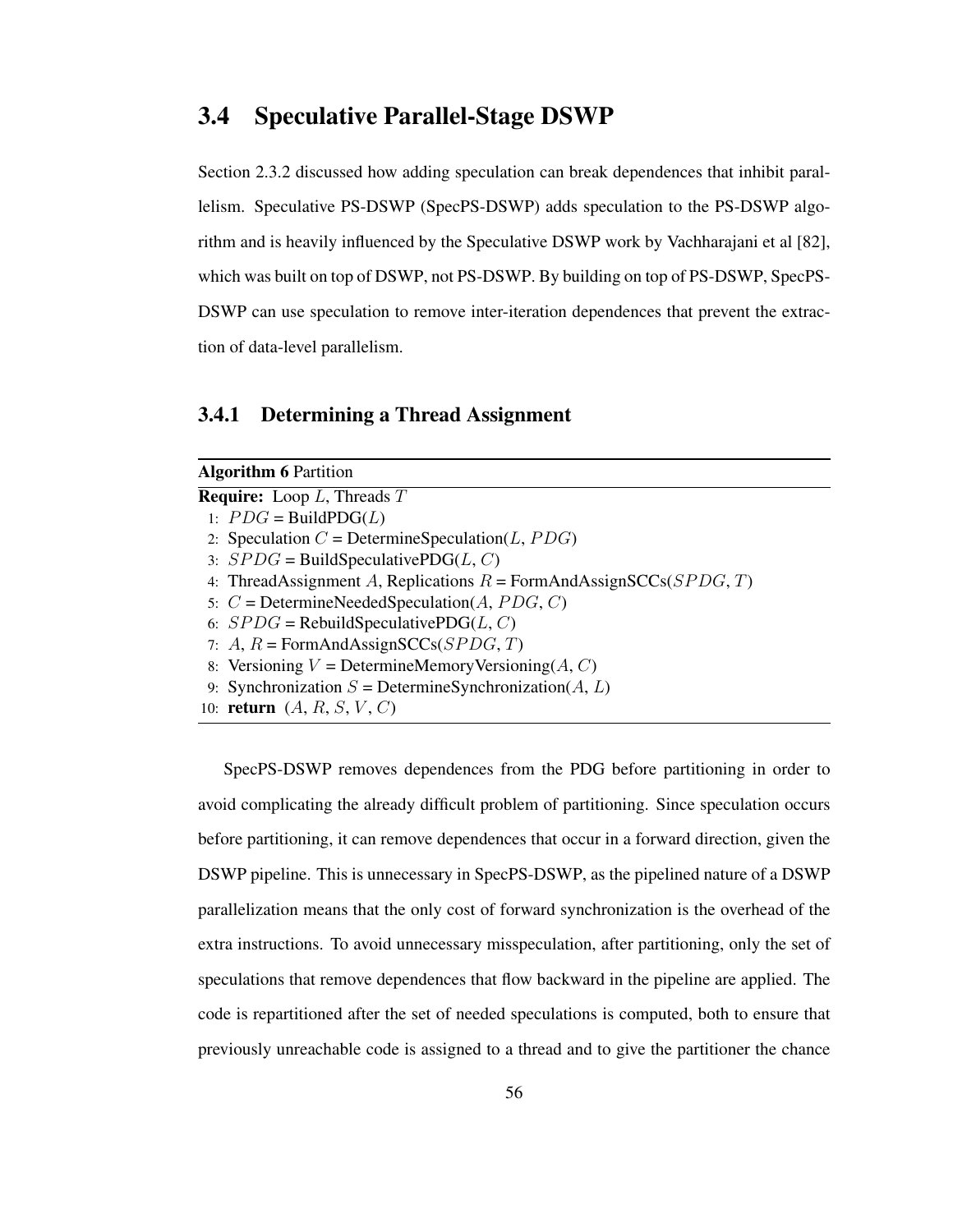



Figure 3.10: SpecPS-DSWP Example Code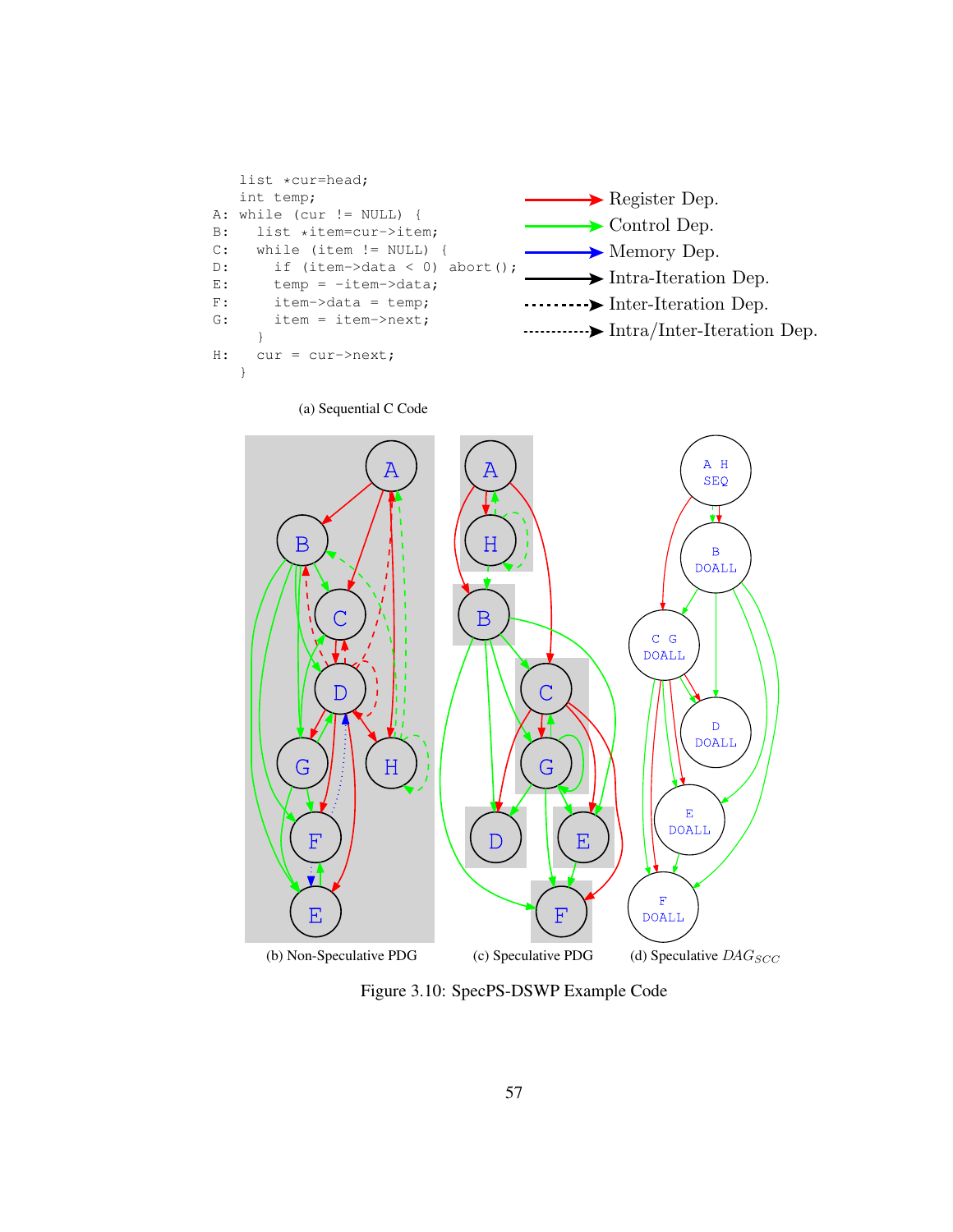to better balance the effects of communication among threads. Steps related to forming the  $DAG_{SCC}$  and assigning  $SCCs$  to threads are unchanged from the PS-DSWP algorithm and are combined into a single step.

## Step 1: Build PDG

The PDG formed by SpecPS-DSWP is the same as that formed by PS-DSWP except that false (anti- and output-) memory dependence are not inserted into the PDG. Any backward false memory dependence will be removed through appropriate memory versioning in the generated code. Figure 3.10b shows the PDG built for the example code in Figure 3.10a. Note that even though flow memory dependences exist from  $F \stackrel{flow}{\longrightarrow} D$  and  $F \stackrel{flow}{\longrightarrow} E$ , the false memory dependences  $F \stackrel{anti}{\longrightarrow} D$ ,  $F \stackrel{anti}{\longrightarrow} E$ , and  $F \stackrel{output}{\longrightarrow} F$  have not been included.

## Step 2: Selecting Speculation

SpecPS-DSWP currently supports several speculation types. Three of these speculation types, biased branch, infrequent block, and silent store come from SpecDSWP, while the remaining two, memory value and loop-carried invariant, are novel to this dissertation. To avoid overspeculation, each speculation type has a threshold limit, T. For the purposes of this subsection, H represents the loop header.

Biased Branch Speculation A *Biased Branch* speculation predicts that a branch B with targets  $D_1$  and  $D_2$  does not go to a certain target. For a control flow edge weight function  $\omega$  and operation weight function  $\beta$ , if  $\omega(B \longrightarrow D_i)/\beta(B) \leq T_{LocalBias}$ , then the edge  $B \longrightarrow D_i$  is speculated not taken. Unfortunately, SpecDSWP does not distinquish how often a branch is taken relative to the loop header. This is not sufficient for branches in inner loops, as they can often be heavily biased and yet still traverse the unbiased path with high probability per outer loop iteration. Therefore, in SpecPS-DSWP, a loop-sensitive control flow edge weight function  $\delta$  is used as a second filter. For a loop L, if  $\delta(B \longrightarrow D_i, L)/\beta(H) \ll T_{Loop Bias}$ , then the edge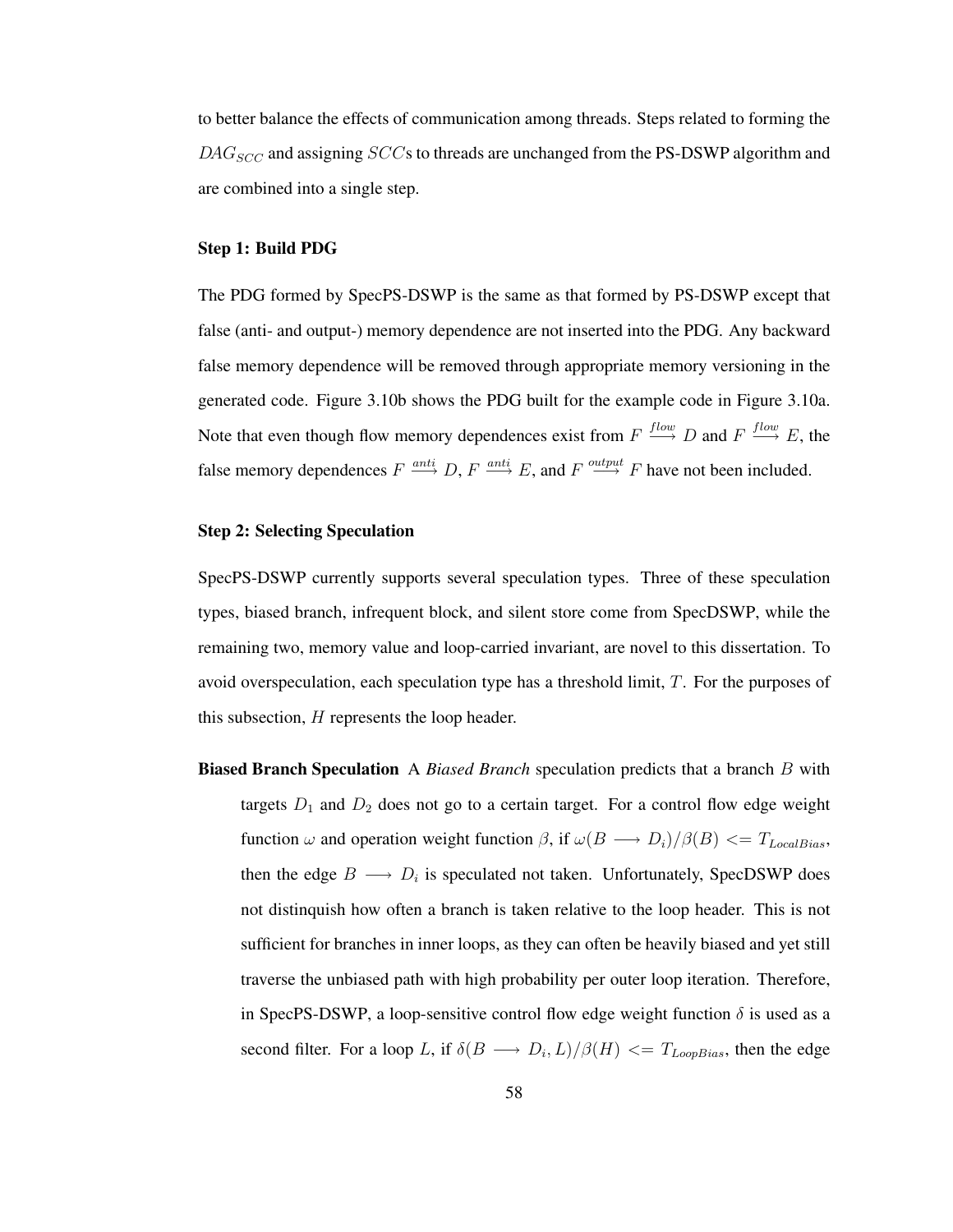$B \longrightarrow D_i$  is allowed to be speculated. In practice, the loop threshold is set to the same percentage as the bias threshold. A threshold of 10% is used for both  $T_{LocalBias}$ and  $T_{Loop Bias}$  in VELOCITY.

- Infrequent Block Speculation An *Infrequent Block* speculation predictsthat a basic block is not executed. For a given basic block  $BB$  and a loop-sensitive basic block weight function  $\beta$ , if  $\beta(BB)/\beta(H) < T_{Frequency}$ , then BB is speculated to be unreachable. A threshold of 1% is used in VELOCITY.
- Silent Store Speculation A *Silent Store* speculation predicts that a value about to be stored is the same as that already in memory. Silent store speculation relies on a loopsensitive value prediction function  $\gamma$  to predict how often the value being stored is the same as already exists in memory. If  $\gamma(S) > T_{SilentStore}$  then the store is speculated as silent. A threshold of 1% is used in VELOCITY.
- Memory Value Speculation In order to extract data-level parallelism, SpecPS-DSWP requires a way to speculate inter-iteration memory flow dependences. Since SpecDSWP avoids the use of hardware to detect misspeculation, memory value speculation is used instead of memory alias speculation to break memory flow dependences. A *Memory Value* speculation predicts that a load L will not be feed by a store S. The speculation can predict that the store feeds the load only during an iteration (interiteration speculation), except during an iteration (intra-iteration speculation), or ever (both intra- and inter-iteration speculation). Memory value speculation relies on a loop sensitive alias prediction function  $\alpha_{INTRA}$  to determine the probability of aliasing intra-iteration and  $\alpha_{INTER}$  to predict the probability of aliasing inter-iteration. If  $\alpha_{INTRA}(L) \leq T_{IntraAlias}$ , then the intra-iteration portion is speculated not to exist. If  $\alpha_{INTER}(L) \leq T_{InterAlias}$ , then the inter-iteration portion is speculated not to exist. A threshold of 10% for  $T_{InterAlias}$  and 0% for  $T_{IntraAlias}$  are used in VELOCITY. The reason for the lack of intra-iteration memory value speculation will be explained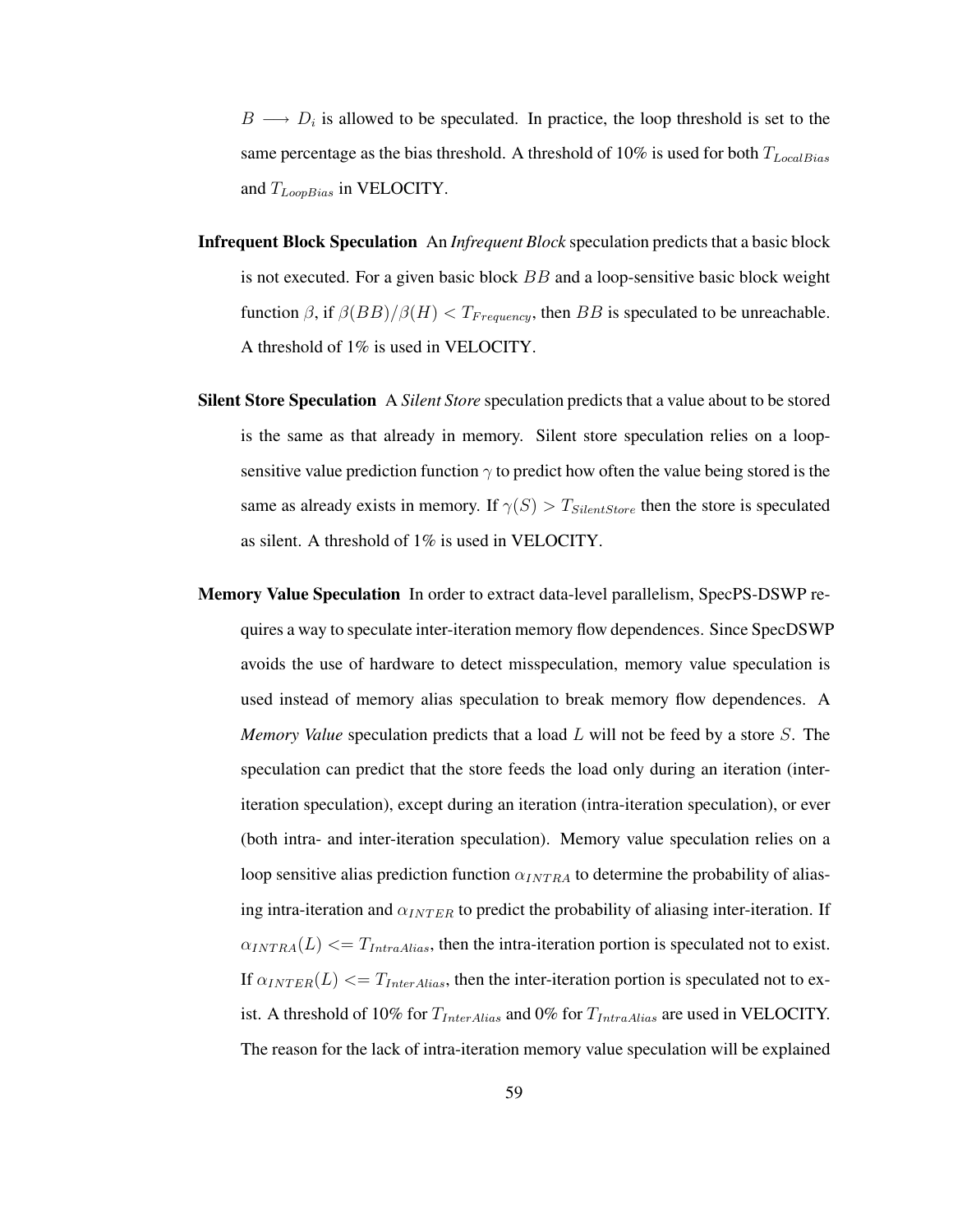in Section 5.2.2.

Loop-Carried Invariant Speculation SpecPS-DSWP also introduce a new type of speculation, *Loop-Carried Invariant*. A loop-carried invariant speculation predicts that if a load  $L$  obtains a value from outside the current iteration, then the value will be the same as the one that existed in memory at the beginning of the last iterations. Loopcarried invariant speculation is useful for removing memory flow dependences to loads of global data structures that can change during an iteration, but are eventually reset to the value that they had at the beginning of the iteration. Loop-carried invariant speculation relies on a loop sensitive invariant prediction function  $\lambda$  to determine the probability of a load getting the correct value from memory  $T$  iterations ago. If  $\lambda(L) \leq T_{Variance}$ , then L is speculated as loop-carried invariant. A threshold of 10% is use in VELOCITY.

Since memory value speculation and loop-carried invariant speculation can remove the same dependences, but require different transformations, they cannot both be applied at the same time. As the dependences removed by loop-carried invariant speculation subsume those removed by memory value speculation, when choosing speculation, loop-carried invariant speculation is determined before memory alias speculation, thus avoiding the problem.

Statically determining the prediction functions has been attempted for a loop-insensitive branch predictor [88]. In general, though, the compiler cannot easily predict the dynamic effects that these functions seek to capture. Thus, profiling is used to gather the relevant data for each function. The profiling infrastructure is described in Section 3.4.3.

For the example in Figure 3.10, biased branch speculation is applied to the loop exit branch D, and memory value speculation is applied to the  $F \stackrel{flow}{\longrightarrow} D$  and  $F \stackrel{flow}{\longrightarrow} E$  memory dependences. The speculative PDG and speculative  $DAG_{SCC}$  formed by applying these speculations to the non-speculative PDG are shown in Figure 3.10c and Figure 3.10d respectively.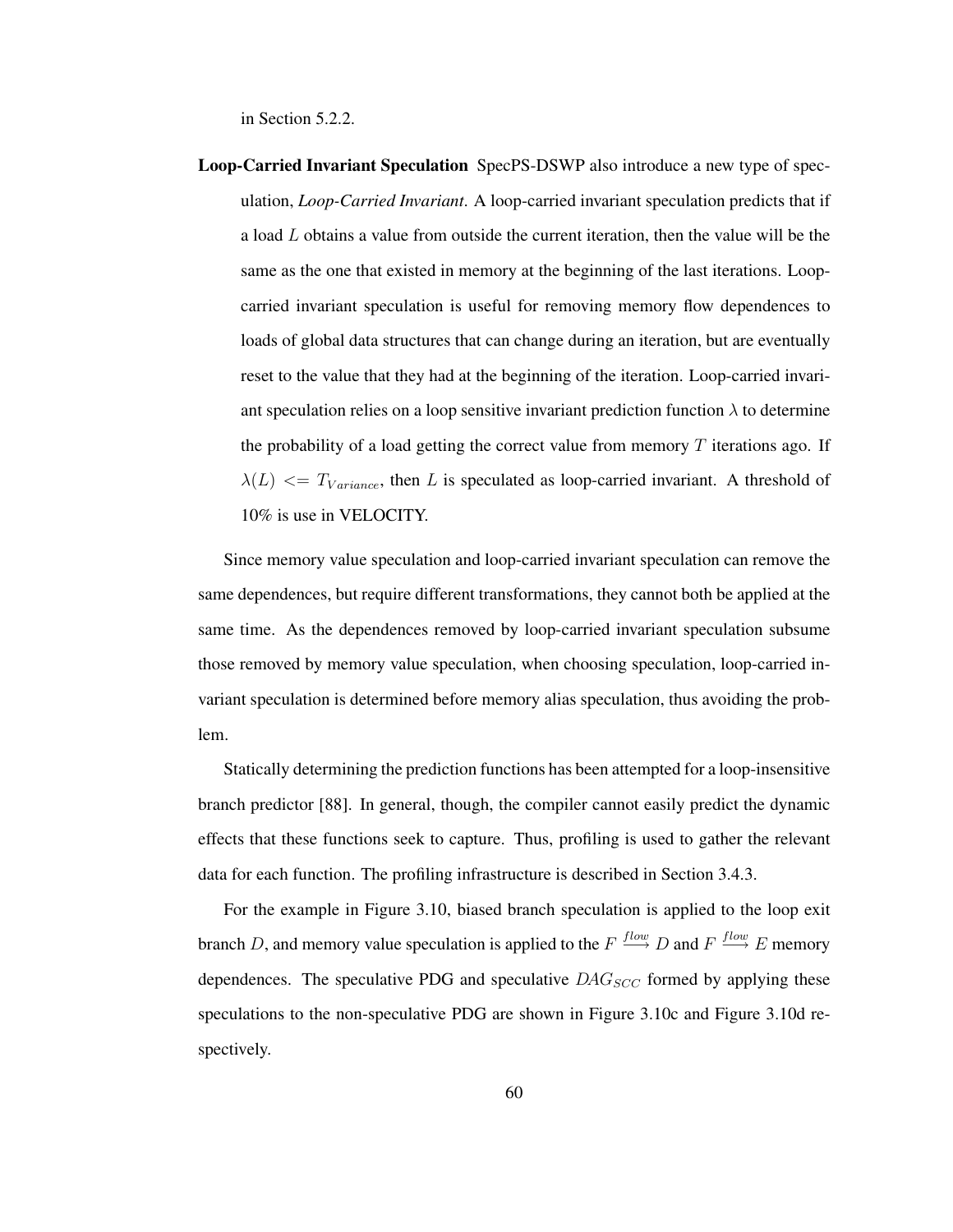## Step 3: Build Speculative PDG

The speculative PDG is built using the same process as step 1, except that a Speculative CFG is used as the basis rather than the original, non-speculative CFG. The Speculative CFG is formed by removing all control edges that have been speculated not taken by Biased Branch and Infrequent Block speculation. After the Speculative PDG is formed from the Speculative CFG, dependences are removed on a per speculation basis as follows:

- Silent Store Speculation If a store  $S$  is speculated as silent, then all outgoing flow memory arcs from S are removed from the Speculative PDG.
- Memory Value Speculation If a memory value speculation predicts that the intra-iteration dependence will not manifest, then for an EITHER memory flow dependence, the loop-carriedness is speculated to INTER, while for a INTRA memory flow dependence, the dependence is removed from the Speculative PDG. If a memory value speculation predicts that the inter-iteration dependence will not manifest, then for an EITHER memory flow dependence, the loop-carriedness is speculated to INTRA, while for a INTER memory flow dependence, the dependence is removed from the Speculative PDG.
- **Loop-Carried Invariant Speculation** If a load  $L$  is speculated as loop-carried invariant, then all INTER memory flow dependences with destination  $L$  are removed from the Speculative PDG. All EITHER memory flow dependences with destination  $L$  are marked INTRA.

## Step 4: Form and Assign SCCs

The  $DAG_{SCC}$  is formed from the Speculative PDG and partitioned just as in PS-DSWP.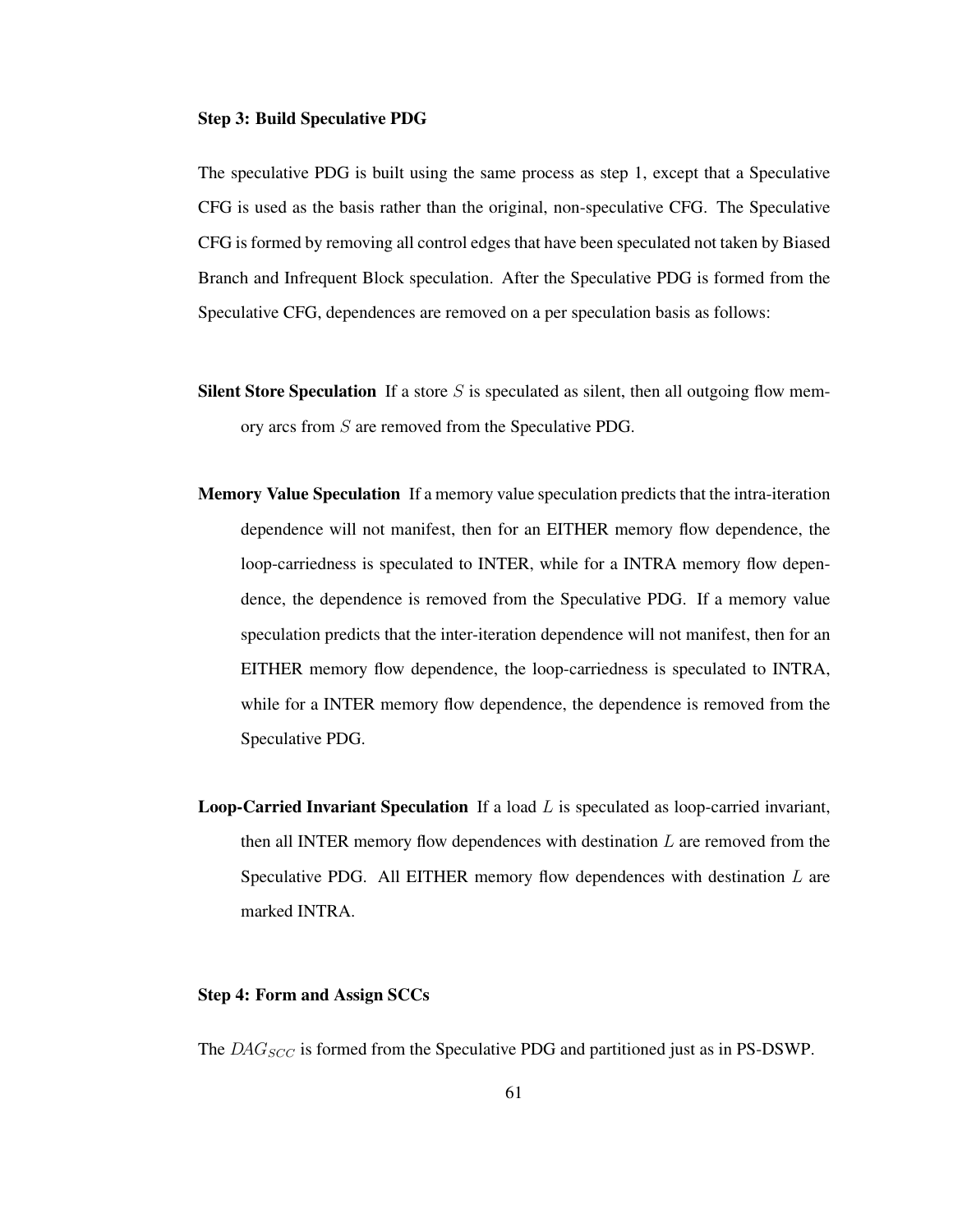## Step 5: Determine Needed Speculation

Once the Speculative PDG and Speculative CFG have been formed, the partitioning process proceeds as normal to produce a thread assignment. For a given thread assignment, speculation that only breaks forward dependences can be removed to reduce the misspeculation rate.

Choosing the amount of speculation needed to produce a good parallelization is a hard problem. Most existing techniques overspeculate to ensure that parallelism exists, using feedback directed compilation to prune unprofitable parallelizations [22]. To give the partitioner as much freedom as possible, SpecPS-DSWP also speculates more dependences than may be necessary to produce good parallelism. However, unlike speculative IMT and CMT techniques, SpecPS-DSWP can undo any speculations that does not introduce backwards dependences. The details of how to unspeculate dependences are beyond the scope of this dissertation, see Vachharajni et al [82] for more detail. The main point is that the ability to unspeculate dependences allows SpecPS-DSWP to avoid unnecessary misspeculation on an otherwise forward dependence. Additionally, in the case where a dependence can be removed by multiple types of speculation, SpecPS-DSWP can choose to keep only one speculation, again avoiding unnecessary misspeculation, if, for example, an alias speculation can be used instead of a biased branch speculation.

For Figure 3.10, if  $E$  and  $F$  are placed in the same SEQUENTIAL stage, then the memory speculation that removed the  $F \stackrel{flow}{\longrightarrow} E$  dependence can be unspeculated, as it is no longer needed. If  $E$  and  $F$  are placed in the same DOALL stage, then only the INTER portion of the dependence needs to be speculated, while the INTRA portion can be unspeculated.

## Step 6: Rebuild Speculative PDG

After dependences are unspeculated, particularly biased branch and infrequent block speculations, previously unreachable code may be made reachable and will need to be integrated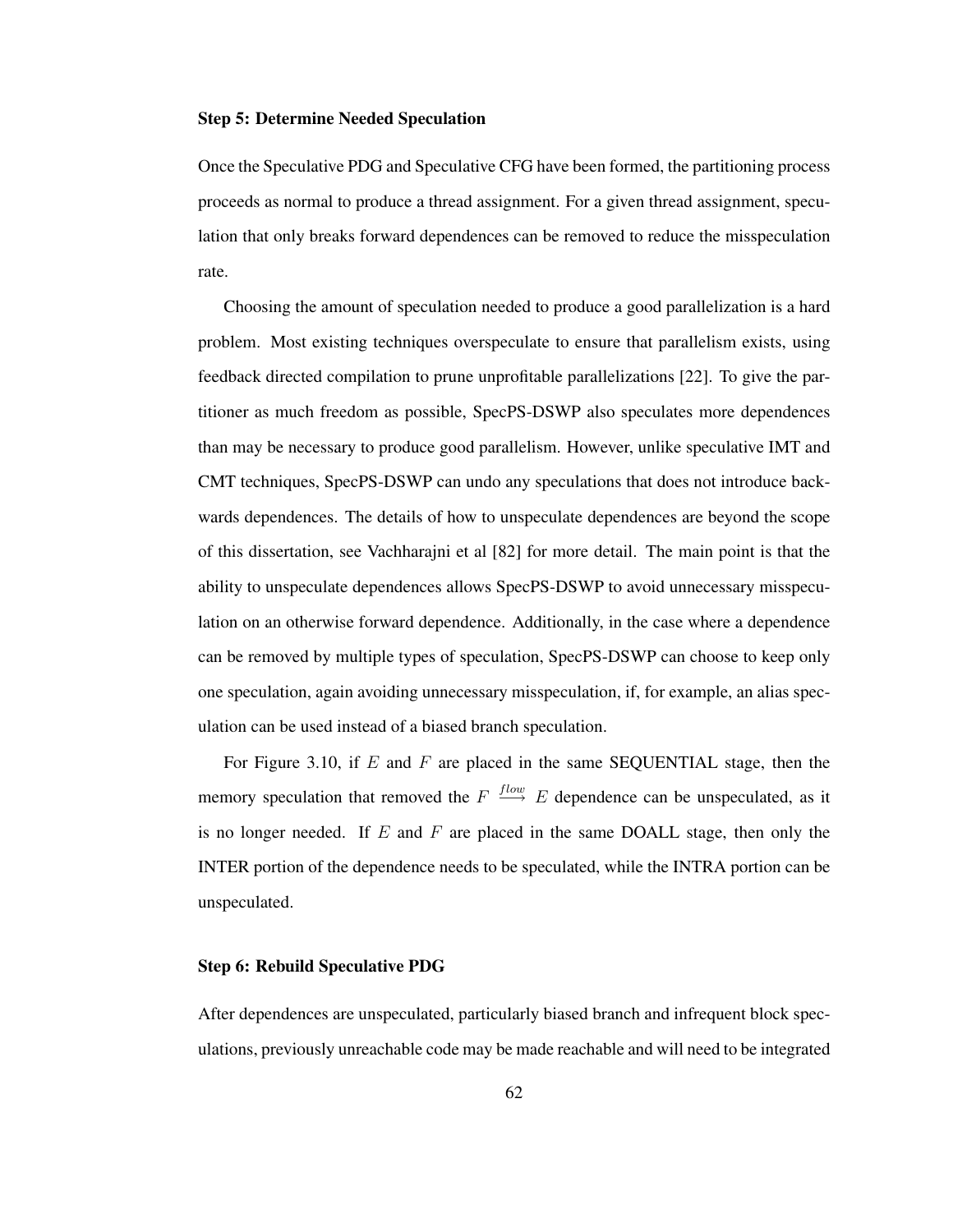into the partition. Additionally, by unspeculating forward dependences, new inter-thread communication may be inserted. To handle this, after unspeculation, the Speculative PDG is reformed exactly as in Step 3, but with only the remaining needed speculation.

## Step 7: Form and Assign SCCs

The same partitioner is used to repartition the code using the Speculative PDG and its  $DAG_{SCC}$  recreated by Step 6.

## Step 8: Determine Memory Versions

Once a thread assignment has been established and the set of speculations is fixed, SpecPS-DSWP must determine the memory version that each memory operation and external function call will execute in. At the outermost loop level, memory versions are used to manage speculative state so that rollback can occur. Inside the loop, memory versions are used to break false memory dependences. Additionally, because the SpecPS-DSWP code generator relies on software to detect misspeculation, memory versions are used to ensure that any unanticipated, new memory flow dependences that occur in an iteration that misspeculates do not prevent misspeculation from being detected. The details of determining memory versions are beyond the scope of this dissertation and can be found in Vachharajani et al[82].

## Step 9: Determine Synchronization

This step is unchanged.

## 3.4.2 Realizing a Thread Assignment

A SpecPS-DSWP thread assignment isrealized by first reifying the speculation and then applying the PS-DSWP algorithm to the resulting code. After PS-DSWP multi-threaded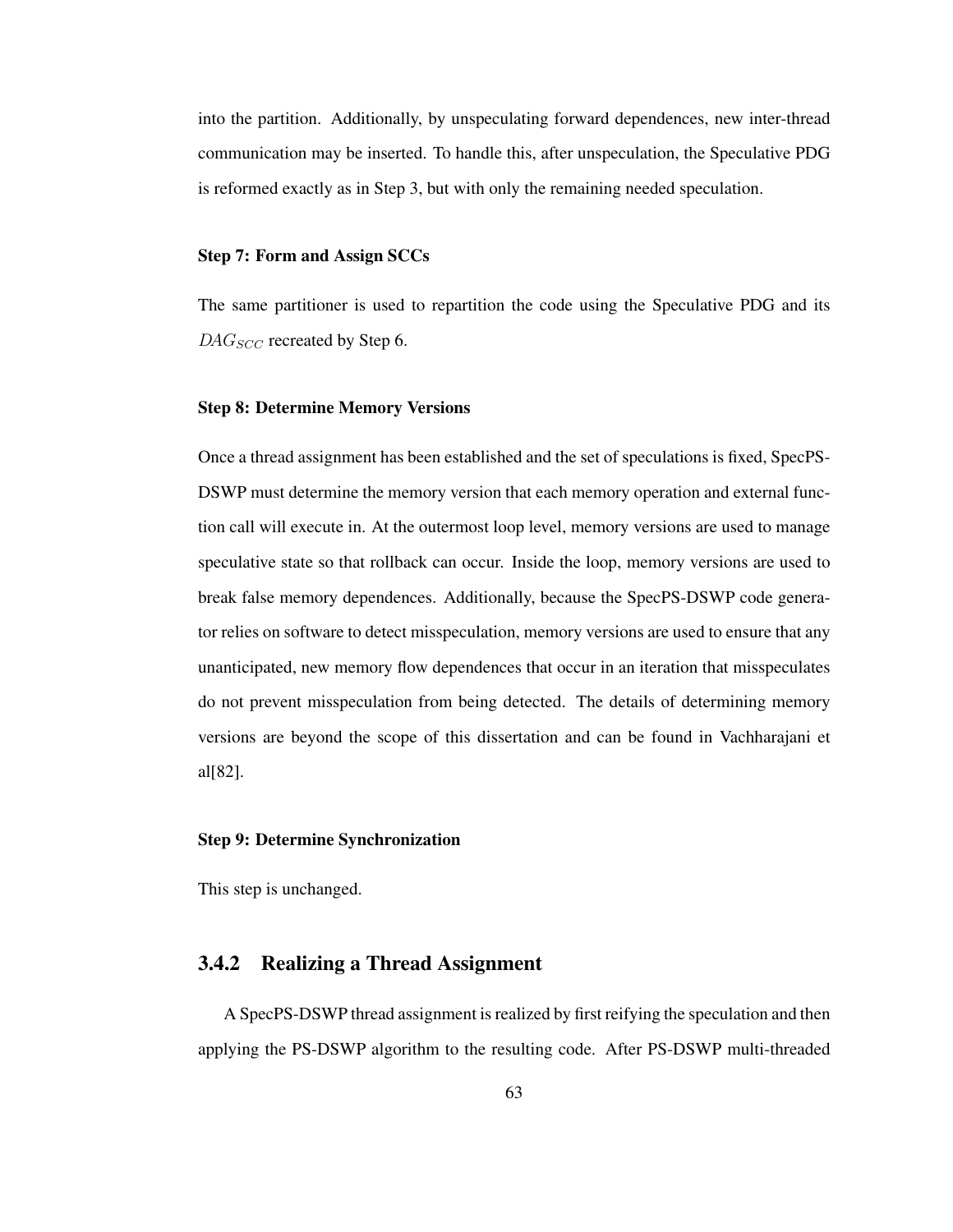## Algorithm 7 Speculative MultiThreadedCodeGeneration

- Require: Loop L, (ThreadAssignment A, Replication R, Synchronization S, Versioning  $V$ , Speculation  $C$ )
- 1:  $CopyCodeForRecovery(L)$
- 2: ApplySpeculation $(L, C)$
- 3: Threads  $T = MultiThreadedCodeGeneration(L, A, S)$
- 4: ApplyMemoryVersioning $(V)$
- 5: FinishRecoveryCode $(L, T)$

code generation is done, checkpoint and recovery code are inserted into each thread and the *Commit Thread*.

## Step 1: Copy Code For Recovery

Because SpecPS-DSWP can speculate intra-iteration dependences, it must have an unalterated copy of the loop body to use upon misspeculation. In this step, the commit thread is created, and a copy of the loop body is placed in it.

## Step 2: Apply Speculation

```
list *cur=head;
  int temp;
A: while (cur != NULL) {
B: list *item=cur->item;
C: while (item != NULL) {
D: if (item->data < 0) abort();
E: temp = -item->data;
F: item->data = temp;
G: item = item->next;
   }
H: cur = cur->next;
  }
                                   list *cur=head;
                                   int temp;
                                (1) while (cur != NULL) {
                                 (1) list *item=cur->item;
                                (2) while (item != NULL) {
                                (2) temp2 = item-\text{data};(3) if (item->data!=temp2)
                                         MISSPEC;
                               (2) if (temp2 < 0) MISSPEC;
                                (2) temp3 = item->data;
                               (3) if (item->data!=temp3)
                                        MISSPEC;
                                (2) temp = -temp3;(2) item->data = temp;
                                (2) item = item->next;
                                    }
                                (1) cur = cur->next;}
```
(a) Sequential C Code

(b) Single-Threaded Code with Speculation (Thread Assignment in parenthesis)

Figure 3.11: Single Threaded Speculation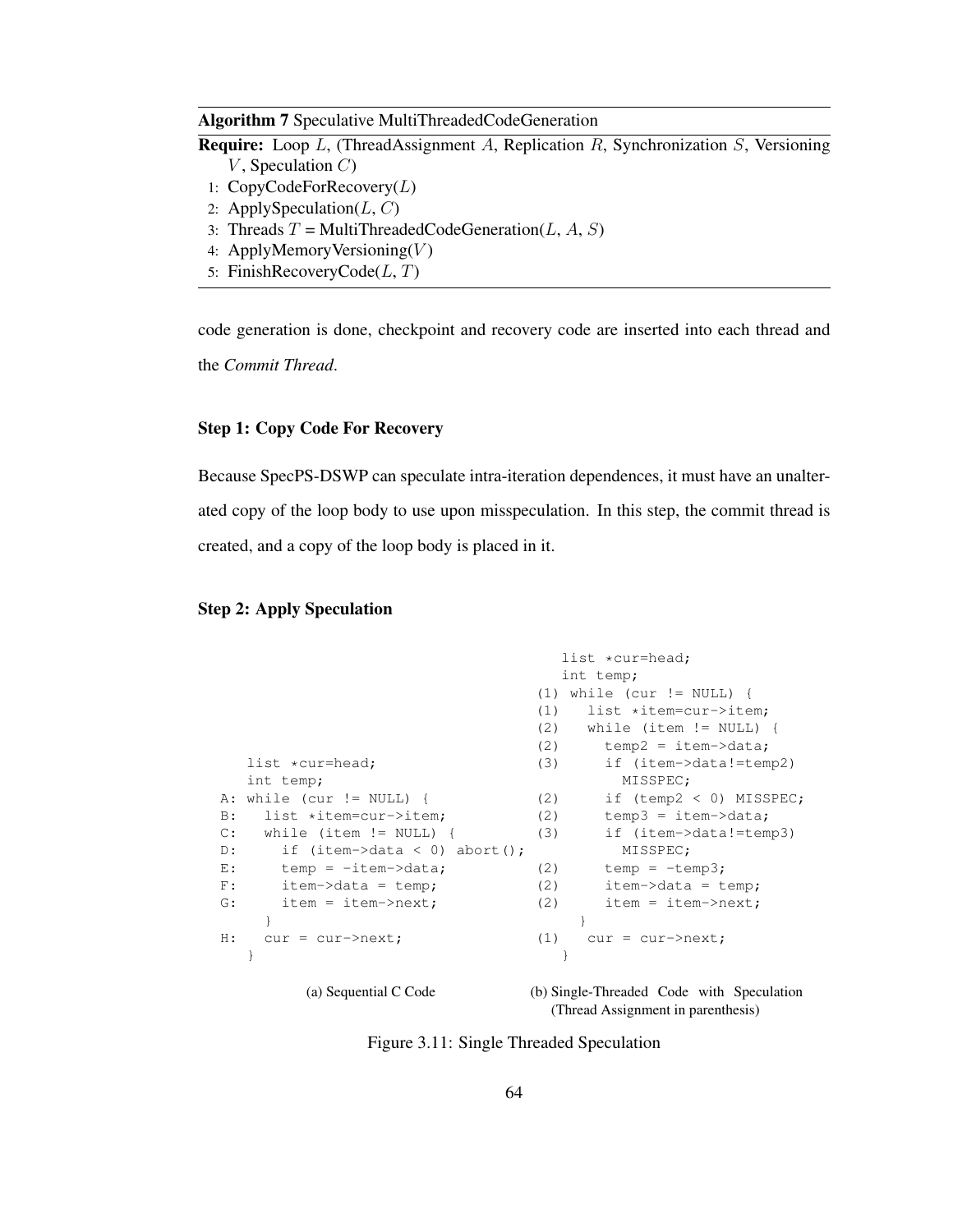Each type of speculation is applied to the code as described below:

- Biased Branch Speculation To realize a biased branch speculation, the compiler inserts a new basic block on each control flow edge from the branch to each speculated target. The block signals misspeculation and then waits to be redirected to recovery code, either by consuming from any empty queue or other infinite length action. To facilitate accurate analysis by the compiler, the block then branches to one of the non-speculated targets if one exists, otherwise it is marked as an exit. This keeps the branch from introducing more region exits or control dependences that would cause conservative compiler analysis.
- Infrequent Block Speculation To realize an infrequent block speculation, the compiler has two options. It can replace the block with a misspeculation signal, followed by the original fall through branch. Unfortunately, this retains control dependences in non-speculated code. To avoid this, the infrequent block speculation can be mapped to a set of biased branch speculations, one for each incoming control flow edge.
- Silent Store Speculation To realize a silent store speculation, the compiler inserts a load of the same memory and a branch to compare the loaded value with the one about to be stored. If they are equal, the branch jumps around the store, otherwise it signals misspeculation in the same way biased branch speculation does.
- **Memory Value Speculation** To realize a memory value speculation from a store  $S$  to a load  $L$ , the compiler creates a copy of the load  $L'$ , and updates the memory analysis to remove the dependence from  $S$  to  $L'$ . The compiler then inserts code to compare the value loaded from  $L'$  to that loaded by  $L$ . If the values differ, the code branches to a block that indicates misspeculation in the same way biased branch speculation does.
- Loop-Carried Invariant Speculation To realize a loop-carried invariant speculation, the compiler employs the same methodology as Memory Value speculation. That is, the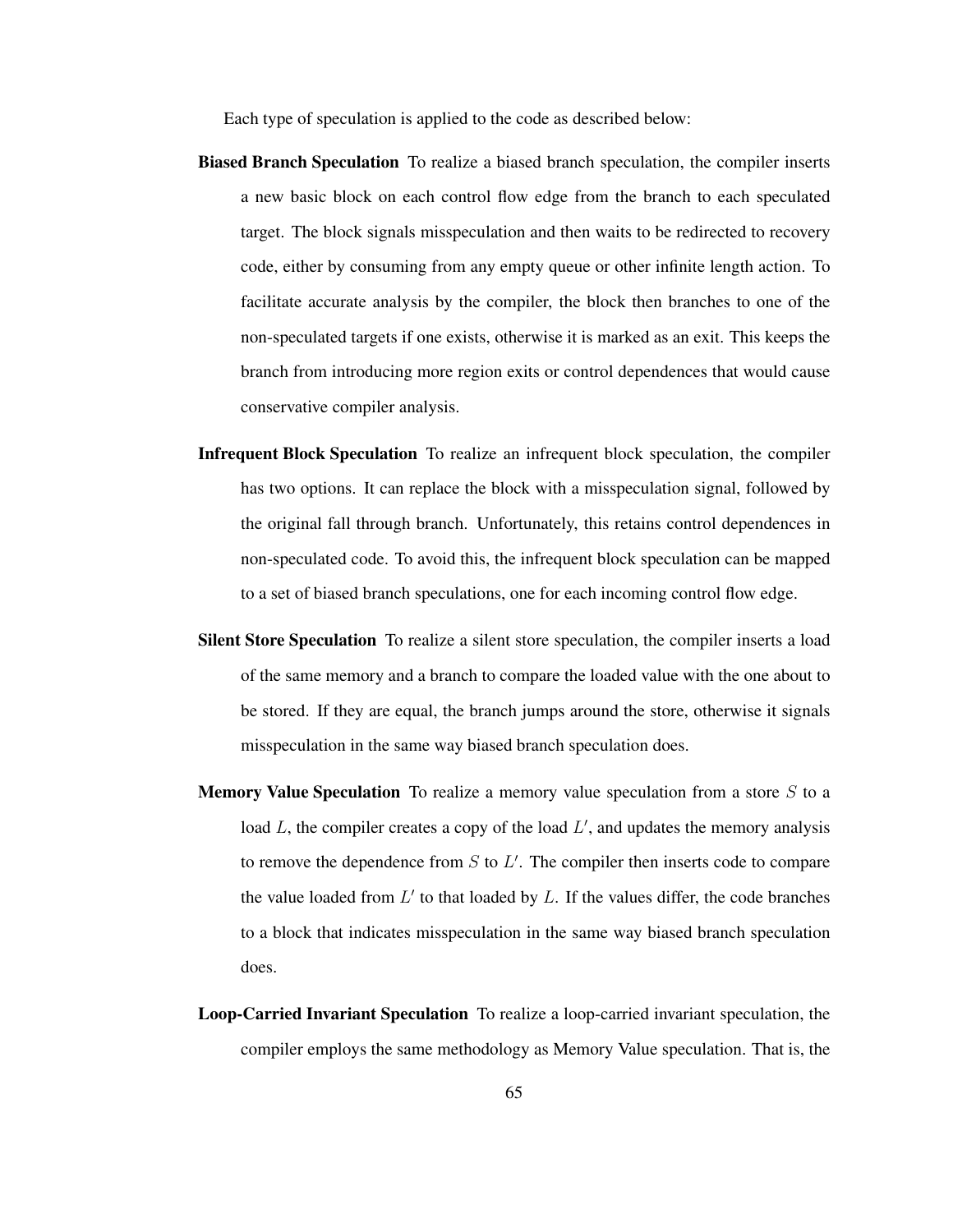copy of the load is made and all incoming memory flow dependences are removed. A compare of the speculative load with the original load is used to determine if misspeculation occurred.

To signify to the hardware the point at which a value should be read from committed state rather than traverse the memory hierarchy, two new instructions are added. A set.lvp instruction is used at the beginning of each iteration to indicate where a load.invariant should stop traversing the memory version hierarchy and proceed directly to committed memory.

Figure 3.11 shows the result of applying biased branch speculation to branch  $D$ , and memory value speculation to  $F \xrightarrow{flow} D$  and  $F \xrightarrow{flow} E$ . *MISSPEC* represents a general code sequence that will send misspeculation to the commit thread and then infinite loop until resteered by the commit thread.

## Steps 3: Multi-Threaded Code Generation

Once speculation has been realized in the single-threaded code, the PS-DSWP code generation algorithm is applied to the loop.

## Step 4: Apply Memory Versioning

SpecPS-DSWP relies upon a version memory system with hierarchical memory versions. A parent MTX is a virtual container for many subTX memory versions which are ordered from oldest to youngest. A subTX can contain at most one MTX or be used to execute a sequence of memory operations. At any point in time each thread is executing in a specific memory version, denoted  $(MTX, subTX)$ . The memory version  $(0, 0)$  is special and represents nonspeculative memory. Stores are modified to store into the current memory version. Loads are modified to load from the closest memory version older than or equal to the current memory version. Thus, loads can potentially traverse all direct and indirect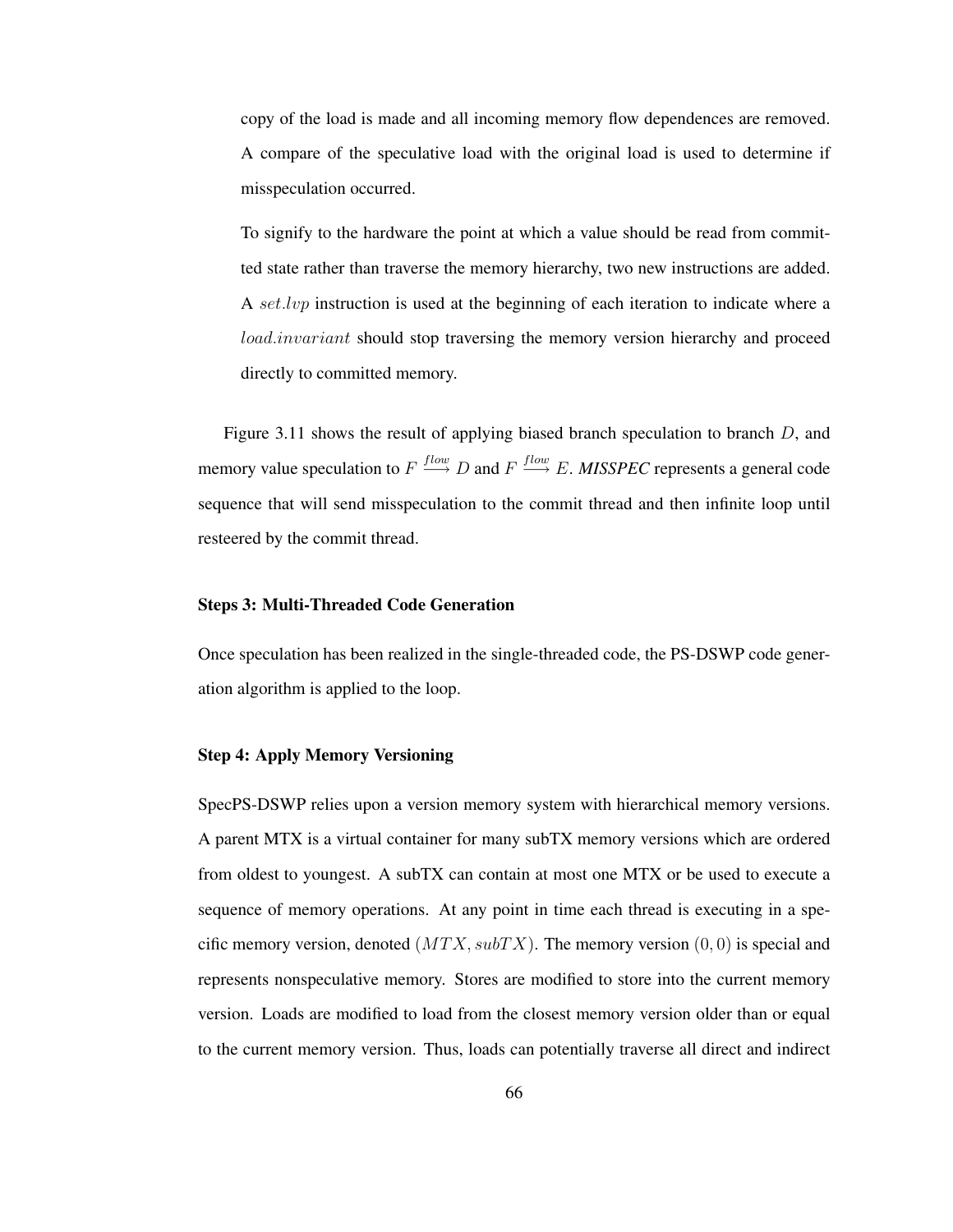| Queue Instructions          |                      |                                                                           |  |  |
|-----------------------------|----------------------|---------------------------------------------------------------------------|--|--|
| Instruction                 | Arguments            | Description                                                               |  |  |
| set.gbase                   | $\mathbf{V}$         | Sets the queue base <i>Base</i> for a thread to the given value V.        |  |  |
| produce                     | $\overline{[Q]} = V$ | Pushes value V onto the tail of queue $Q + Base$ if it is not full. If    |  |  |
|                             |                      | the queue is full, the instruction stalls until room is available.        |  |  |
| consume                     | $R = [Q]$            | Pops a value off of the head of queue $Q + Base$ if there are values      |  |  |
|                             |                      | in the queue and places the value in register R. If the queue is empty,   |  |  |
|                             |                      | the instruction stalls until one is available.                            |  |  |
| consume.poll                | $P_{1}R = [Q]$       | For queue $Q + Base$ , if there is a value in the queue, it is popped off |  |  |
|                             |                      | the queue and placed in register $R$ and $P$ is set to 1. If the queue is |  |  |
|                             |                      | empty, the instruction writes 0 into P and the value of R is undefined.   |  |  |
|                             |                      | This instruction does <i>not</i> stall if the queue is empty.             |  |  |
| queue.flush                 | Q                    | Flushes all values in the queue $Q + Base$ , leaving it empty.            |  |  |
| resteer                     | $\overline{Q}$ , A   | Asynchronously resteer the thread that produced into queue $Q +$          |  |  |
|                             |                      | Base to address A.                                                        |  |  |
| Version Memory Instructions |                      |                                                                           |  |  |
| allocate                    | (M, S)               | Returns an unused MTX ID setting its parent version to memory             |  |  |
|                             |                      | version $(M, S)$ .                                                        |  |  |
| enter                       | (M, S)               | Enter the specified MTX M and subTX S.                                    |  |  |
| commit_stx                  | (M, S)               | Commit the subTX S into the parent MTX M.                                 |  |  |
| commit_mtx                  | M                    | Commit the MTX M into the parent (MTX, subTX) that it was cre-            |  |  |
|                             |                      | ated under. If the parent memory version is $(0, 0)$ then commit into     |  |  |
|                             |                      | nonspeculative state. S emphmust be the oldest child of M.                |  |  |
| rollback                    | M                    | All the stores from the specified MTX M and any subordinate sub-          |  |  |
|                             |                      | TXs and MTXs will be discarded, and the MTX is deallocated.               |  |  |
|                             |                      | Threads must issue an enter to enter a legitimate MTX or com-             |  |  |
|                             |                      | mitted state.                                                             |  |  |
| set.lvp                     | (M, S)               | Sets the load variant point register to the specified MTX M and           |  |  |
|                             |                      | subTX S.                                                                  |  |  |
| load.variant                | $R = [Addr]$         | Performs a load that respects the load variant point register, relative   |  |  |
|                             |                      | to the current memory version.                                            |  |  |

Table 3.3: SpecPS-DSWP ISA Extensions

parents, older siblings, and older siblings children to find the oldest stored value. An efficient implementation of version memory is beyond the scope of this dissertation, but as in hardware transactional memory system, versioned memory can use extra bits in the caches to hold version related information [82].

For each memory instruction and external function call, a memory version *enter* instruction is inserted ahead of it. Additionally, for any loop body with instructions in more than 1 memory version, a new hierarchical memory transaction (MTX) is *allocated*. Its parent is the last executing memory transaction and when it commits it will commit its state into that transaction. The purpose of these hierarchical transactions is to allow all of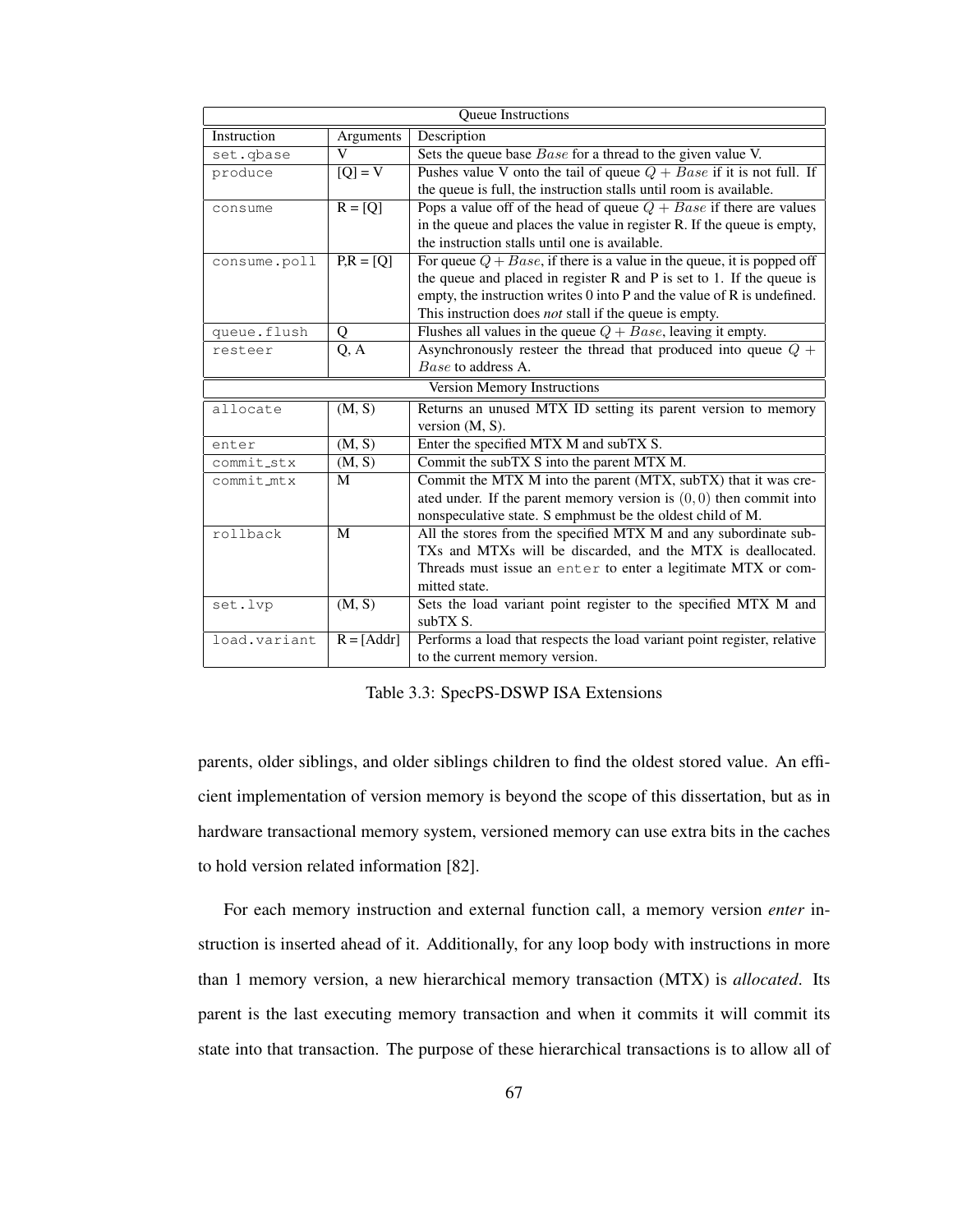```
list *cur=head, item;
int mtx, stx;
mtx = allocate(0, 0);
stx = 0;
produce(4, mtx);
produce(5, mtx);produce(6, cur);
produce(7, cur);
int iter = r_Twhile (cur != NULL) {
  int qset = iter % 2;int qoff = qset * 18;set_qbase(qoff)
  produce(17, TRUE);
  produce_reg_chkpt();
  enter(mtx, stx);
  iter++;
  item = cur->item;
  produce(8, item);
  produce(9, item);
  cur = cur->next;
  produce(10, cur);
  produce(11, cur);
  stx += 1;
  produce(1, OK);
produce(1, EXIT);
       (a) Thread 1
                          int mtx = \text{concume}(4)int stx = 0;
                          set_qbase(r_T * 18);
                          list *cur = \text{cosume}(6);while (cur := NULL) {
                           int exit = \text{consum}(17);
                            if (exit == TRUE) {
                              for (int i=0; i<R; i++) {
                               set\_qbase(i * 18);produce(17, FALSE);
                              }
                              break;
                            }
                            produce_reg_chkpt();
                            enter(mtx, stx);
                            mtxsave = mtx;
                            stxsave = stx;
                            mtx = allocate(mtx, stx);
                            stx = 0;
                            produce(12, mtx);
                           list *item = consume(8);while (item != NULL) {
                             enter(mtx, stx);
                             int temp2 = item->data;
                             produce(13, temp2);
                              if (temp2 < 0) {
                               produce(2, MISSPEC);
                               wait();
                              }
                            int temp3 = item->data;
                              produce(14, temp3);
                              int temp = -temp3;
                              enter(mtx, stx+1);
                              item->data = temp;
                              item = item->next;
                             produce(15, item);
                             stx += 2;
                             produce(16, MEM_SYNC);
                            }
                           cur = \text{cosume}(10);mtx = mtxsave;
                           stx = stxsave;
                            stx += 1;
                           produce(2, OK);
                          }
                         produce(2, EXIT);
                                    (b) Thread 2
                                                           int mtx = \text{consume}(5)int stx = 0;
                                                          int iter = r_Tlist *cur = \text{cosume}(7);while (cur != NULL) {
                                                           int qset = iter % 2;int qoff = qset * 18;
                                                             set_qbase(qoff)
                                                             produce_reg_chkpt();
                                                              enter(mtx, stx);
                                                             iter++;
                                                             mtxsave = mtx;
                                                             stxsave = stx;
                                                             mtx = consume(12);
                                                             stx = 0;
                                                             list *item = consume(9);while (item != NULL) {
                                                               enter(mtx, stx);
                                                               int temp2 = \text{cosume}(13);
                                                               if (item->data != temp2) {
                                                                produce(3, MISSPEC);
                                                                 wait();
                                                               }
                                                               int temp2 = consume (14);
                                                               if (item->data != temp2) {
                                                                 produce(3, MISSPEC);
                                                                 wait();
                                                               }
                                                               item = consume(15);
                                                               int unused = \text{consum}(16);
                                                               commit_stx(mtx, stx);
                                                                commit_stx(mtx, stx+1);
                                                                stx += 2;
                                                              }
                                                             commit_mtx(mtx);
                                                             cur = \text{cosume}(11);mtx = mtxsave;
                                                             stx = stxsave;
                                                             stx += 1;
                                                             produce(3, OK);
                                                            }
                                                          produce(3, EXIT);
                                                                    (c) Thread 3
```
Figure 3.12: SpecPS-DSWP Parallelized Code without Misspeculation Recovery

}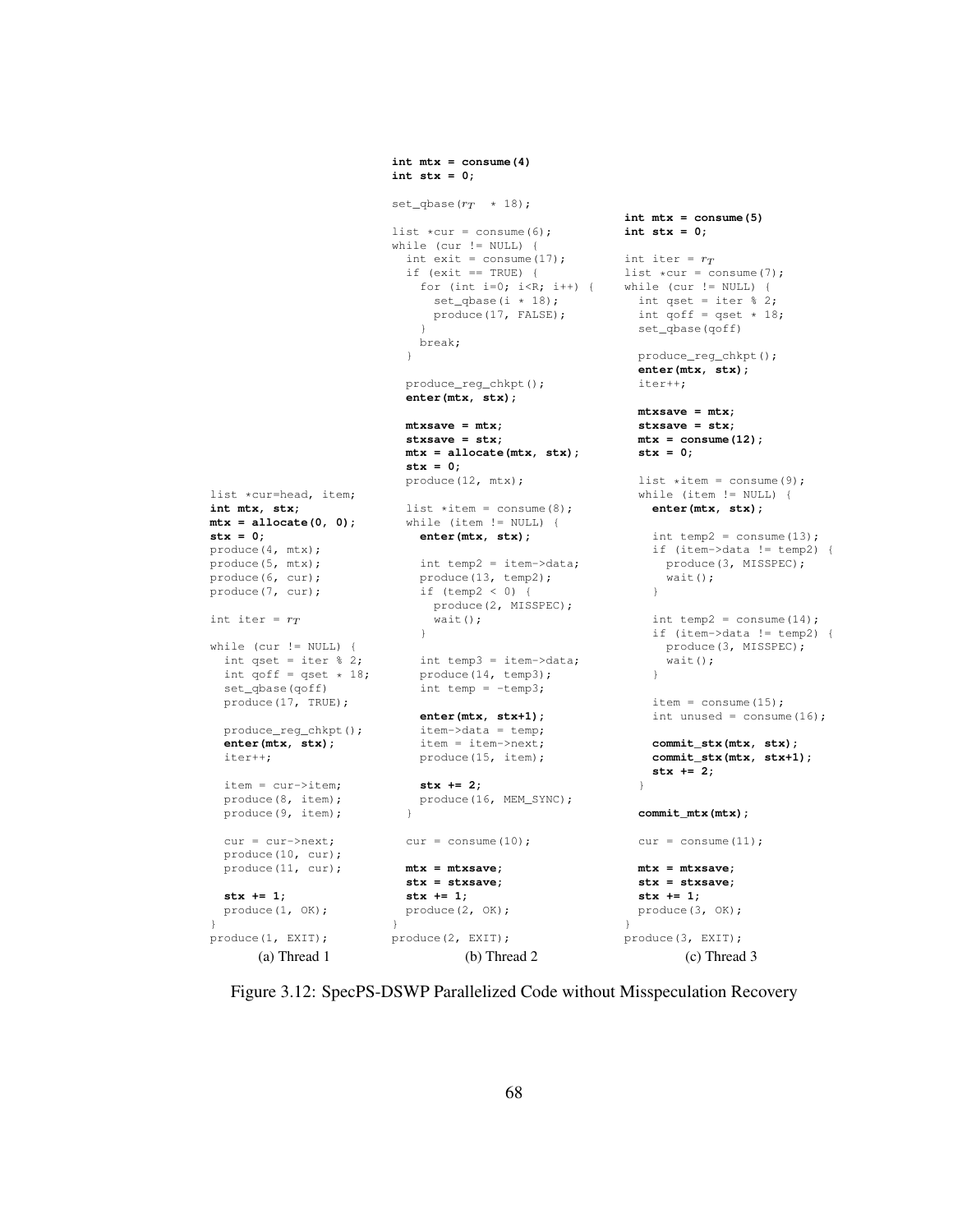the memory versions inside the loop (subTXs) to be summarized by a single MTX, so that all version numbers assigned to operations can be statically determined. If hierarchy were not used, then the unbounded number of memory versions that the loop would use would force the compiler to communicate memory versions between threads, potentially creating backwards dependences [82].

Figure 3.12 shows the memory version code inserted for the code from Figure 3.11 after the PS-DSWP code generation algorithm has been applied. In the interests of space the code is shown in high-level C-like code.

## Step 5: Finish Recovery Code

```
while (true) {
 move_to_next_memory_version();
  send_checkpoint(commit_thread);
 status = execute_loop_iteration();
 produce(commit_thread, status);
 if (status == EXIT)
   break;
  else if (status == MISSPEC)
   wait_for_resteer();
  else if (status == OK)
   continue;
RECOVERY:
 produce_resteer_ack(commit_thread);
  flush_queues();
  regs = receive_checkpoint(commit_thread);
move_to_next_memory_version();
 restore_registers(regs);
}
                                           do {
                                             regs = receive_checkpoints(threads);
                                             status = poll worker statuses(threads);
                                            if (status == MISSPEC) {
                                               resteer_threads(threads);
                                               consume_resteer_acks(threads);
                                              rollback_memory();
                                               regs = execute_loop_iteration(regs);
                                               send_checkpoints(threads, regs);
                                             } else if (status == OK || status == EXIT)
                                                 commit_memory();
                                           } while (status != EXIT);
```
#### (a) Worker Thread

#### (b) Commit Thread

Figure 3.13: Interaction of Parallel Code and Commit Thread

Once the code for each thread is finished, the only remaining step is to create code necessary for recovery from misspeculation. Each worker thread will have the same basic layout, shown in Figure 3.13a [82]. Essentially, at the beginning of an iteration, a memory checkpoint is created by moving to the next memory version and a register checkpoint is sent to the *commit thread*. The thread then executes the iteration normally. In the event of misspeculation, the thread waits for the commit thread to *resteer* it to recovery code.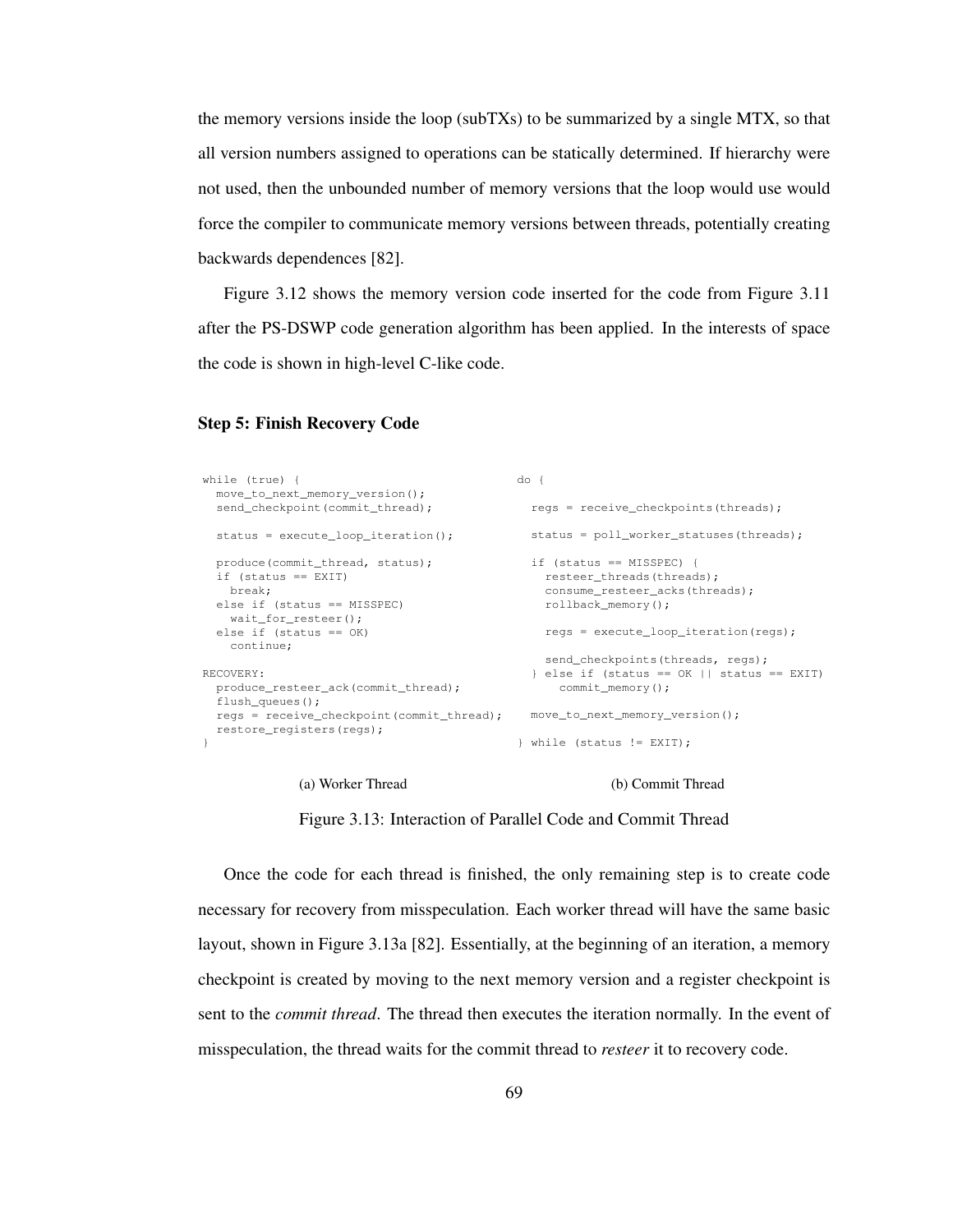The commit thread, shown in Figure 3.13b never executes speculatively. After receiving the register checkpoints at the beginning of each iteration, it waits for status updates from the threads executing the current iteration. Status messages are sent using the queue system. Since only one thread may detect misspeculation while others infinite loop, the Commit Thread is not guaranteed to receive status message from all threads. The *consume.poll* instruction is used by the commit thread to repeatedly poll the status queues for the threads until *all* of them have sent an OK/EXIT status or any *one* has sent a MISSPEC status.

If a thread signals misspeculation the commit thread uses an asynchronous *resteer* instruction to direct each thread to statically created recovery code. The system returns to a known good state by:

- 1. Discarding speculative writes by rolling back the version memory system via the *rollback* instruction.
- 2. Flushing the queue system, via a *queue.flush* operation for each queue.
- 3. Restoring registers from an iteration checkpoint.

If misspeculation is not detected in an iteration, the commit thread commits the speculative state to non-speculative memory via a sequence of *commit* instructions [82].

## 3.4.3 Loop-Aware Profiling

The ability to speculate a dependence requires the ability to predict how often a property of the dependence occurs. For example, if a load always reads the same value, then the register it defines can be speculated to always have that value. The general solution to creating predictorsisto profile the application, using the results of profiling to guide prediction functions. While these profiles are useful in traditional optimizations, to be useful in loop parallelization it is necessary that they be able to distinguish how often a dependence manifests per loop iteration or whether a dependence is intra-iteration versus inter-iteration [22, 89].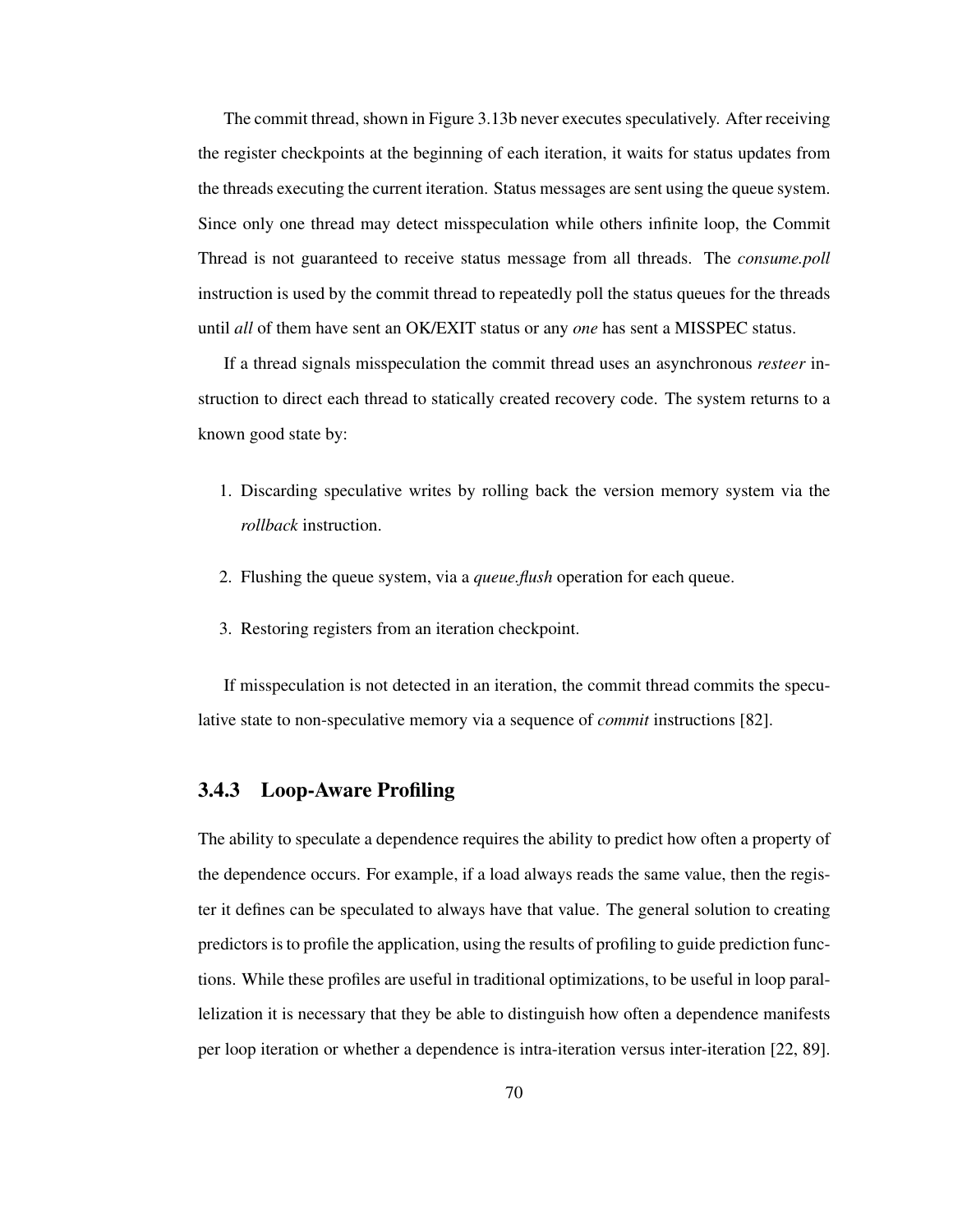VELOCITY relies on several profilers to create predictors for each type of speculation. Unlike existing approaches that rely on path-profiles to obtain loop-sensitive results for alias profiling [89], the VELOCITY compiler uses a novel methodology to maintain and collect only loop-sensitive profile information needed for speculation.

To make the profilers loop-sensitive, the profiling framework keeps track of the set of loops entered into in a stack so that it can use the *loop stack* to create loop-sensitive profiles. On entry to a loop, its context is pushed onto the stack, while on exit from the loop the top of the stack is popped off and discarded. In the current implementation, loops inside recursive functions are not profiled. Thus, each loop exists at most once in the loop context stack. Since DSWP cannot currently be applied to loops inside recursive functions, this limitation does not adversely affect VELOCITY. To efficiently test whether the profile event has occurred during a loop's current iteration, a timestamp is maintained by the profiling system and for each item in the loop stack. At every loop backedge, the current timestamp counter is incremented by one and the timestamp at the top of the loop stack is replaced with the current timestamp. Initially, the loop stack contains a pseudo-loop that represent code that does not execute in any loop and a timestamp of 0.

SpecPS-DSWP relies on several profilers detailed below to give loop-sensitive results.

## Branch Profile

A branch or edge profile gives the absolute number of times each control flow edge is traversed. In an insensitive profiling environment, branches are instrumented to determine their target, producing a set of (*branch*, *target, count*) tuples that guide many optimizations. In a loop-sensitive branch profile, the count for the (branch,target, count) tuple is incremented for each loop in the loop stack, if it has not already been incremented during for that loop's current iteration.

When a branch executes, the loop stack is traversed from top to bottom checking to see if the branch edge has been taken for the loop's current iteration. This is accomplished by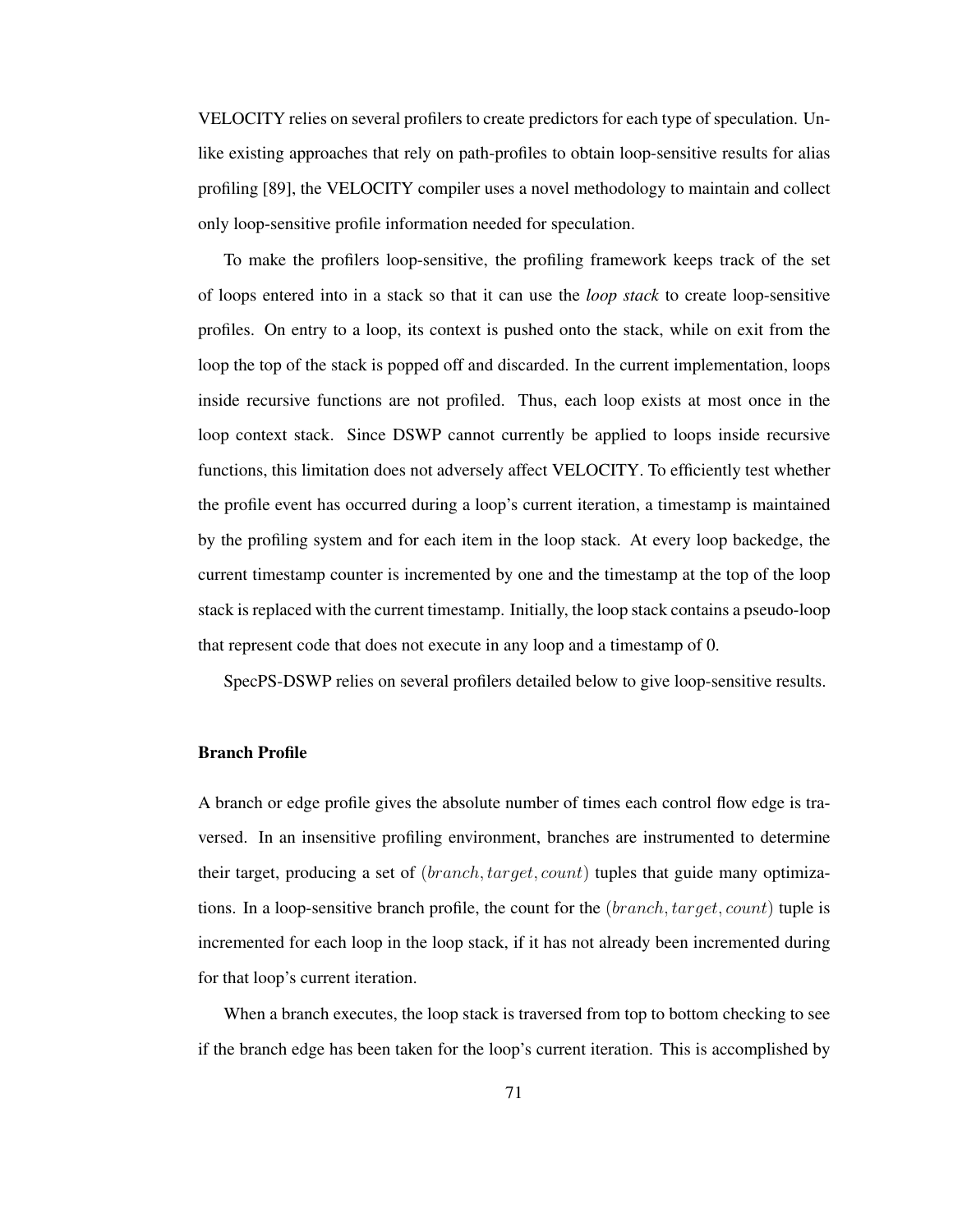maintaining a profile event (e.g. branch edge taken) to timestamp map for each loop that indicates the last iteration the profile event was incremented. If the last timestamp is not equal to the current timestamp, then the branch edge counter is incremented. This traversal can exit on the first timestamp that is equal to the current timestamp, as it is guaranteed that all outer containing loops lower in the stack also have the same timestamp. The final result of the profiler is a set of (loop, branch, target, count) tuples. These tuples and maps can be efficiently implemented using arrays by statically assigning unique, consecutive identifiers to loops and *(branch, target)* pairs.

## Silent Store Value Profile

A *Slient Store Value Profile* indicates the number of times that a store is silent [40]. That is, the number of times the value being stored equals the value already in memory. It is obtained by taking the value of each stored register value just before it is written to memory and comparing it to the value in memory at the address being stored to. If they are equal, the value profile increments an *areEqual* counter for the store, otherwise, it increments an *areDifferent* counter.

To make the store value profile loop sensitive, essentially the same actions are performed as in the branch profiling infrastructure. Instead of keeping track of a (branch, target) count, the store value profile keeps track of  $(are Equal, are Different)$  counts. Additionally, two (loop, store)  $\longrightarrow$  Timestamp maps are used to ensure that are Equal and  $areDifferent$  are incremented once per iteration. The final result of the profiler is a set of  $(loop, store, are Equal, are Different)$  tuples. These tuples can be efficiently represented with arrays by statically assigning unique consecutive identifiers to loops and stores.

## Memory Alias Profile

A *Memory Alias Profile* indicates the number of times that a (store, load) memory flow dependence manifests itself. Since a store or load may write or read multiple bytes, a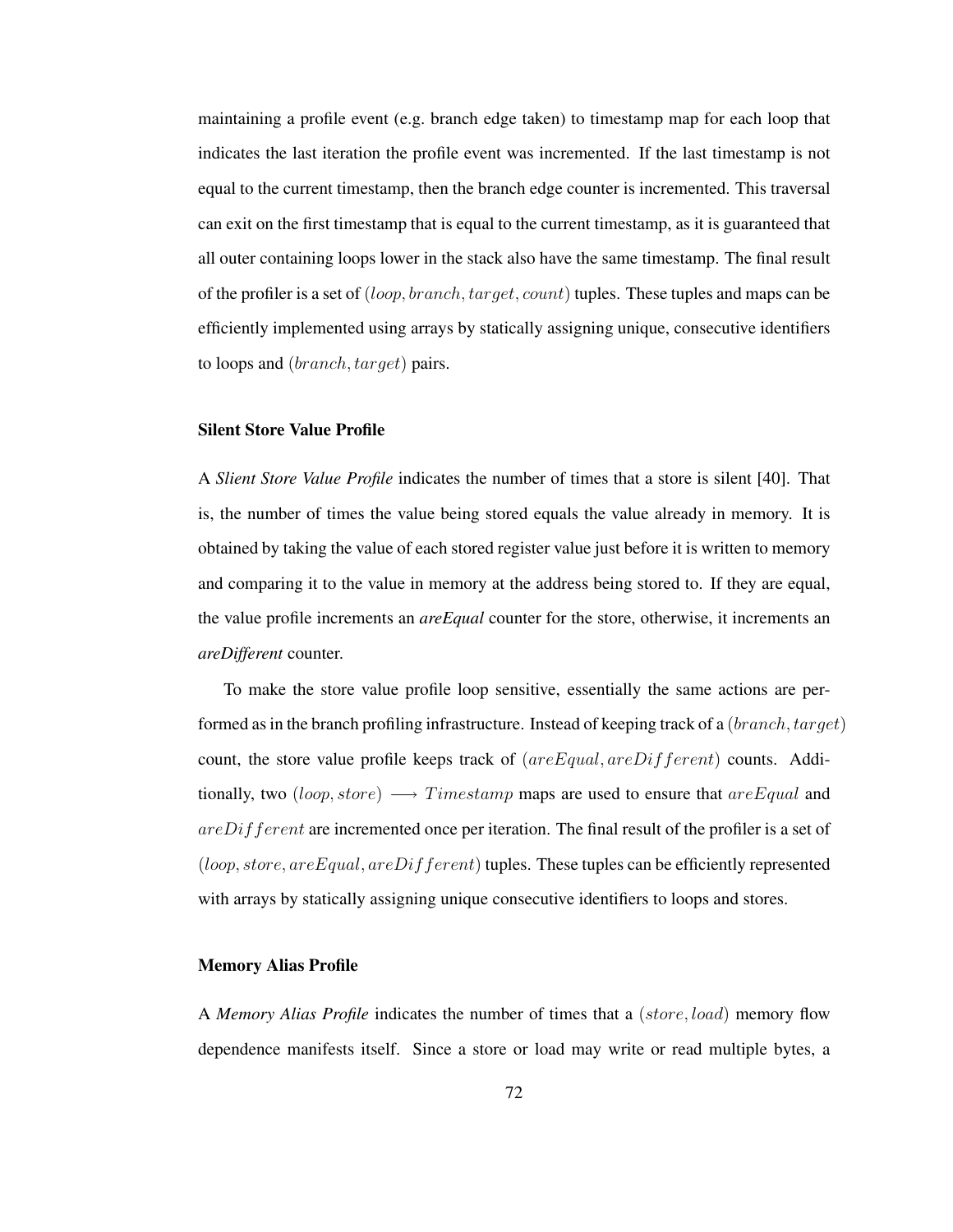particular load may increment several (store, load) pairs, though this is rare in practice. The profile is obtained by keeping a map from each address to the last store to write the address. A store instruction updates the map entries for the addresses it write, while a load instruction reads the set of last stores for addresses it reads. The load then increments the set of unique (store, load) tuples.

To make the alias profile loop sensitive, the loop timestamp infrastructure from the branch profiling is reused. However, besides keeping track of the last iteration's timestamp, the loop stack also keep's track of the loop's invocation timestamp. This will be used to determine if an alias dependence is intra-iteration or inter-iteration.

The address to store map is changed to an address to (*store, timestamp*) map. A store instruction updates the map with itself and the current timestamp. On a load, the set of unique (store, timestamp) tuples is read out of the accessed addresses. For each  $(\text{store},\text{timestamp})$  pair, the loop stack is traversed from top to bottom until the store's timestamp is greater than the loop's invocation timestamp. This is the first loop which contains both the store and the load instructions and is the loop around which the dependence is either intra-iteration or inter-iteration. This is determined by comparing the store's timestamp with the loop's current iteration timestamp. If they are equal, the dependence is intra-iteration and the count for the  $(logop, store, load, INTRA)$  tuple is incremented. A (loop, store, load)  $\longrightarrow$  Timestamp map is used to ensure this increment occurs only once per iteration. Otherwise, the dependence is inter-iteration, represented as  $(loop, store, load, INTER)$ , which is also incremented if it has not already been incremented this iteration.

The final result of the profiler is a set of (loop, store, load, INTRA|INTER, count) tuples. These tuples can be efficiently represented with arrays by statically assigning unique consecutive identifiers to loops, stores, and loads. In practice, the map from address to  $(\text{store},\text{timestamp})$  can represented as a Hash Map of 4Kb pages, where each page element is a 64-bit (store, timestamp) tuple with a 20-bit store identifier and 44-bit times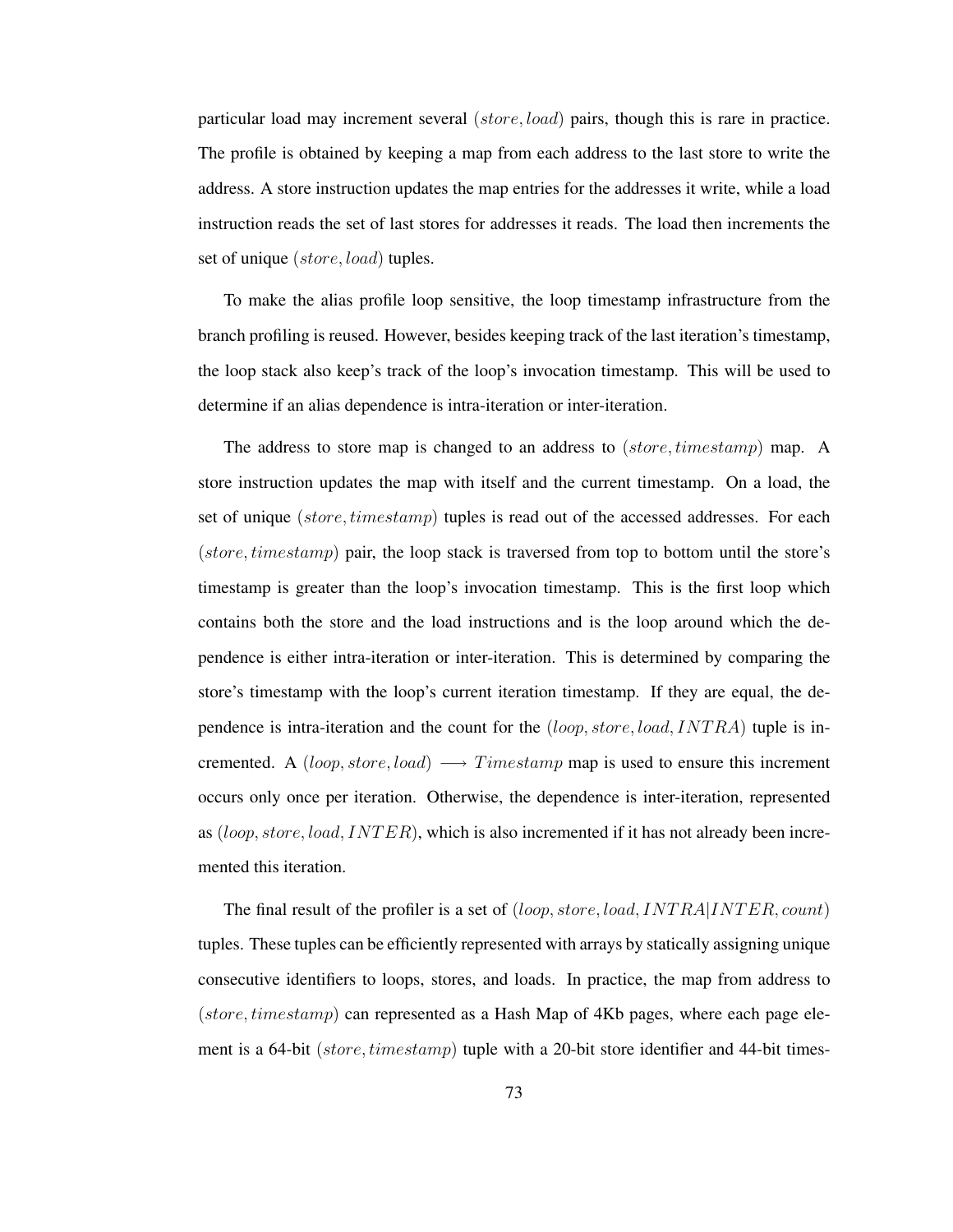tamp counter.

To determine the set of intra-iteration alias dependences, the compiler must consider intra-iteration alias dependences of the loop itself, as well as both the intra- and interiteration dependences of all loops contained, either directly or indirectly, by the loop.

#### Loop-Invariant Value Profile

A *Loop-Invariant Value Profile* is a purely loop sensitive profile. The purpose of the profile is determine how often a load retrieves a value from memory that, if it is inter-iteration, is the same as the previous iteration(s). If the load is feed by a store in the current iteration of the loop that first contains both instructions, it is not counted. The profiler is essentially the same as the alias profiler, except that the loop stack is modified to keep around a loop specific version of memory (an address to value map) that corresponds to the previous iteration's memory. On a load instruction feed by a store at least 1 iteration distant, the previous iteration's memory value for the address is compared to the current value in memory. If they differ, the  $areDifferent$  value is incremented, otherwise the  $areEqual$ value is incremented.

Maintaining a separate copy of memory for each loop in the program is prohibitively expensive, thus only loops that account for more than 30% of the program's runtime and that are at most 4 levels deep in the loop hierarchy are profiled for loop-invariance.

The final result of the profiler is a set of  $(loop, load, are Equal, are Diff. )$  tuples. These tuples can be efficiently represented with arrays by statically assigning unique consecutive identifiers to loops and loads. To determine if a loop is invariant with respect to a loop, the compiler must consider the invariance of the load in the loop itself, as well as in all loops contained, either directly or indirectly, by the loop.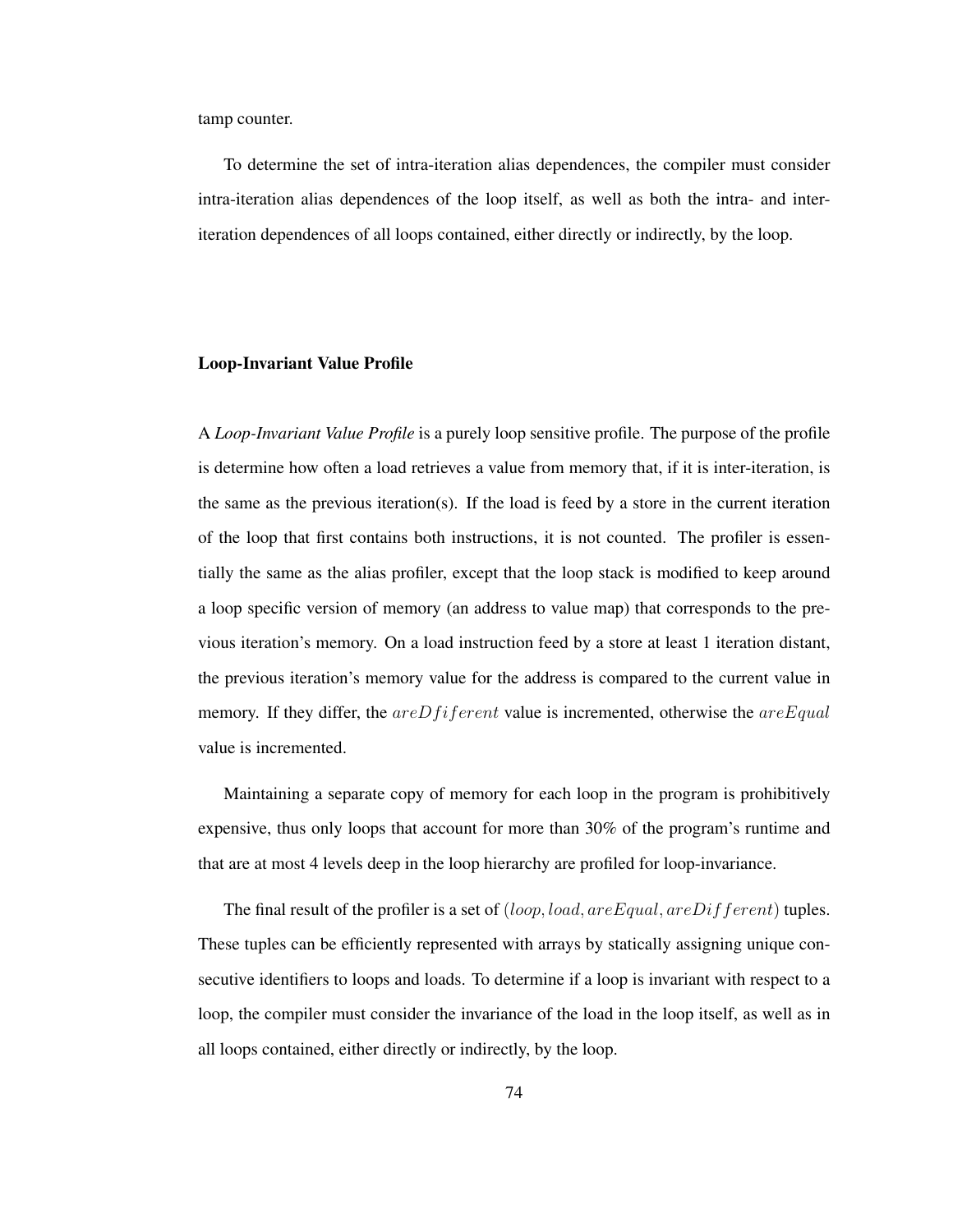## 3.5 Interprocedural Speculative Parallel-Stage DSWP

Section 2.4 discussed how adding interprocedural scope was beneficial to the extraction of parallelism. Interprocedural SpecPS-DSWP (iSpecPS-DSWP) is a novel technique that adds both interprocedural analysis and optimization scope to the SpecPS-DSWP algorithm, allowing it to optimize larger loops than existing parallelization techniques.

## 3.5.1 Determining a Thread Assignment

No additional steps are needed for iSpecPS-DSWP, however several existing steps change to become aware of the interprocedural nature.

## Steps 1, 3, & 6: Build PDG

To facilitate interprocedural scope, the PDG for not just the local loop, but any reachable procedures must be formed and connected. The algorithm in this dissertation forms an Interprocedural PDG (iPDG), a derivative of the System Dependence Graph (SDG) [35, 66], an interprocedural PDG representation originally used for program slicing. As in the SDG, the iPDG contains all local dependences among operations in the loop and any procedures called directly or indirectly from operations in the loop.

To represent interprocedural dependences, the SDG uses actual parameters at the call site and formal parameters at the callee's entrance and exit. Call sites are expanded so that actual in parameters connect to formal in parameters and formal out parameters connect to actual out parameters. To handle memory data dependences, references to memory variables that are modified in the procedure or its descendants appear as separate formal and actual arguments. To handle control dependences, a single call dependence is inserted between the call and the entry node of the called procedure. The SDG forces all interprocedural dependences to occur among these formal/actual pairings so that it can be used for efficient slicing through the addition of transitive dependence edges. Transitive dependence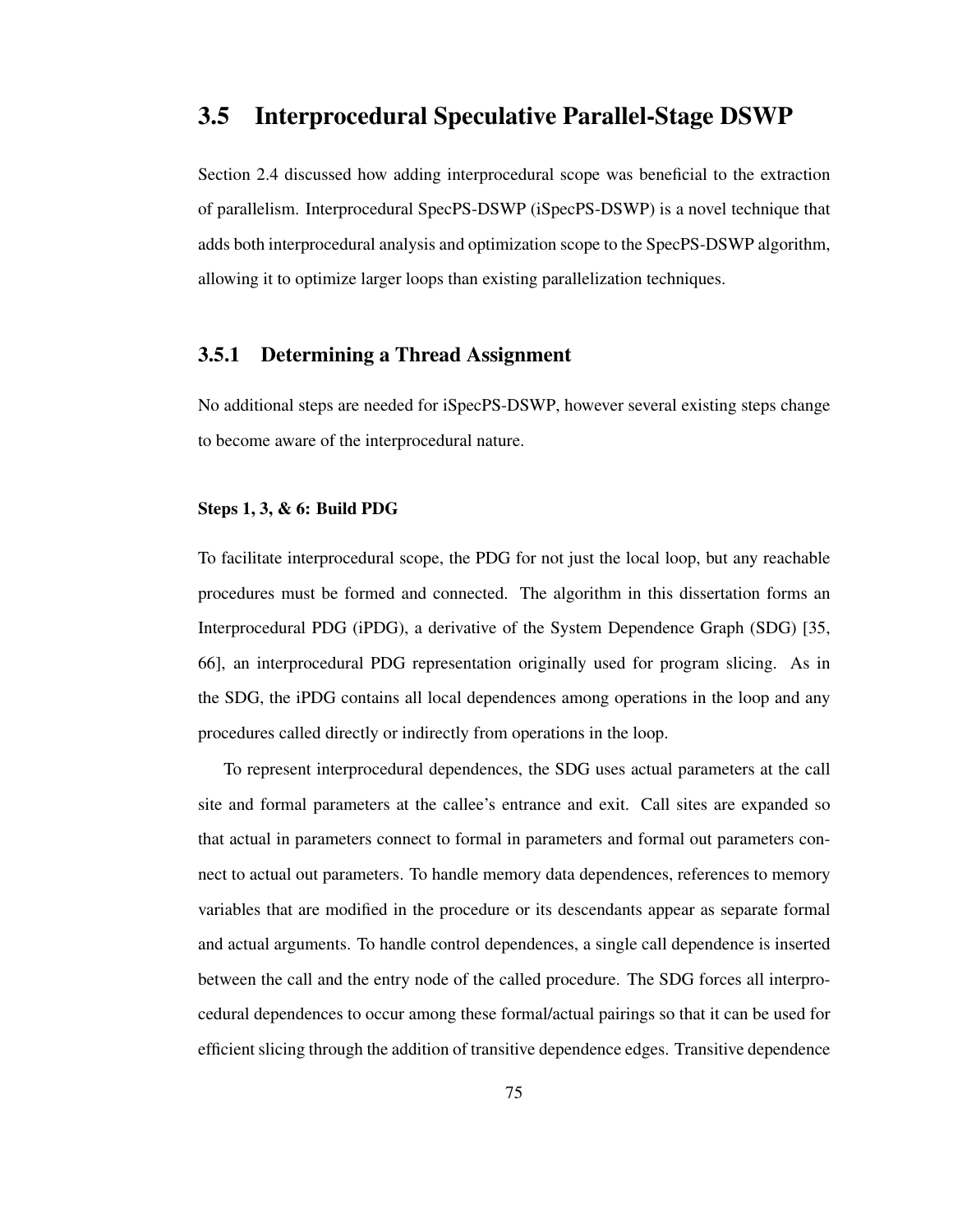

## (a) Sequential C Code



Figure 3.14: iSpecPS-DSWP Example Code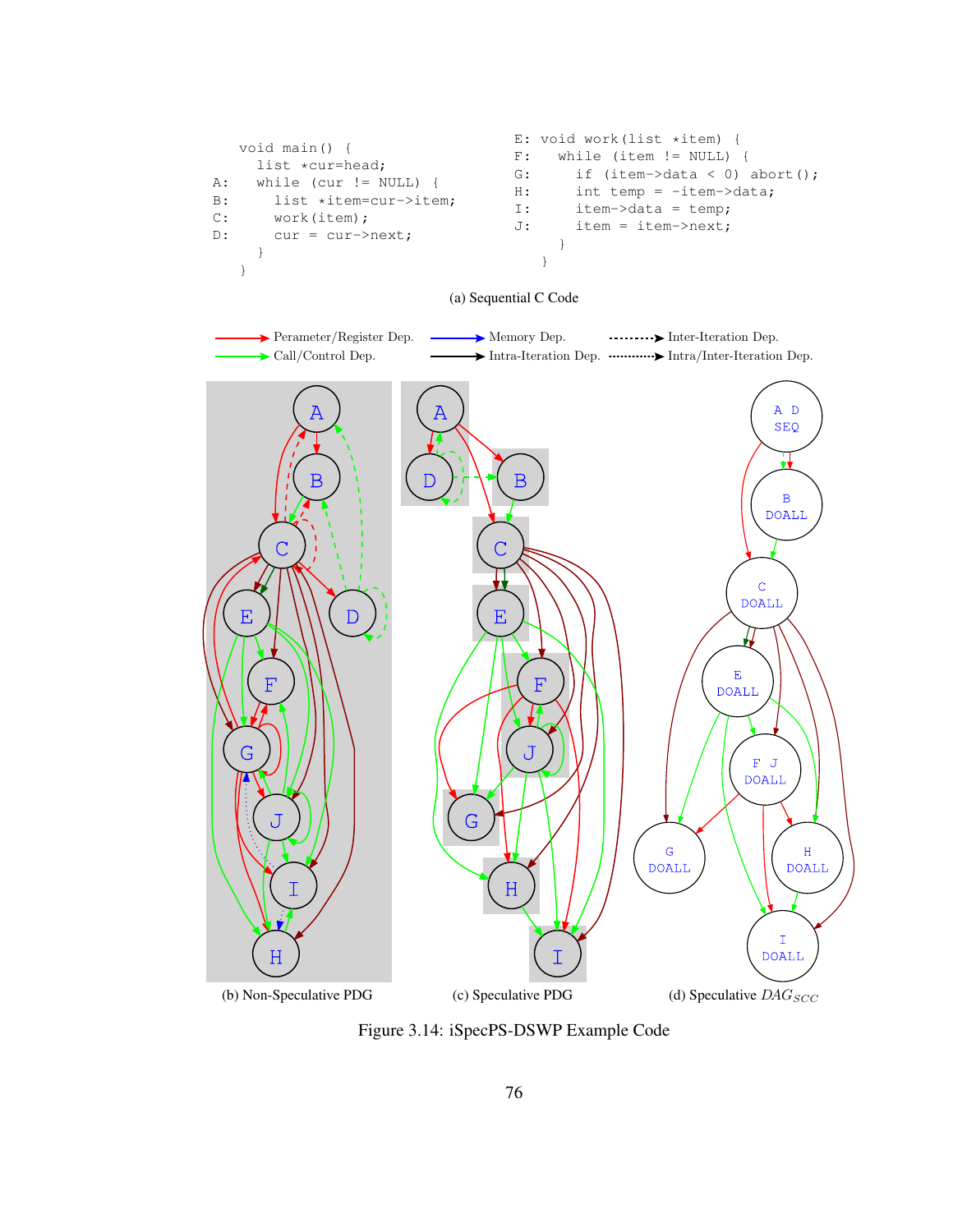edges connect actual outs with only the actual ins that they are transitively dependent upon. They are used by slicing algorithms to perform an accurate interprocedural slice using just and up and down pass over the SDG, rather than iterating to convergence [35].

The iPDG uses the same formal to actual relation as the SDG to represent actual parameter dependences between call site and callee. In addition to adding the call dependence from the call site to the procedure's entry, the iPDG adds the call dependence from the call site to every operation in the procedure. This is required so that later phases of the DSWP algorithm can properly replicate the branches and calls so that each operation in a thread can be executed in the correct condition of execution. Finally, DSWP does not use transitive dependence edges and so does need them in the iPDG. Because of this, the iPDG does not need to force memory dependences to indirect through pseudo formal/actual pairs, instead allowing interprocedural memory dependences to connect directly. In particular, memory dependences are calculated based on the separate results on an interprocedural context-sensitive pointer analysis [14, 53].

Determining the loop-carriedness of each edge in the iPDG occurs as follows:

- Register Dependence If the register dependence is in the DSWPed loop, then its loopcarriedness is computed as in Step 1 of Section 3.3.1. Otherwise, it occurs in a called procedure, and is marked as INTRA.
- Parameter Dependence A parameter dependence is always marked as INTRA, since it cannot be live around the loop backedge.
- Control Dependence If the control dependence is in the DSWPed loop, then its loopcarriedness is computed as in Step 1 of Section 3.3.1. Otherwise, it occurs in a called procedure, and is marked INTRA.
- Call Dependence Like a parameter dependence, a call dependence cannot involve the loop backedge, so it is marked INTRA.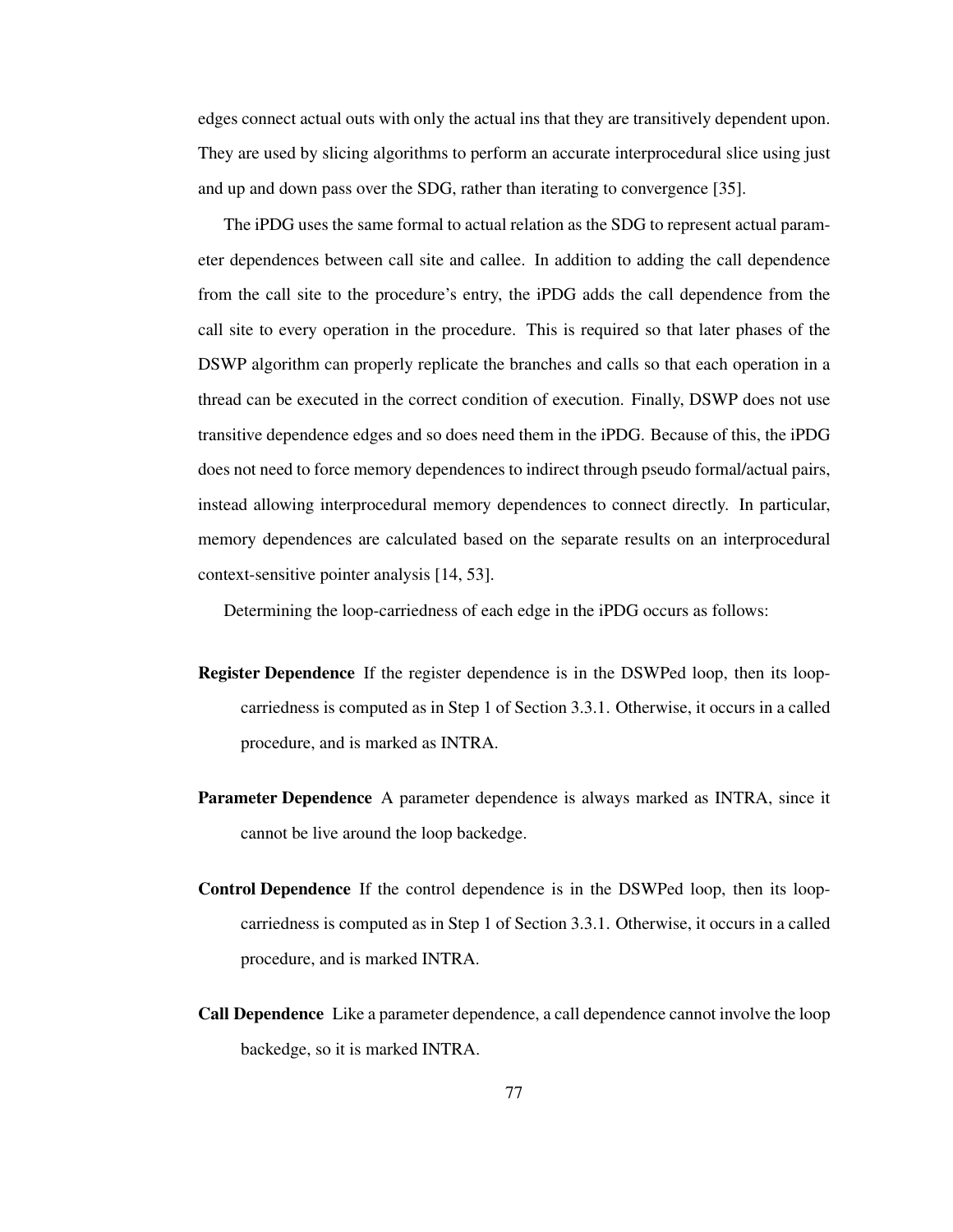Memory Dependence The loop-carriedness of a memory dependence is computed as in Step 1 of Section 3.3.1.

Figure 3.14 show the non-speculative and speculative PDG's for the same code as in Figure 3.10 except that the inner loop is now inside a function, requiring an interprocedural scope to optimize.

## Step 9: Determine Synchronization

First, the new types of dependences arcs must be synchronized properly. Parameter dependences are treated just like register dependence for the purposes of synchronization. Similarly, call dependences are treated just like control dependences for the purposes of synchronization. In particular, just as all indirect control dependences become cross-thread dependences, so do all indirect call dependences. This ensures that all necessary control flow, both branches and calls, exists to allow for the correct condition of execution.

Ideally, communication could be optimized across the merged control flow graphs of the reachable procedures, also called the supergraph [52]. Unfortunately, the algorithms used to optimize communication are on the order of  $n^3$  [54], and the supergraph usually contains tens of thousands of nodes. To avoid excessive compile times, each procedure is optimized separately. That is, only the dependences that cross threads local to a procedure are optimized together. In practice, this means that only register and control dependences are optimized, as most memory flow arcs are interprocedural.

## 3.5.2 Realizing the Thread Assignment

A iSpecPS-DSWP thread assignment is realized by first reifying the speculation as in SpecPS-DSWP and then applying the multi-threaded code generation algorithm locally to each procedure. After PS-DSWP multi-threaded code generation is done, the SpecPS-DSWP commit thread is created.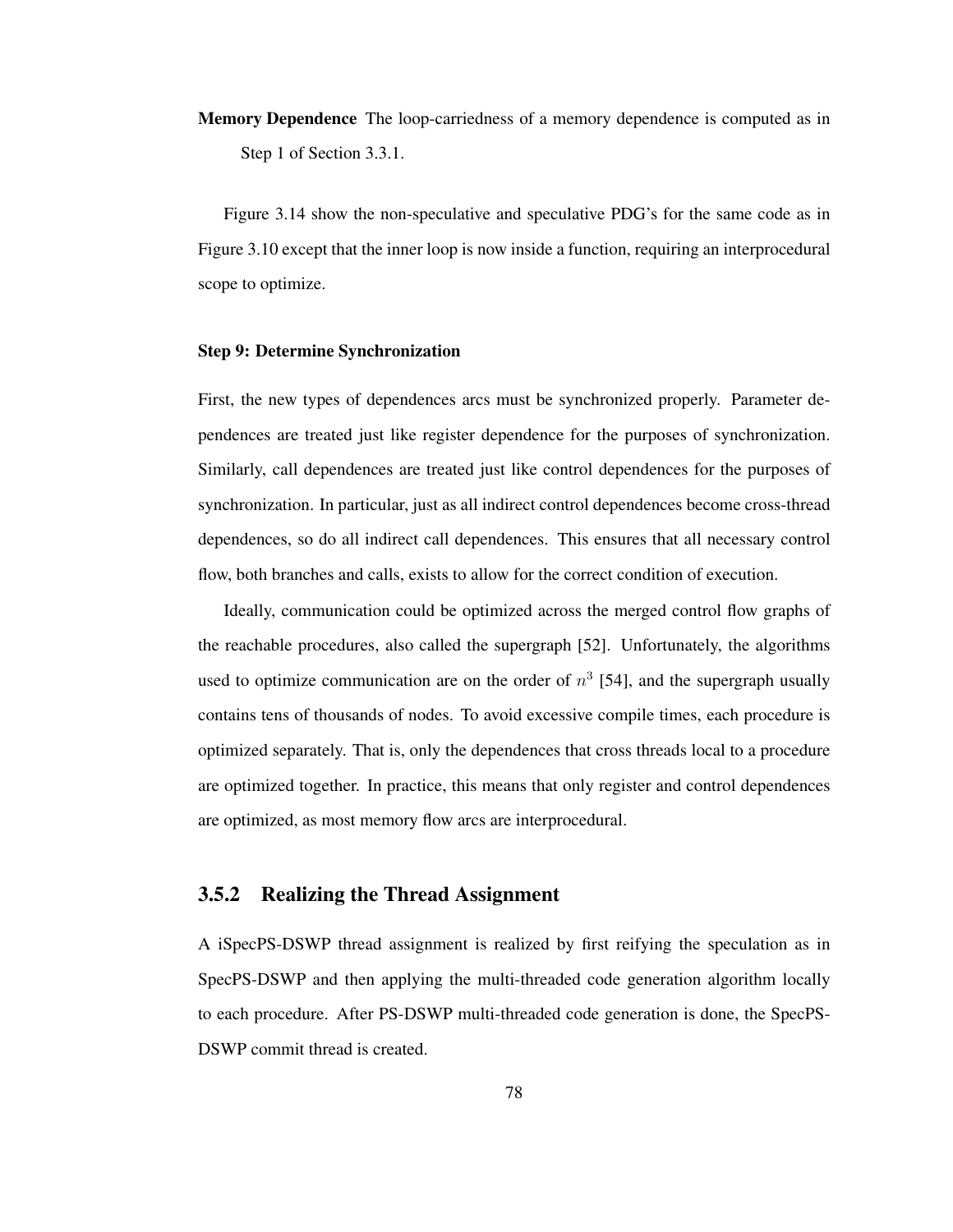Figure 3.15 and 3.17 shows the results of applying iSpecPS-DSWP using essentially the same thread assignment and speculation as used in Section 3.4.

## Step 1: Create Recovery Code

To allow for proper execution of an iteration that misspeculates, all code in the loop and reachable procedures is cloned. Procedure calls inside the cloned region are redirected to cloned copies. This ensures that all code that a recovery iteration can execute remains intact.

## Step 2: Apply Speculation

```
void main() {
   list *cur=head;
A: while (cur := NULL) {
B: list *item=cur->item;<br>C: work(item):
     work(item);
D: cur = cur->next;
    }
   }
E: void work(list *item) {
F: while (item != NULL) {
G: if (item->data < 0) abort();
H: int temp = -item->data;
I: item->data = temp;
J: item = item->next;
     }
 }
         (a) Sequential C Code
                                      void main() }
                                       list *cur=head;
                                  (1) while (cur != NULL) {
                                  (1) list *item=cur->item;
                                 (2) work(item);
                                 (1) cur = cur->next;
                                       }
                                      }
                                  (2) void work(list *item) {
                                  (2) while (item != NULL) {
                                  (2) temp2 = item-\lambda data;(3) if (item->data!=temp2)
                                          MISSPEC;
                                   (2) if (temp2 < 0) MISSPEC;
                                   (2) temp3 = item-\text{data};(3) if (item->data!=temp3)
                                           MISSPEC;
                                  (2) temp = -temp3;(2) item->data = temp;
                                   (2) item = item \rightarrow next;}
                                      }
                                  (b) Single-Threaded Code with Speculation
```
Figure 3.15: Single Threaded Speculation

(Thread Assignment in parenthesis)

All speculation requires only local changes to the IR, so this step is unchanged from SpecPS-DSWP. Figure 3.15 shows the results of applying speculation to the unmodified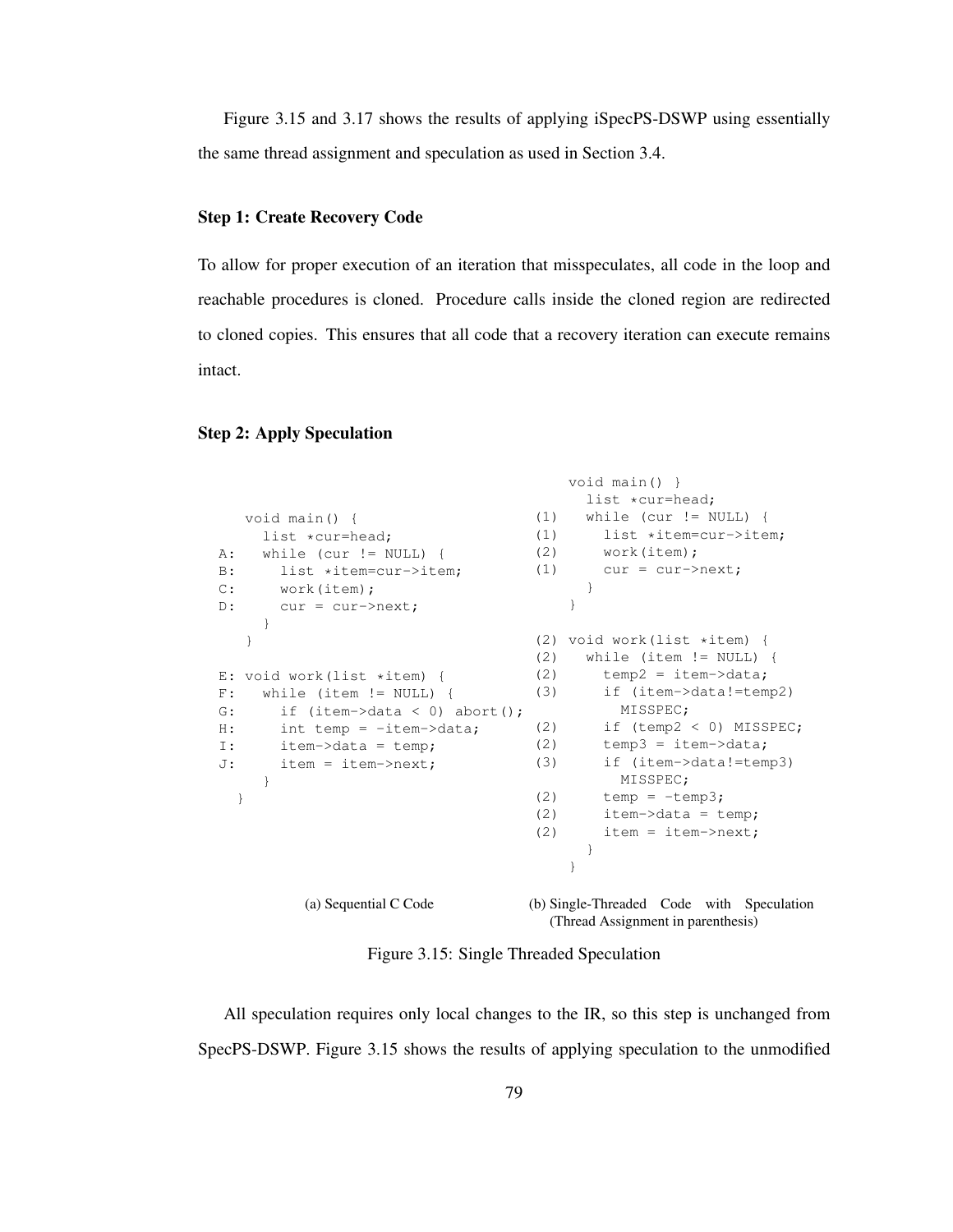code from Figure 3.14.

## Step 3: Multi-Threaded Code Generation

The first step of code generation is to create thread specific procedures for each parallelized procedure. Multi-Threaded Code Generation then proceeds in turn on each procedure and the DSWPed loop. For each procedure and the DSWPed loop, the local CFG is created just as in Step 1 of Section 3.3.2. For the DSWPed loop, the CFG is created for it exactly as in Step 1 of Section 3.3.2. For the procedures, the START and END blocks correspond to procedure entry and exit respectively. Once the CFGs are created, the instructions in the procedure are moved to the cloned basic blocks.

Synchronization is then inserted for the synchronization points that occur locally in each procedure or the DSWPed loop. For register, control, and memory dependences this is handled exactly as in Step 3 of Section 3.3.2. Parameter dependences are communicated in the same way that register dependences are. Call dependences are handled similarly to control dependences, in that they are cloned into the destination of the dependence.

Finally, control flow edges are redirected, just as in Step 4 of Section 3.3.2. However, callsto proceduresin the parallelized region must also be redirected. In particular, the target of a non-external call is redirected to the thread-specific version of that procedure. iSpecPS-DSWP ensures that every procedure exists in each thread, even if it empty, relying on a subsequent pass of inlining to remove empty procedures. Additionally, a thread specific procedure call may not pass all the parameters that the original did. The compiler can set the unused parameters to dummy values or, more optimally, collapse the remaining parameters by removing the unused ones as part of redirecting the call.

One complication to the DSWP MTCG alogorithm arises when the original sequential code of a procedure uses a local stack variable and its operations are assigned to multiple threads. This segments the live range of the local variable to span multiple threads. If the memory continues to be allocated on the local stack of the first thread, it would need to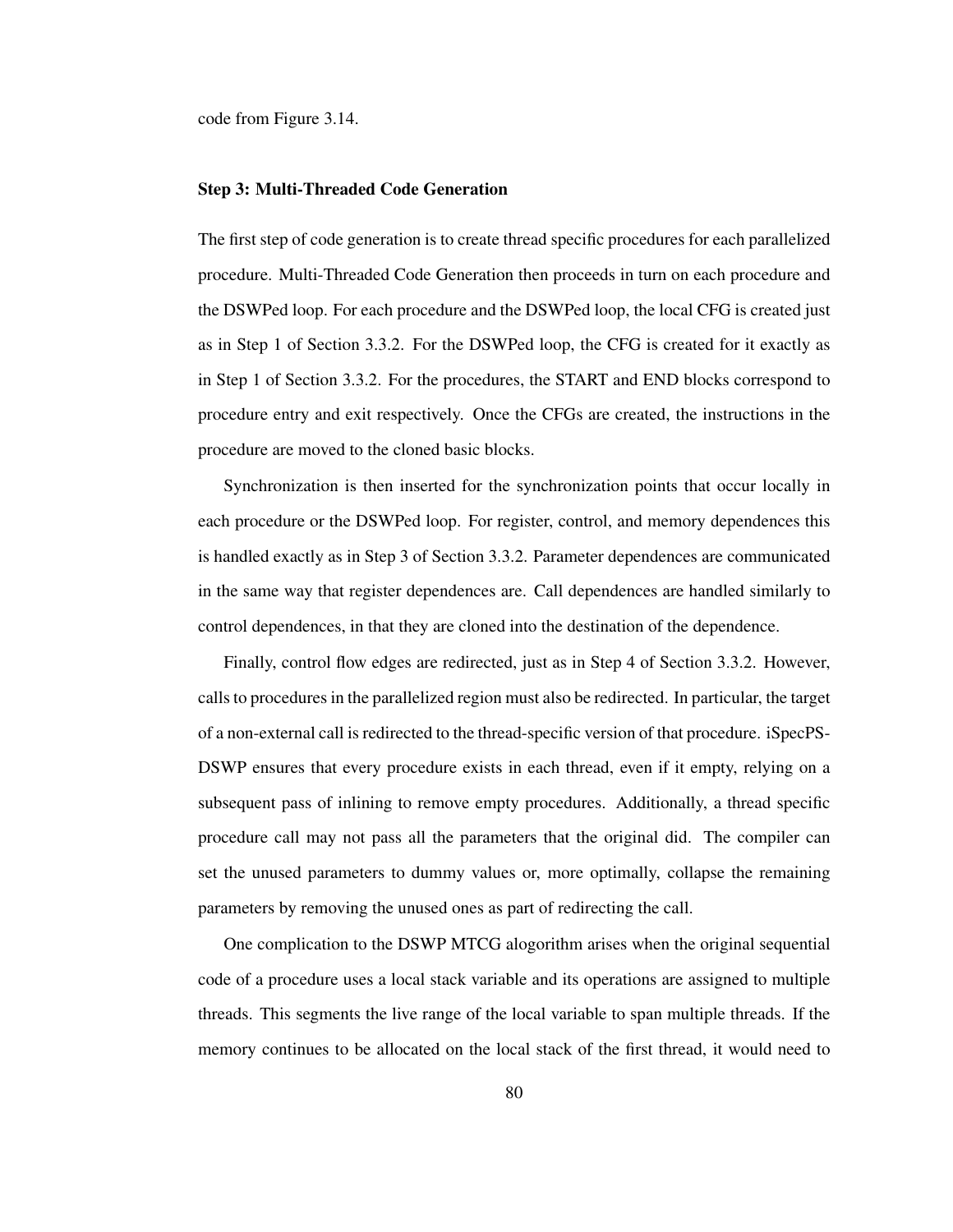|                                           | void $f1(list *item)$ { void $f2(l)$ {                 |                                    |
|-------------------------------------------|--------------------------------------------------------|------------------------------------|
|                                           | int *flagptr = malloc(4); list *item = consume(1);     |                                    |
| void $f$ (list *item) { produce(1, item); |                                                        | int $\star$ flagptr = consume (2); |
|                                           | int flag = false; $\text{produce}(2, \text{flagptr});$ | h(item, flagptr);                  |
| $q(i$ tem, $\&$ flaq); q(item, flaq);     |                                                        | consume $(3)$ ;                    |
| h(item, &flag);                           | produce(3, SYNCH);                                     | free(Haqptr);                      |
|                                           |                                                        |                                    |
| (a) Sequential Code                       | $(b)$ Thread 1                                         | $(c)$ Thread 2                     |

Figure 3.16: Stack Code Example

wait for later threads to communicate to it that they are done using the memory to avoid later threads using memory that has been deallocated by the first thread. This introduces an illegal backward communication into the DSWP pipeline. The alternative of having the last thread allocate the memory on its stack avoids the problem of backwards dependences, but encounters the same problem upon creating the memory, as the value of the local memory must be communicated backwards to prior threads before they can reference the segment. iSpecPS-DSWP solves this problem by changing stack allocated variables in the local variable segment that are referenced across multiple threads into heap-allocated variables. The first thread to use the segment will create a heap allocated memory location (via a thread-safe call to malloc) whose value can be communicated to later threads. The last thread to use the segment will destroy the heap allocated memory (via a thread-safe call to free) after all prior threads have finished the function and send a token to the last thread indicating that they will no longer access the memory.

Figure 3.16 illustrates a simple example for a function  $f$ . After partitioning, the  $f$ lag variable is split across multiple threads. To ensure that both threads can properly access it, it is first malloced in Thread 1 and its address sent to Thread 2. When Thread 1 finishes the function, it sends a synchronization token to Thread 2 to indicate that it is no longer using the memory, allowing Thread 2 to free it.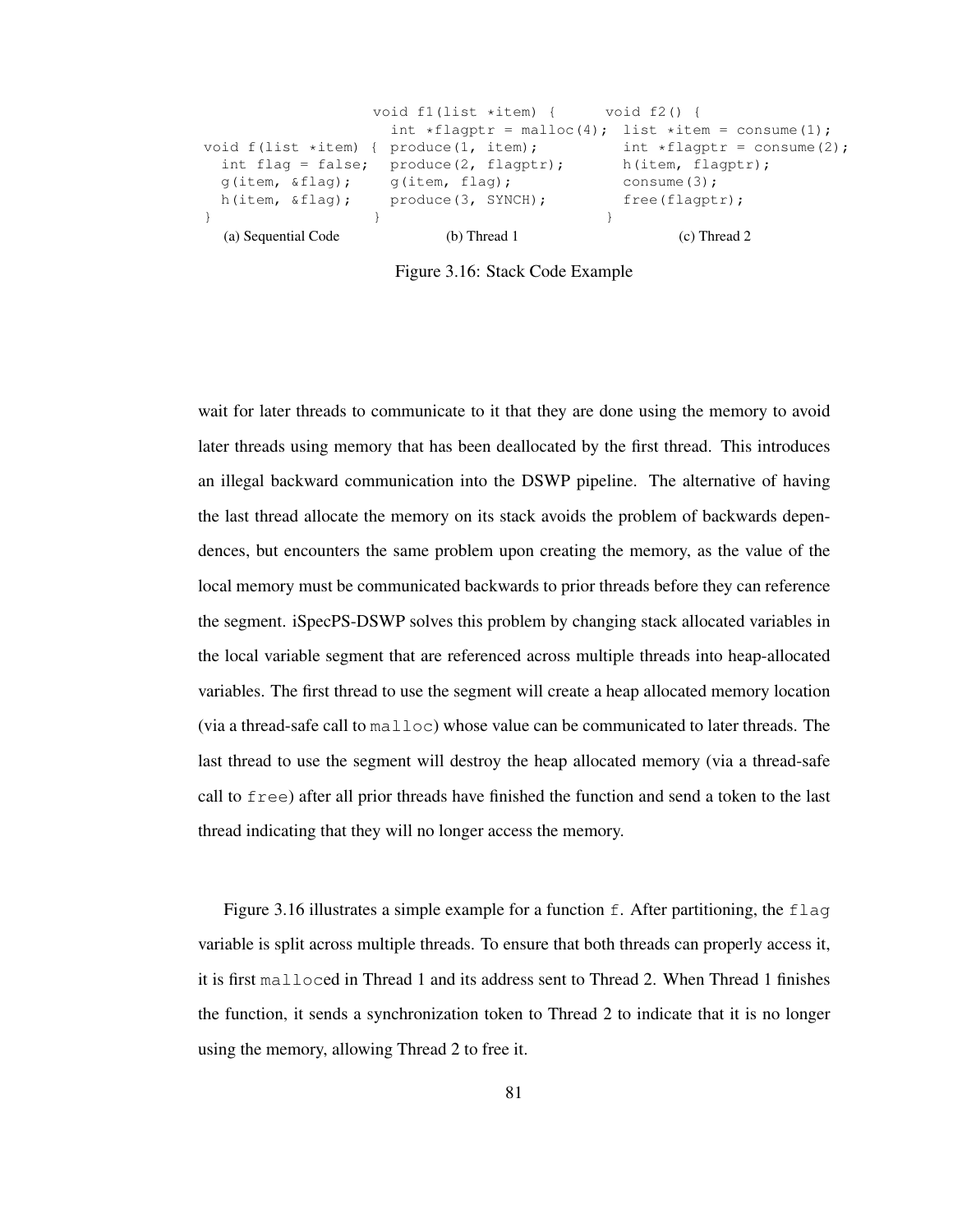| Queue Instructions          |                                  |                                                                               |  |  |
|-----------------------------|----------------------------------|-------------------------------------------------------------------------------|--|--|
| Instruction                 | Arguments                        | Description                                                                   |  |  |
| set.qbase                   | V                                | Sets the queue base Base for a thread to the given value V.                   |  |  |
| produce                     | $\overline{[Q]} = V$             | Pushes value V onto the tail of queue $Q + Base$ if it is not full. If        |  |  |
|                             |                                  | the queue is full, the instruction stalls until room is available.            |  |  |
| consume                     | $R = [Q]$                        | Pops a value off of the head of queue $Q + Base$ if there are values          |  |  |
|                             |                                  | in the queue and places the value in register R. If the queue is empty,       |  |  |
|                             |                                  | the instruction stalls until one is available.                                |  |  |
| consume.poll                | $\overline{PR} = \overline{[Q]}$ | For queue $Q + Base$ , if there are is a value in the queue, it is popped     |  |  |
|                             |                                  | off the queue and placed in register $R$ and $P$ is set to 1. If the queue is |  |  |
|                             |                                  | empty, the instruction writes $0$ into $P$ and the value of $R$ is undefined. |  |  |
|                             |                                  | This instruction does <i>not</i> stall if the queue is empty.                 |  |  |
| queue.flush                 | Q                                | Flushes all values in the queue $Q + Base$ , leaving it empty.                |  |  |
| resteer                     | Q, A                             | Asynchronous resteer the thread that produced into queue $Q + Base$           |  |  |
|                             |                                  | to address A.                                                                 |  |  |
| Version Memory Instructions |                                  |                                                                               |  |  |
| allocate                    | (M, S)                           | Returns an unused MTX ID setting its parent version to memory                 |  |  |
|                             |                                  | version $(M, S)$ .                                                            |  |  |
| enter                       | (M, S)                           | Enter the specified MTX M and subTX S.                                        |  |  |
| commit_stx                  | (M, S)                           | Commit the subTX S into the parent MTX M.                                     |  |  |
| commit_mtx                  | M                                | Commit the MTX M into the parent (MTX, subTX) that it was cre-                |  |  |
|                             |                                  | ated under. If the parent memory version is $(0, 0)$ then commit into         |  |  |
|                             |                                  | nonspeculative state. S emphmust be the oldest child of M.                    |  |  |
| rollback                    | M                                | All the stores from the specified MTX M and any subordinate sub-              |  |  |
|                             |                                  | TXs and MTXs will be discarded, and the MTX is deallocated.                   |  |  |
|                             |                                  | Threads must issue enter to enter a legitimate MTX or commit-                 |  |  |
|                             |                                  | ted state.                                                                    |  |  |
| set.lvp                     | (M, S)                           | Sets the load variant point register to the specified MTX M and               |  |  |
|                             |                                  | subTX S.                                                                      |  |  |
| load.variant                | $R = [Addr]$                     | Performs a load that respects the load variant point register, relative       |  |  |
|                             |                                  | to the current memory version.                                                |  |  |
| get_mtx                     | $\mathbb{R}$                     | Sets R to the current MTX.                                                    |  |  |
| get_stx                     | $\mathbb{R}$                     | Sets R to the current subTX                                                   |  |  |

Table 3.4: iSpecPS-DSWP ISA Extensions

## Step 4: Apply Memory Versioning

The instructions that memory versioning inserts for each load, store, and external function call are all local to a procedure. However, the current MTX and subTX are stored in microarchitectural registers. To accesses these registers, two additional instructions are addeed to the ISA (Table 3.4).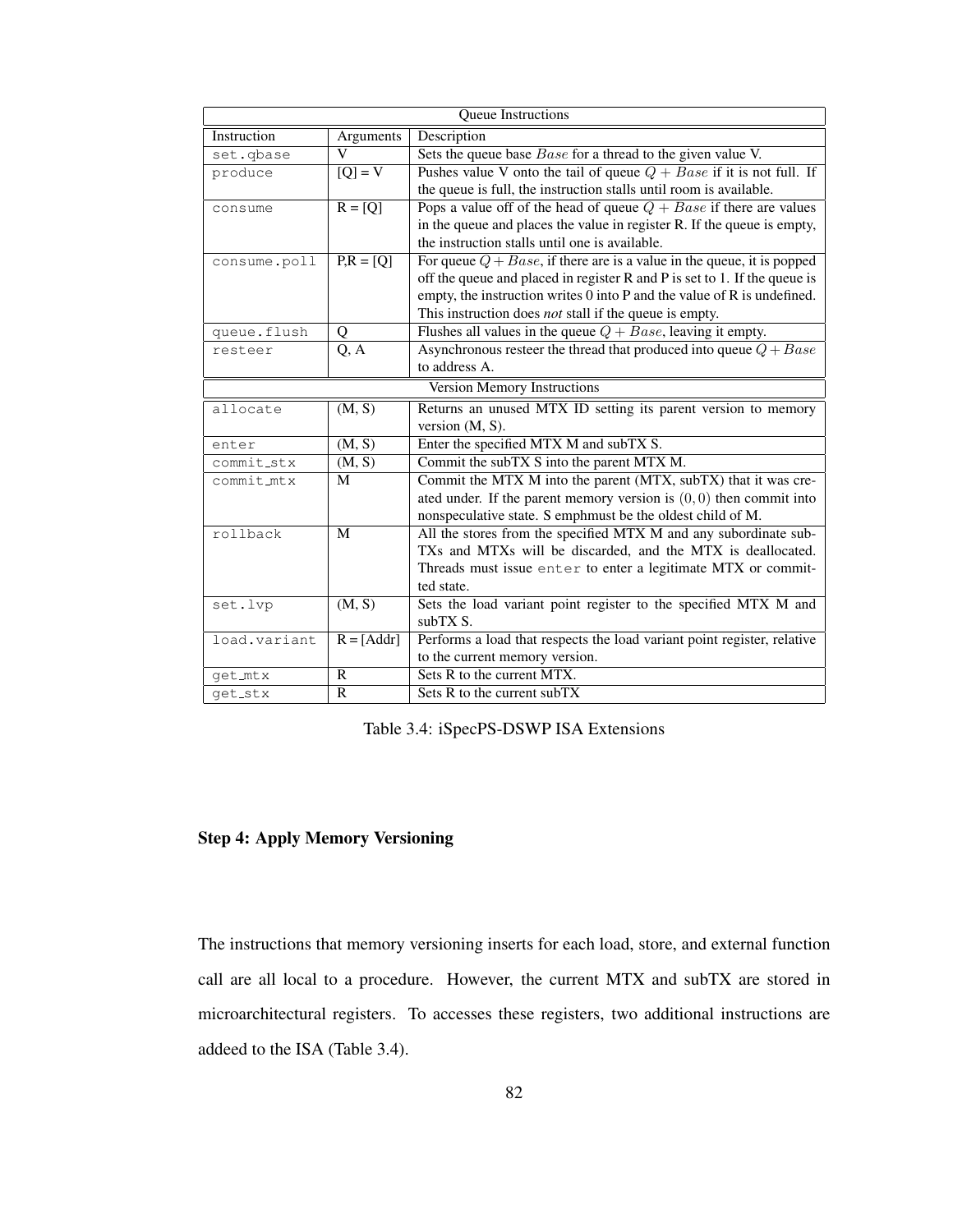## Step 5: Finish Recovery Code

This step proceeds as in SpecPS-DSWP. With the exception of the misspeculation recovery code, Figure 3.17 shows the final code after the transformation is finished.

```
void main1() {
  list *cur=head, *item;
   int mtx = allocate(0, 0); void main2() {
  int stx = 0;produce(4, mtx);
   produce(5, mtx);
   produce(6, cur);
  produce(7, cur);
  int iter = r_Twhile (cur != NULL) {
     int qset = iter % 2;
     int qoff = qset * 18;<br>set_qbase(qoff)
     produce(17, TRUE);
     produce_reg_chkpt();
    enter(mtx, stx);
    iter++;
    item = cur->item;
    produce(8, item);
    cur = cur->next:produce(9, cur);
    produce(10, cur);
    stx += 1;produce(1, OK);
   }
  produce(1, EXIT);
\mathbf{I}(a) Thread 1: main
                       \frac{1}{1} ist \frac{1}{1} \frac{1}{1} \frac{1}{1} \frac{1}{1} \frac{1}{1} \frac{1}{1} \frac{1}{1} \frac{1}{1} \frac{1}{1} \frac{1}{1} \frac{1}{1} \frac{1}{1} \frac{1}{1} \frac{1}{1} \frac{1}{1} \frac{1}{1} \frac{1}{1} \frac{1}{1} \frac{1}{1} \frac{1}{1} \frac{1}{1int mtx = \text{consume}(4);
                                         int stx = 0;cur = consume(5);
                                       set_qbase(r_T * 18);
                                      while (cur != NULL) {
                                           int exit = \text{cosume}(17);
                                           if (exit == TRUE) {
                                         for (int i=0; i<\mathbb{R}; i+1) {
                                                set_qbase(i * 18);<br>produce(17, FALSE);
                                            \begin{array}{c} \text{produce (17, FALSE)}; \\ \} \end{array}break;
                                        \rightarrowproduce_reg_chkpt();
                                          enter(mtx, stx);
                                           item = consume(8);
                                           work2(item);
                                        cur = \text{cosume}(9);stx += 1;produce(2, OK);
                                         }
                                         produce(2, EXIT);
                                     }
                                               (b) Thread 2: main
                                                                             void main3() {
                                                                                   list *cur;<br>int mtx = consume(5);
                                                                                 int stx = 0;cur = \text{cosume}(7);int iter = r_Tset_qbase(i * 18);<br>produce(17, FALSE); int qset = iter % 2
                                                                                   int qset = iter \frac{1}{2};
                                                                                    int qoff = qset * 18;
                                                                                    set_qbase(qoff)
                                                                                  produce_reg_chkpt();
                                                                                    enter(mtx, stx);
                                                                                   iter++;
                                                                                    work3();
                                                                                   cur = \text{cosume}(10);stx += 1;
                                                                                    produce(3, OK);
                                                                                \rightarrowproduce(3, EXIT);
                                                                               }
                                                                                     (c) Thread 3: main
```
Figure 3.17: iSpecPS-DSWP Parallelized Code without Misspeculation Recovery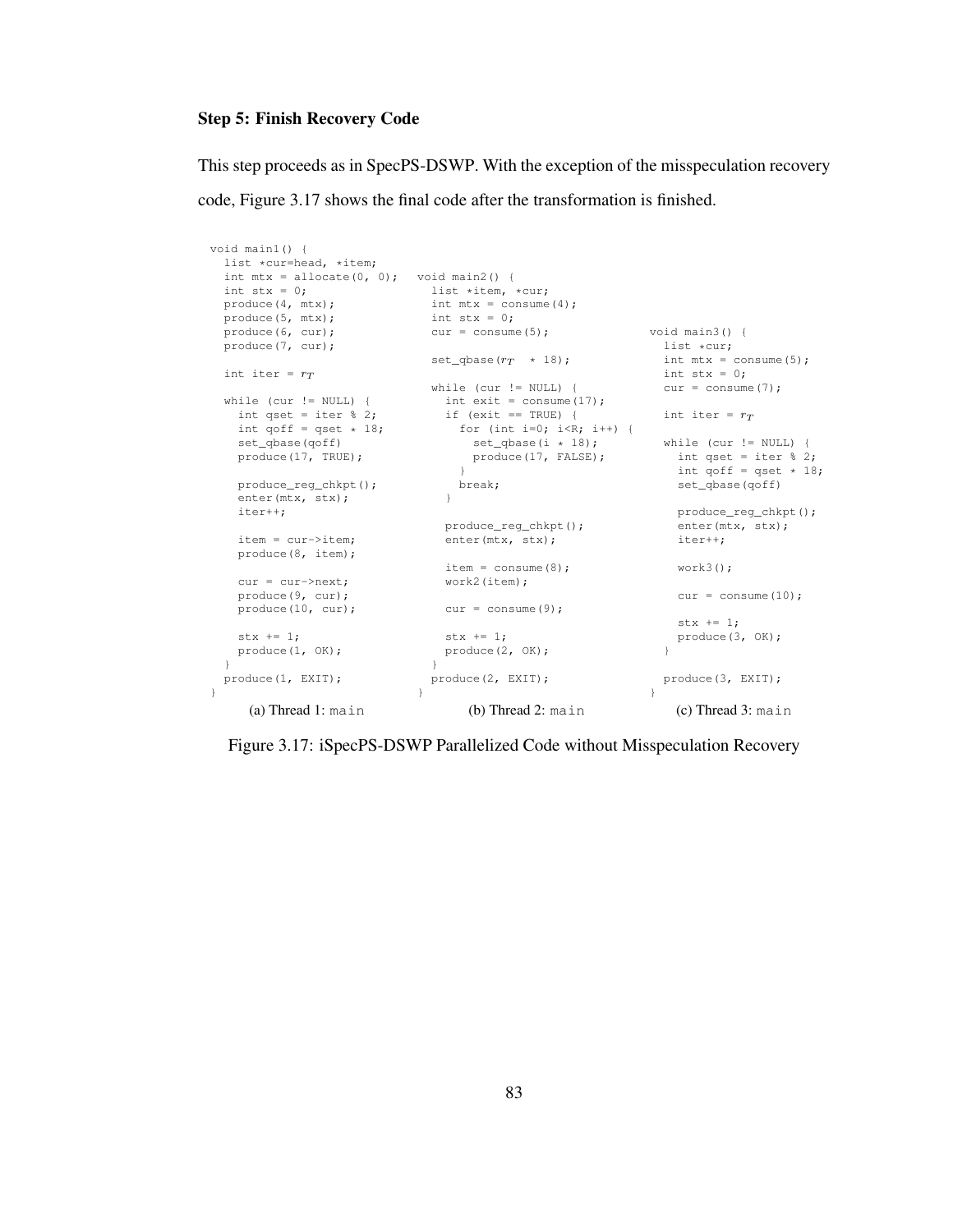```
void work2(list *item) {
int temp, temp2, temp3;
  int mtx = get_mtx();
 int \text{stx} = \text{get\_stx}();
 produce(11, item);
 int mtxsave = mtx;
 int stxsave = stx;
 mtx = allocate(mtx, stx);
 \text{stx} = 0;produce(12, mtx);
 while (item != NULL) {
   enter(mtx, stx);
   temp2 = item->data;
   produce(13, temp2);
   if (temp2 < 0) {
     produce(2, MISSPEC);
     wait();
    }
   temp3 = item->data;
   produce(14, temp3);
   temp = -temp3;
   enter(mtx, stx+1);
   item->data = temp;
   item = item->next;
   produce(15, item);
   stx += 2;produce(16, MEM_SYNC);
  }
 mtx = mtxsave;
 stx = stxsave;
 enter(mtx, stx);
\overline{1}void work3() {
                                              int temp2, temp3;
                                              int mtx = get_mtx();
                                            int stx = get\_stx();
                                             list \staritem = consume(11);
                                             int mtxsave = mtx;
                                             int stxsave = stx;
                                           mtx = \text{cosume}(12);stx = 0;while (item != NULL) {
                                             enter(mtx, stx);
                                              temp2 = consume(13);if (item->data!=temp2) {
                                                produce(3, MISSPEC);
                                                 wait();
                                              \mathcal{L}temp3 = consume(14);if (item->data!=temp3) {
                                               produce(3, MISSPEC);
                                                 wait();
                                              }
                                              item = consume(15);int unused = \text{consum}(16);
                                              commit_stx(mtx, stx);
                                              commit_stx(mtx, stx + 1);
                                               stx += 2;}
                                            commit_mtx(mtx);
                                            mtx = mtxsave;
                                             stx = stxsave;
                                             enter(mtx, stx);
                                           }
```
(d) Thread 2: work

(e) Thread 3: work

Figure 3.17: iSpecPS-DSWP Parallelized Code without Misspeculation Recovery (cont.)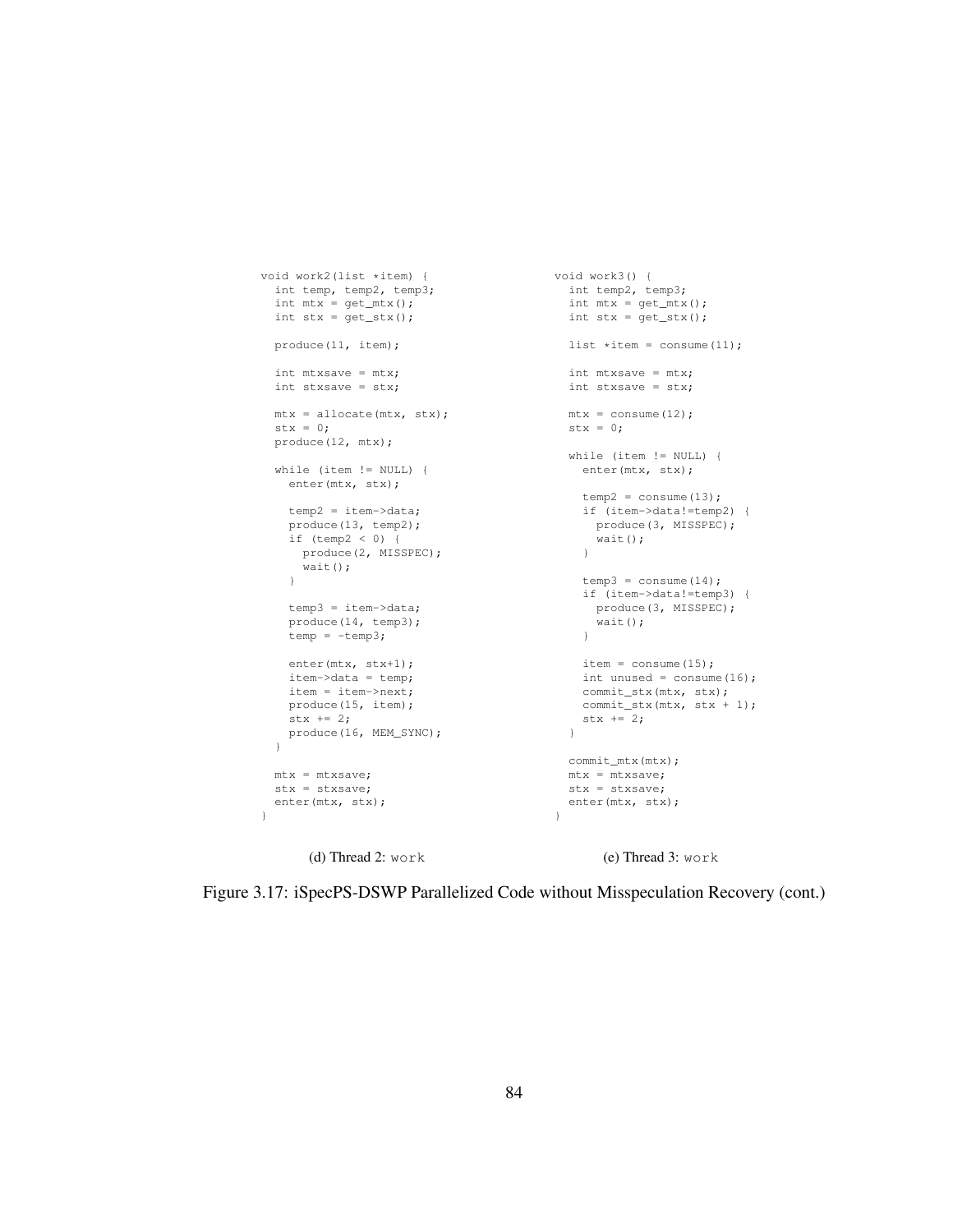# Chapter 4

# Extending the Sequential Programming Model

Even with the framework described thus far, some applications will defy automatic parallelization. To extract parallel execution from these applications, this dissertation relies on programmer intervention. However, unlike existing languages and frameworks that force the programmer to begin thinking in terms of parallel execution, this dissertation relies on extensions to the sequential programming model, reducing the burden on the programmer. Before looking at extensions to the sequential programming model in Section 4.2, this chapter first gives an overview of programmer-specified parallelism in Section 4.1.

## 4.1 Programmer Specified Parallelism

Many parallel programming languages have been proposed over the years. The most popular ones extend existing sequential languages with parallel concepts, with the goal of allowing existing code to be easily parallelized. Most existing languages, including C, have been extended with threads and locks by threading libraries, notably *pthreads*. Unfortunately, by exposing only the low-level concept of threads, these languages give the programmer little if any help avoiding deadlock, livelock, or just plain incorrect execution [47]. Addition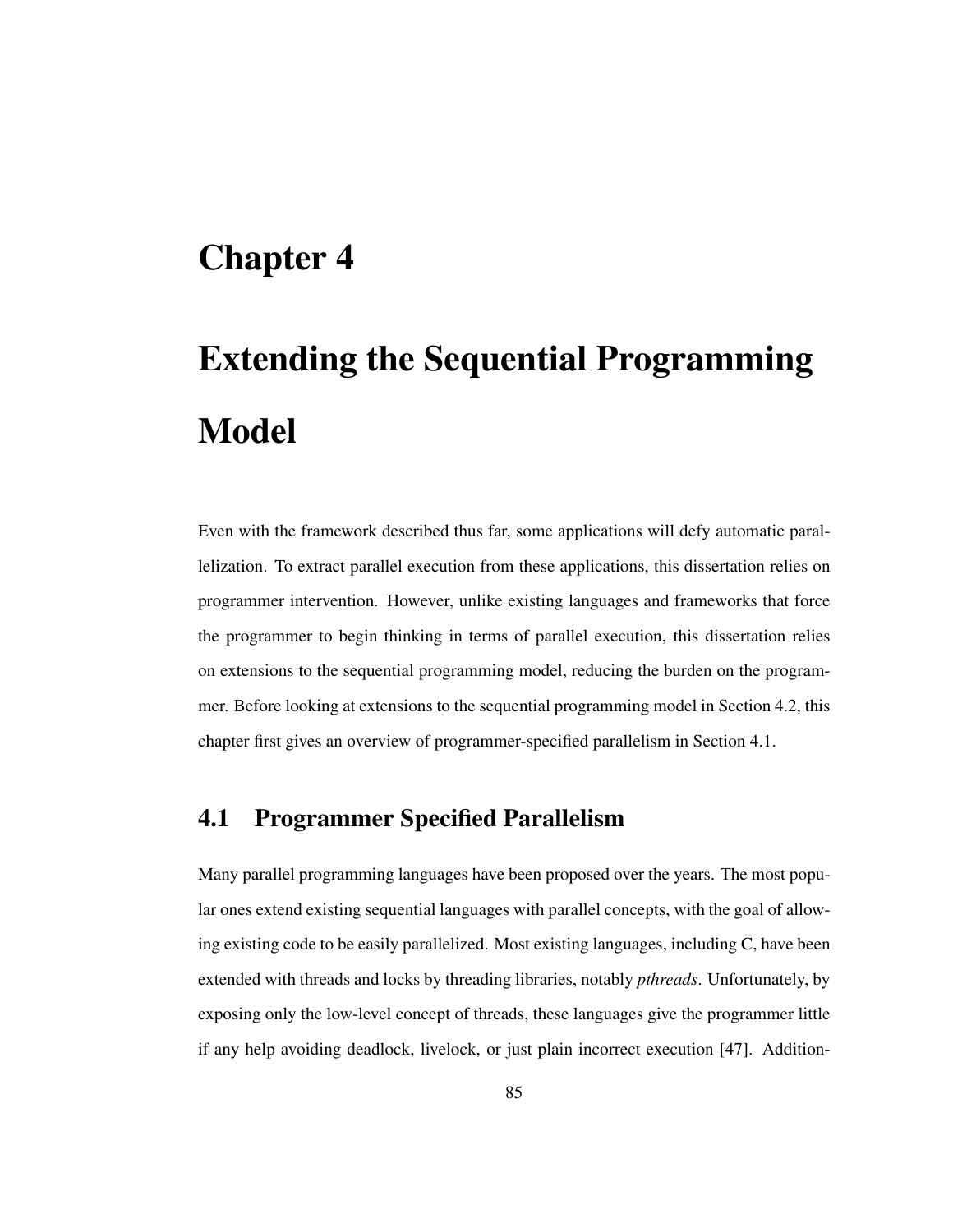ally, even if the programmer can extract a correct parallelization, he must then perform a round of performance debugging to achieve a parallelization that is faster than the equivalent single-threaded program. Unfortunately, this performance rarely carries over to a new processor architecture or even a new configuration of an existing processor architecture, necessitating a new round of performance debugging that often leads to another round of correctness debugging.

The OpenMP [2] and MPI [1] extensions to the C programming language attempt to mitigate the performance debugging aspect of manual parallelization. Aimed at processor and cluster level parallelism respectively, the extensions allow the programmer to indicate the type of parallelism desired. However, the programmer is still responsible for finding and appropriately dealing with any cross-thread dependences. Thus, these systems still suffer from the problems of creating a correct parallel program. The use of memory transactions [12] to express parallelism has recently been proposed, but often suffer from correctness [30] and performance [92] issues.

Many new languages have been developed that use higher abstractions to expose parallelism than threads and locks. If an application's algorithm can be expressed in the form of streams, languages such as StreamIt [78] ensure the correctness of the parallelism, while also extracting good performance, but streams are not the natural formulation for many problems. Several languages, such as Cilk [26], attempt to maintain C-like semantics while giving the programmer the ability to express parallelism by making the concepts of closures and continuations first-class features. Just as in language extensions for parallelism, these new languages still force the programmer to understand and effectively use a new programming model.

Beyond a purely programmer-centric approach to parallelism, several techniques in the literature advocate an integrated approach to the extraction of parallelism, combining both manual and automatic parallelization.

SUIF Explorer [43] is a tool for programmer specification of parallelism, which is then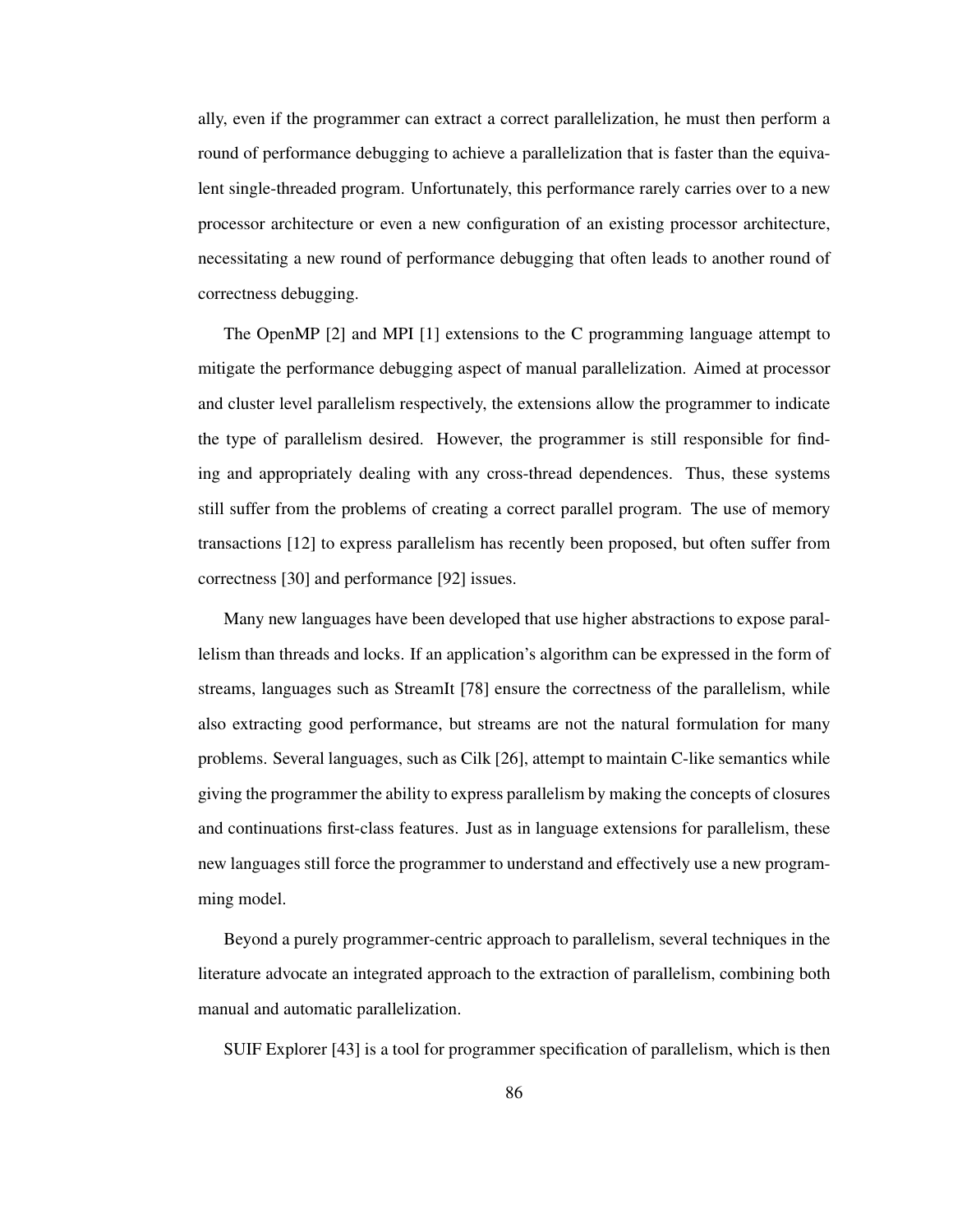assisted by tools support to ensure correctness. The Software Behavior-Oriented Parallelization [21] system allows the programmer to specify intended parallelism. If the intended parallelization is incorrect, the worst case is single-threaded performance at the cost of extra execution resources.

Work proposed by Thies et al. [77] also extracts parallelism in conjunction with the programmer. Through profiling the program's dynamic behavior, their system extracts pipelined parallelism and produces parallelizations for 197.parser and 256.bzip2 that are effectively the same as those in this dissertation. However, their system relies upon the programmer to mark the potentially parallel regions and often to perform several transformations to make the program amenable for parallelization, but that reduce the software-engineering quality of the code. Additionally, their system does not produce sound code, relying on the profiling phase to see the addresses of *all* potential dynamic memory dependences.

## 4.2 Annotations for the Sequential Programming Model

Forcing the programmer to think in terms of parallel execution and then annotate the program with this information imposes a large burden on the programmer. It would be better for the programmer to remain in a sequential execution model and for the annotations used to also fit into this sequential model. To this end, this dissertation proposes annotations for a sequential execution model that inform the compiler about non-determinism without forcing the programmer to think in terms of parallelism. By annotating non-determinism, the programmer is indicating that there is no single required order of execution or even a single correct output; rather a multitude of execution orders and outputs are correct, though syntactically or semantically different. This subsection introduces two extensions to a sequential programming model to present this information to the compiler, allowing the extraction of parallelism.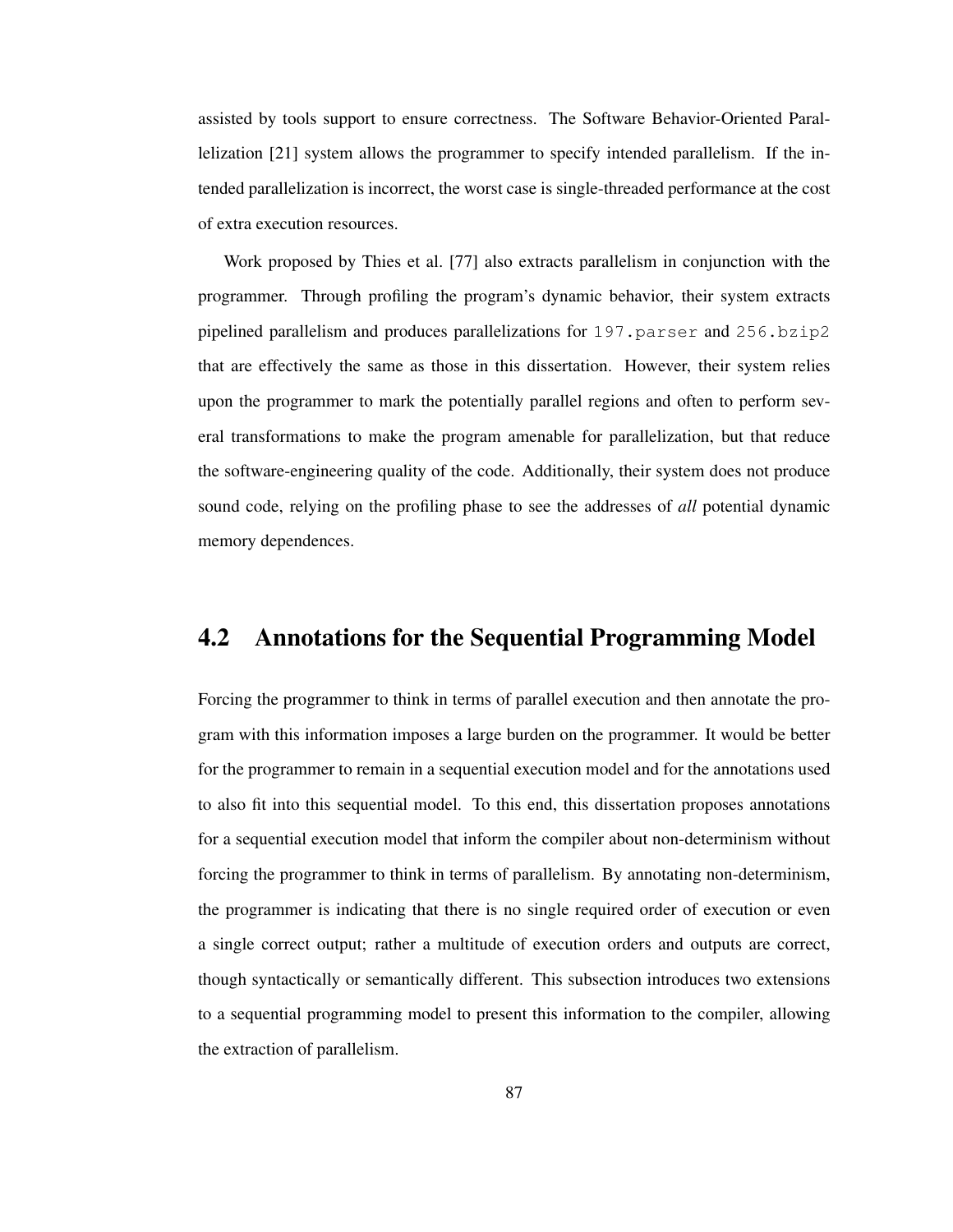```
dict = start_dictionary();
while ((char = read(1)) != EOF) {
  profitable = compress(char, dict)
  @YBRANCH(probability=.000001)
  if (!profitable)
    dict = restart_dictionary(dict);
}
finish_dictionary(dict);
                  (a) Y-branch
#define CUTOFF 100000
dict = start\_dictionary();
int count = 0;
while ((char = read(1)) != EOF) {
  profitable = compress(char, dict)
  if (!profitable) {
   dict = restart_dictionary(dict);
  } else if (count == CUTOFF) {
    dict = restart_dictionary(dict);
    count = 0;}
  count++;
}
finish_dictionary(dict);
```
(b) Manual Choice of Parallelism

Figure 4.1: Motivating Example for *Y-branch*

Of those applications with many correct outputs, a large subset of these have outputs where some are more preferable than others. When parallelized by hand, the developer must make a choice that trades off parallel performance for output quality. Instead, this flexibility should be given to the compiler, as it is often better at targeting the unique features of the machine it is compiling for. To this end, this dissertation proposes the use of a Y-branch in the source code. The semantics of the *Y-branch* are that, for all dynamic instances, the *true* path can be taken regardless of the condition of the branch [86]. The compiler is then free to generate code that pursues this path when it is profitable. In particular, this allows the compiler to balance the quality of the output with the parallelism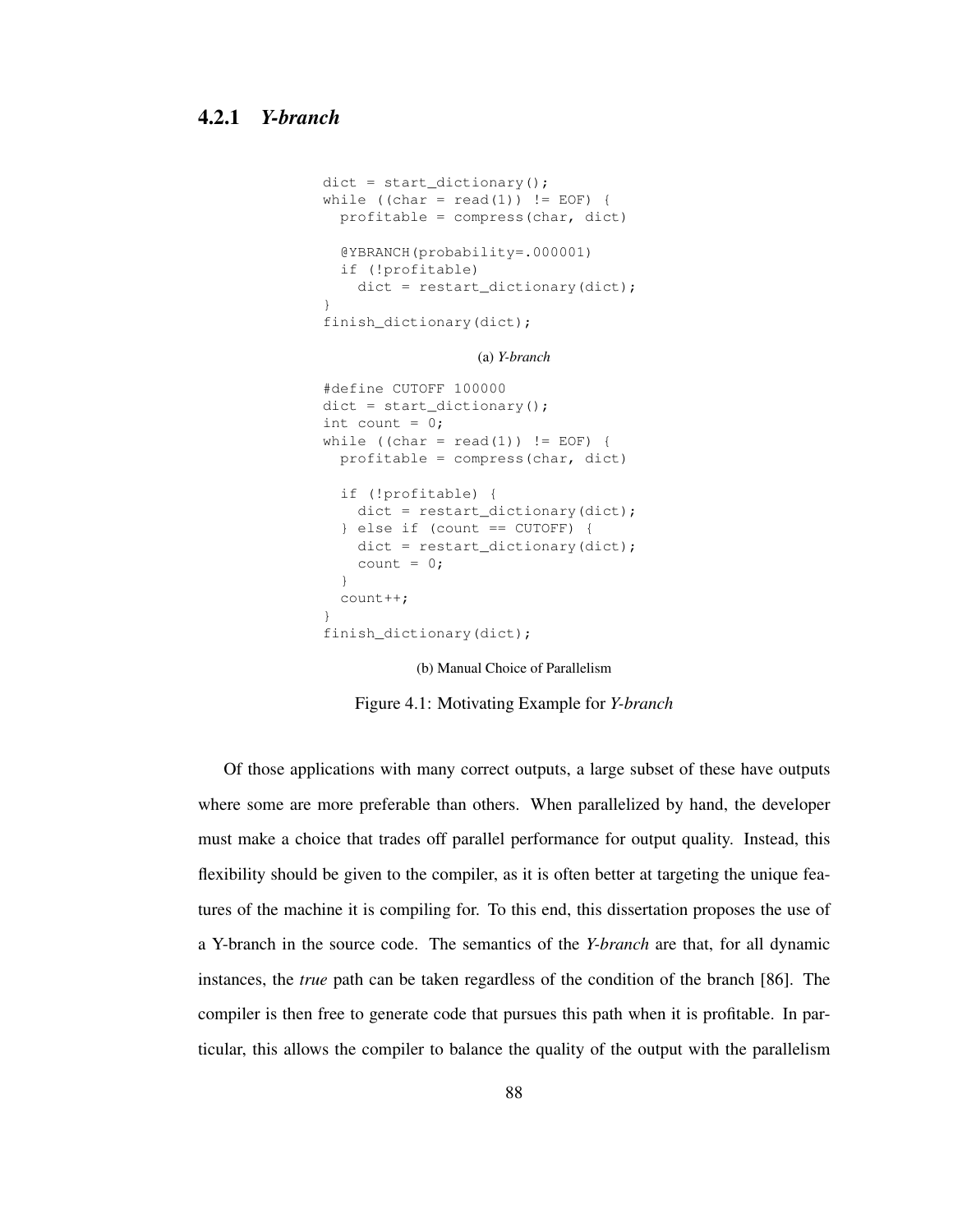achieved.

Figure 4.1a illustrates a case where the *Y-branch* can be used. The code is a simplified version of a compression algorithm that uses a dictionary. Heuristics are used to restart the dictionary at arbitrary intervals. Rather than insert code to split the input into multiple blocks, as is done in Figure 4.1b, the *Y-branch* communicates to the compiler that it can control when a new dictionary is started, allowing it to choose an appropriate block size. This gives the compiler the ability to break dependences on the dictionary and extract multiple threads. A probability argument informs the compiler of the relative importance of compression to performance. In the case of Figure 4.1a, a probability of .000001 was chosen to indicate the dictionary should not be reset until at least 100000 characters have been compressed. Determination of the proper probability is left to a profiling pass or the programmer. Simple metrics, such as the minimum number of characters, are often sufficient.

VELOCITY uses the *Y-branch* annotation [9] to extract more parallelism with iSpecPS-DSWP by allowing the compiler to make the reset function happen at the beginning of a predictable loop iteration. First, a new outer loop around the original loop containing the *Ybranch* is created. The *Y-branch* branch is then transformed to break out of the original loop after it has executed  $1/probability$  times. The original loop is first called before entering the new outer loop. An iteration of the new outer loop first calls the code originally controlled by the *Y-branch* and then executes the next iteration of the original loop. Because the reset logic executes at predictable intervals, the compiler can easily parallelize the new outer loop. Figure 4.2 shows how the compiler transforms the *Y-branch* annotation to produce code that can be parallelized. In Figure 4.2a the programmer has indicated that the compiler can choose to taken the branch that controls the reset logic, and that it should not do so more than once every 100,000 iterations. Prior to parallelization, the compiler translates the loop containing the *Y-branch* to form a new outer loop, shown in Figure 4.2b, that can be parallelized automatically.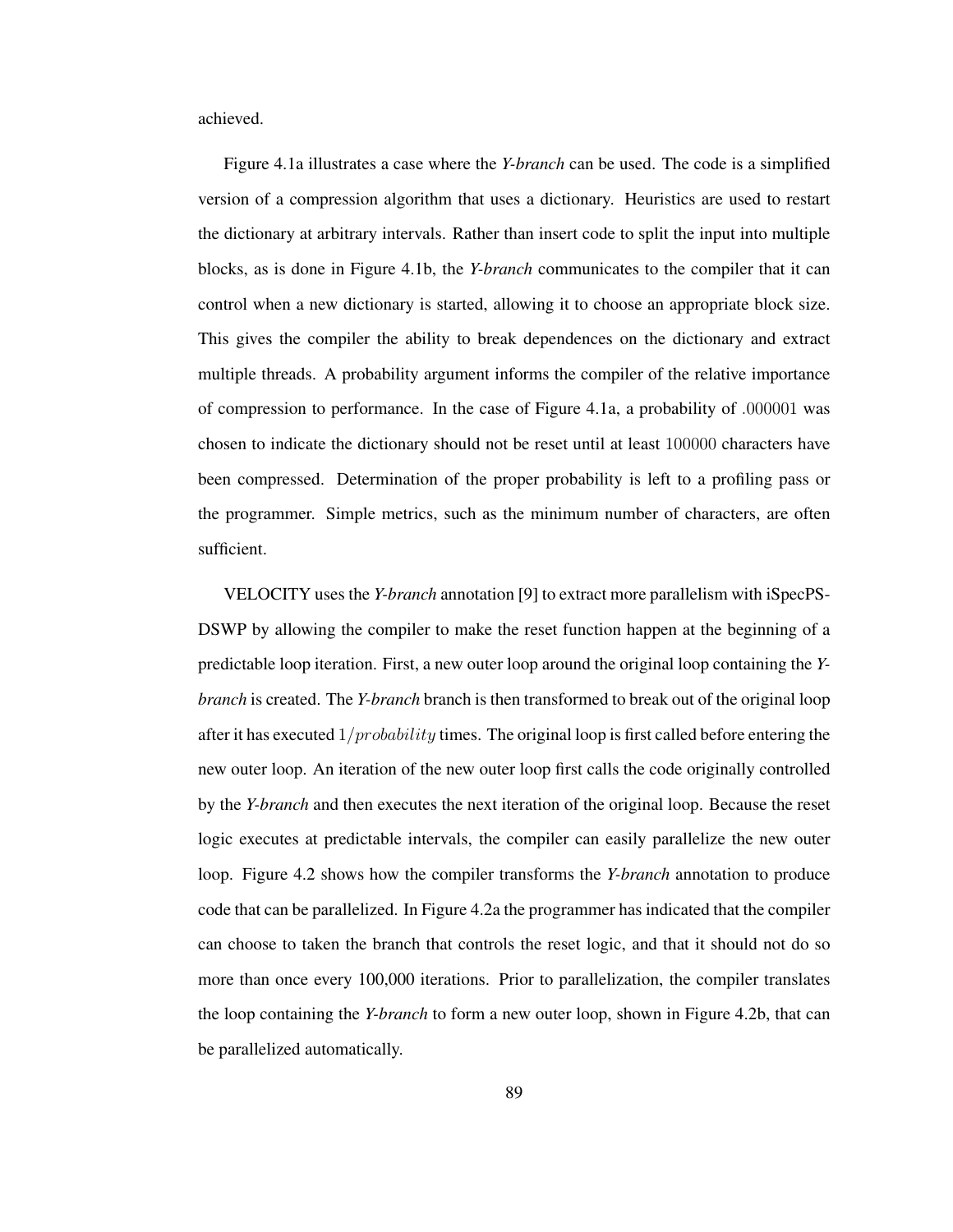```
char c;
dict = start\_dictionary();
while ((c = read(1)) != EOF)profitable = compress(c, dict)
  @YBRANCH(probability=.000001)
 if (!profitable)
   dict = restart_dictionary(dict);
}
finish_dictionary(dict);
```
(a) Sequential *Y-branch* Code

```
char c;
dict = start_dictionary();
...
while (c != EOF) {
  int numchars = 0;
  dict = restart_dictionary(dict);
 while ((c = read(1)) := EOF) {
   profitable = compress(c, dict)
    if (numchars++ == 100000) break;
   if (!profitable)
     dict = restart dictionary(dict);}
}
```
(b) Transformed *Y-branch* Code

Figure 4.2: *Y-branch* Example

## 4.2.2 *Commutative*

Many functions have the property that multiple calls to the same function are interchangeable even though they maintain internal state. Figure 4.3a illustrates a code snippet for the rand function, which contains an internal dependences recurrence on the seed variable. Multiple calls to this function will be forced to execute serially due to this dependence. The *Commutative* annotation informs the compiler that the calls to rand can occur in any order.

In general, the *Commutative* annotation allows the developer to leverage the notion of a commutative mathematical operator, which can facilitate parallelism by allowing function calls to execute in any order. This annotation is similar to commutativity analysis [67];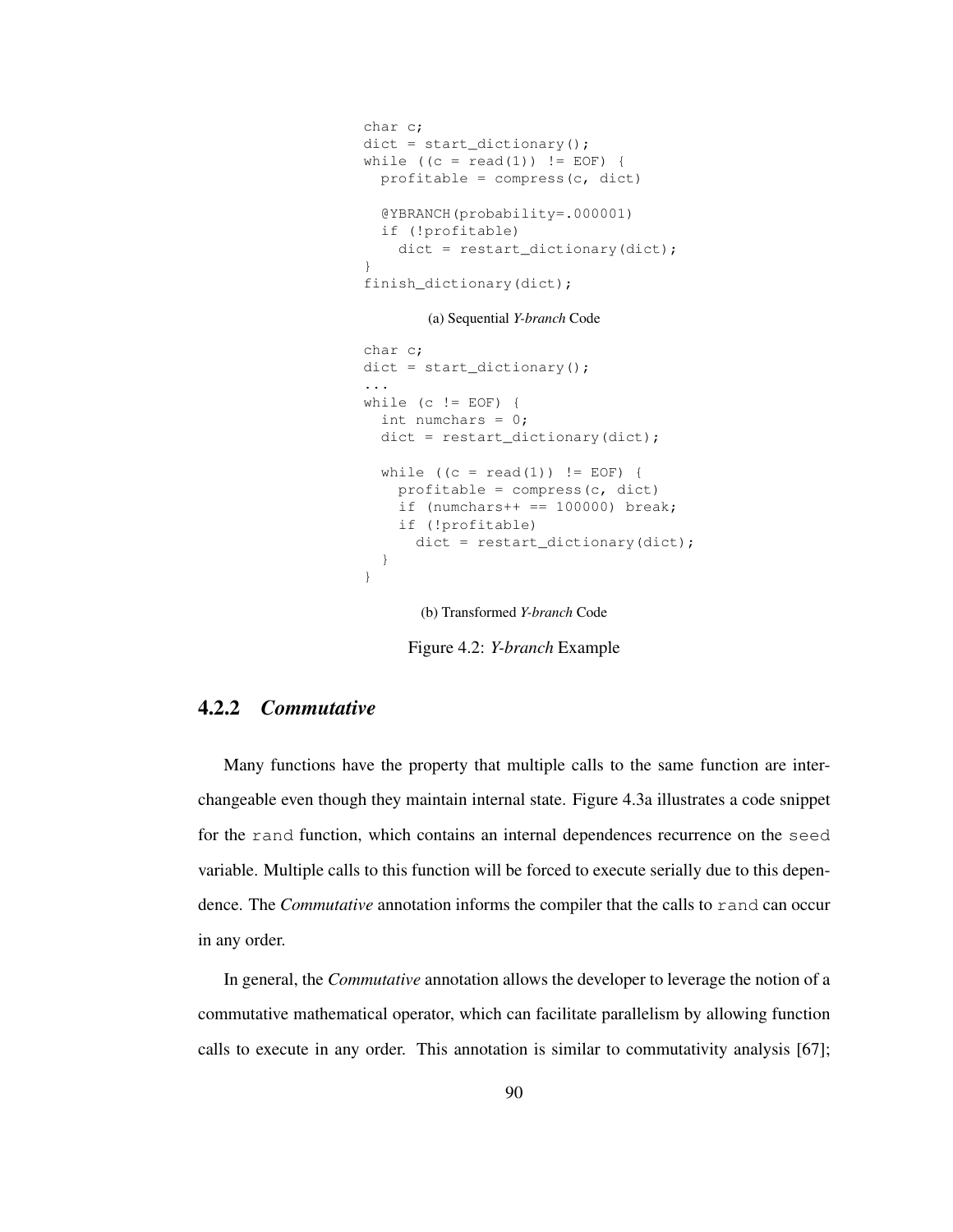```
int seed;
@Commutative
int rand() {
 seed = seed * 2 + 1;
  return seed;
}
            (a) Rand Example
void * free_list;
@Commutative(memalloc, ROLLBACK, free, ptr)
void * malloc(size_t s) {
  void *ptr = allocate(free_list, s);return ptr;
}
@Commutative(memalloc, COMMIT, free, ptr)
void free(void *ptr) {
  size_t size = allocated_size(ptr)
  free_list = deallocate(free_list, ptr);
}
            (b) Malloc Example
```
Figure 4.3: Motivating Examples for *Commutative*

both have the goal of facilitating parallelization by reordering operations. However, calls to *Commutative* functions are generally not commutative in the way that commutativity analysis requires. Commutativity analysis looks for sets of operations whose order can be changed, but that result in the same data in the same location. *Commutative* functions can be executed in an order that leads to different values in locations versus the sequential version. The differences that may result are accepted by the programmer. Finally, the programmer annotates *Commutative* based on the definition of a function and not the many call sites it may have, making it easy to apply. *Commutative* is also similar to the Cilk *inlet* directive, as it ensures correct execution of code that executes in a non-deterministic fashion. However, *inlet* is meant to serially update state upon return from a spawned function, while *Commutative* is meant to facilitate parallelism by removing serialization. The annotation is also similar to the *async* and *race* directives used by the IPOT system [84]. In IPOT, the programmer annotates variables as races to indicate that a read can see a potentially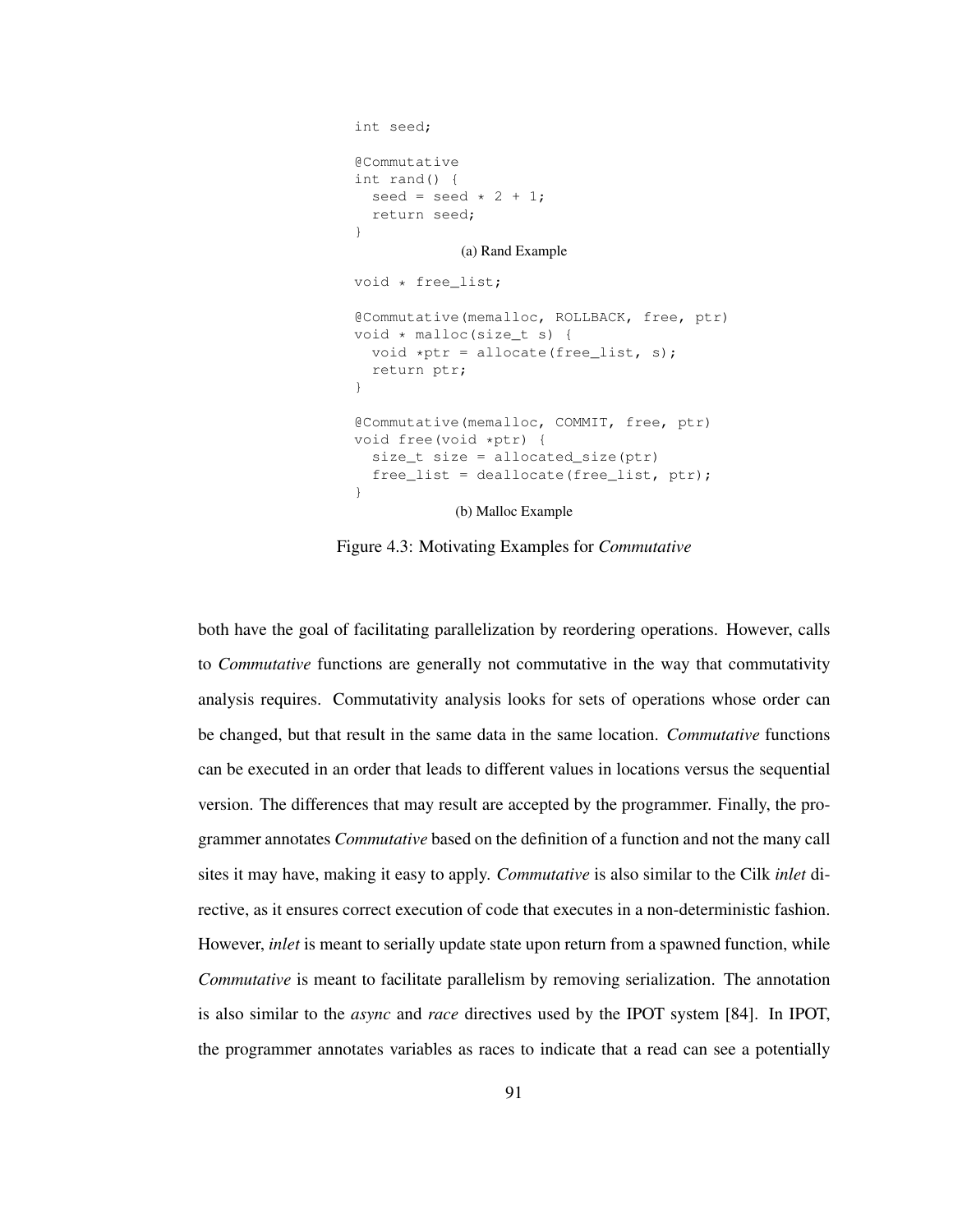stale value of the variable without causing misspeculation. However, a variable can only be marked race when the different data values that result are confined to internal state and are not externally visible. IPOT can also mark code regions as async to allow them to execute in an order that ignores data dependences inside the region, leading to non-determinisitic orderings. Though this annotation can achieve similar effects to *Commutative*, it's purpose is to facilitate parallel execution, forcing the programmer to consider the execution of multi-threads when applying it. Additionally, it is unclear how to use it in a speculative parallelization.

The semantics of the *Commutative* annotation are that, outside of the function, the outputs of the function call are only dependent upon the inputs to it. Additionally, there must exist a well-defined sequential ordering of calls to the *Commutative* function, though that order need not be determined *a priori*.

The *Commutative* annotation can also take an argument which indicates that groups of functions share internal state. When parallelizing, any function in the group must execute atomically with respect to every function in the group. For example, malloc and free access the free list shown in Figure 4.3b, so both are part of the *memalloc Commutative* set.

The compiler uses the *Commutative* annotation to extract more parallelism by ignoring internal dependence recurrences. Specifically, when building the iPDG, the *Commutative* function is *not* added to the iPDG, just its call sites. Any memory flow dependence between two call sites to the *Commutative* is removed from the iPDG. When generating code, the *Commutative* function itself conceptually executes atomically when called and, inside the function, dependences that are local to the function are respected. By ensuring that the function executes atomically, a well-defined sequential sequence of calls to the *Commutative* function is guaranteed to exist in the absence of misspeculation.

The use of *Commutative* in a speculative execution environment requires additional care. In particular, there must always be a well-defined sequential sequence of calls to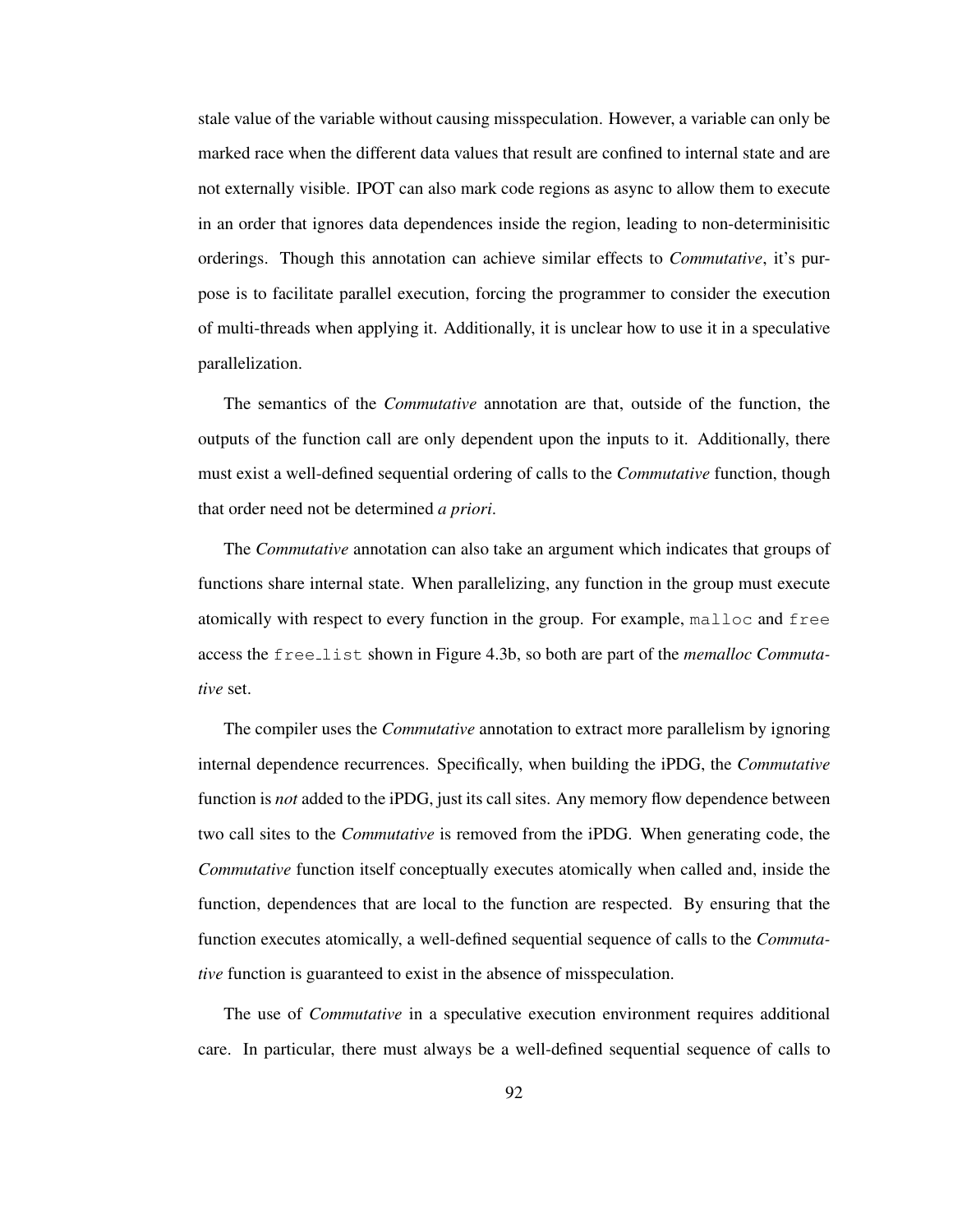the *Commutative* function, particularly in the face of versioned memory and rollback or commit of versioned state. A well-defined ordering is maintained by ensuring that *Commutative* functions executed in non-transactional memory and that the effects of a call to a *Commutative* can be undone by a rollback or are put off until commit, specified by the ROLLBACK and COMMIT values in the *Commutative* annotation.

To handle ROLLBACK, the *Commutative* annotation takes a function as one of its arguments. On each call to the function, the specified arguments and variables of the function are appended to a list, and on rollback the function is called with these arguments. For example, the rollback function for malloc is free and the ptr variable is appended to a list for each call to malloc.

For COMMIT, the function is not executed. Instead its arguments are appended to a list. Note that this is only a viable option for functions without return values that do not modify state through pointers passed in as arguments. On commit of versioned memory to nonspeculative state, the function is executed for each element of the list. For example, free is a COMMIT *Commutative* function. Were it a ROLLBACK *Commutative* function, a new malloc function would need to be written that could malloc a specific pointer rather than a size.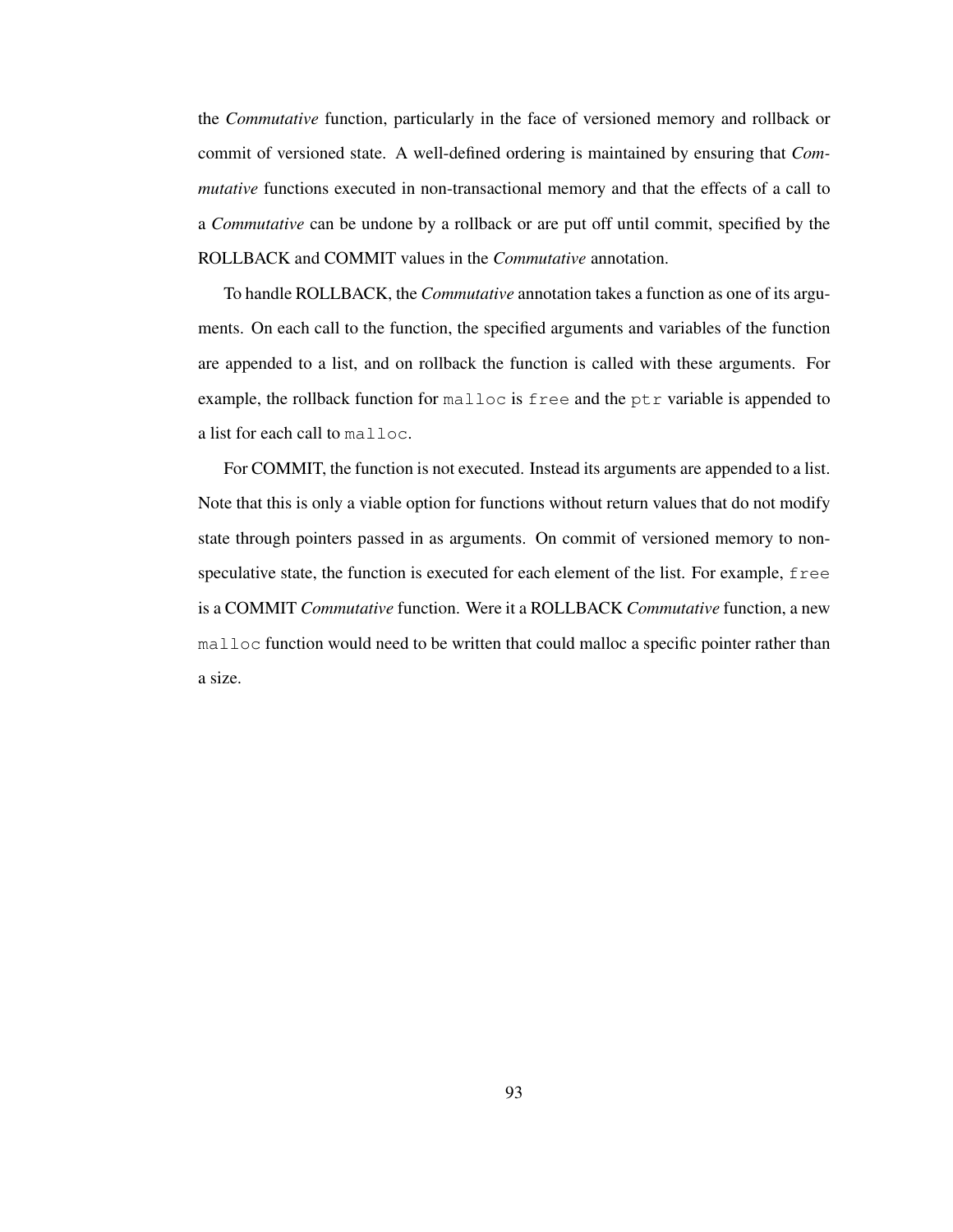## Chapter 5

# Evaluation of VELOCITY

This chapter presents an evaluation methodology for the automatic parallelization framework presented in Chapter 3 and Chapter 4 as implemented in the VELOCITY compiler. Using several applications from the SPEC CINT2000 benchmark suite as case studies, the chapter will also show how this framework enables the automatic extraction of parallelism.

## 5.1 Compilation Environment

An automatic parallelization framework based on the techniques discussed in Chapter 3 was built in the VELOCITY [79] compiler. VELOCITY relies upon the IMPACT [69] compiler, a research compiler developed at the University of Illinois at Urbana-Champaign, to read in C code and emit assembly code for a virtualized Itanium $^{\circledR}$  2 architecture. The IMPACT compiler can perform many advanced analyses and optimizations designed to produce good performing code for EPIC-like architectures [69]. Among these, VELOCITY only uses IMPACT's pointer analysis [14, 53] to identify both call targets of function pointers and the points-to sets of load, stores, and external functions.

VELOCITY contains many traditional optimizations, including global versions of copy propagation, reverse copy propagation, constant propagation, constant folding, dead code elimination, unreachable code elimination, algebraic simplification, redundant load and re-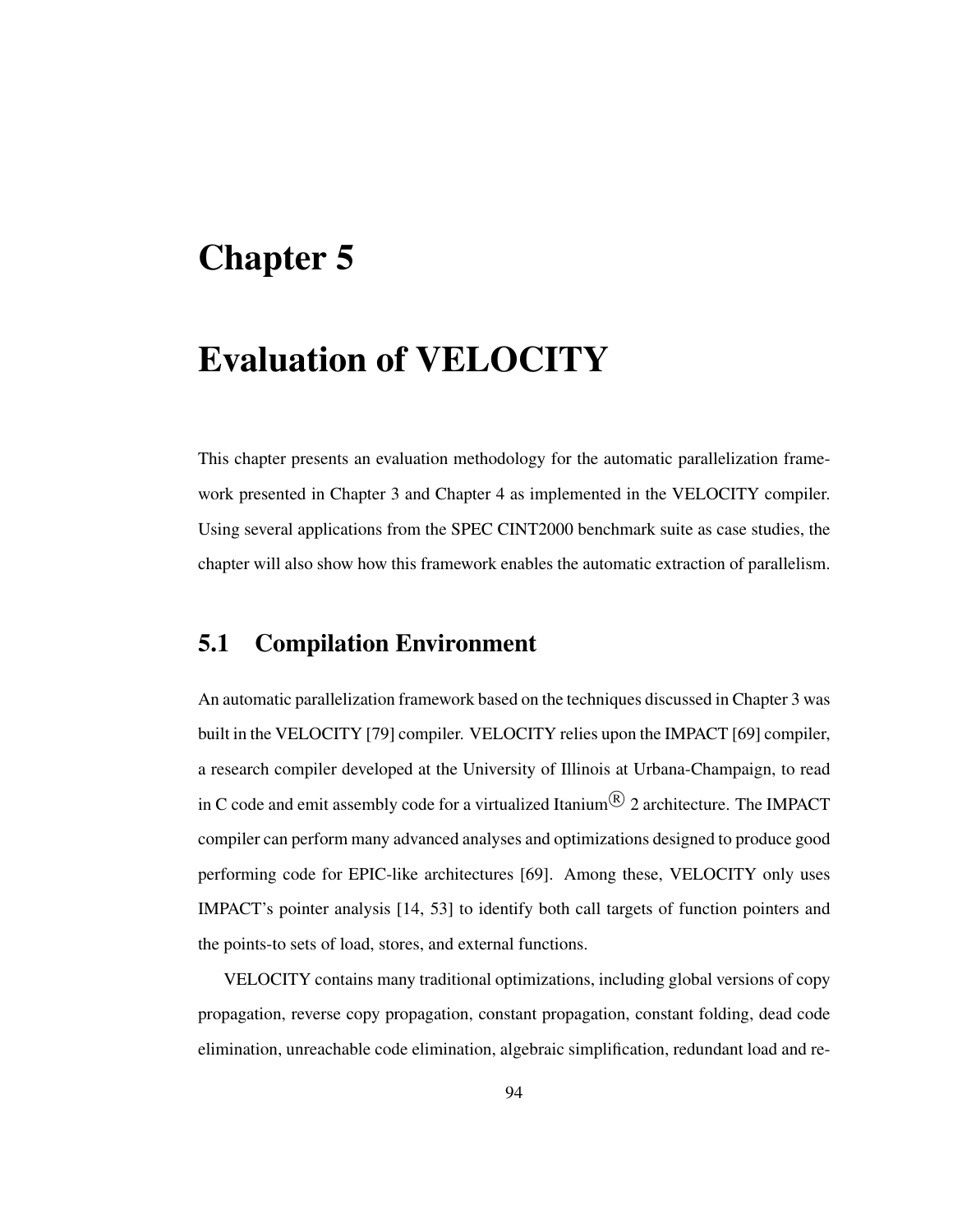dundant store elimination, strength reduction, and partial-redundancy elimination, as well as a local version of value numbering. When used, these optimizations are applied exhaustively in a loop until there are no further optimization opportunities. Specialization optimizations, including inlining, loop unrolling, and superblock formation, have also been implemented, with the heuristic for them strongly influenced by IMPACT's heuristics. Finally, VELOCITY contains superblock-based scheduling and global register allocation routines, whose heuristics are also strongly influenced by IMPACT's. VELOCITY outputs assembly code targeting the Itanium $^{\circledR}$  2 architecture, however it does not currently produce code to take advantage of several of Itanium $\mathcal{R}$  2's more advanced features, including predication, single-threaded software pipelining, single-threaded control and data speculation, and prefetching.

After reading in lowered C code from the IMPACT compiler, all code in the VELOC-ITY compiler undergoes branch profiling on a training input set, traditional optimizations, inlining, and another round of traditional optimizations. After this, there are two paths that the code follows through the compiler. The standard non-parallelizing optimization pass lowers the code to a machine specific Itanium $^{\circledR}$  2 IR, performs register allocation and scheduling, and then emits Itanium $\mathbb{R}$  2 assembly. This highly optimized single-threaded code will form the baseline for the experimental results. The standard parallelizing pass first runs multiple profiling passes, including loop-sensitive versions of branch, silent store, alias, and loop-invariant value profiling. After this, the iSpecPS-DSWP automatic parallelization technique is applied. Just as in the single-threaded path, the code is then lowered, register allocated, and scheduled, before emitting as Itanium $^{\circledR}$  2 assembly.

## 5.2 Measuring Multi-Threaded Performance

Obtaining the performance of the applications that have been parallelized is difficult. First, many of the loops that will be parallelized encompass more than 95% of the execution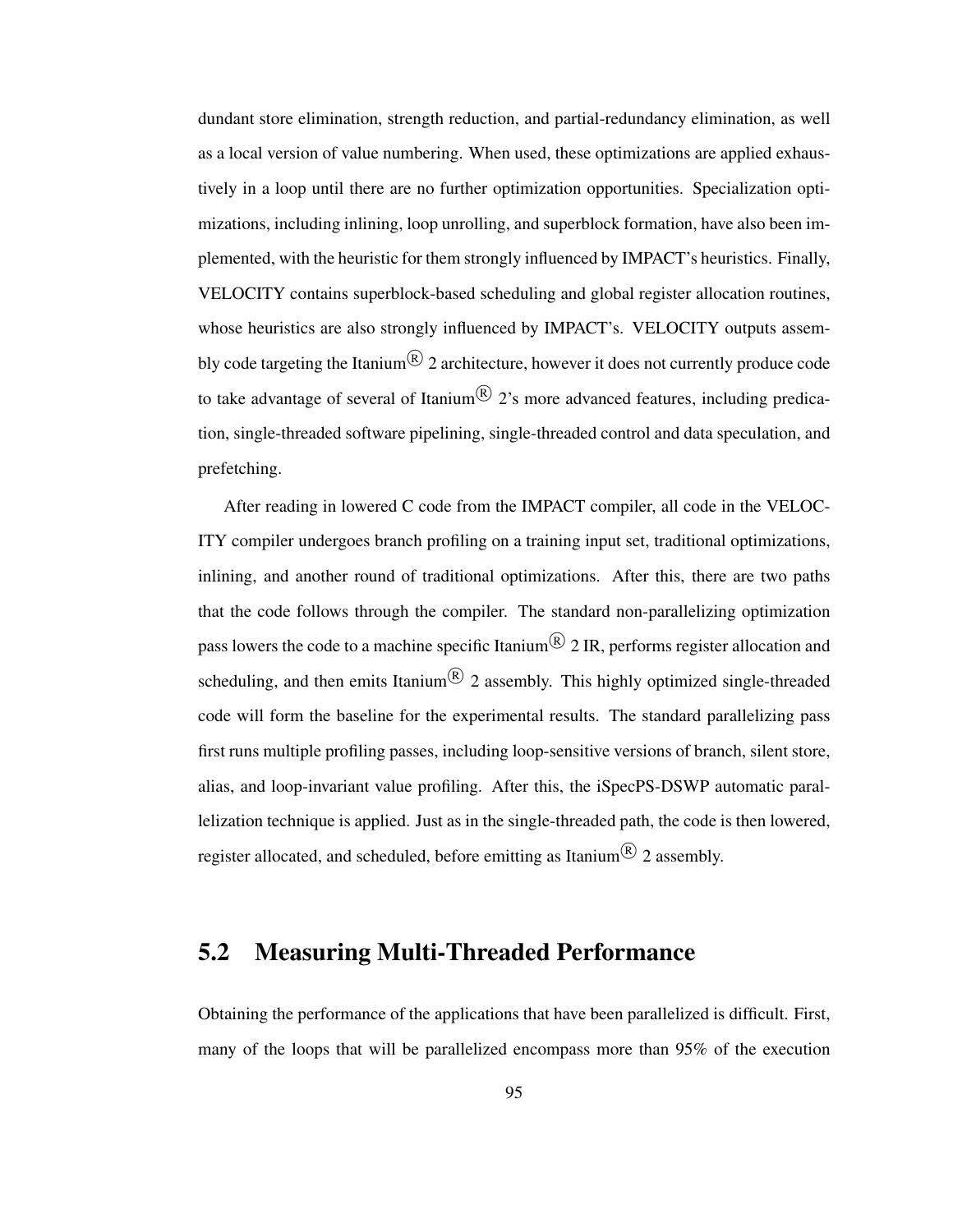time of the program. Since the applications run for many tens of billions, if not hundreds of billions of cycles, and each iteration can take upwards of a billion cycles, the use of traditional simulation methodologies to target many-core processors is impractical at best. A combination of native execution and simulation was used to efficiently measure parallel performance, as shown in Figure 5.1.



Figure 5.1: Parallel Performance Measurement Dependences

#### 5.2.1 Emulation

First, each parallel program is run in a multi-threaded emulation environment, where the ISA extensions are replaced with function calls into an emulation library. Loads and stores are also replaced since their semantics are dependent upon the memory version system. The resulting binary is then run natively on a multi-processor Itanium<sup>®</sup> 2 system. This emulation serves several purposes. First, it can easily determine whether the benchmark runs correctly, often in a few hours. Second, it can produce the set of misspeculations that manifested during the application's execution. Lastly, it can produce a memory trace for each thread that will be used for a cache simulation.

#### 5.2.2 Performance

While the emulation run is useful for correctness and other information, its utility as a performance run is hindered by two factors. First, replacing every load and store with a function call greatly reduces any ILP that may exist. Second, emulation must wrap external function calls and emulate the effects in a library. Determining the proper number of cycles for these functions is problematic at best. Thus, another run of the program is performed,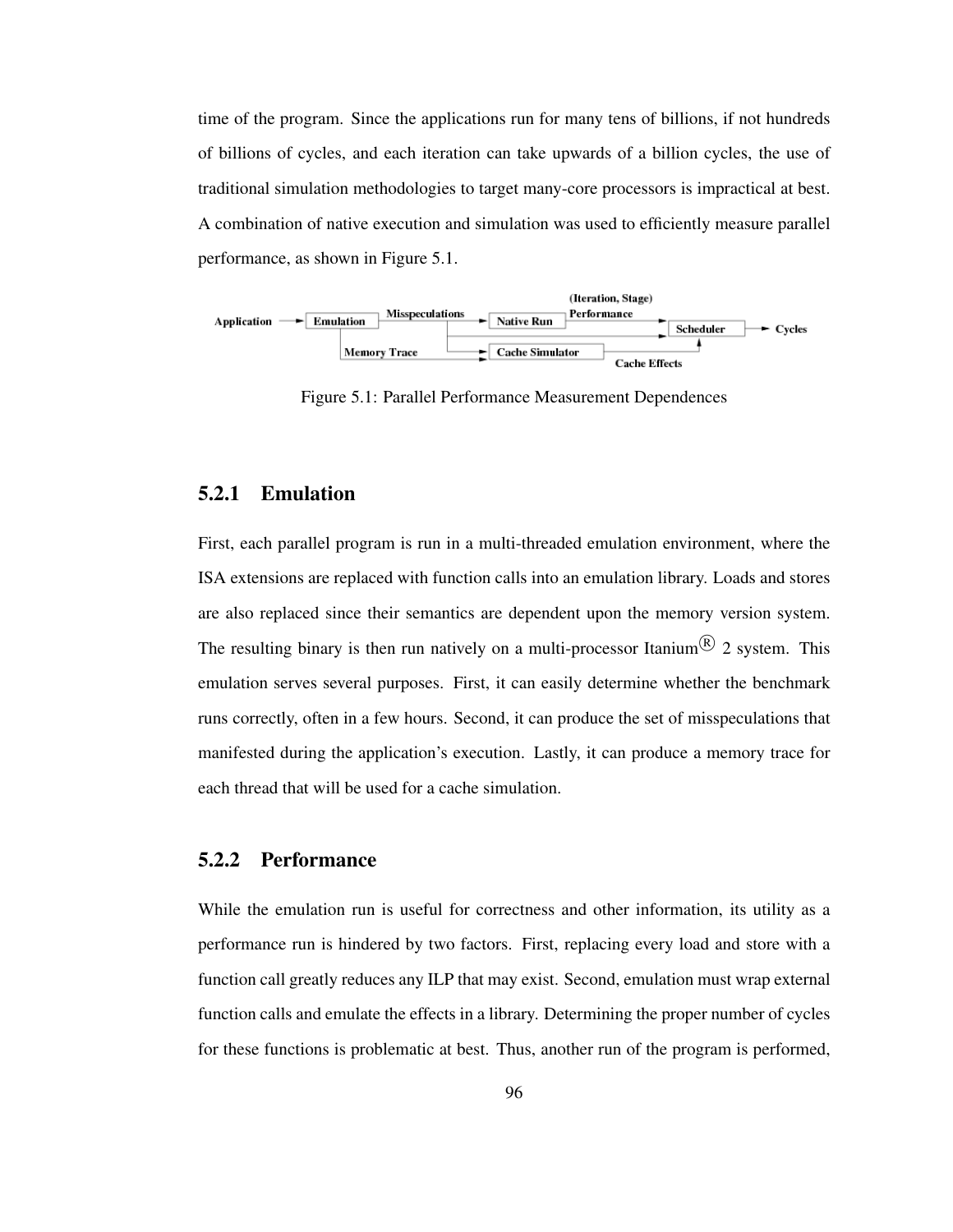however, this time an ordering is enforced on the multi-threaded execution that allows loads and stores to execute correctly without emulation.



Figure 5.2: Conceptual Performance Run Execution Schedule

Figure 5.2 illustrates this execution order. Essentially, each iteration executes completely before the next iteration is allowed to run. That is, only when the last stage of an iteration completes is the first stage of the next iteration allowed to execute. So long as there is no intra-iteration memory value speculation, this execution plan is a legal multithreaded execution that respects all memory flow dependences and false memory dependences *without* the use of versioned memory. Thus, loads and stores are not replaced and memory version instructions become nops. However, for correct execution, *produce*, *consume*, *queue.set*, and *queue.flush* are replaced with calls into the emulation library.

The multi-threaded application was run on an unloaded HP workstation zx2000 with a 900MHz Intel Itanium 2 processor and 2Gb of memory, running CentOS 4.5. Runtime numbers were gathered using HP's *pfmon* tool version 3.0, which is based on ver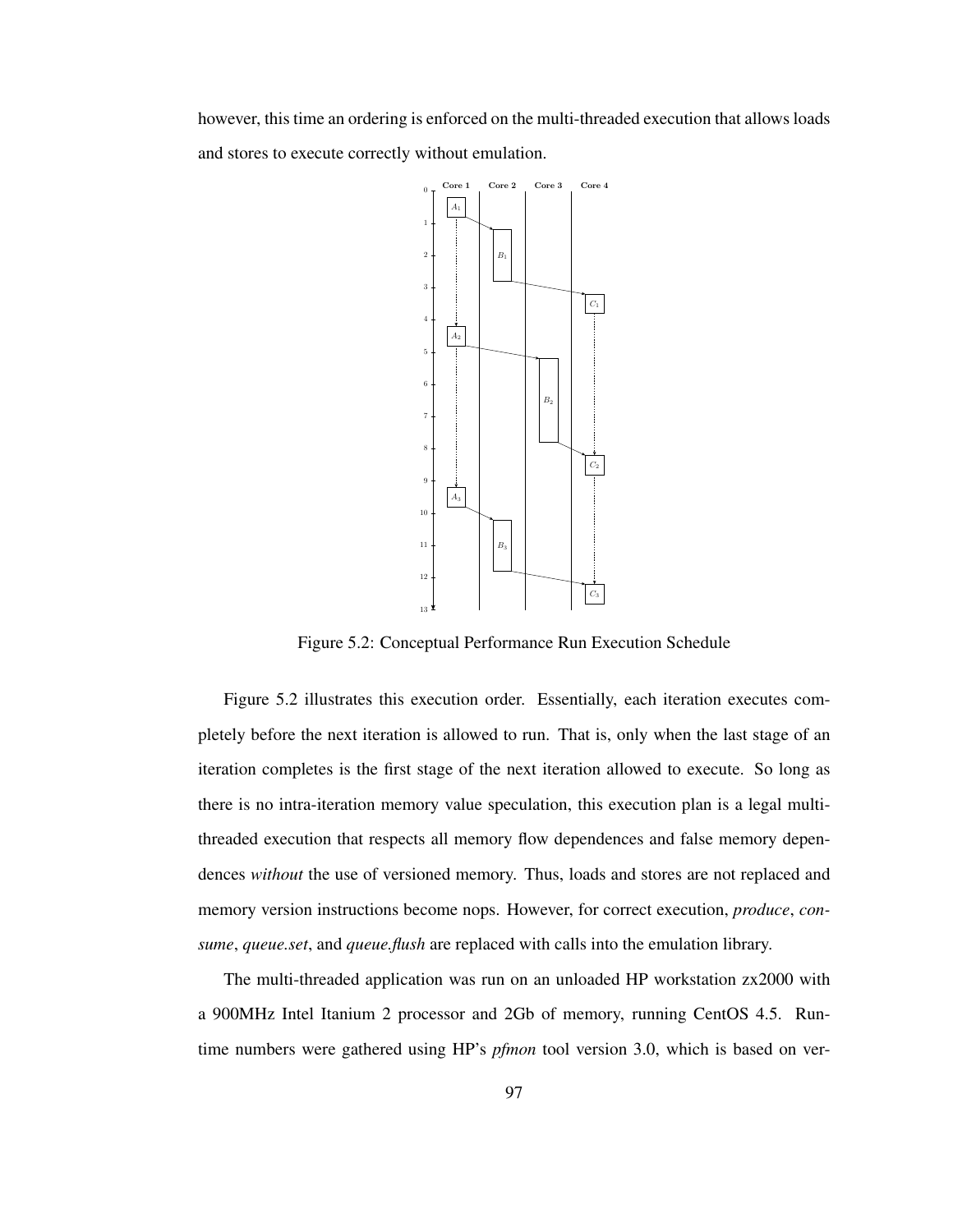sion 3.1 of the *libpfm* performance monitoring library [24]. The runtime of an application was determined by running it under the *pfmon* tool with the CPU CY CLES, BE EXE BUBBLE GRALL, and BE EXE BUBBLE GRGR events monitored. CPU CY CLES represents the total number of cycles needed to execute the application.  $B E E X E B U B B L E G R A L L - B E E X E B U B B L E G R G R$  represents the number cycles spent stalling on an outstanding integer load. This number will be subtracted from CPU\_CY CLES and a cache simulation's performance measurement added back in.

To allow for an accurate performance measurement, performance counters are turned off before entering into an emulated instruction and turned back on just after returning. Itanium <sup>R</sup> 2 contains single instruction support for turning performance counters on (*sum*) and off (*rum*). While these instructions introduce bubbles into the pipeline, the cycles lost because of this can be accurately measured via the  $BEXE$ -BUBBLE-ARCR event and subtracted from the CPU CY CLES measurement. Additionally, to avoid profiting from the use of separate copies of each cache, branch predictor, and other microarchitectural structures per core, the threads are constrained to execute on a single processor via the sched\_setaffinity system call.

Because loads and stores are not replaced and memory versioning is not done, memory state can *not* be undone in the event of misspeculation. To avoid the need to rollback state, the performance run takes in the misspeculations that occurred during the emulation run and proactively signals misspeculation and branches to recovery code for any iteration that misspeculates.

While this execution completely avoids parallel execution, it produces an execution time for each *(iteration, stage)* pair which can be used to produce a multi-threaded performance number by a scheduler.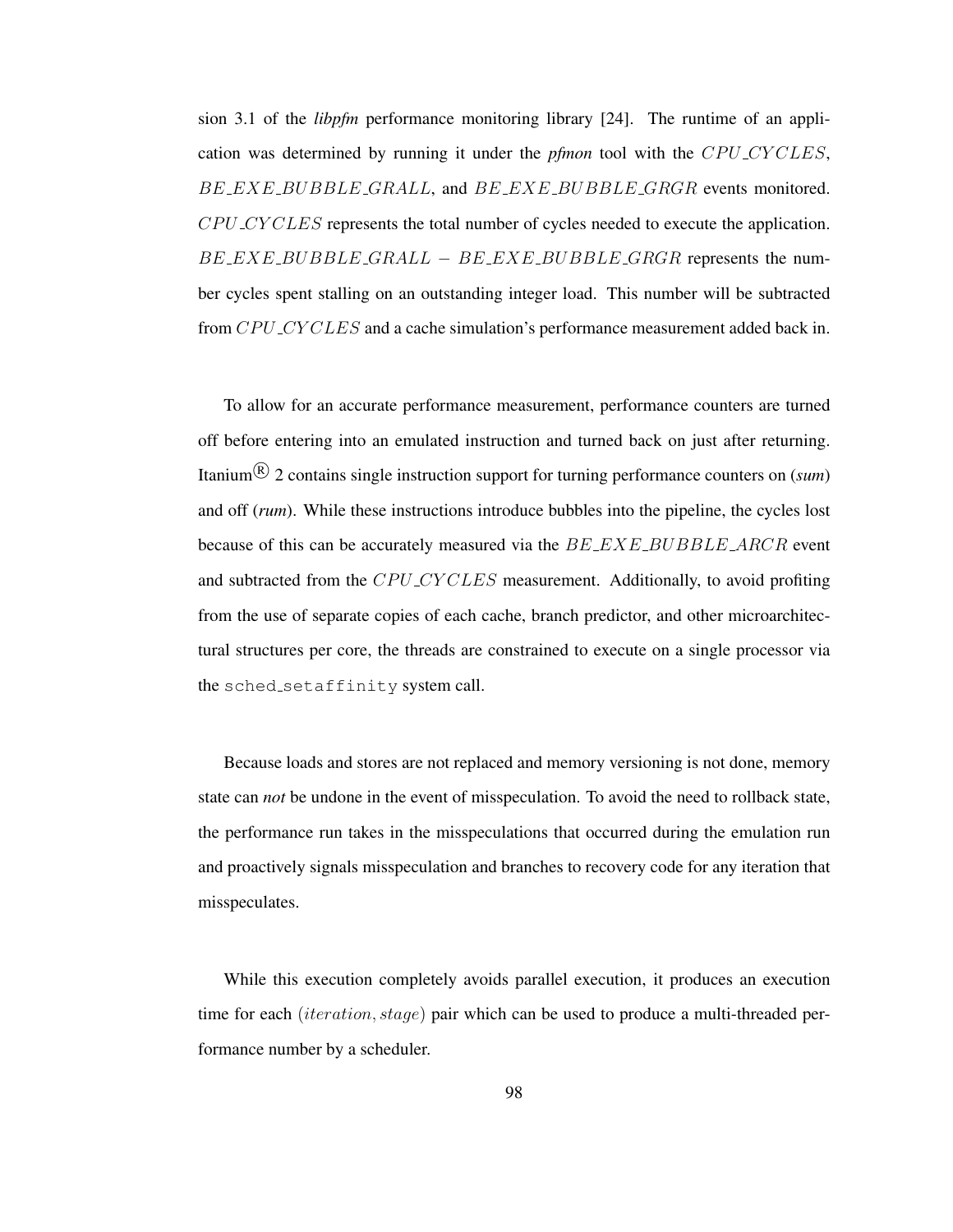| Private L1 Cache             | 16KB, 4-way, 64B line size, writeback, 1/1/1-cycle access/commit/merge latencies      |  |  |  |
|------------------------------|---------------------------------------------------------------------------------------|--|--|--|
| Private L <sub>2</sub> Cache | 256KB, 8-way, 128B line size, writeback, 4/2/1-cycle access/commit/merge latencies    |  |  |  |
| Shared L3 Cache              | 768KB, 12-way, 128B line size, writeback, 9/7/1-cycle access/commit/merge latencies   |  |  |  |
| Shared L4 Cache              | 64MB, 256-way, 128B line size, writeback, 50/25/1-cycle access/commit/merge latencies |  |  |  |
| Main Memory                  | 100 cycle access latency                                                              |  |  |  |

Table 5.1: Cache Simulator Details

#### 5.2.3 Cache Simulation

Since the stage performance run executed on a single processor, it did *not* benefit from effectively larger branch predictors or caches, however, it also did not pay any penalty due to cache coherence effects, particularly false sharing, or the use of versioned memory. To model the cache effects, the memory trace from the emulation run is feed into a multicore cache simulator, the details of which are given in Table 5.1. The cache simulation has a 4-level cache, with private L1 and L2 caches, and shared L3 and L4 caches. The details of the version memory cache system can be found [82]. The output of the cache simulator is a stall cycle count that each (*iteration*,  $stage$ ) pair spent in the cache system. The simulated stall cycle count is added to the (iteration, stage) cycle count from Section 5.2.2 and the measured load stall cycle count  $(BE$  EXE BUBBLE GRALL –  $BE\_EXE$ <sub>-BUBBLE</sub><sub>-GRGR</sub>) is subtracted from it.

#### 5.2.4 Bringing it All Together

To determine the performance of the application given the (*iteration*,  $stage$ ) performance counts, the set of misspeculating iterations, and the stage dependences of the iSpecPS-DSWP pipeline, a scheduler is used to simulate the performance of multi-threaded execution. The scheduler simulates an 32-core Itanium  $\mathbb{R}$  2 machine, but does not directly model the microarchitectural effects of branch predictors or other microarchitectural state. Note that cache effects are represented by the stall times incorporated into the (*iteration*,  $stage)$ ) performance count from the cache simulator. The scheduler executes the multi-threaded program assuming infinite length queues and respecting the dependences among pipeline stages and misspeculating iterations. At the end, it outputs the cycle count of the last stage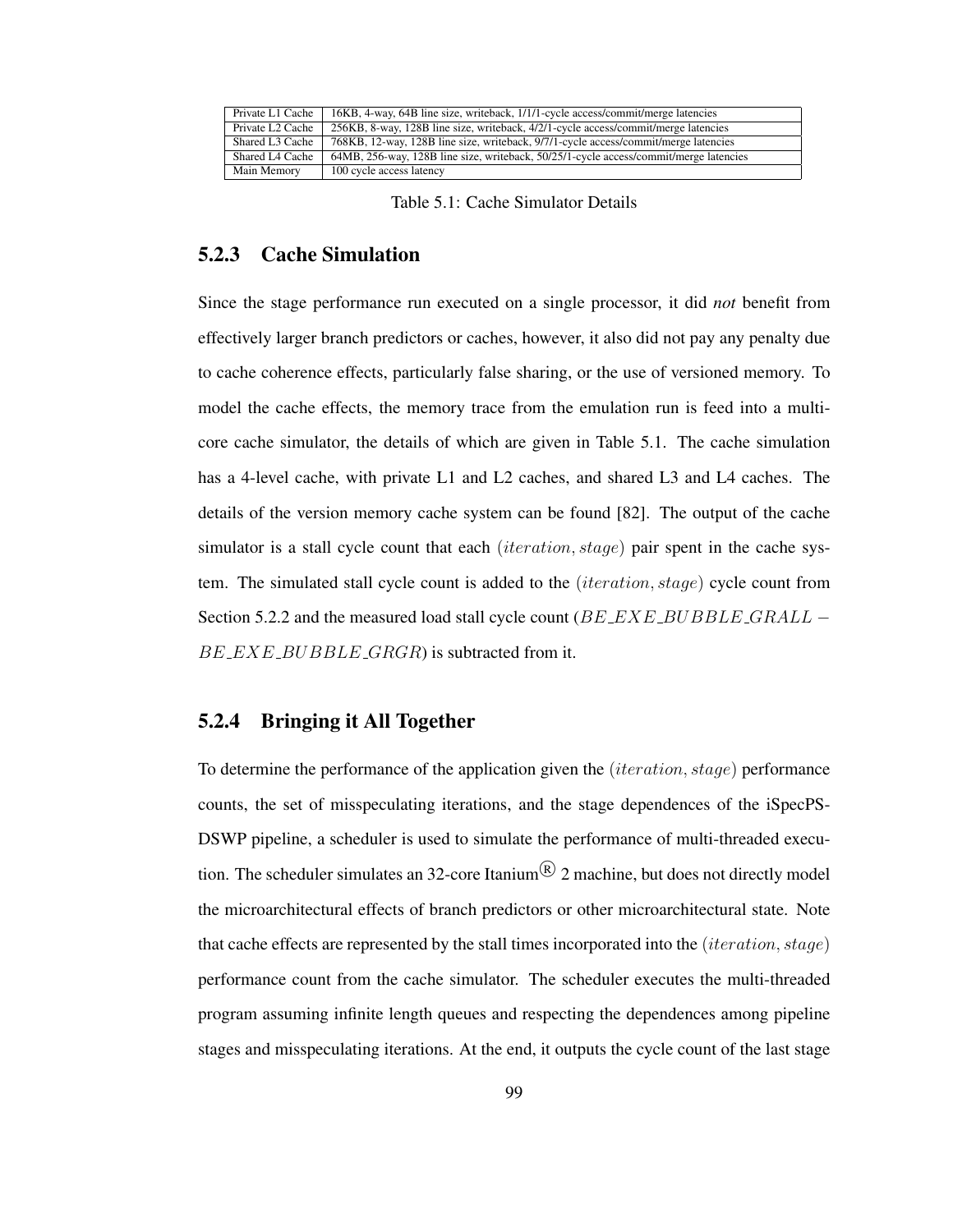of the last iteration. This is the performance number of the multi-threaded code.

## 5.3 Measuring Single-Threaded Performance

To evaluate the performance of the single-threaded baseline, the applications were run on the same machine as the multi-threaded application. The integer load stalls were also subtracted just as in the multi-threaded applications, yielding a performance number ignoring the effects of data caches. To get the number of cycles spent stalling on the cache, the binary is instrumented to get a memory trace which is fed into the same cache simulator used to measure the multi-threaded binary. The resulting penalty is added to CPU CYCLES to get the final single-threaded performance number.

## 5.4 Automatically Extracting Parallelism

The automatic parallelization technique described in Chapter 3 can extract scalable parallelism for several applications. This section shows the results of applying VELOCITY to several benchmarks in the SPEC CINT2000 suite.

### 5.4.1 256.bzip2

To see how the many components of the framework extract parallelism, consider the 256.bzip2 application from the SPEC CINT2000 benchmark suite. 256.bzip2 compresses or decompresses a file using the Burrows-Wheeler transform and Huffman encoding. This dissertation focuses only on the compression portion of the benchmark. Each iteration of the compressStream function, shown in Figure 5.3a, compresses an independent block of data. The data from the file is run through a Run-Length Encoding filter and stored into the global block data structure. Because of this, the block array contains a varying number of bytes per data block, indicated by last. Assuming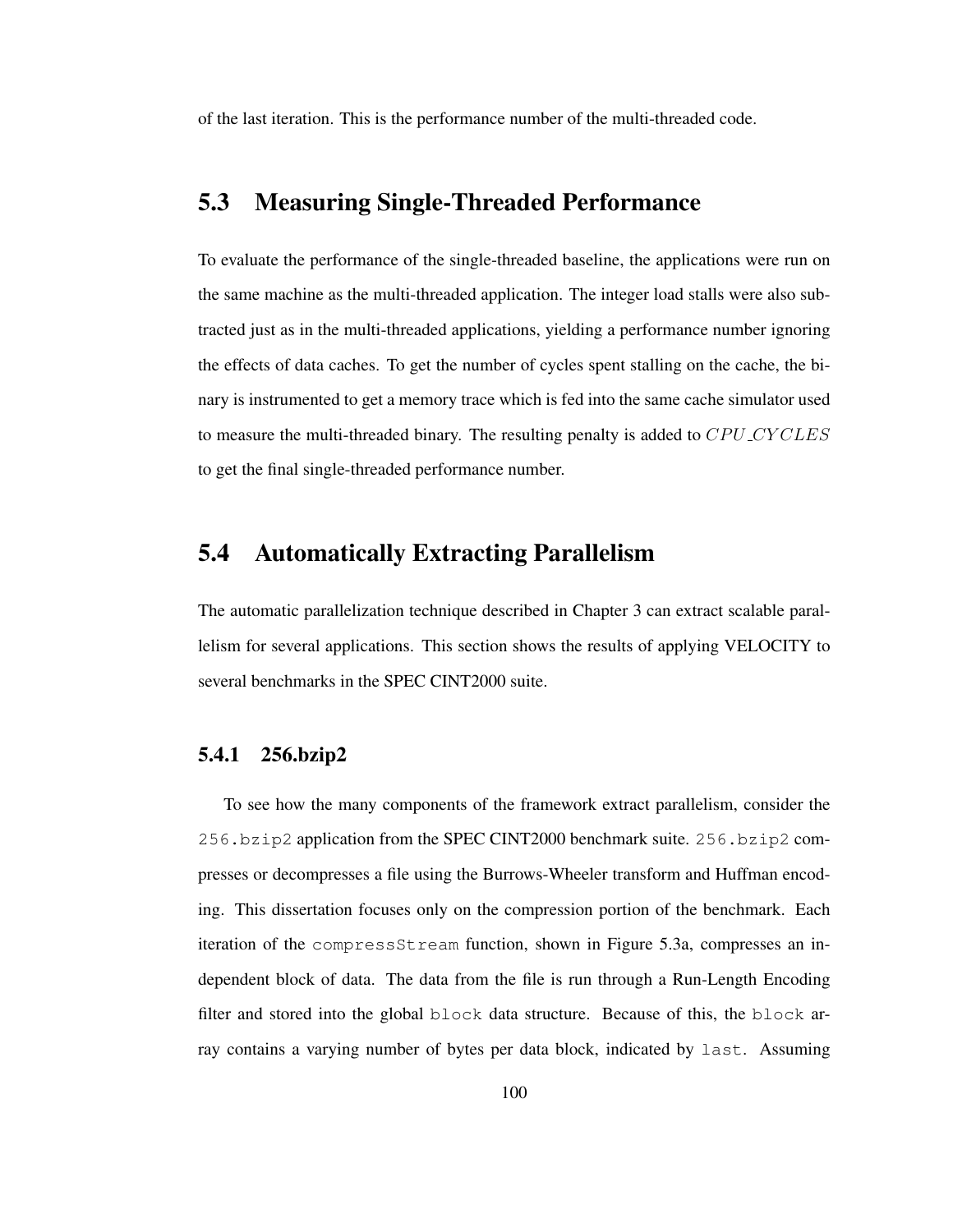

Figure 5.3: Simplified version of compressStream from 256.bzip2

data bytes exist to compress, they are compressed by the doReversibleTransform and generateMTFValues functions before being appended to the output stream by sendMTFValues.

Versions of the bzip2 algorithm that compress independent blocks in parallel have been implemented in parallel-programming paradigms [3]. The parallelization performed manually with mutexes and locks decomposes the original loop in compressStream into three separate loops, shown in Figure 5.3b. The first stage reads in blocks to compress, followed by a stage to compress, finishing with a stage to print the compressed blocks in order. Most of the parallelism extracted comes from executing multiple iterations of the second stage in parallel.

The same pipelined parallelism extracted manually can also be extracted using the DSWP [55, 63] technique. Unfortunately, the base technique cannot extract the DOALL parallelism present in the manual parallelization, as it only partitions the static body of a loop. In the case of 256.bzip2, DSWP could extract a 4 stage pipeline, placing doReversibleTransform and generateMTFValues in their own pipeline stages. However, this limits the speedup achievable to  $\sim$ 2x in practice, as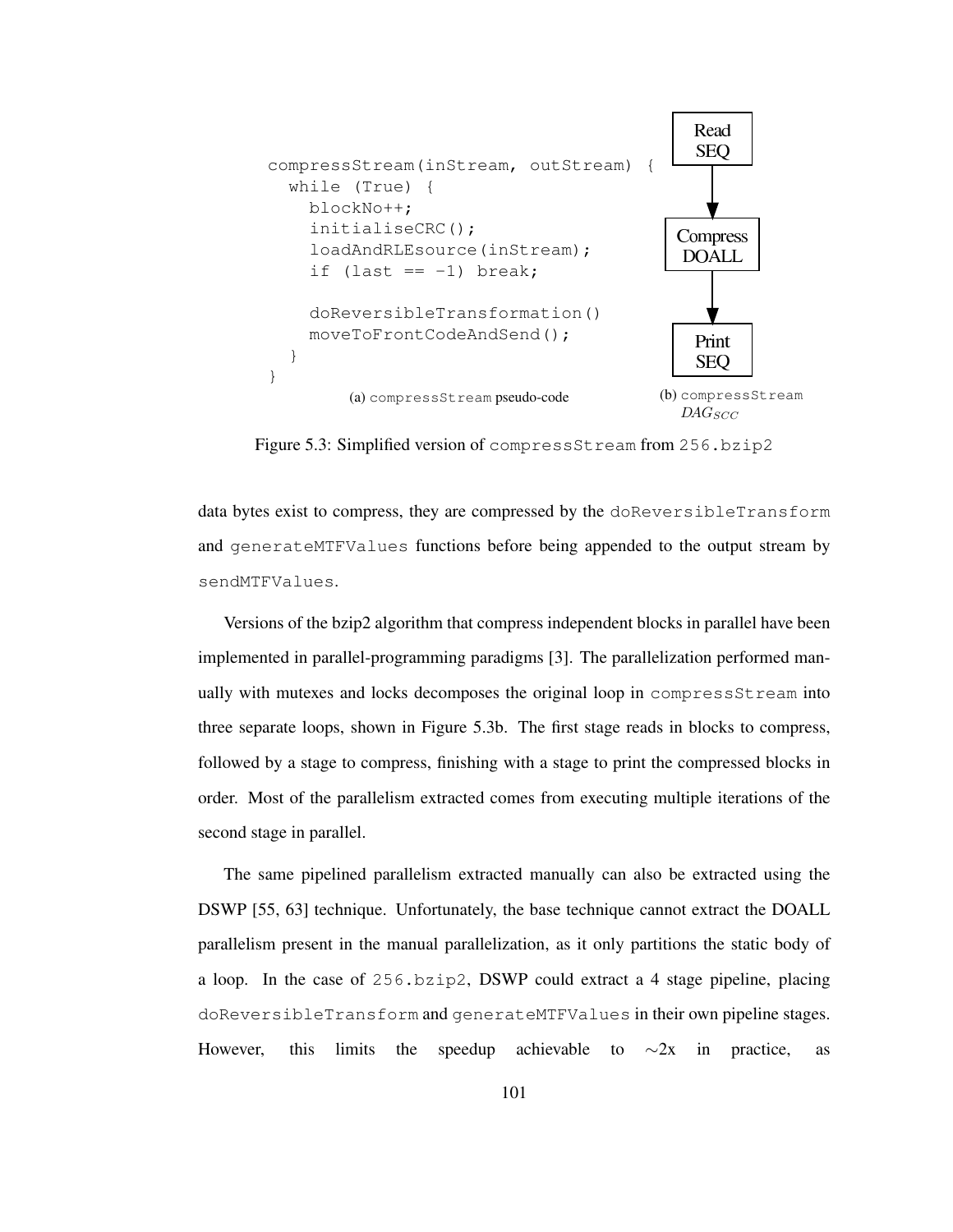

Figure 5.4: Dynamic Execution Pattern

doReversibleTransform takes ∼50% of the loop's runtime. Instead, since no loopcarried dependences exist in the *Compress* stage, it can be replicated several times using the PS-DSWP extension, allowing multiple iterations to execute in parallel [61].

Unfortunately, while there are no actual loop-carried dependences in the *Compress* stage, the compiler is unable to prove this. In particular, the compiler cannot prove that the accesses to block are limited by last, and must conservatively assume that writes from a previous iteration can feed forward around the back edge to the next iteration. Adding speculation to PS-DSWP allows the compiler to break these dependences [82]. To avoid excessive misspeculation, the framework uses a memory profiler to find memory dependences that rarely, or, in the case of block, never manifest themselves. Since breaking loop-carried dependences is the key to PS-DSWP, the memory profiler must profile memory dependences relative to loops, allowing it to determine if a dependence manifests itself intra-iteration or inter-iteration.

Memory locations reused across iterations, such as the block array, also present an-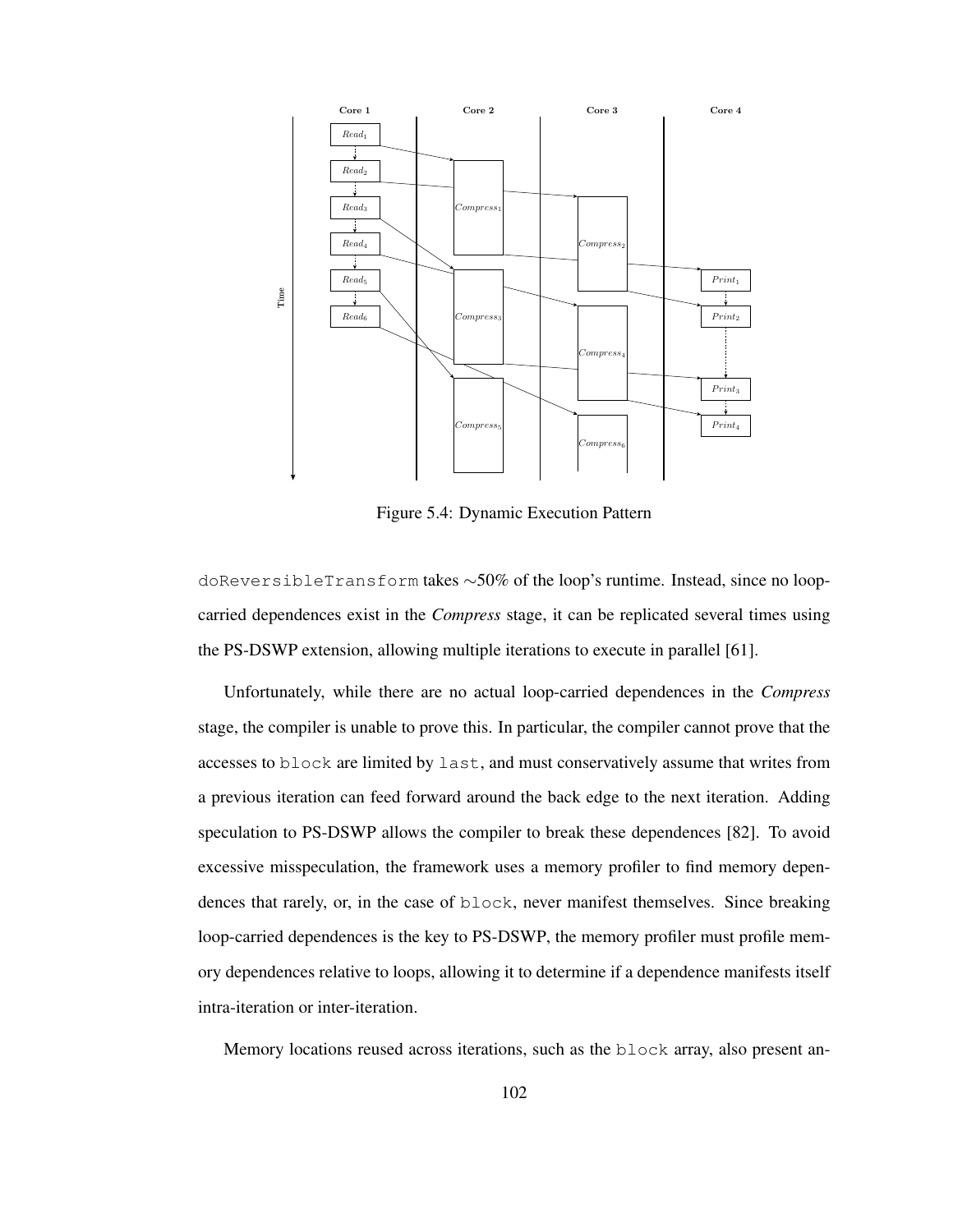

Figure 5.5: Speedup of multi-threaded (MT) execution over single-threaded (ST) execution for 256.bzip2

other problem because the same memory location is read and written every iteration, leading to many loop-carried false memory dependences. To break these dependences, each iteration is placed in a separate ordered version memory transaction.

Lastly, the parallelization technique must be able to parallelize not just a loop, but the functions called, directly or indirectly, from the loop. In  $256$ ,  $bzip2$ , the read and print phases are the bsR (bitstream Read) and bsW (bitstream Write) functions, respectively. These functions are found deep in the call tree, making it hard to expose the code inside for parallelization. Inlining until all calls to these functions are visible at the outermost loop level is not a practical solution, as the loop quickly becomes too large to analyze. Thus, iSpecPS-DSWP is needed to extract the expected parallelization.

The framework extracts a parallelization that executes according to the dynamic execution plan shown in Figure 5.4. As the number of *Compress* stage threads is increased, performance increases as shown in Figure 5.5. Though the parallelization relies on speculation to removes dependences, no misspeculation occurs, as no flow memory dependence is actually loop-carried in the *Compress* stage. Thus, the speedup is limited by the input file's size and the level of compression used. Since the file size is only a few megabtyes and the compression level high, only a few independent blocks exist to compress in parallel and the speedup levels off after 14 threads.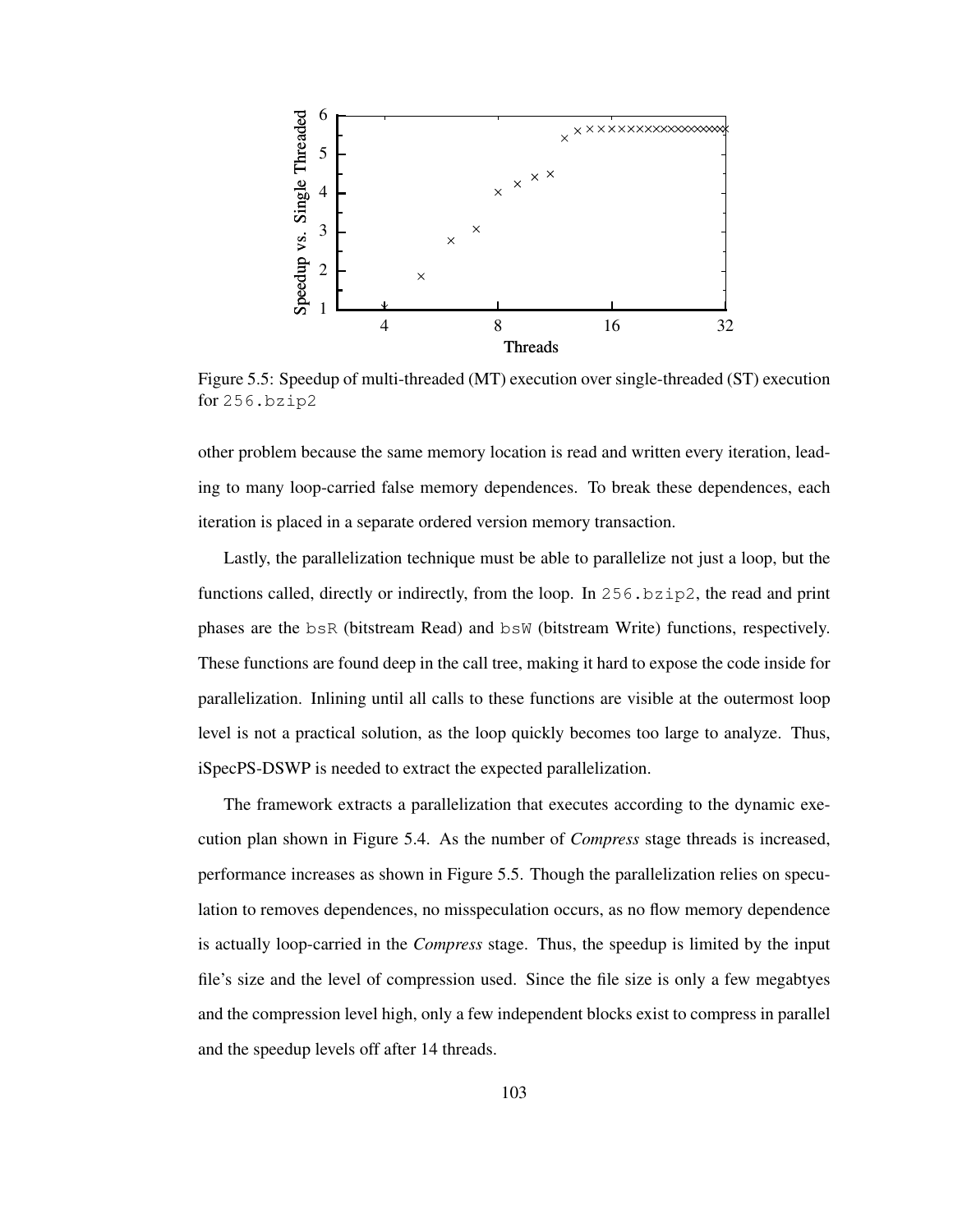```
try_swap() {
 blk_from = rand();
 ax = blk_from.x;ay = blk_from.y;do {
   bx = rand(), by = rand();
  } while ((ax != bx) & (ay != by));blk_to = find\_block(bx, by);swap(blk_from, blk_to);
 affected_nets = find_affected_nets(blk_from, blk_to);
 if (assess_swap(affected_nets, blk_from, blk_to) {
   update_nets(affected_nets);
   reset nets(affected nets);
  } else {
   unswap(blk_from, blk_to);
   reset_nets(affected_nets);
  }
}
try_place() {
 while (cond) {
   for (iter=0; iter < limit; iter++) {
     if (try_swap()) success++;
    }
 }
}
```
Figure 5.6: Simplified version of  $try\_place$  from 175. vpr

175.vpr is an application that performs FPGA place and route calculations. Asin previous work [59], this dissertation focuses on the placement portion of the algorithm, which is distinct from the routing portion. Placement consists of repeated calls to  $try\_swap$ in the  $try$ -place function.  $try$ -swap, as its name implies, attempts to switch a block to a random position, also switching the block at that position if one is already there. A pseudo-random number generator is used to choose a block and an  $(x, y)$  position to move the block to. If either coordinate is the same as the chosen block's  $x$  or  $y$  value, then a new random number is generated until they are distinct. The block's coordinates are then updated and the cost of updating the connecting networks is calculated. If the cost is below a certain threshold, the swap is kept, otherwise, the block's coordinates are reverted back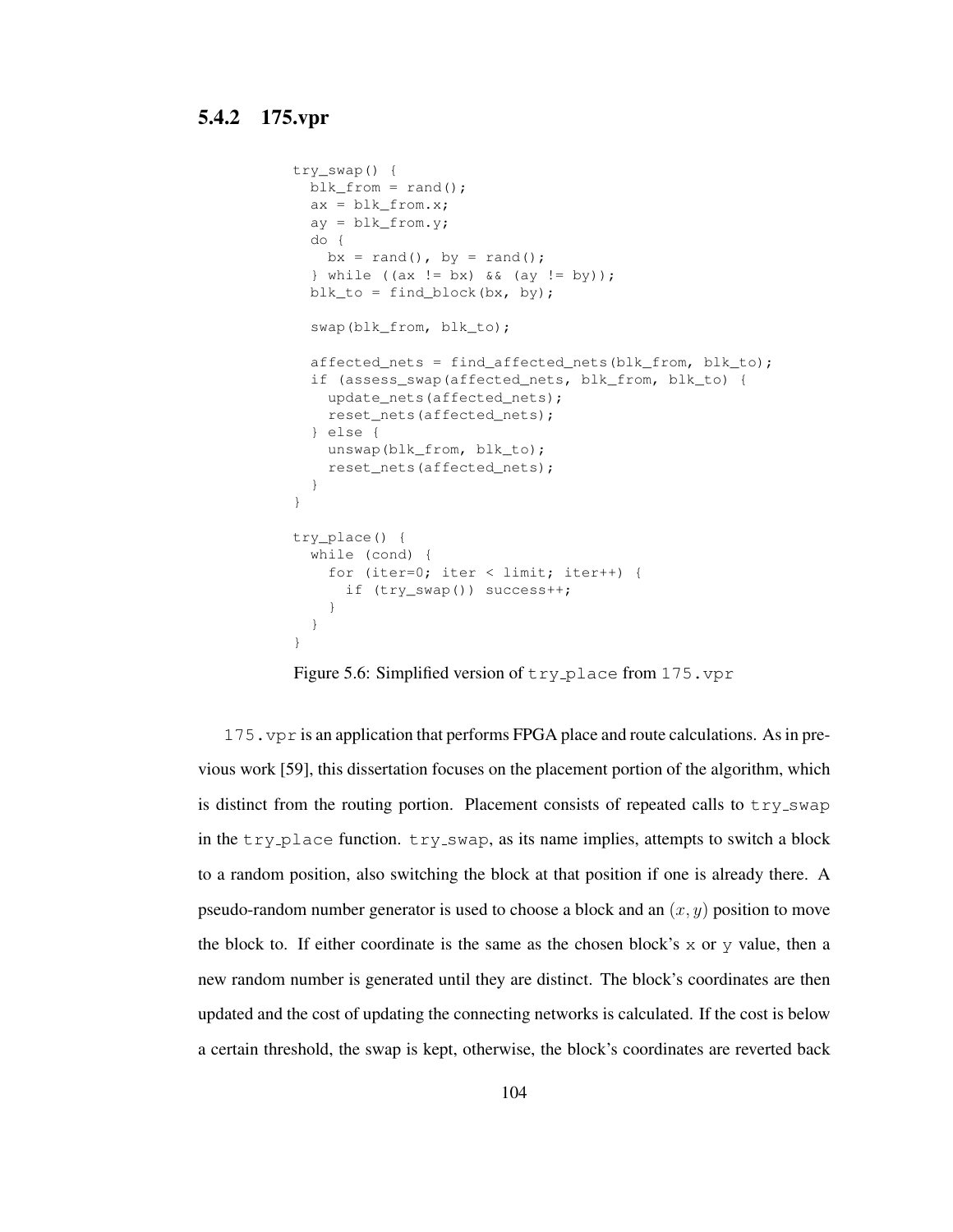

Figure 5.7: Speedup of multi-threaded (MT) execution over single-threaded (ST) execution for 175.vpr

to their previous values.

The calls to  $try\_swap$  can often be executed in parallel. Predicting dependences among these iterations *a priori* is hard, to the point that an alias speculation rate of 90% and control speculation rate of 30% are required to produce a good partition. However, in many cases the value a the beginning of an iteration will be the same as it was in a previous iteration. If a loop-carried invariant speculation rate of 10% is used, then a better partitioning can be achieved that has a much lower rate of misspeculation. The iteration invariant misspeculation occurs when updates to the block coordinates and network structures are not properly read by subsequent iterations, which happens, on average, every 10 iterations.

The overall performance of  $175.$  vpr on up to 32-threads is shown in Figure 5.7. Interestingly, misspeculation is highest in early iterations of the  $try\_place$ , with an average of 6 iterations between misspeculations, loop where the swap is accepted more often. It reduces to almost zero in later iterations, with an average of 30 iterations between misspeculations, where few swaps are accepted. Thus, good parallel performance requires many threads in later iterations, where the speculation succeeds more than 95% of the time, to balance out the more serial performance of earlier iterations.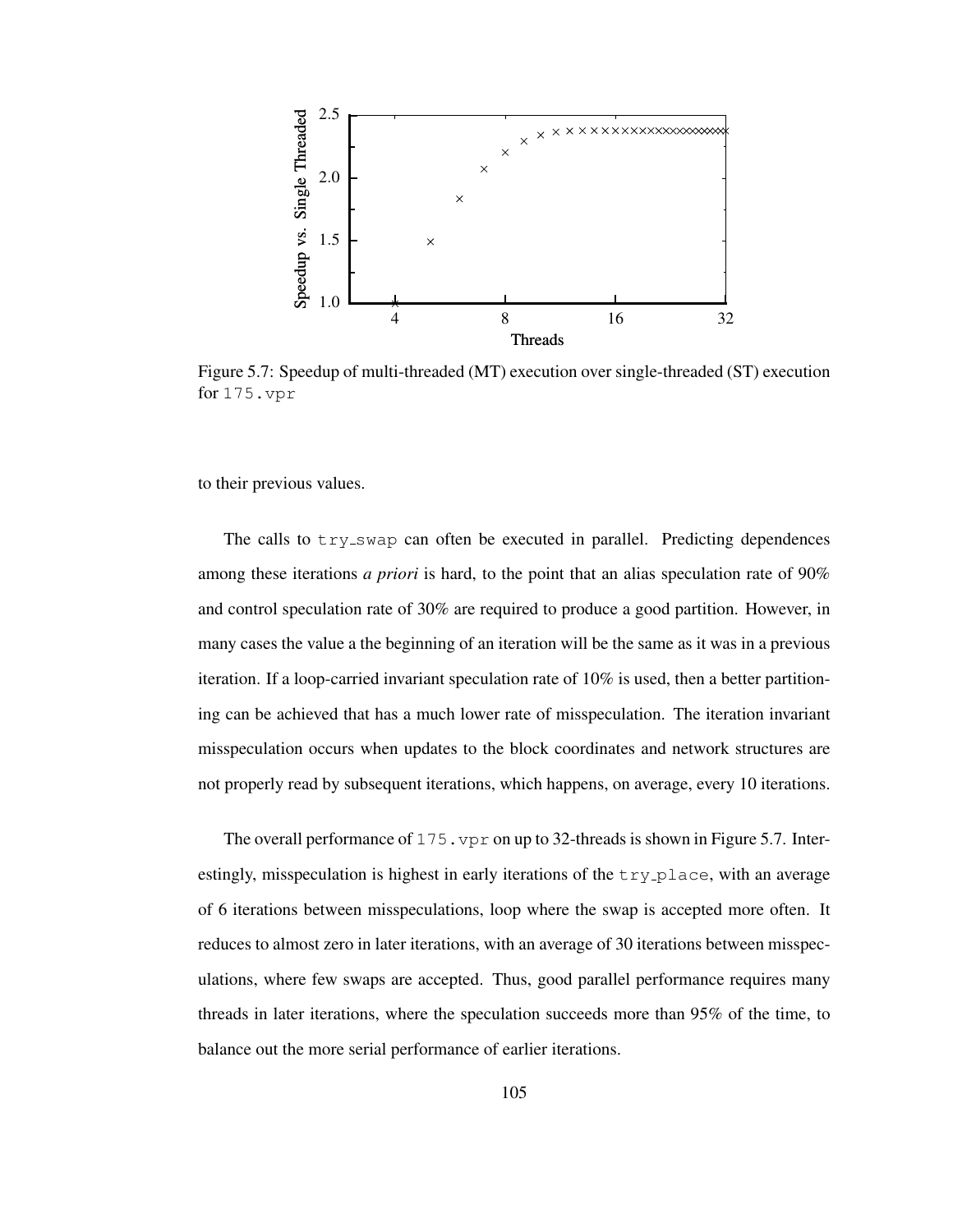### 5.4.3 181.mcf

181.mcf is an application that solves the single-depot vehicle scheduling in public mass transportation, essentially a combinatorial optimization problem solved using a network simplex algorithm. The high-level loop occurs in global opt which calls both the price out impl and primal net simplex functions.

Parallelizing the global opt loop in 181.mcf requires a large amount of speculation that limits any speedup obtainable. However, the outer loops in the  $\text{price\_out\_impl}$ and primal net simplex functions are parallelizable.

```
void primal_net_simplex(net) {
 while (!opt) {
    if (bea = primal_bea_mpp(m, arcs, stop_arcs, ...)) {
      ...
      if (iterations % 20) { refresh_potential(); }
    }
  }
  refresh_potential(net);
}
long price_out_impl() {
  for (; i \lt trips; i++, arcout += 3) {
    head = arcout->head;
    arcin = first_of_sparse_list->tail->mark;
    while (arcin) {
     tail = arcin->tail;
     red_cost = compute_red_cost(arc_cost, tail);
     update_arcs(tail, head, new_arcs, red_cost)
      arcin = tail->mark;}
  }
}
void global_opt() {
 while (new_arcs) {
    primal_net_simplex(net);
    new_arcs = price_out_impl(net);
  }
}
```
Figure 5.8: Simplified version of global opt from 181.mcf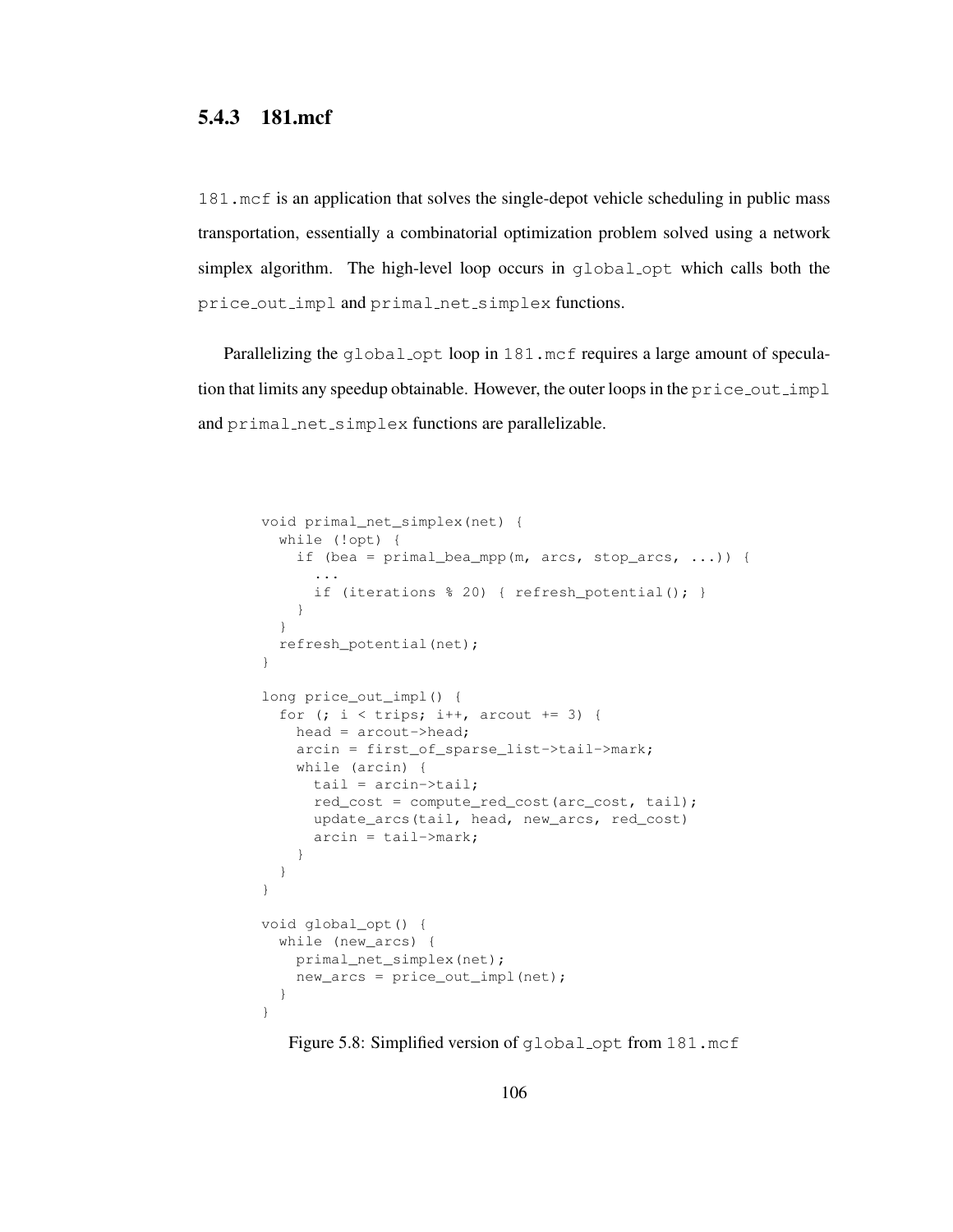

(a) primal\_net\_simplex Speedup

Figure 5.9: Speedup of multi-threaded (MT) execution over single-threaded (ST) execution for 181.mcf

primal net simplex takes approximately 70% of the execution time and can be parallelized by executing refresh potential in parallel with the rest of primal net simplex. This is primarily accomplished by applying silent store speculation to the node->potential updates in refresh potential. Essentially, the parallelization speculates that refresh potential will not change the actual potential of any node in the tree, which is almost always the case. Speedup is limited not by misspeculation, but by the largest stage, which contains approximately 40% of the runtime.

The other 30% of the runtime occurs in price\_out\_impl. The outer loop in price out impl can be parallelized into three stages. The first stage is very small,  $1\%$ of the runtime, and SEQUENTIAL. It contains a few branches that control continues in the loop body and the  $arccout-\gt;head-\gt;firstout-\gt;head-\gt;mark$  update. The second stage is DOALL and contains the majority of the runtime, 75%, and the majority of the code. The third stage is SEOUENTIAL and contains the code from insert new arc and replace weaker arc that inserts new arcs into a priority queue backed by a heap. Misspeculation is not the limiting factor on speedup, as the parallelization utilizes speculation to only break potential alias dependences that never manifest.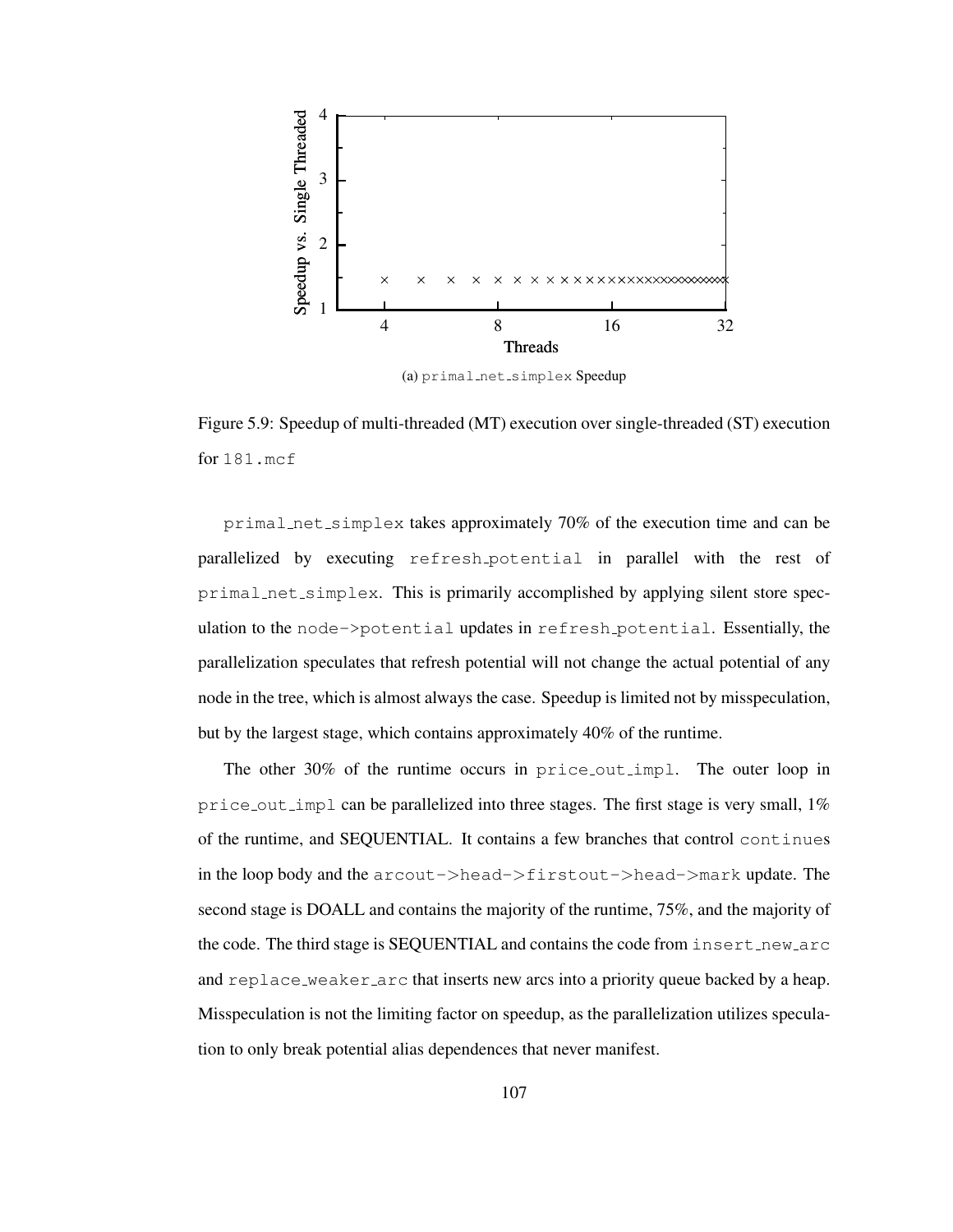

Figure 5.9: Speedup of multi-threaded (MT) execution over single-threaded (ST) execution for 181.mcf (cont.)

Figure 5.9 shows the speedup achieved when parallelizing the price out impl and primal net simplex loops. Since the price out impl parallelization contains a DOALL node, it is able to achieve some scalable parallelism and its speedup tops out at 2.61x. The primal\_net\_simplex parallelization contains no DOALL nodes, so its speedup is always 1.5x for 4 or more threads.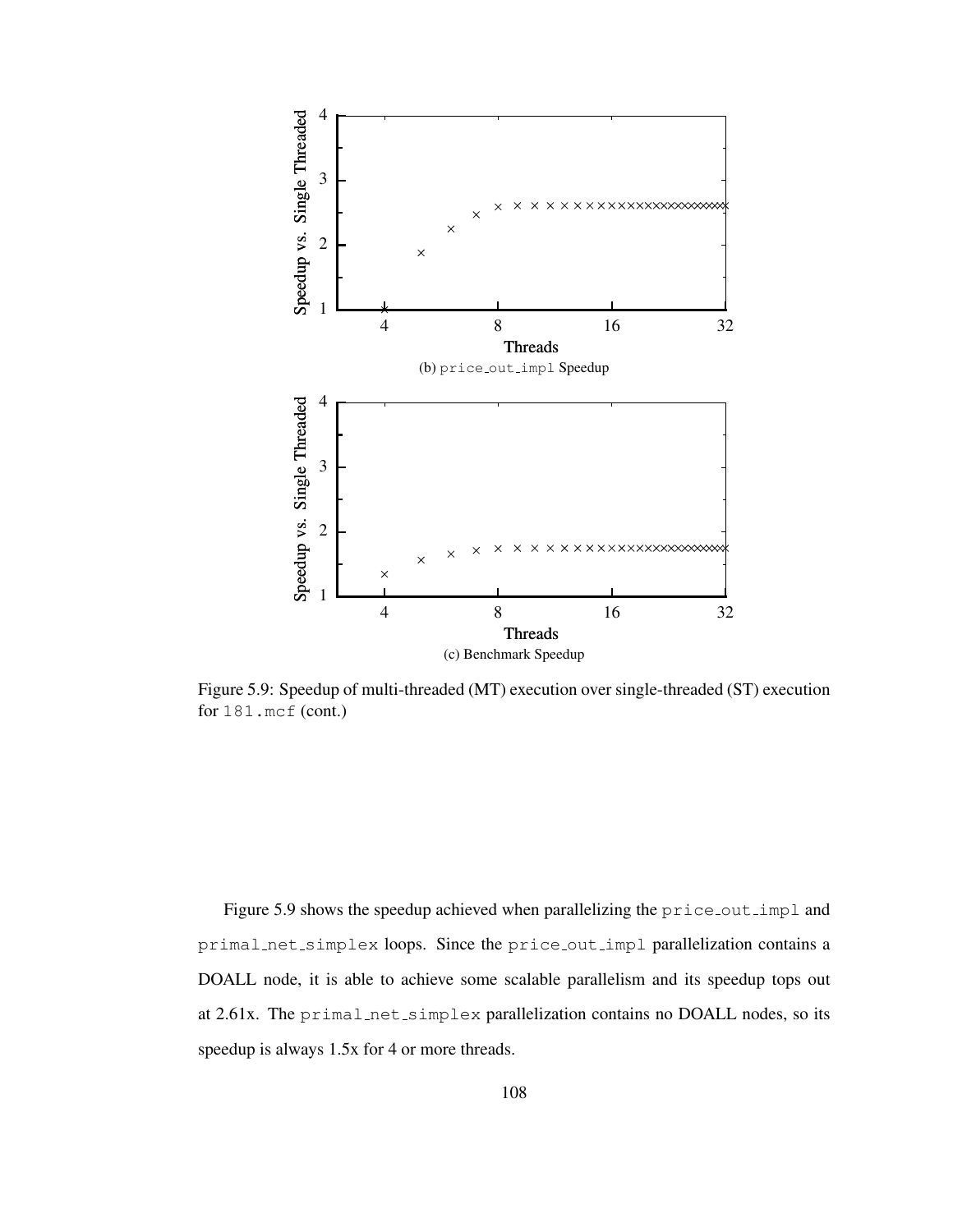## 5.5 Extracting Parallelism with Programmer Support

Combining the parallelization technique of Chapter 3 with the programmer annotations described in Chapter 4, VELOCITY can extract parallelism from several more benchmarks in the SPEC CINT2000 suite.

### 5.5.1 164.gzip

```
deflate() {
  while (lookahead != 0) {
    match = find_longest_match();
    if (match)
       reset_needed = tally_match(match);
    @YBRANCH
    if (reset_needed)
      reset();
    while (lookahead < MIN_LOOKAHEAD)
       fill_window();
  }
}
void crc(short *s, int n) {
  while (-n) {
    int indx = (crc \nightharpoonup (*s++)) & 0xff;\text{crc} = \text{crc}\_32\_\text{tab}[\text{indx}] \text{ (crc >& 8)};}
}
```
Figure 5.10: Simplified version of deflate from 164.qzip.

164.gzip is another compression and decompression application, which uses the Lempel-Ziv 1977 algorithm. As with 256.bzip2, this dissertation focuses on the compression portion of the benchmark. Each file is compressed by either the deflate or deflate fast function, which have almost the same code. The implementation of the algorithm uses a sliding window of 65536 characters to look for repeated substrings. The compression itself is delineated by blocks, ended by calls to FLUSH BLOCK. Unlike 256.bzip2, the choice of when to end compression of the current block and begin a new block is made based on various factors related to the compression achieved on the current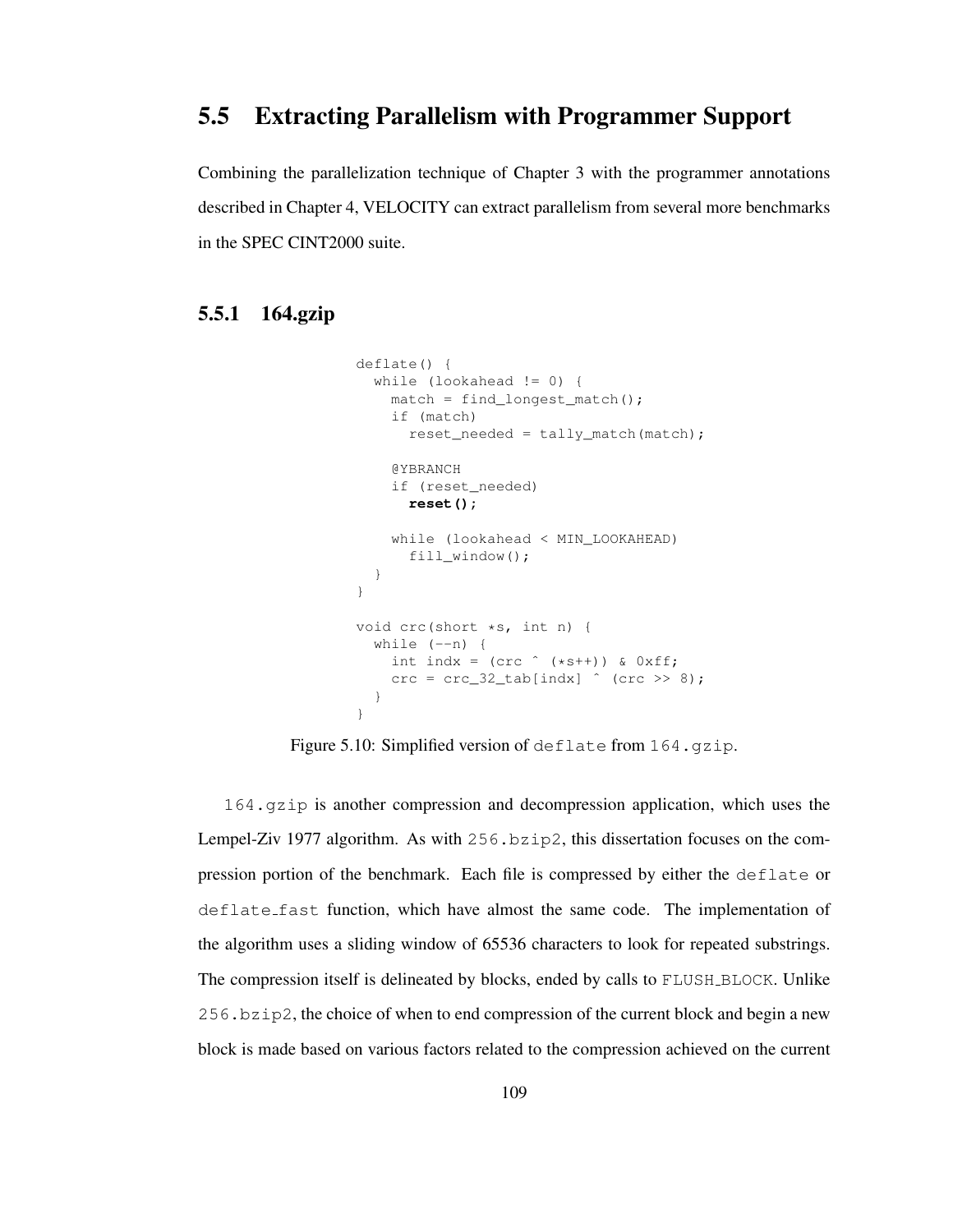block. This dependence makes it impossible to compress blocks in parallel as it very hard to predict the point at which a new block will begin.



Figure 5.11: Speedup of multi-threaded (MT) execution over single-threaded (ST) execution for 164.gzip

Manually parallelized versions of the gzip algorithm insert code to ensure that a new block is started at fixed intervals. To allow the benchmark to be parallelized, a similar change was made to the source code to always start a new block at a fixed interval. Upon starting a new block, the sliding window is reset, avoiding cross-block matches. This code is represented by the call to reset highlighted in Figure 5.10.

Unfortunately, this change can cause the application to achieve a lower compression ratio than the single-threaded version. For the 32Mb input file, using the smallest block size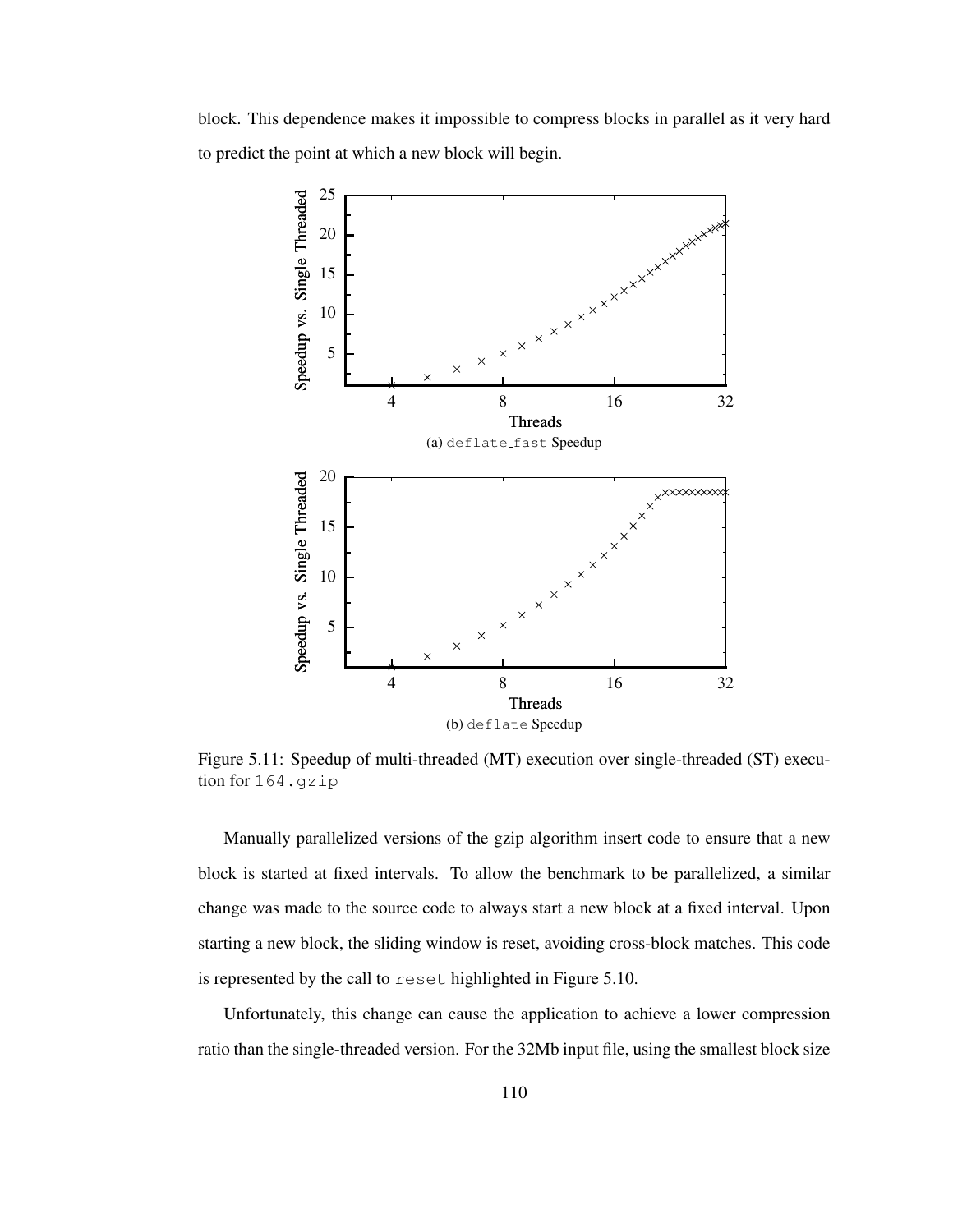of 64Kb, the loss in compressions was less than .5% at the highest compression level. The loss in compression decreased to less than .1% when 1Mb blocks were used. When there are multiple processors, this tradeoff between compression and performance is acceptable. However, this loss of compression should only occur if parallelization was achieved. In particular, if only a single processor is available, the same compression level should be achieved as the basic benchmark.



Figure 5.11: Speedup of multi-threaded (MT) execution over single-threaded (ST) execution for 164.gzip (cont.)

Figure 5.11 shows the speedup achieved on the 32Mb input file for a block size of 132Kb. Little speculation is needed, mostly alias speculation on various arrays as in 256.bzip2, and no misspeculation occurs in practice. Additionally, since the block size is smaller than that in 256.bzip2 and the file size larger, there is is sufficient work to keep more threads busy. The limiting factor for the speedup is the calculation of the Cycle Redundancy Check (crc). The crc computation is isolated to its own thread, but takes approximately  $3-4\%$  of the runtime for both the deflate and deflate fast loops. The code is amenable to single-threaded optimizations that would reduce its execution time, including software pipelining and load combining, that have not been implemented in VELOCITY.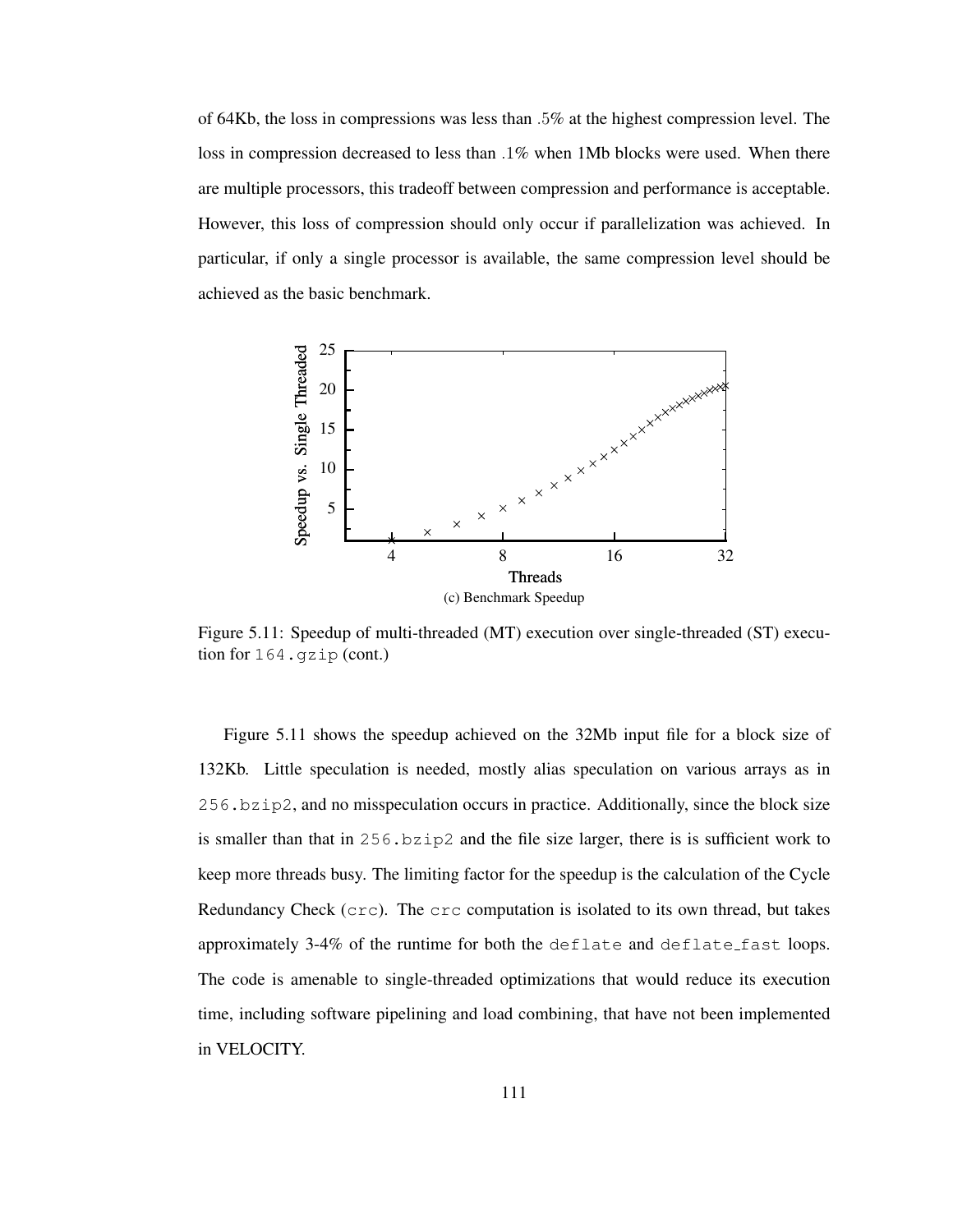```
while(1) {
  sentence = read();
  if (!sentence) break;
  print(sentence);
  err = parse(sentence);
  errors += err;
  if (err < 0)exit();
}
print errors;
```
Figure 5.12: Simplified version of batch process from 197.parser



Figure 5.13: Speedup of multi-threaded (MT) execution over single-threaded (ST) execution for 197.parser

197.parser is an application that parses a series of sentences, analyzing them to see if they are grammatically correct. The loop in the batch process function comprises the outermost loop, of which the parse function call dominates the runtime of each iteration. As each sentence is grammatically independent of every other sentence, parsing can occur in parallel for each sentence.

Previous work [21] has used speculation to break dependences between iterations. A sentence may be a command for the parser rather than a sentence to parse, turning on or off echo mode, for example. However, speculation is not required for this application if these operations are placed into a SEQUENTIAL stage. The loss in parallelization is limited, as a majority of the time is taken up by the parse call.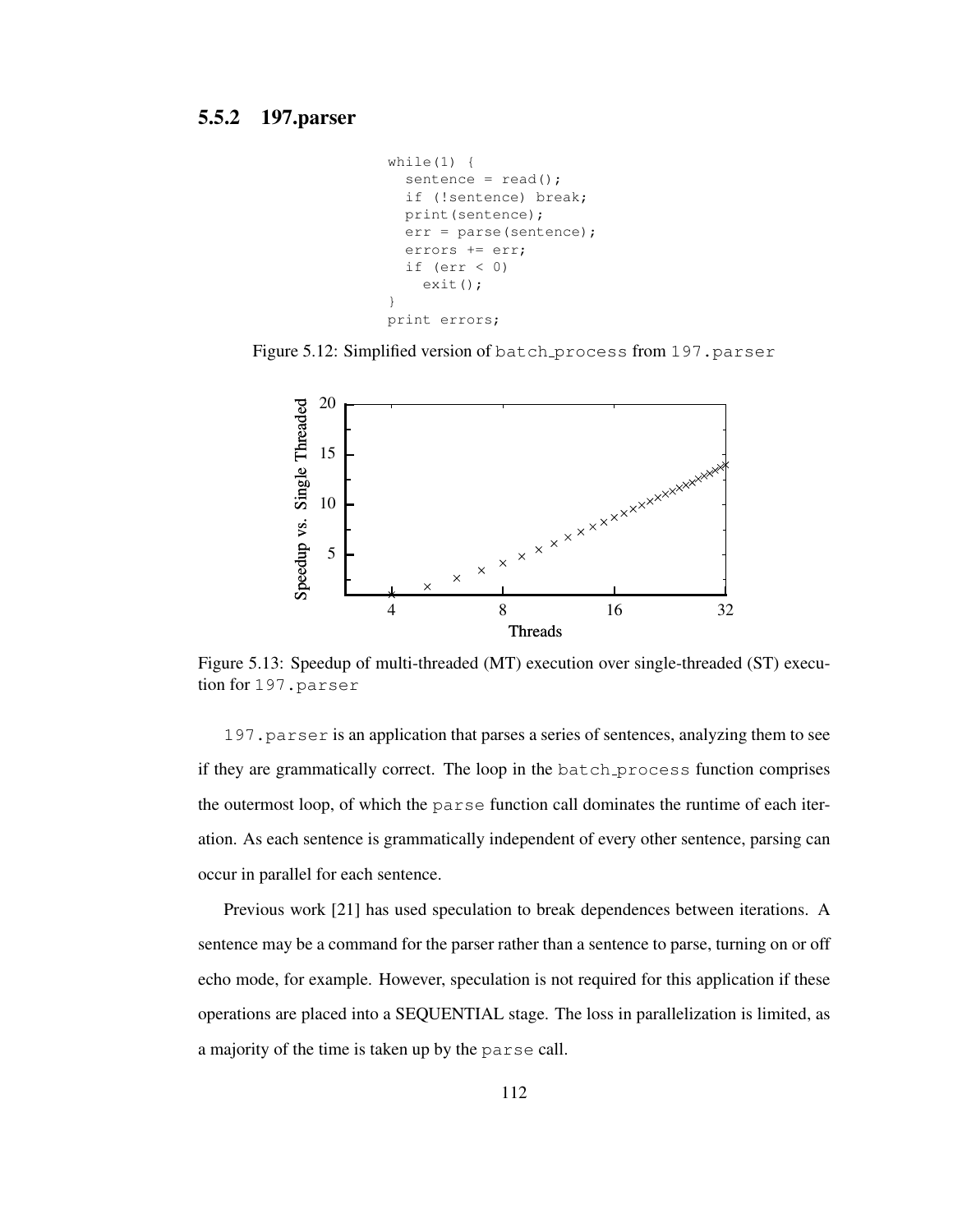To achieve a parallelization that parses each sentence in parallel, the memory allocator must also be dealt with. Upon startup, 197.parser allocates 60MB of memory, which it then manages internally. To avoid dependences from the memory allocator interfering with parallelization, the *Commutative* annotation is used once again. This allows the compiler to break dependences across iterations arising from calls to the allocator.

The standard parallelization paradigm of SEQUENTIAL, DOALL, SEQUENTIAL, is used as the parallelization. Its speedup is shown in Figure 5.13. The limiting factor on speedup in the number of sentences to parse, and the high variance, up to 10x, that occurs when parsing a particular sentence.

### 5.5.3 186.crafty

```
Search(alpha, beta, depth, white) {
  initial_alpha = alpha;
  while (move = NextMove(depth, white)) {
    MakeMove(move, depth, white);
    value = -Search(-alpha-1, -alpha, !white, depth+1);
    if (value > alpha) {
     if (value >= beta) {
        UnMakeMove(depth, white);
        return value;
      }
      alpha = value;
    }
    UnMakeMove(move, depth, white);
  }
  return alpha;
}
```
Figure 5.14: Simplified version of Search from 186.crafty

186.crafty is an application that plays chess. The high-level loop reads in a chess board and a search depth n. For each iteration of this loop the  $\text{Iterate}$  function is called, which executes repeated searches from a depth of 1 to  $n$ . To perform this, Iterate calls the SearchRoot function which calls the recursive Search function to perform an alpha-beta search. For each level of the search, several moves are computed, each of which is recursively searched and evaluated to determine the most profitable path. The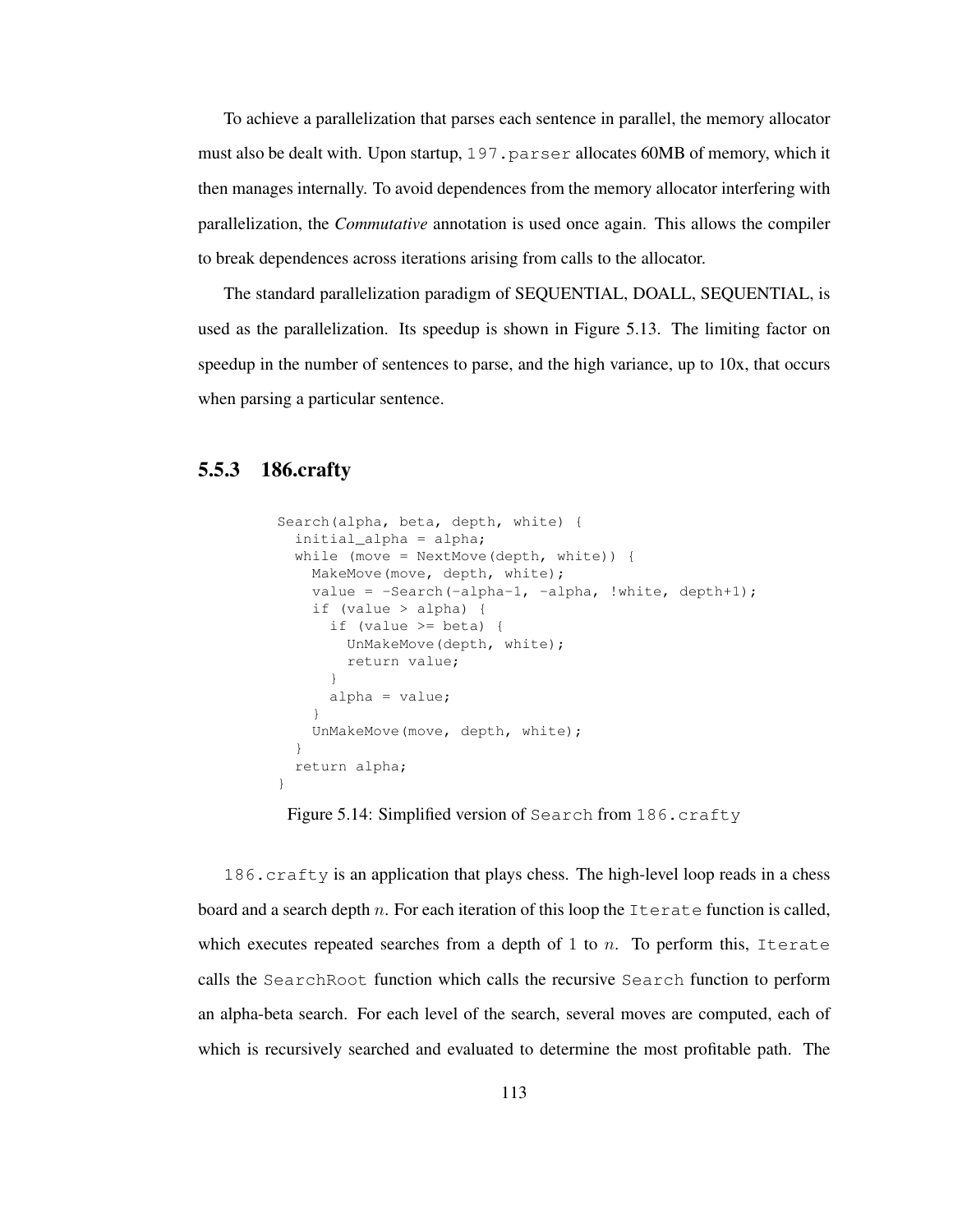

Figure 5.15: Speedup of multi-threaded (MT) execution over single-threaded (ST) execution for 186.crafty

most profitable move is then stored and the alpha value is returned.

The most obvious parallelization is to search each of the moves at one level of the Search independently, similar to they way the application has been parallelized by hand. Unfortunately, Search is recursive, a problem that has hindered previous work in parallelization [59]. To solve this problem, the compiler conceptually peels of an iteration the recursion. To allow parallelization, one level of the recursion is peeled off.

This parallelization requires that loads of the search variable, which contains many fields related to the current search, be speculated as loop-carried invariant. This is always true, but is very hard for the compiler to predict as it requires understanding that the UnMakeMove undoes the effects of MakeMove. Additionally, control speculation is needed to prevent the presence of certain cutoff metrics related to timing and number of nodes searched from preventing parallelization. In particular the next time check variable branch in Search must be speculated not taken.

An additional problem also arises in the parallelization. Since the search reaches many of the same boards, a large amount of caching is used to prune the search space and improve performance. Unfortunately, these caches prevent parallelism, as the dependence from the store into the cache to a load from the cache is hard to predict. Alias speculation can allow the parallelization to continue, but misspeculation still limits performance. Instead,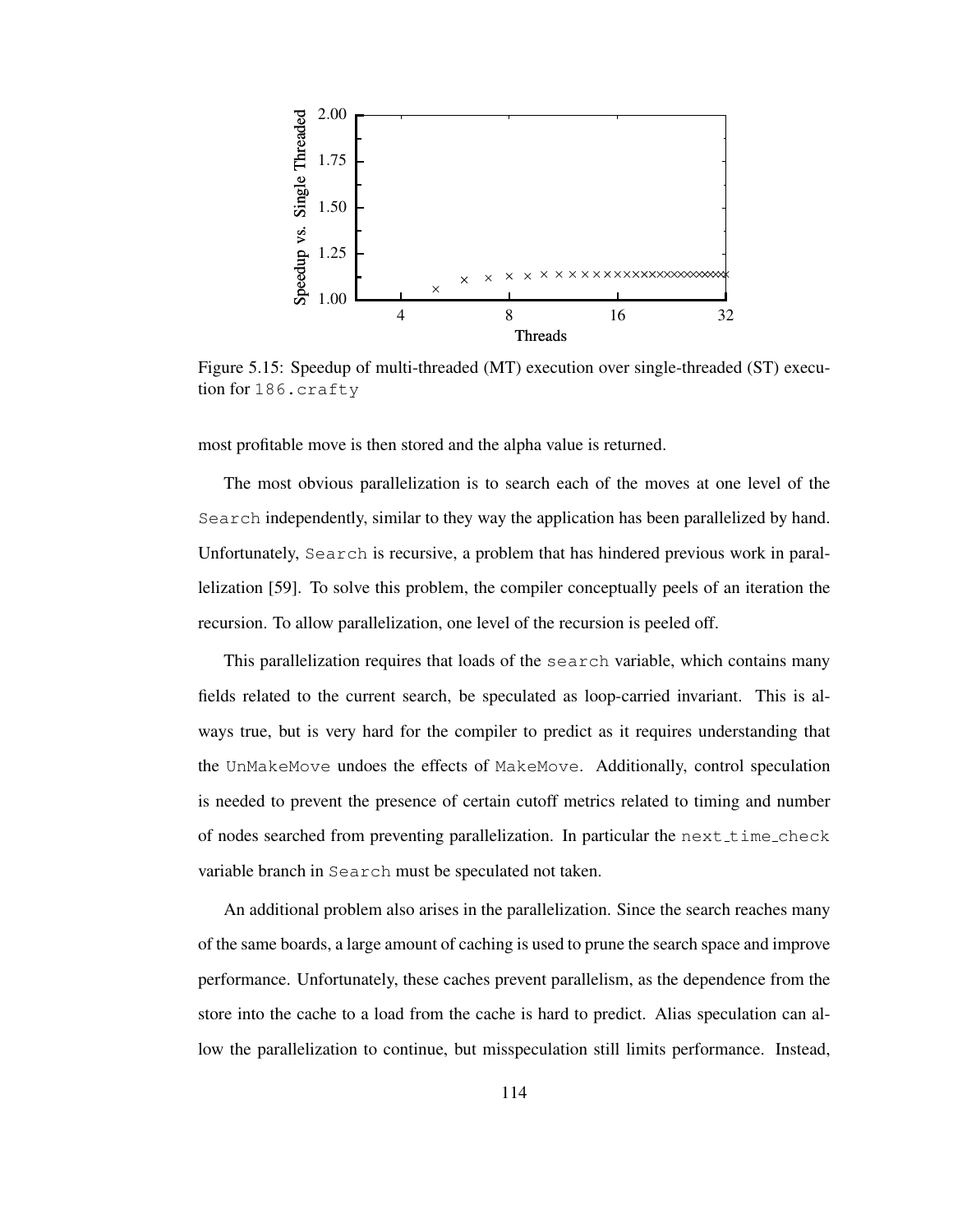this dissertation relies on the programmer to mark each cache lookup and insertion function as *Commutative*. This includes references to the pawn\_hash\_table, trans\_ref, history, and killer move caches.

Finally, reads of and updates to the alpha variable and largest positional score are also marked as *Commutative*. Both of these variables are monotonically increasing and marking them as *Commutative* only means that the search may explore a larger space than it would have otherwise. In practice, the number of extra moves explored is negligible as both variables are not updated often.

Unfortunately, even though the parallelization framework extracts a SEQUENTIAL, DOALL, SEQUENTIAL parallelization where more than 99% of the runtime occurs in the DOALL stage, the speedup is only 1.15x. This occurs not because of misspeculation, which occurs only on loop exit, but because of the amount of time it takes to search a particular move is highly variable due to the aggressive pruning performed during the search. In particular, in most invocations of Search, a single iteration contains more than 90% of the runtime.

#### 5.5.4 300.twolf

```
while (attempts < attmax) {
  a = \text{rand}();
  do {
   b = \text{rand}();
  } while (a != b);
  if (cond) {
   ucxx2();
  } else ...
}
```
Figure 5.16: Simplified version of uloop from 300.twolf

300.twolf is an application that performs place and route simulation. The innermost loop that comprises most of the execution time is in the uloop function, which contains many calls to ucxx2. The ucxx2 function takes up approximately  $75\%$  of the execution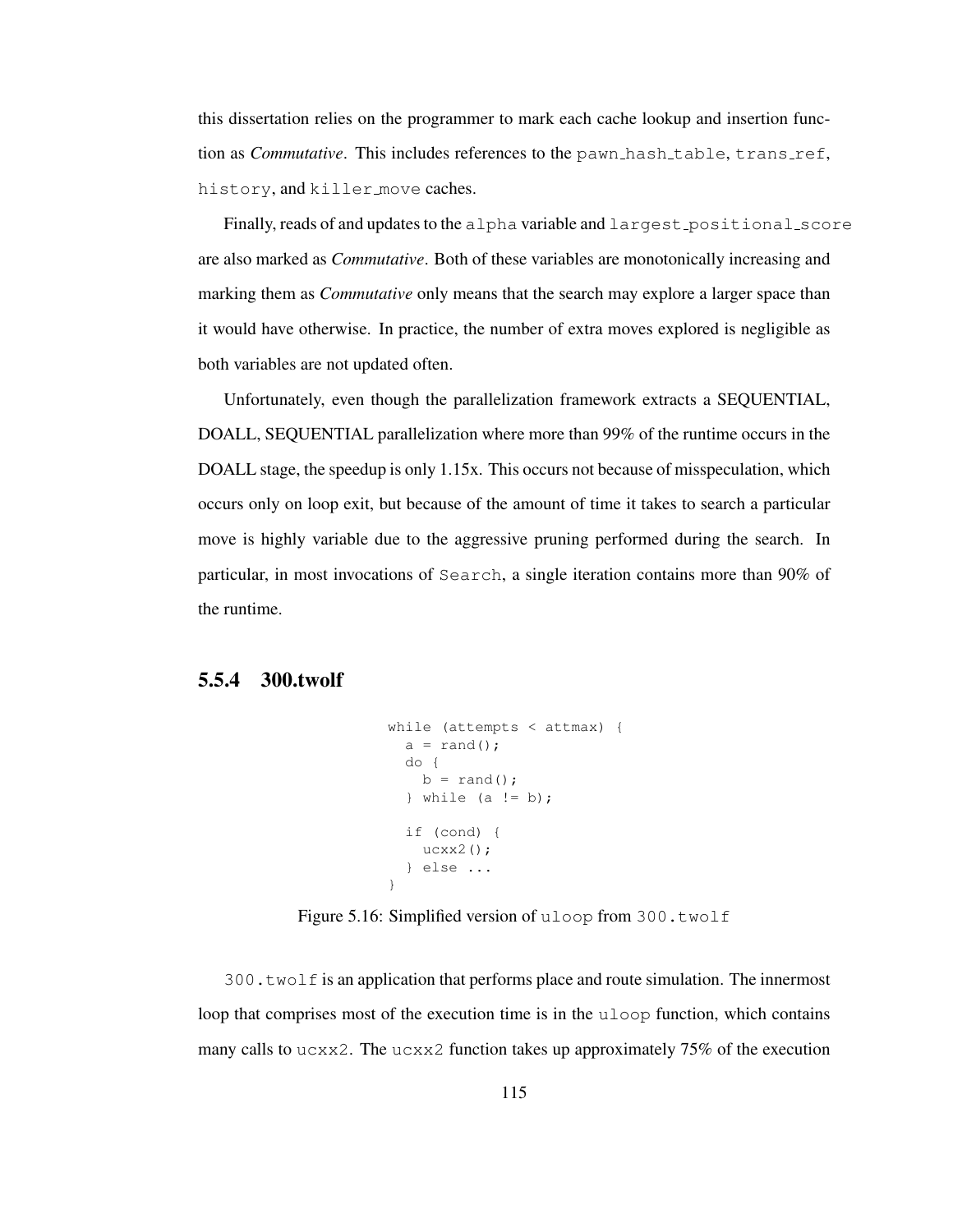

Figure 5.17: Speedup of multi-threaded (MT) execution over single-threaded (ST) execution for 300.twolf

time. Previous work has executed portions of the  $ucxx2$  code in parallel via speculative pipelining [59]. This paper instead parallelizes the calls to  $ucxx2$  themselves by parallelizing iterations of the loop in uloop.

Predicting which iterations can execute in parallel *a priori* is hard, so branch and alias speculation are used to achieve the parallelization. However, the misspeculation rate greatly limits the amount of parallelism extracted [59]. This misspeculation comes from two sources, misprediction of the number of calls to the pseudo-random number generator and memory dependence violations on the block and network structures.

The misspeculation for the random-number generator occurs because of the variable number of calls to the random number generator. In previous work [59], this dependence has been broken by manually speculating the number of calls to the generator and predicting the next iteration's seed. However, it is counterintuitive for parallelism to be limited by the generation of random numbers. To avoid the misspeculation and allow the compiler to see the parallelism, that the random number generator is marked as *Commutative* by the programmer. For the pseudo-random number generator, this allows the calls to the generator to occur in any order and breaks the dependence that the generator has across iterations on the randVarS variable. Though output changes as a result of this, the benchmark still runs as intended.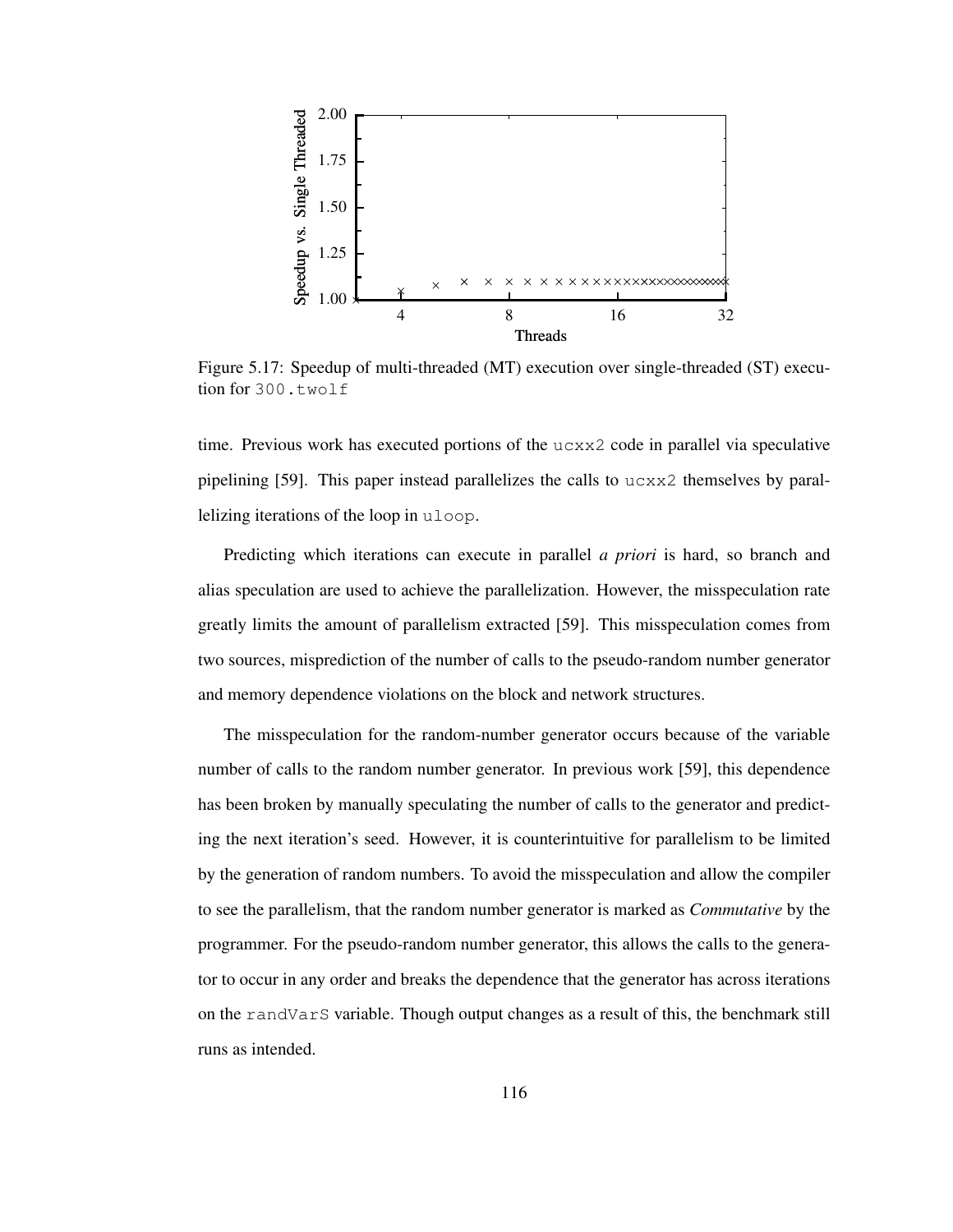With these changes, the parallelization is able to achieve a speedup of 1.10x, as shown in Figure 5.17. Misspeculation occurs quite often, approximately every other iteration. Because the pipeline is restarted on every misspeculation, pipeline fill time is on the critical path and lowers the speedup attainable.

## 5.6 Continuing Performance Trends

This chapter has shown that VELOCITY can extract parallelism from applications in the SPEC CINT2000 benchmark suite, even though these programs are generally considered not to be amenable to automatic parallelization because of the number and complexity of the dependences involved. This section summarizes the results of the dissertation and compares them to aggressive manual parallelization.

| Benchmark                     | Loop                                        | Exec.   | Lines                       | Lines          | Description                                               |
|-------------------------------|---------------------------------------------|---------|-----------------------------|----------------|-----------------------------------------------------------|
|                               |                                             | Time    | Changed                     | Annotated      |                                                           |
| $164$ .gzip                   | deflate_fast<br>$(deflate.c:583-655)$       | 30%     | 26                          | 2              | <b>Gzip Compression</b>                                   |
| (Compress)                    | deflate<br>$(deflate.c:664-762)$            | 70%     |                             |                |                                                           |
| $175$ .vpr<br>(Place)         | try_place<br>(place.c: $506 - 513$ )        | $100\%$ | $\Omega$                    | $\theta$       | Processor Node Placement                                  |
| $181$ .mcf                    | price_out_impl<br>$(implicit.c:228-273)$    | 25%     | $\Omega$                    | $\Omega$       | Single-Source, Multi-Depot<br><b>Optimization Problem</b> |
|                               | primal_net_simplex<br>$(psimplex.c:50-138)$ | 75%     |                             |                |                                                           |
| 186.crafty                    | Search<br>$(search.c:218-368)$              | 98%     | 9                           | 9              | <b>Chess Playing Program</b>                              |
| 197.parser                    | batch_process<br>$(main.c:1522-1779)$       | $100\%$ | $\mathcal{D}_{\mathcal{L}}$ | $\overline{c}$ | English Grammar Checker                                   |
| $256$ .bzip $2$<br>(Compress) | compressStream<br>$(bzip2.c:2870-2919)$     | $100\%$ | $\Omega$                    | $\theta$       | Bzip2 Compression                                         |
| 300.twolf                     | uloop<br>(uloop.c:154-361)                  | $100\%$ | 1                           | 1              | Processor Layout                                          |

Table 5.2: Information about the loop(s) parallelized, the execution time of the loop, and a description.

Table 5.2 gives a summary of the applications from the SPEC CINT2000 suite that were parallelized by VELOCITY, including the loop, its percent of execution, and a general description of the application. For these benchmarks, as well as the remaining C benchmarks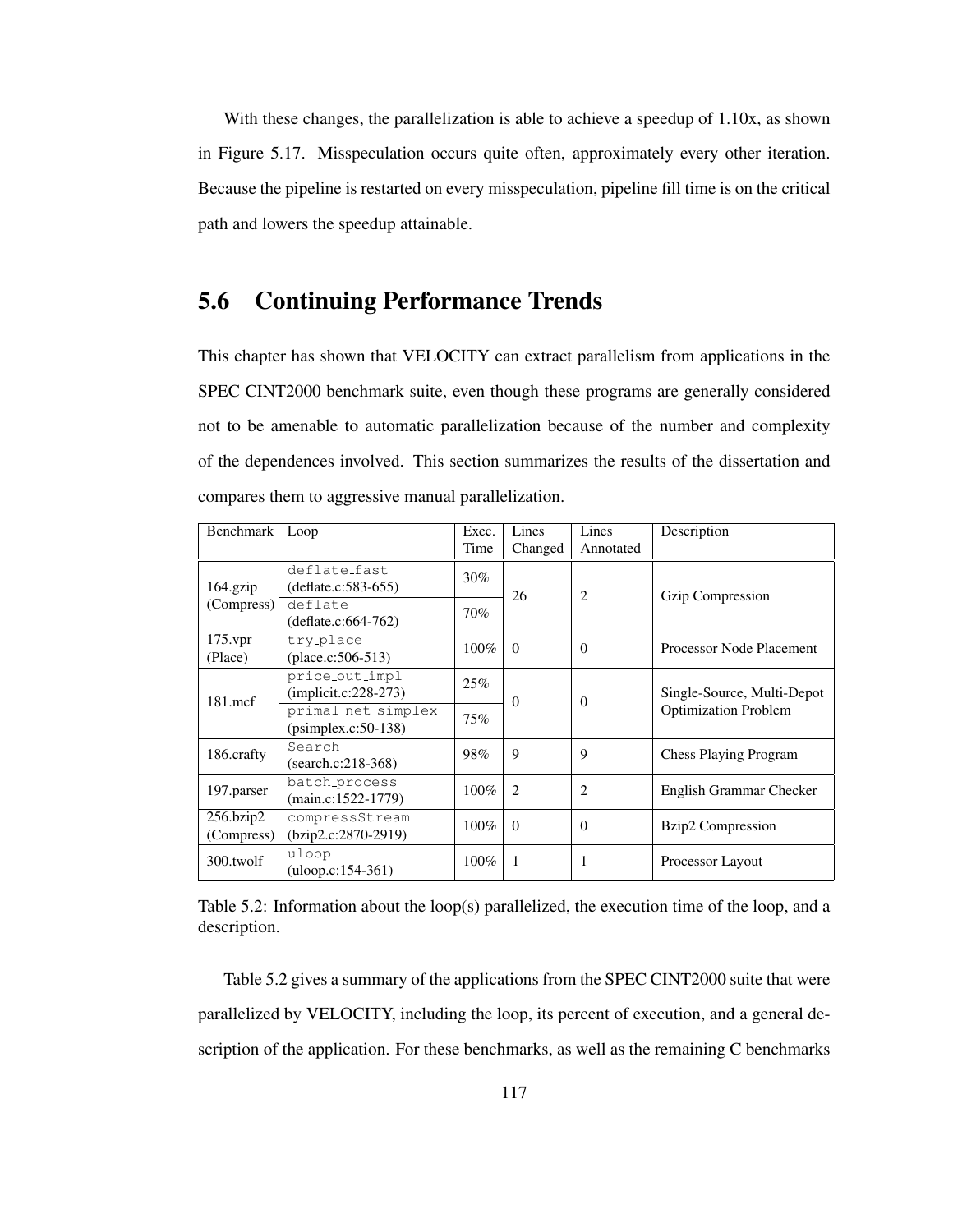

Figure 5.18: The maximum speedup achieved on up to 32 threads over single threaded execution. The Manual bar represents the speedup achieved using manual parallelization [9], while the VELOCITY bar represents the speedup achieved by VELOCITY.



Figure 5.19: The minimum number of threads at which the maximum speedup occurred. The Manual bar represents the number of threads used by manual parallelization [9], while the VELOCITY bar represents the number of threads used by VELOCITY.

in SPEC CINT2000, Figure 5.18 shows the maximum speedup achieved for each benchmark, while Figure 5.19 shows the minimum number of threads at which the maximum speedup was achieved. The *Manual* bar represents the speedup achieved using via manual application of the parallelization techniques in this dissertation, [9], while the VELOCITY bar represents the speedup that was achievable automatically by the VELOCITY compiler. For the benchmarks that were automatically parallelized, the parallelization obtained match those that were simulated manually [9]. There are several reasons for the performance differences: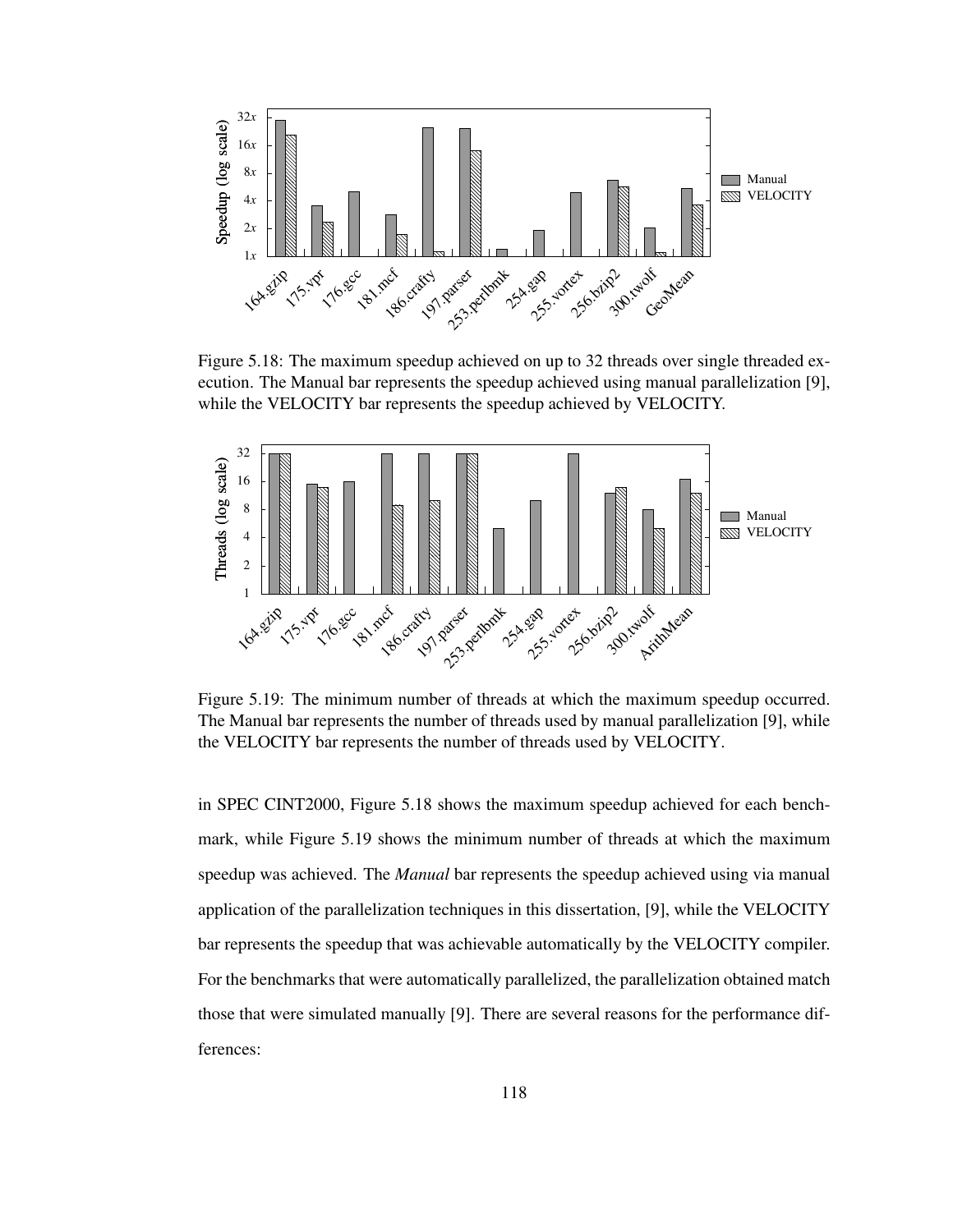- 1. The manual parallelizations used the gcc compiler which contains different optimizations and heuristics than the VELOCITY compiler.
- 2. The manual parallelization performance evaluation did not account for the effects of multiple caches or cache coherence among the cores.
- 3. The manual parallelization performance evaluation was achieved by manually marking portions of the single-threaded binary that could execute in parallel and then feeding these regions into a parallel execution simulator similar to that described in Section 5.2. The VELOCITY performance evaluation uses real thread partitionings, chosen automatically, that generate actual multi-threaded code and which contain many overheads, including synchronization instructions and extra branches to ensure proper control flow.

As in the manual parallelization work, 252.eon was not parallelized because it is a C++ benchmark. 176.gcc, 253.perlbmk, 254.gap, and 255.vortex were not parallelized by VELOCITY because of the difficulties, particularly with regards to memory usage, in building the iPDG. The smallest of these benchmarks, 255.vortex, would require the creation of a iPDG with a hundred thousand nodes and more than 25 million edges. The vast majority of these edges are memory dependence edges, with less than a million control or register edges. The iPDG can be made more scalable by selectively expanding function calls, rather than all functions as the current iSpecPS-DSWP does. The downside of not expanding all functions is that the summarization of call sites potentially creates larger SCCs and forces the partitioner to allocate the entire function to a single thread rather than among multiple threads. Techniques that summarize operations at a granularity chosen by the compiler, particularly dependence chains, would also reduce the number of edges in the iPDG, while the retaining information needed for parallelization.

Finally, even though the 186.crafty parallelization for the Search function is the same, the performance extracted is much lower because VELOCITY does not cur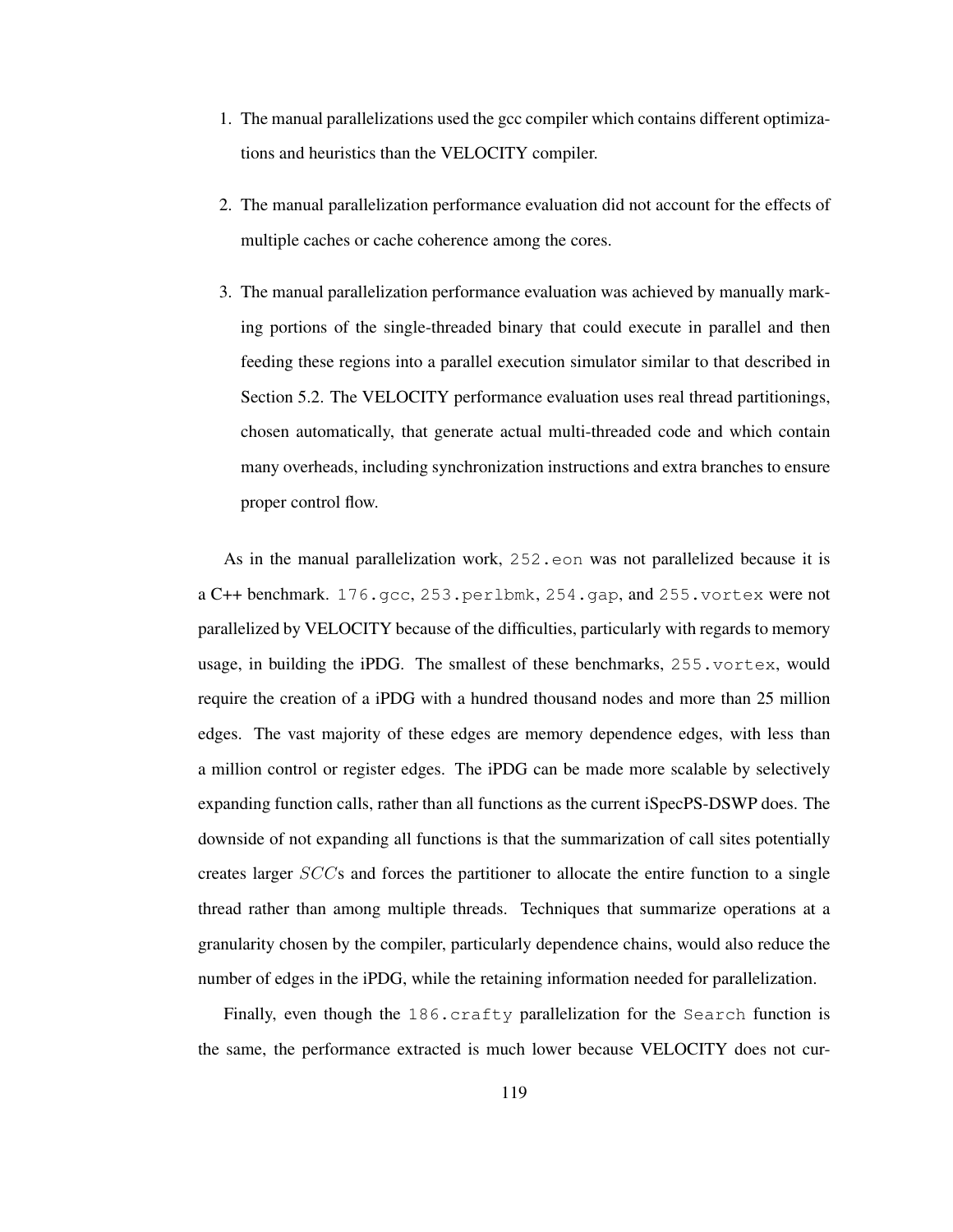rently support parallelizing loops inside loops that are already parallelized. Thus, only one loop could be parallelized, leading to execution time that is heavily biased to only a few iterations in the loop. This limitation also results in reduced performance potential in 181.mcf.

Even with these difficulties, targeting a 32 core system, a speedup of 3.64x was achieved by changing only 38 out of more than 100,000 lines of code. As the manual parallelizations show, the speedups obtained are not an upper bound. Indeed, there are many inner loops that have not yet been parallelized.

| <b>Benchmark</b> | # Threads | Speedup | Historic Speedup | Ratio |
|------------------|-----------|---------|------------------|-------|
| 164.gzip         | 32        | 20.61   | 5.38             | 3.83  |
| $175$ .vpr       | 14        | 2.37    | 2.43             | 0.98  |
| $181$ .mcf       | 9         | 1.74    | 2.09             | 0.83  |
| 186.crafty       | 10        | 1.14    | 2.17             | 0.52  |
| 197.parser       | 32        | 13.98   | 5.38             | 2.60  |
| 256.bzip2        | 14        | 5.66    | 2.43             | 2.82  |
| 300.twolf        | 5         | 1.10    | 1.72             | 0.64  |
| GeoMean          |           | 3.24    | 2.80             | 1.16  |
| ArithMean        | 16.58     |         | 3.09             |       |

Table 5.3: The minimum # of threads at which the maximum speedup occurred. Assuming a 1.4x speedup per doubling of cores, the *Historic Speedup* column gives the speedup needed to maintain existing performance trends. The final column gives the ratio of actual speedup to expected speedup.

Table 5.3 presents the actual VELOCITY numbers for Figure 5.18 and 5.19. Additionally, the *Historic Speedup* is given, which details the expected performance increase for the number of transistors used. While there are no statistics that directly relate the doubling of cores to performance improvement, historically, the number of transistors on a chip has doubled approximately every 18 months, while performance has doubled approximately every 36 months. Assuming that all new transistors are used to place new cores on a chip, each doubling of cores must yield approximately 1.4x speedup to maintain existing performance trends. Thus, the *Historic Speedup* column represents the expected speedup for the number of threads, calculated as  $1.4^{log_2(\#Threads)}$ . The final column gives the ratio of the actual performance improvement to that required to maintain the 1.4x speedup. The overall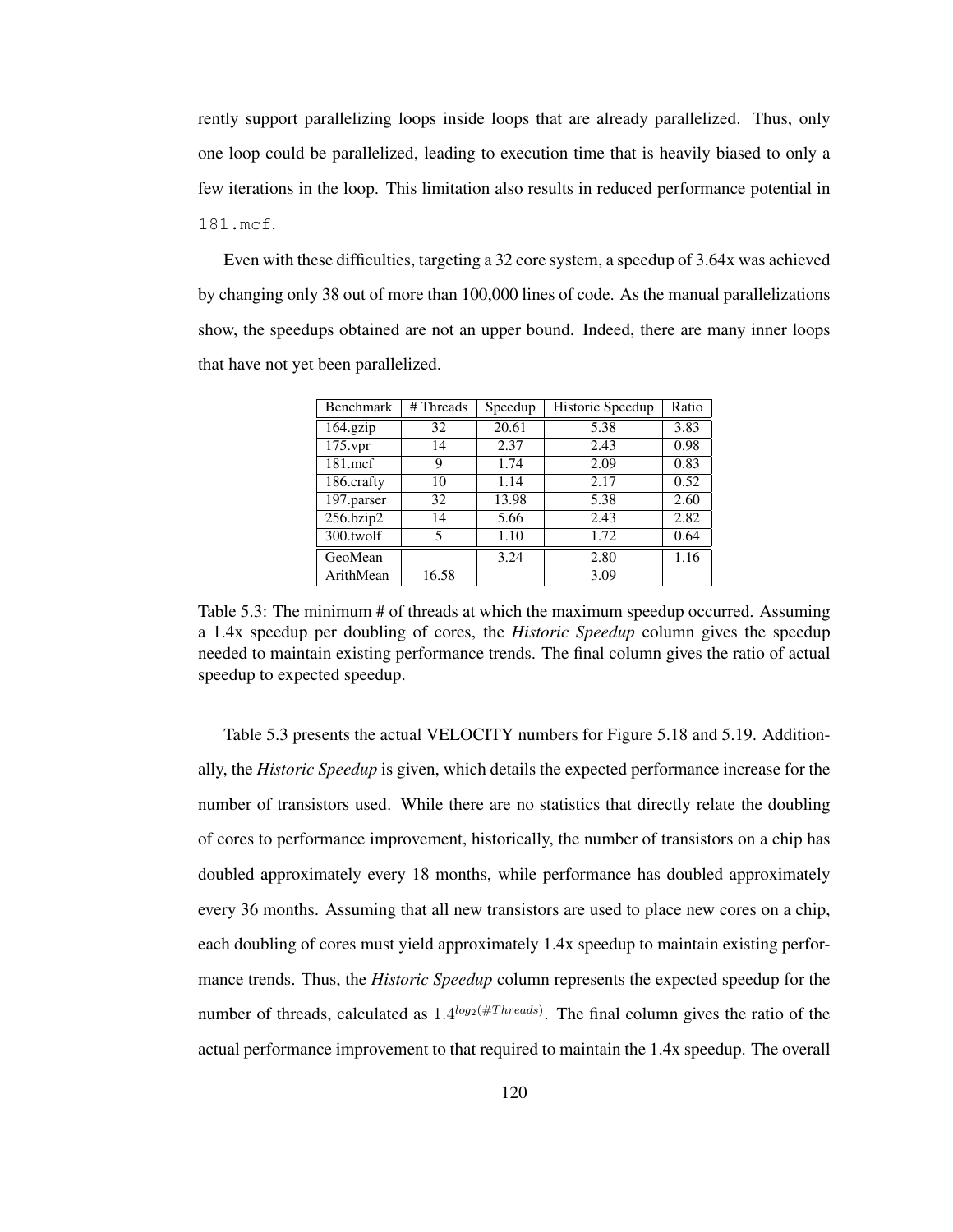performance improvement indicates that sufficient parallelism can be extracted to use the resources of current and future many-core processors.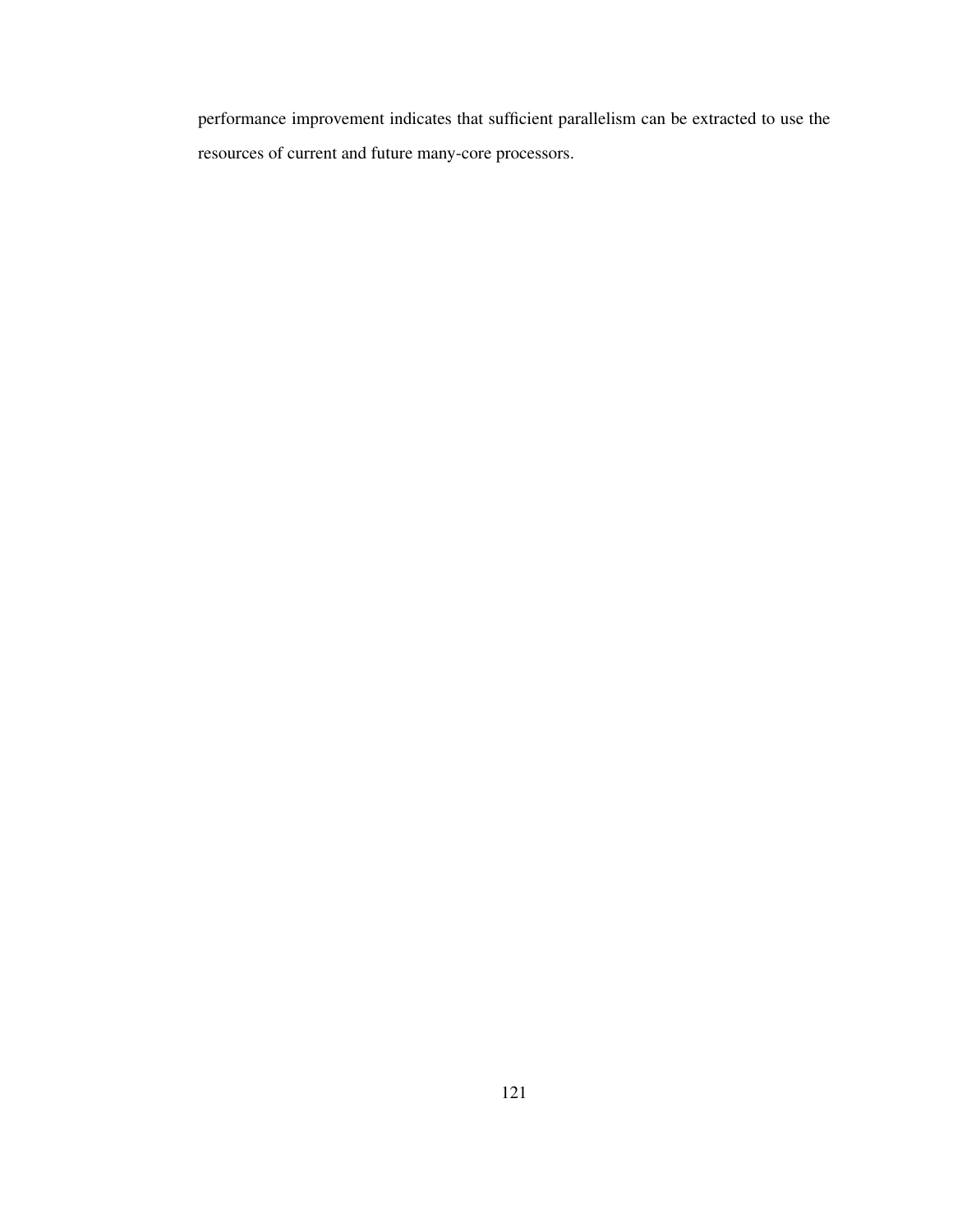# Chapter 6

# Conclusions and Future Directions

Multi-core processors have already severely challenged computer architecture. Unless compilers begin automatically extracting parallelism, multi-core processors also promise to significantly increase the burden on programmers. Relying on the programmer to correctly build large parallel programs is not a tenable solution as programming is already a complex process and making it harder is not a way forward. Additionally, this solution does not address the large body of legacy sequential codes. This dissertation shows that automatic extraction of parallelism is possible for many of the benchmarks in the SPEC CINT2000 benchmark suite and is a viable methodology to continuing existing performance trends for legacy sequential codes.

This dissertation has proposed and built a new parallelization framework, designed to extract parallelism from general-purpose programs. It has combined existing Piplined-Multi Threading techniques, including DSWP, PS-DSWP, and SpecDSWP along with a novel interprocedural scope extension to form iSpecPS-DSWP. This technique, along with existing analyisis and optimization techniques, can be used to extract large amounts of parallelism. For those applications that are not parallelized by this framework, this dissertation proposes simple additions to the standard sequential programming model that allow the framework to parallelize them. In particular, the SPEC CINT2000 benchmark suite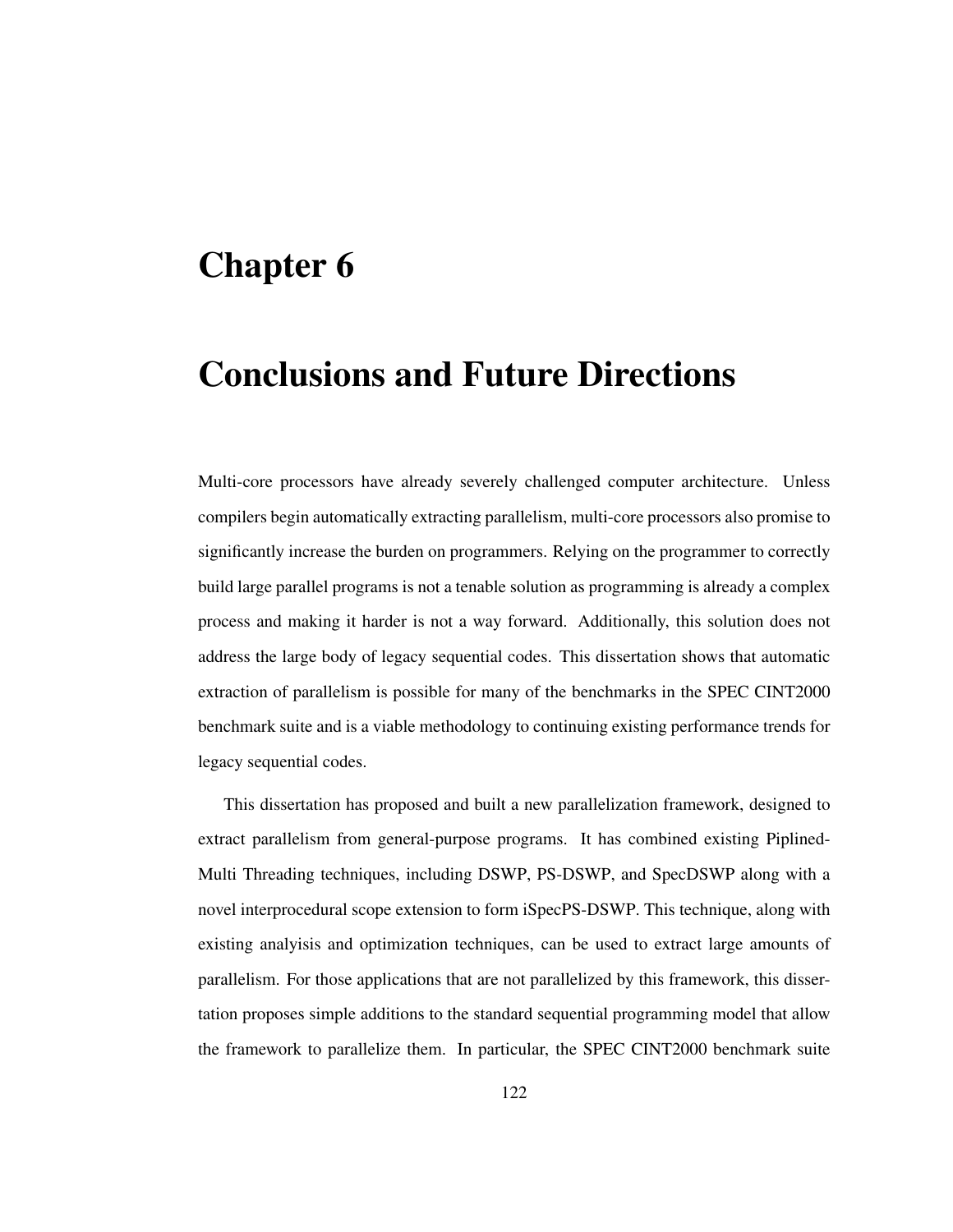was used as a case study to show that this framework and programming model can be applied to many applications. This allows a software developer to develop in a sequential programming model, but still obtain parallel performance. In an initial implementation, the VELOCITY compiler obtained a speedup of 3.64x modifying only a few dozen lines out of one hundred thousand.

# 6.1 Future Directions

Potential future research based on this dissertation is focused on making it easier for automatic tools to extract parallelism from larger regions, in both sequential *and* parallel programs, while minimizing the burden placed on the programmer.

The ability to express non-determinism in a sequential programming language is a powerful technique that can be leveraged to facilitate parallelism in many applications, not just those in the SPEC CINT2000 benchmark suite. A base set of annotations useful across a wide variety of application domains should be enumerated by studying more applications. While these non-deterministic annotations are simpler than the use of locks and other parallel constructs, they still increase programmer overhead because they cannot be statically checked for correctness. Additional research into program analysis and annotations can help programmers identify how the non-determinism introduced by annotations affects program output or other aspects of program execution.

In addition to static compilation frameworks that can extract parallelism using these annotations, dynamic compilation frameworks can potentially extract more parallelism. Dynamic compilation systems have many useful properties, particularly profile information relevant to the current run and often better debugging information. The former is useful to facilitate better speculation, which often relies on expensive and potentially inaccurate static profiling. The latter is particularly important for automatic parallelization, as the programmer may not realize that the compiler has parallelized the program and yet needs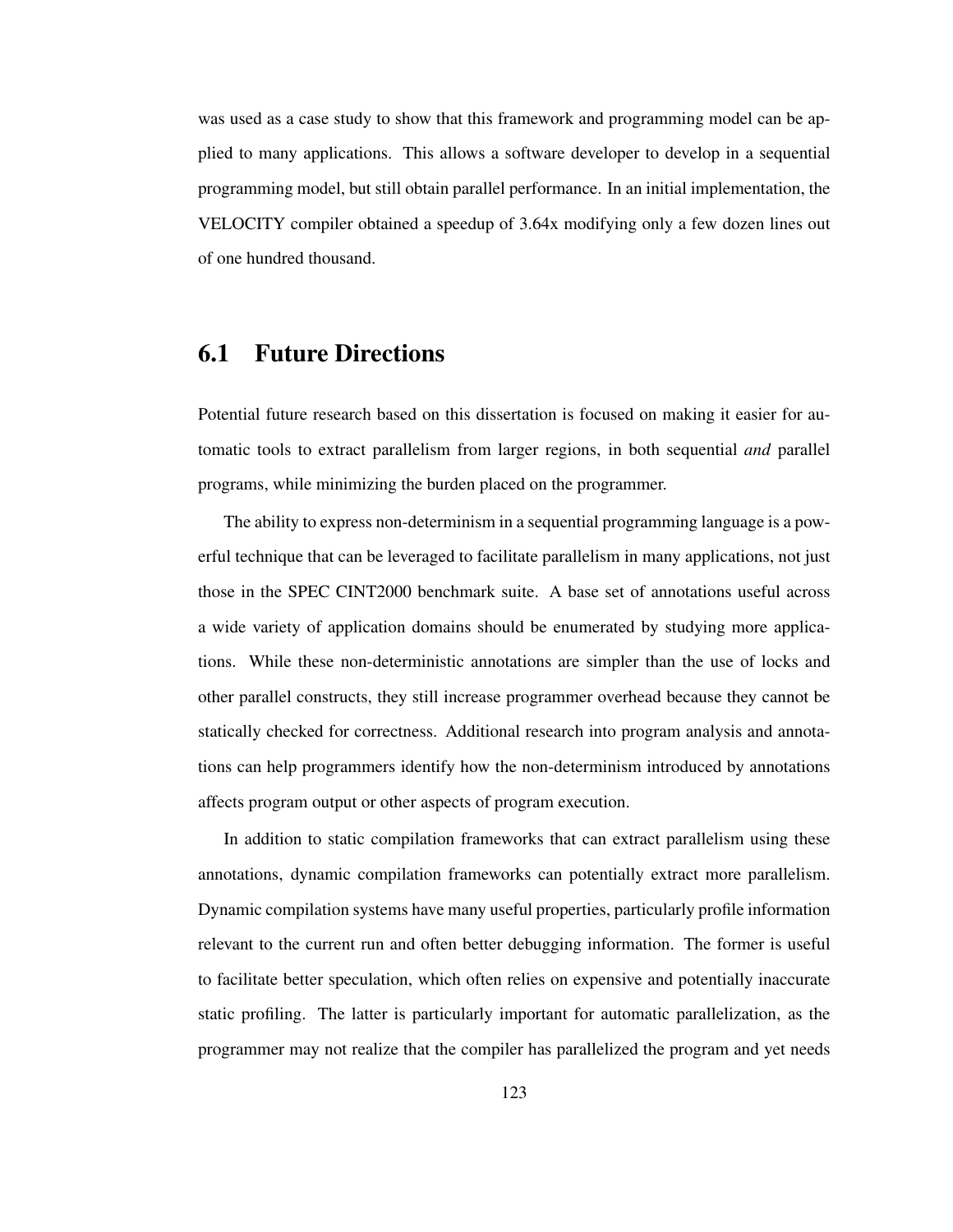to debug a multi-threaded program. As the number of cores on a processor grows, it also becomes more feasible to set aside one (or even several) cores specifically for the purpose of dynamically optimizing a program. Balancing this process with a running application will be an interesting area of future research.

Beyond sequential programs and runtime systems, there are many parallel programs that have and will continue to been written, both because the parallel programming paradigm sometimes matches the programming domain, as in hardware simulation, or because programmers feel that that they can extract the parallelism. For the former, the conceptual parallelism of the programming domain will only rarely match that of the underlying architecture, making it necessary to re-parallelize the application to aggressively utilize the underlying resources. For the latter, retargeting the program to a new architecture often entails significant rewriting of code to extract equivalent performance on a new machine. Finally, as multicore machines approach 10s or 100s of processors, even parallel programming models will need to rely on automatic thread extraction techniques to enable good performance. Because of these factors, research should continue into the application of automatic thread extraction techniques not just to sequential programs, but also to parallel programs as well.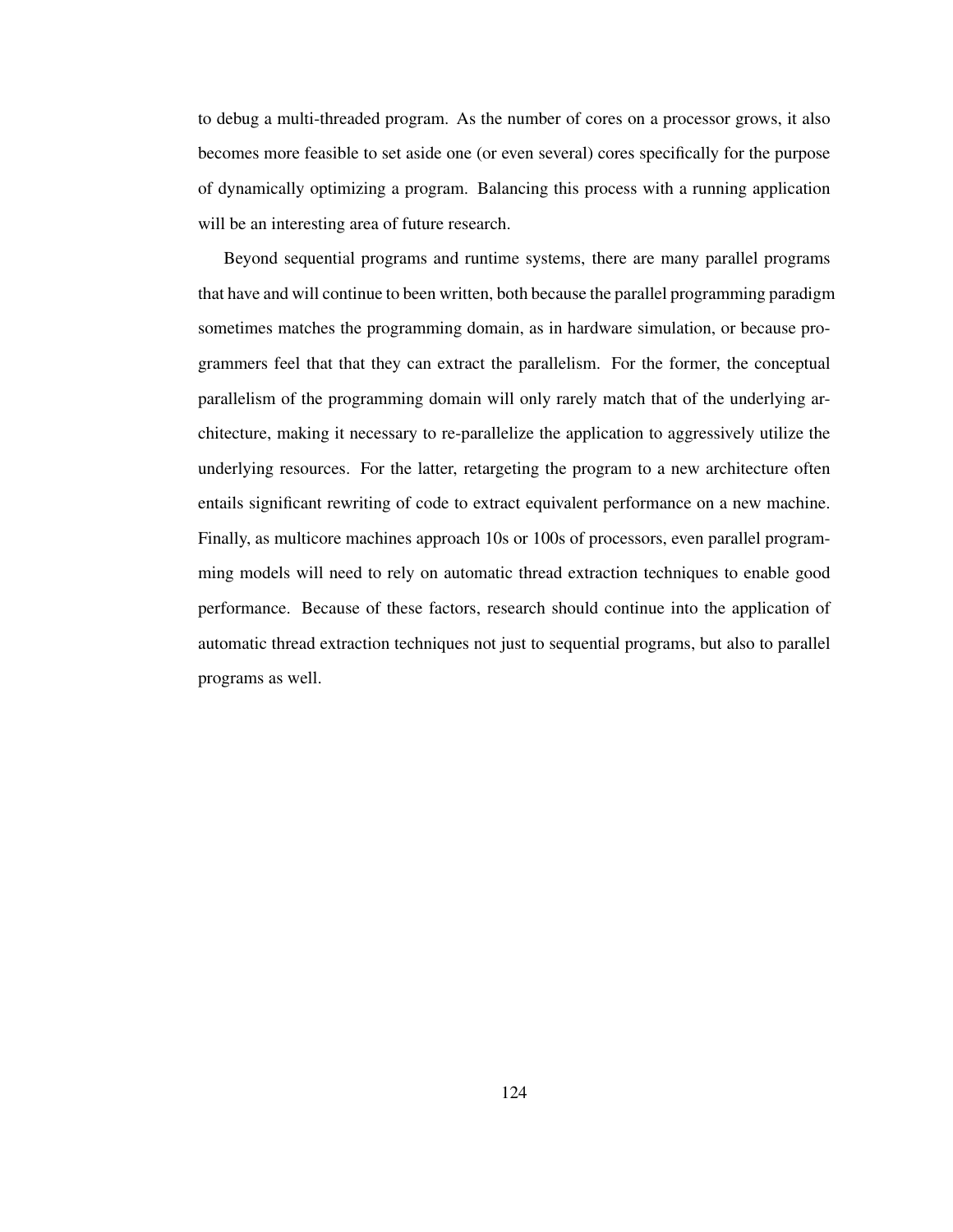# Bibliography

- [1] Message Passing Interface (MPI). http://www.mpi-forum.org.
- [2] OpenMP. http://openmp.org.
- [3] Parallel BZIP2 (PBZIP2) Data Compression Software. http://compression. ca/pbzip2.
- [4] Standard Performance Evaluation Corporation (SPEC). http://www.spec. org.
- [5] Haitham Akkary and Michael A. Driscoll. A Dynamic Multithreading Processor. *International Symposium on Microarchitecture,* pages 226–236, Dallas, Texas, December 1998.
- [6] Ronald D. Barnes, Shane Ryoo, and Wen-mei W. Hwu. "Flea-Flicker" Multipass Pipelining: An Alternative to the High-Powered Out-of-Order Offense. *International Symposium on Microarchitecture,* pages 319–330, Barcelona, Spain, November 2005.
- [7] D. Baxter, R. Mirchandaney, and J. H. Saltz. Run-Time Parallelization and Scheduling of Loops. *Symposium on Parallel Algorithms and Architectures,* pages 303–312, Santa Fe, New Mexico, June 1989.
- [8] William Blume, Ramon Doallo, Rudolf Eigenmann, John Grout, Jay Hoeflinger, Thomas Lawrence, Jaejin Lee, David Padua, Yunheung Paek, Bill Pottenger,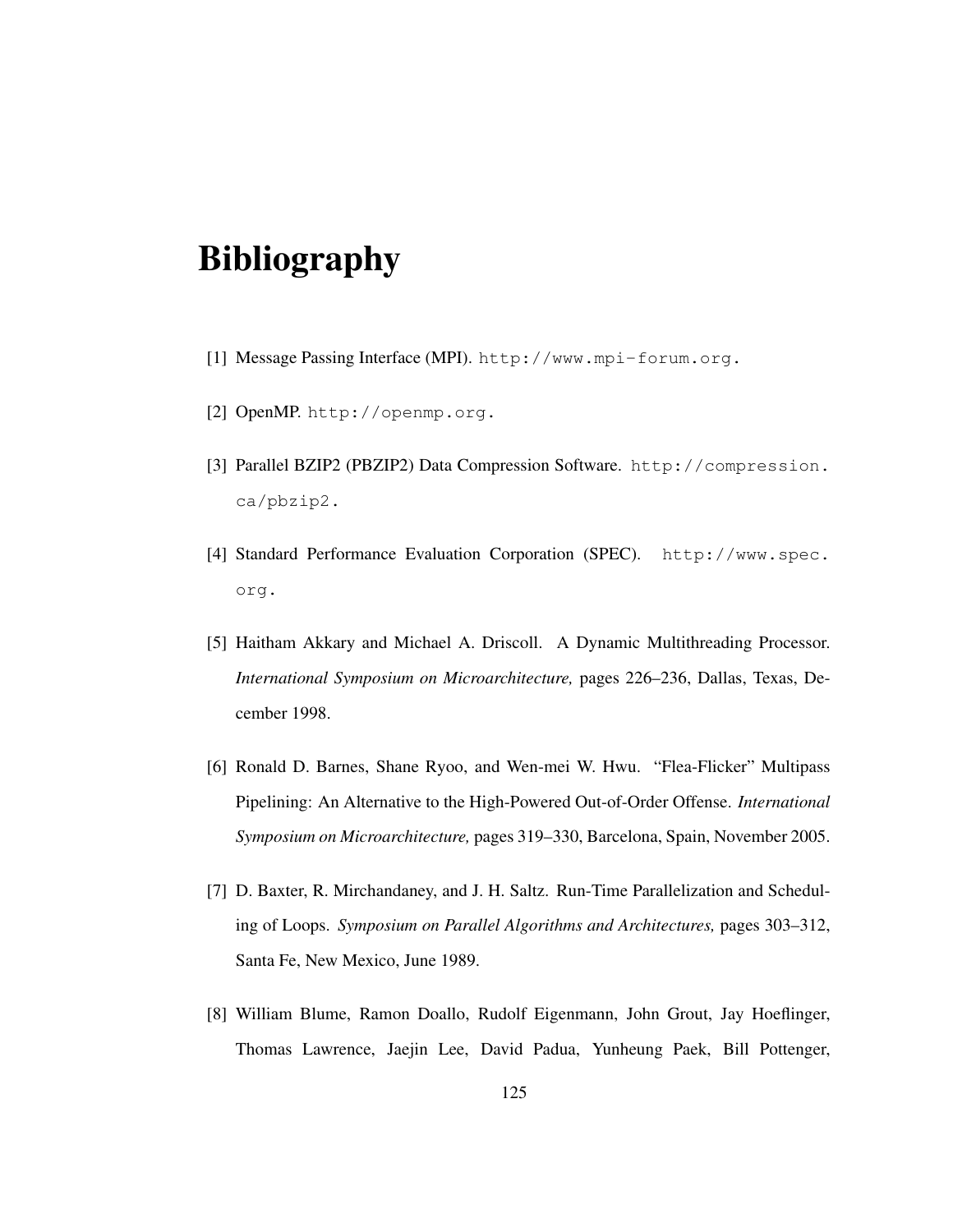Lawrence Rauchwerger, and Peng Tu. Parallel Programming with Polaris. *Computer,* 29(12):78–82, December 1996.

- [9] Matthew J. Bridges, Neil Vachharajani, Yun Zhang, and David I. August. Revisiting the Sequential Programming Model for Multi-Core. *International Symposium on Microarchitecture,* Chicago, Illinois, December 2007.
- [10] Matthew J. Bridges, Neil Vachharajani, Yun Zhang, and David I. August. Revisiting the Sequential Programming Model for the MultiCore Era. *IEEE Micro,* January 2008.
- [11] Michael Burke and Ron Cytron. Interprocedural Dependence Analysis and Parallelization. *Symposium on Compiler Construction,* pages 162–175, Palo Alto, California, October 1986.
- [12] Brian D. Carlstrom, Austen McDonald, Hassan Chafi, JaeWoong Chung, Chi Cao Minh, Christos Kozyrakis, and Kunle Olukotun. The Atomos Transactional Programming Language. *Programming Language Design and Implementation,* pages 1–13, Ottawa, Canada, June 2006.
- [13] R. S. Chappel, J. Stark, S. P. Kim, S. K. Reinhardt, and Y. N. Patt. Simultaneous Subordinate Microthreading. *International Symposium on Computer Architecture,* pages 186–195, Atlanta, Georgia, May 1999.
- [14] Ben-Chung Cheng and Wen-mei W. Hwu. Modular Interprocedural Pointer Analysis Using Access Paths: Design, Implementation, and Evaluation. *Programming Language Design and Implementation,* pages 57–69, Vancouver, Canada, June 2000.
- [15] J. D. Collins, H. Wang, D. M. Tullsen, C. Hughes, Y. Lee, D. Lavery, and J. P. Shen. Speculative Precomputation: Long-Range Prefetching of Delinquent Loads. *International Symposium on Computer Architecture,* Anchorage, Alaska, May 2002.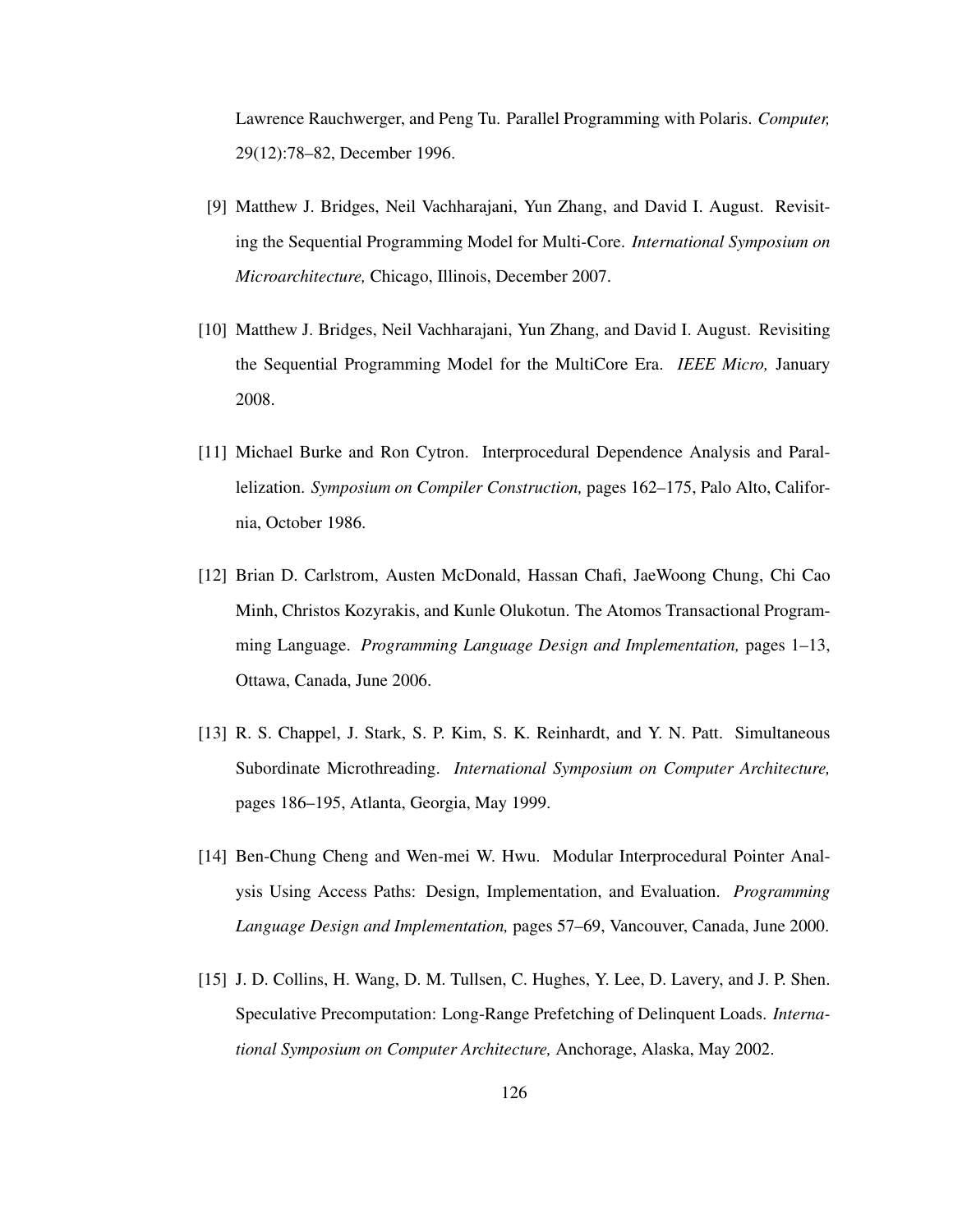- [16] James C. Corbett. Evaluating Deadlock Detection Methods for Concurrent Software. *IEEE Transactions on Software Engineering,* 22(3):161–180, 1996.
- [17] T. H. Cormen, C. E. Leiserson, and R. L. Rivest. *Introduction to Algorithms.* The MIT Press and McGraw-Hill, 1990.
- [18] R. Cytron. DOACROSS: Beyond Vectorization for Multiprocessors. *International Conference on Parallel Programming,* pages 836–884, University Park, Pennsylvania, August 1986.
- [19] James Russell Beckman Davies. Parallel Loop Constructs for Multiprocessors. Master's Thesis, Department of Computer Science, Department of Computer Science, University of Illinois, Urbana-Champaign, UIUCDCS-R-81-1070, University of Illinois, Urbana, IL, May 1981.
- [20] Claudio Demartini, Radu Iosif, and Riccardo Sisto. A Deadlock Detection Tool for Concurrent Java Programs. *Software: Practice and Experience,* 29(7):577–603, John Wiley & Sons, 1999.
- [21] Chen Ding, Xipeng Shen, Kirk Kelsey, Chris Tice, Ruke Huang, and Chengliang Zhang. Software Behavior Oriented Parallelization. *Programming Language Design and Implementation,* San Diego, California, June 2007.
- [22] Zhao-Hui Du, Chu-Cheow Lim, Xiao-Feng Li, Chen Yang, Qingyu Zhao, and Tin-Fook Ngai. A Cost-Driven Compilation Framework for Speculative Parallelization of Sequential Programs. *Programming Language Design and Implementation,* pages 71–81, Washington, D.C. June 2004.
- [23] Perry A. Emrath and David A. Padua. Automatic Detection of Nondeterminacy in Parallel Programs. *Workshop on Parallel and Distributed Debugging,* pages 89–99, 1988.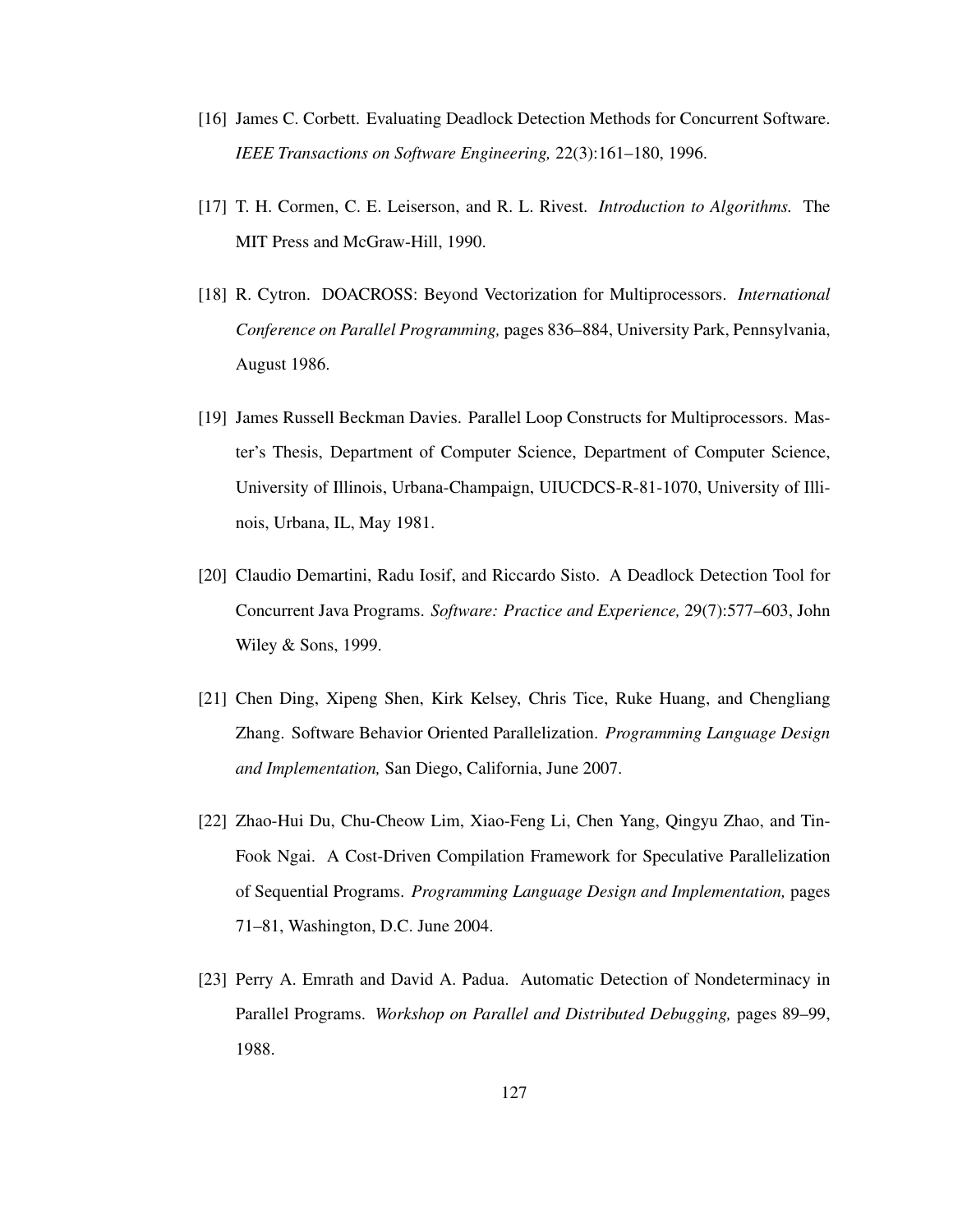- [24] Stephane Eranian. Perfmon: LInux Performance Monitoring for IA-64. http: //www.hpl.hp.com/research/linux/perfmon, Hewlett-Packard Laboratories, 2003.
- [25] J. Ferrante, K. J. Ottenstein, and J. D. Warren. The Program Dependence Graph and Its Use in Optimization. *ACM Transactions on Programming Languages and Systems,* 9:319-349, July 1987.
- [26] Matteo Frigo, Charles E. Leiserson, and Keith H. Randall. The Implementation of the Cilk-5 Multithreaded Language. *Programming Language Design and Implementation*, pages 212–223, Montréal, Canada, June 1998.
- [27] Michael R. Garey and David S. Johnson. *Computers and Intractability: A Guide to the Theory of NP-Completeness.* W. H. Freeman & Co. New York, NY, 1979.
- [28] María Jesús Garzarán, Milos Prvulovic, José María Llabería, Víctor Viñals, Lawrence Rauchwerger, and Josep Torrellas. Tradeoffs in Buffering Speculative Memory State for Thread-Level Speculation in Multiprocessors. *ACM Transactions on Architecture Code Optimization,* 2(3):247–279, 2005.
- [29] Michael I. Gordon, William Thies, Michal Karczmarek, Jasper Lin, Ali S. Meli, Andrew A. Lamb, Chris Leger, Jeremy Wong, Henry Hoffmann, David Maze, and Saman Amarasinghe. A Stream Compiler for Communication-Exposed Architectures. *International Conference on Architectural Support for Programming Languages and Operating Systems,* pages 291–303, San Jose, California, October 2002.
- [30] Dan Grossman, Jeremy Manson, and William Pugh. What Do High-Level Memory Models Mean for Transactions? *Workshop on Memory System Performance and Correctness,* pages 62–69, San Jose, California, 2006.
- [31] Bolei Guo, Matthew J. Bridges, Spyridon Triantafyllis, Guilherme Ottoni, Easwaran Raman, and David I. August. Practical and Accurate Low-Level Pointer Analysis.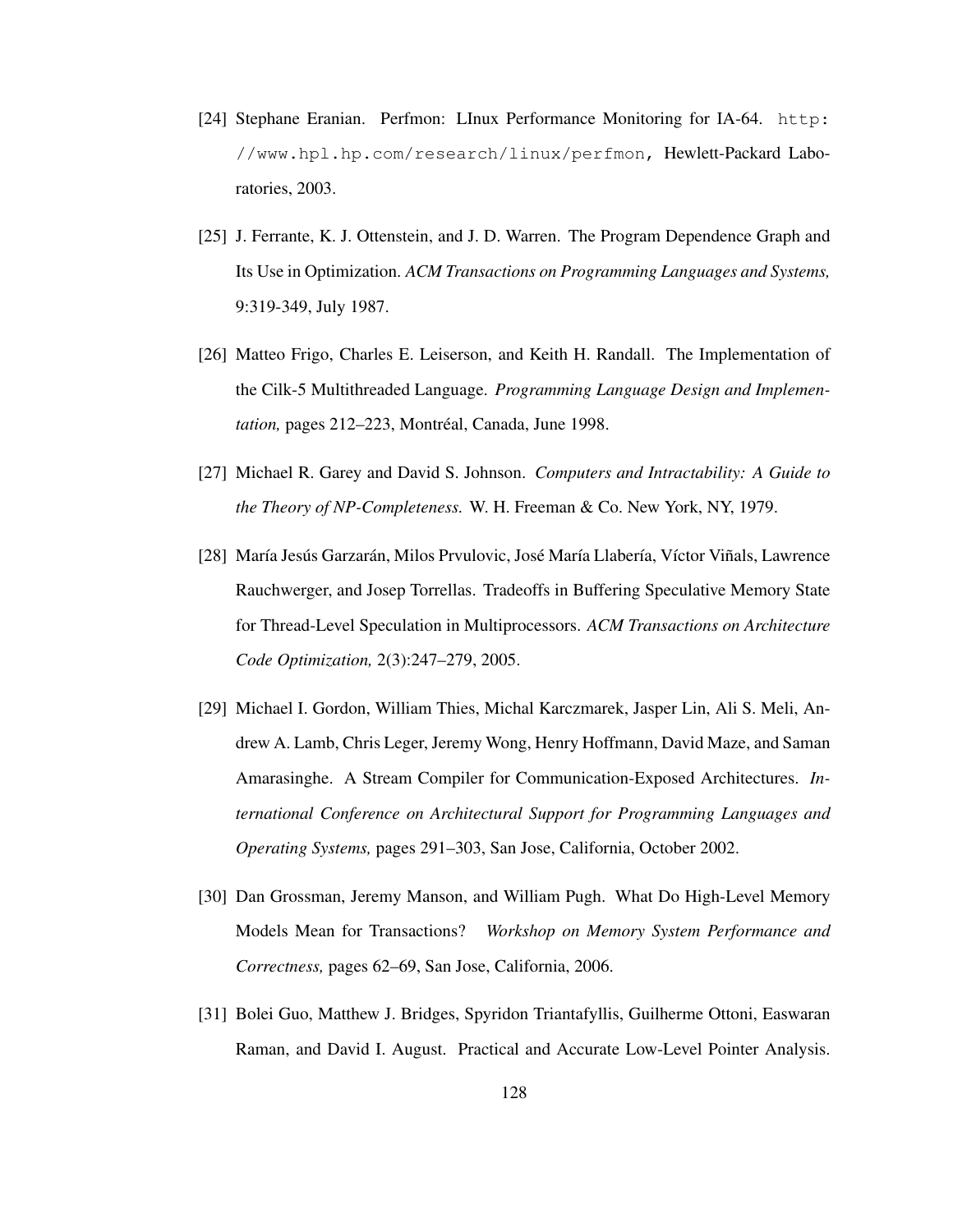*International Symposium on Code Generation and Optimization,* San Jose, California, March 2005.

- [32] Mary W. Hall, Saman P. Amarasinghe, Brian R. Murphy, Shih-Wei Liao, and Monica S. Lam. Interprocedural Parallelization Analysis in SUIF. *ACM Transactions on Programming Languages and Systems,* 27(4):662–731, 2005.
- [33] Lance Hammond, Benedict A. Hubbert, Michael Siu, Manohar K. Prabhu, Michael Chen, and Kunle Olukotun. The Stanford Hydra CMP. *IEEE Micro,* 20(2):71–84, 2000.
- [34] Richard E. Hank, Wen-mei W. Hwu, and B. Ramakrishna Rau. Region-Based Compilation: An Introduction and Motivation. *International Symposium on Microarchitecture,* pages 158-168, Ann Arbor, Michigan, December 1995.
- [35] Susan Horwitz, Thomas Reps, and David Binkley. Interprocedural Slicing Using Dependence Graphs. *ACM Transactions on Programming Languages and Systems,* 12(1), 1990.
- [36] Intel Corporation. Intel New Processor Generations. Intel Corporation. http://www.intel.com/pressroom/archive/releases/ Intel New Processor Generations.pdf.
- [37] Intel Corporation. PRESS KIT Moore's Law 40th Anniversary. Intel Corporation. http://www.intel.com/pressroom/kits/events/moores law 40th.
- [38] Ken Kennedy and Kathryn S. McKinley. Maximizing Loop Parallelism and Improving Data Locality Via Loop Fusion and Distribution. *Workshop on Languages and Compilers for Parallel Computing,* pages 301–320, Ithaca, New York, August 1994.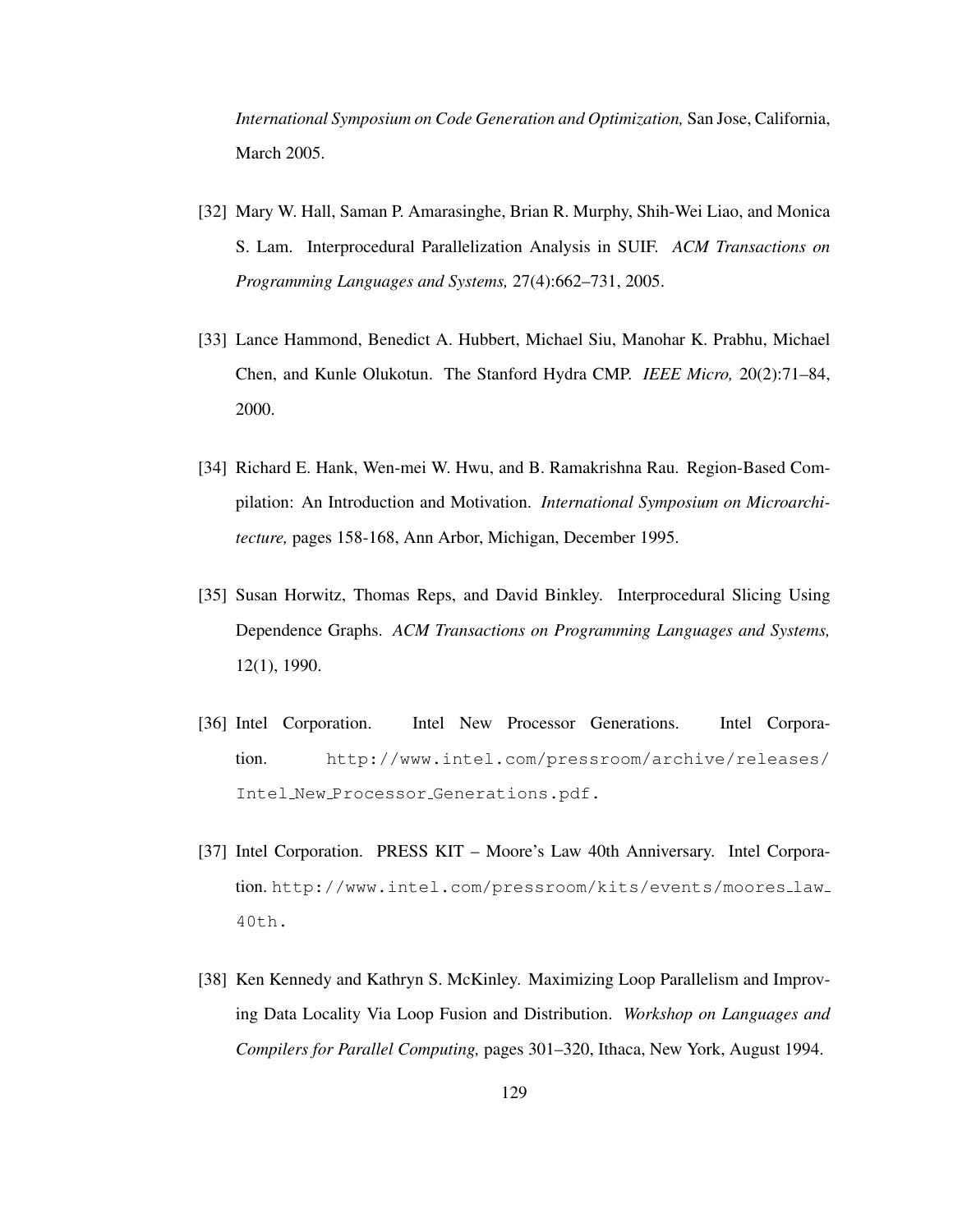- [39] Hammond, Lance, Carlstrom, Brian D., Wong, Vicky, Chen, Mike, Kozyrakis, Christos, and Olukotun, Kunle. Transactional Coherence and Consistency: Simplifying Parallel Hardware and Software. *IEEE Micro,* 24(6), Nov-Dec 2004.
- [40] Kevin M. Lepak and Mikko H. Lipasti. Silent Stores for Free. *International Symposium on Microarchitecture,* pages 22–31, Monterey, California, December 2000.
- [41] Zhiyuan Li. Array Privatization for Parallel Execution of Loops. *International Conference on Supercomputing,* pages 313–322, Minneapolis, Minnesota, November 1992.
- [42] Zhiyuan Li and Pen-Chung Yew. Efficient Interprocedural Analysis for Program Parallelization and Restructuring. *Conference on Parallel Programming: Experience with Applications, Languages and Systems,* pages 85–99, New Haven, Connecticut, July 1988.
- [43] Shih-Wei Liao, Amer Diwan, Robert P. Bosch Jr., Anwar M. Ghuloum, and Monica S. Lam. SUIF Explorer: An Interactive and Interprocedural Parallelizer. *Symposium on Principles and Practice of Parallel Programming,* pages 37-48, Atlanta, Georgia, May 1999.
- [44] Hongtao Zhong, Steven A. Lieberman, and Scott A. Mahlke. Extending Multicore Architectures to Exploit Hybrid Parallelism in Single-Thread Applications. *International Symposium on High-Performance Computer Architecture,* Phoenix, Arizona, February 2007.
- [45] J. T. Lim, A. R. Hurson, K. Kavi, and B. Lee. A Loop Allocation Policy for DOACROSS Loops. *Symposium on Parallel and Distributed Processing,* pages 240– 249, New Orleans, Louisiana, October 1996.
- [46] M. H. Lipasti and J. P. Shen. Exceeding the Dataflow Limit Via Value Prediction.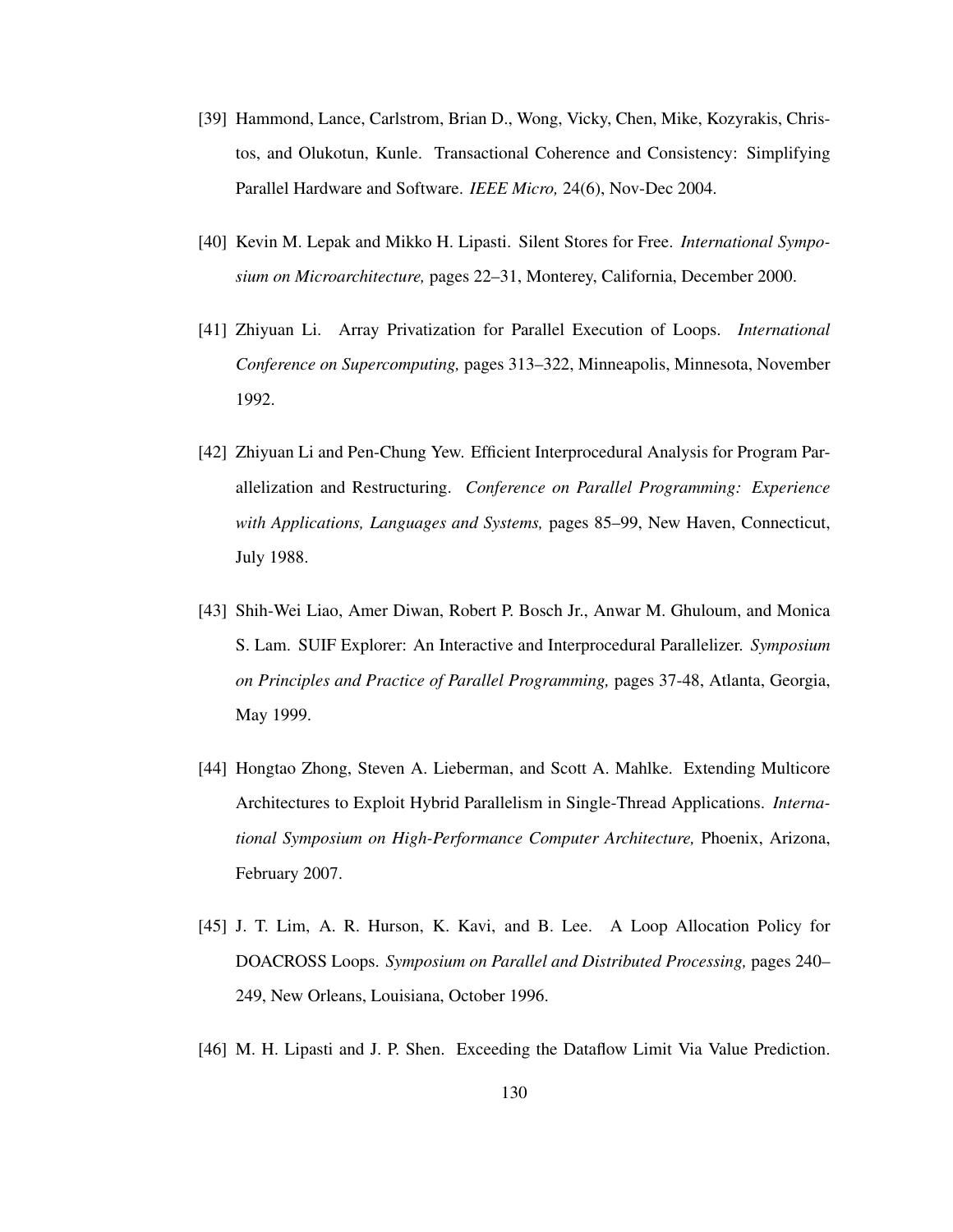*International Symposium on Microarchitecture,* pages 226–237, Paris, France, December 1996.

- [47] Glenn R. Luecke, Yan Zou, James Coyle, Jim Hoekstra, and Marina Kraeva. Deadlock Detection in MPI Programs. *Concurrency and Computation: Practice and Experience,* 14(11):911–932, John Wiley & Sons, 2002.
- [48] S. F. Lundstorm and G. H. Barnes. A Controllable MIMD Architecture. *International Conference on Parallel Programming,* pages 19–27, 1980.
- [49] Scott A. Mahlke, W. Y. Chen, J. C. Gyllenhaal, Wen-mei W. Hwu, P. P. Chang, and T. Kiyohara. Compiler Code Transformations for Superscalar-Based High-Performance Systems. *International Conference on Supercomputing,* pages 808–817, Minneapolis, Minnesota, November 1992.
- [50] Steven S. Muchnick. *Advanced Compiler Design and Implementation.* Morgan-Kaufmann Publishers, San Francisco, CA, 1997.
- [51] O. Mutlu, J. Stark, C. Wilkerson, and Y. N. Patt. Runahead Execution: An Alternative to Very Large Instruction Windows for Out-of-Order Processors. *International Symposium on High-Performance Computer Architecture,* Anaheim, California, February 2003.
- [52] Eugene W. Myers. A Precise Inter-Procedural Data Flow Algorithm. *Symposium on Principles of Programming Languages,* pages 219–230, Williamsburg, Virginia, January 1981.
- [53] E. M. Nystrom, H.-S. Kim, and Wen-mei W. Hwu. Bottom-Up and Top-Down Context-Sensitive Summary-Based Pointer Analysis. *Static Analysis Symposium,* Verona, Italy, August 2004.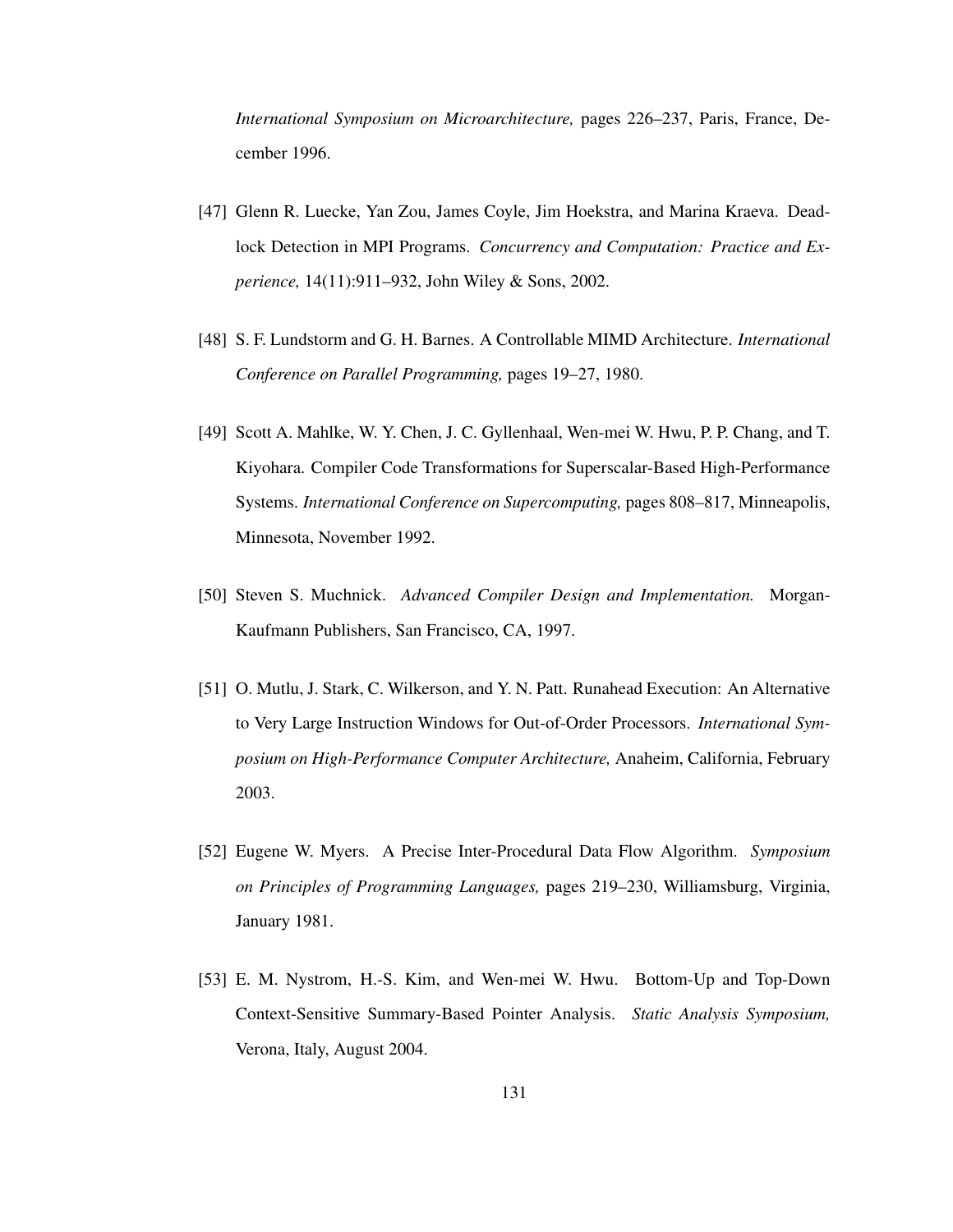- [54] Guilherme Ottoni and David I. August. Communication Optimizations for Global Multi-Threaded Instruction Scheduling. *International Conference on Architectural Support for Programming Languages and Operating Systems,* pages 222-232, Seattle, Washington, March 2008.
- [55] Guilherme Ottoni, Ram Rangan, Adam Stoler, and David I. August. Automatic Thread Extraction with Decoupled Software Pipelining. *International Symposium on Microarchitecture,* pages 105–116, Barcelona, Spain, November 2005.
- [56] Guilherme Ottoni, Ram Rangan, Adam Stoler, Matthew J. Bridges, and David I. August. From Sequential Programs to Concurrent Threads. *IEEE Computer Architecture Letters,* 4, June 2005.
- [57] David A. Padua. Multiprocessors: Discussion of Some Theoretical and Practical Problems. Ph.D. Thesis, Department of Computer Science, Department of Computer Science, University of Illinois, Urbana-Champaign, UIUCDCS-R-79-990, University of Illinois, Urbana, IL, November 1979.
- [58] J. R. C. Patterson. Accurate Static Branch Prediction By Value Range Propagation. *Programming Language Design and Implementation,* pages 67-78, La Jolla, California, June 1995.
- [59] Manohar K. Prabhu and Kunle Olukotun. Exposing Speculative Thread Parallelism in SPEC2000. *Symposium on Principles and Practice of Parallel Programming,* pages 142–152, Chicago, Illinois, July 2005.
- [60] Zach Purser, Karthik Sundaramoorthy, and Eric Rotenberg. A Study of Slipstream Processors. *International Symposium on Microarchitecture,* pages 269–280, Monterey, California, December 2000.
- [61] Easwaran Raman, Guilherme Ottoni, Arun Raman, Matthew J. Bridges, and David I.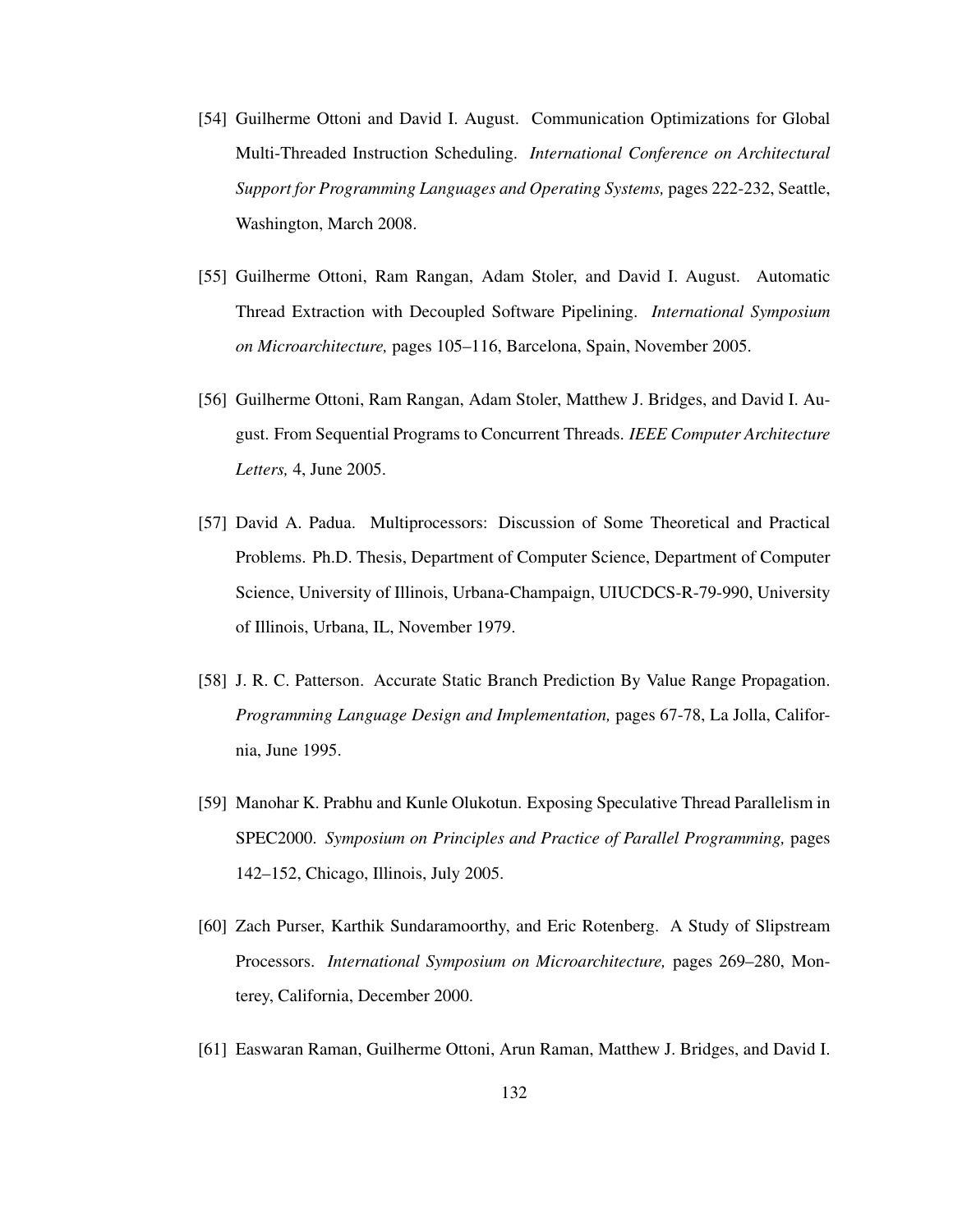August. Parallel-Stage Decoupled Software Pipelining. *International Symposium on Code Generation and Optimization,* Boston, Massachusetts, April 2008.

- [62] Ram Rangan. Pipelined Multithreading Transformations and Support Mechanisms. Ph.D. Thesis, Department of Computer Science, Princeton University, Princeton, NJ, United States, June 2007.
- [63] Ram Rangan, Neil Vachharajani, Manish Vachharajani, and David I. August. Decoupled Software Pipelining with the Synchronization Array. *International Conference on Parallel Architectures and Compilation Techniques,* pages 177–188, Antibes Juanles-Pins, France, September 2004.
- [64] Lawrence Rauchwerger and David Padua. The LRPD Test: Speculative Run-Time Parallelization of Loops with Privatization and Reduction Parallelization. *ACM SIG-PLAN Notices,* 30(6):218–232, 1995.
- [65] Rajwar, Ravi and Goodman, James R. Transactional Execution: Toward Reliable, High-Performance Multithreading. *IEEE Micro,* 23(6):117-125, Nov-Dec 2003.
- [66] Thomas Reps, Susan Horwitz, Mooly Sagiv, and Genevieve Rosay. Speeding Up Slicing. *Symposium on Foundations of Software Engineering,* pages 11–20, New Orleans, Louisiana, December 1994.
- [67] Martin C. Rinard and Pedro C. Diniz. Commutativity Analysis: A New Analysis Framework for Parallelizing Compilers. *Programming Language Design and Implementation,* Philadelphia, Pennsylvania, May 1996.
- [68] Stefan Savage, Michael Burrows, Greg Nelson, Patrick Sobalvarro, and Thomas Anderson. Eraser: A Dynamic Data Race Detector for Multithreaded Programs. *ACM Transactions on Computer Systems,* 15(4):391–411, 1997.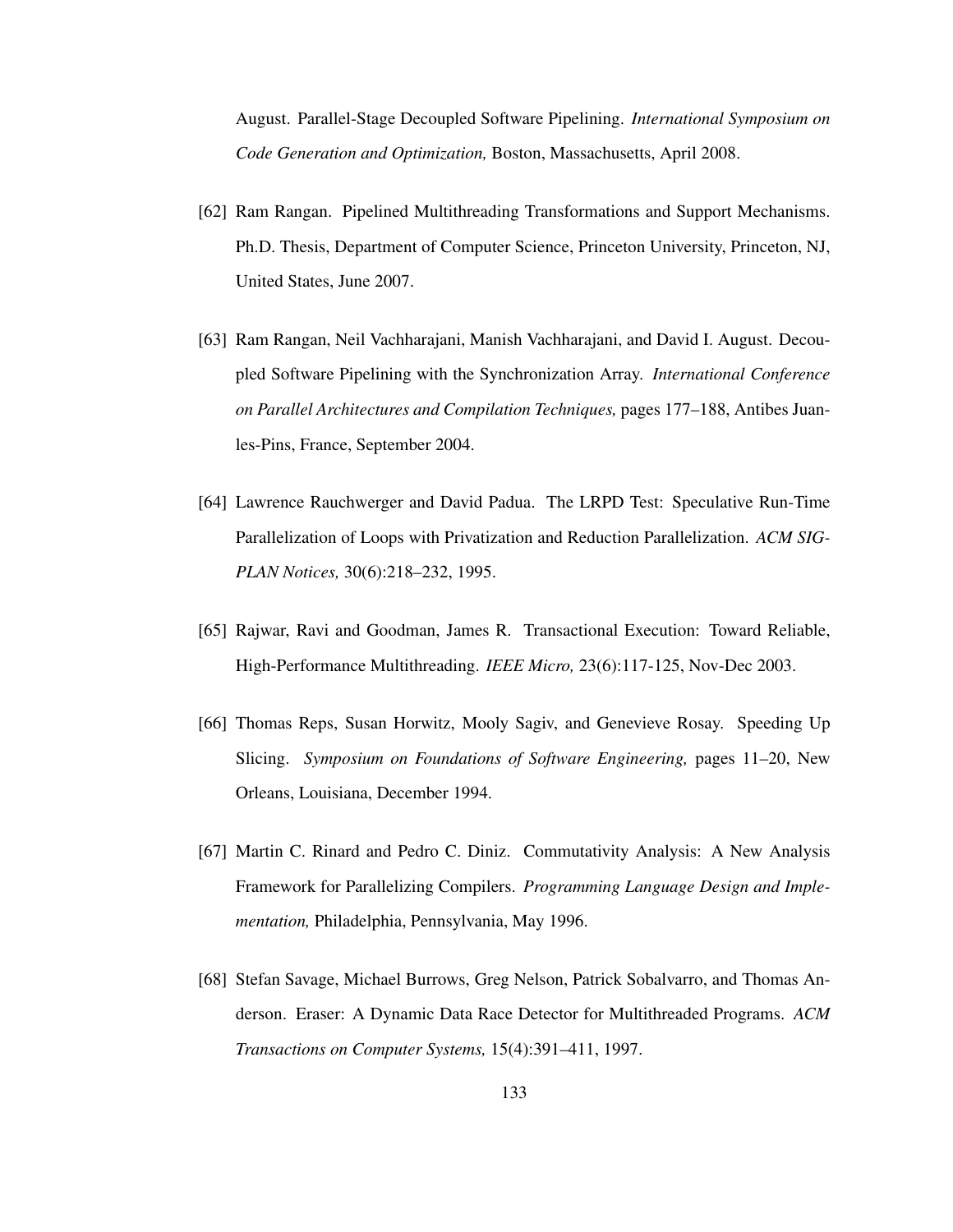- [69] John W. Sias, Sain-Zee Ueng, Geoff A. Kent, Ian M. Steiner, Erik M. Nystrom, and Wen-mei W. Hwu. Field-Testing IMPACT EPIC Research Results in Itanium 2. *International Symposium on Computer Architecture,* Munich, Germany, June 2004.
- [70] Jeff Da Silva and J. Gregory Steffan. A Probabilistic Pointer Analysis for Speculative Optimizations. *International Conference on Architectural Support for Programming Languages and Operating Systems,* pages 416–425, San Jose, California, October 2006.
- [71] Gurindar S. Sohi, Scott E. Breach, and T. N. Vijaykumar. Multiscalar Processors. *International Symposium on Computer Architecture,* pages 414–425, S. Margherita Ligure, Italy, June 1995.
- [72] J. Gregory Steffan, Christopher Colohan, Antonia Zhai, and Todd C. Mowry. The STAMPede Approach to Thread-Level Speculation. *ACM Transactions on Computer Systems,* 23(3):253–300, 2005.
- [73] Hong-Men Su and Pen-Chung Yew. Efficient DOACROSS Execution on Distributed Shared-Memory Multiprocessors. *International Conference on Supercomputing,* pages 842–853, Albuquerque, New Mexico, November 1991.
- [74] Toshio Suganuma, Toshiaki Yasue, and Toshio Nakatani. A Region-Based Compilation Technique for a Java Just-in-Time Compiler. *Programming Language Design and Implementation,* pages 312–323, San Diego, California, June 2003.
- [75] Motoyasu Takabatake, Hiroki Honda, and Toshitsugu Yuba. Performance Measurements on Sandglass-Type Parallelization of DOACROSS Loops. *International Conference on High-Performance Computing and Networking,* pages 663–672, Amsterdam, The Netherlands, April 1999.
- [76] Robert E. Tarjan. Depth-First Search and Linear Graph Algorithms. *SIAM Journal on Computing,* 1(2):146-160, 1972.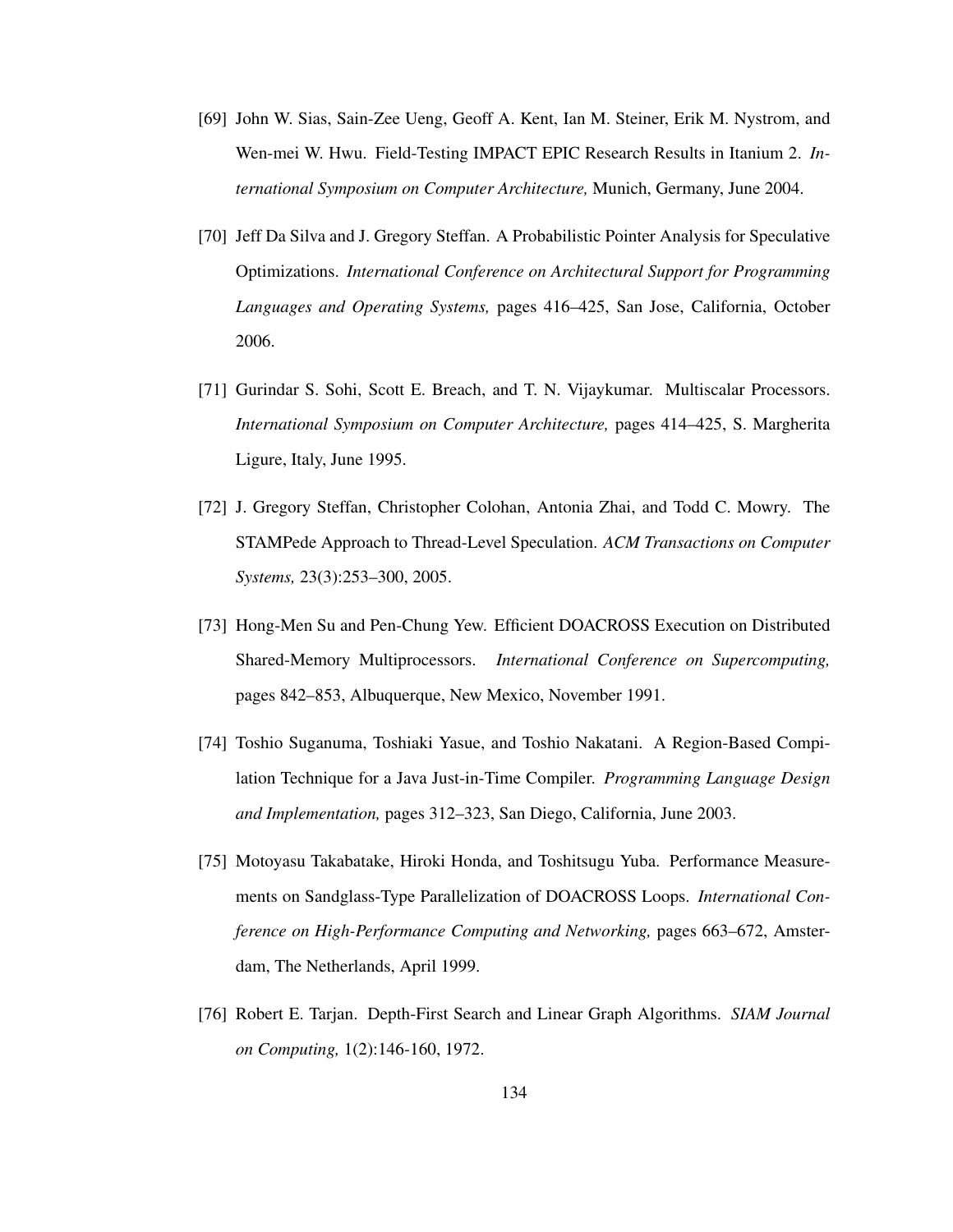- [77] William Thies, Vikram Chandrasekhar, and Saman Amarasinghe. A Practical Approach to Exploiting Coarse-Grained Pipeline Parallelism in C Programs. *International Symposium on Microarchitecture,* Chicago, Illinois, December 2007.
- [78] William Thies, Michal Karczmarek, and Saman Amarasinghe. StreamIt: A Language for Streaming Applications. *Symposium on Compiler Construction,* Grenoble, France, April 2002.
- [79] Spyros Triantafyllis, Matthew J. Bridges, Easwaran Raman, Guilherme Ottoni, and David I. August. A Framework for Unrestricted Whole-Program Optimization. *Programming Language Design and Implementation,* pages 61–71, Ottawa, Canada, June 2006.
- [80] Jenn-Yuan Tsai, Jian Huang, Christoffer Amlo, David J. Lilja, and Pen-Chung Yew. The Superthreaded Processor Architecture. *IEEE Transactions on Computing,* 48(9):881–902, 1999.
- [81] Peng Tu and David A. Padua. Automatic Array Privatization. *Compiler Optimizations for Scalable Parallel Systems Languages,* pages 247-284, 2001.
- [82] Neil Vachharajani, Ram Rangan, Easwaran Raman, Matthew J. Bridges, Guilherme Ottoni, and David I. August. Speculative Decoupled Software Pipelining. *International Conference on Parallel Architectures and Compilation Techniques,* Brasov, Romania, September 2007.
- [83] Sriram Vajapeyam and Tulika Mitra. Improving Superscalar Instruction Dispatch and Issue By Exploiting Dynamic Code Sequences. *International Symposium on Computer Architecture,* pages 1–12, Denver, Colorado, June 1997.
- [84] Christoph von Praun, Luis Ceze, and Calin Cascaval. Implicit Parallelism with Ordered Transactions. *Symposium on Principles and Practice of Parallel Programming,* pages 79–89, San Jose, California, March 2007.